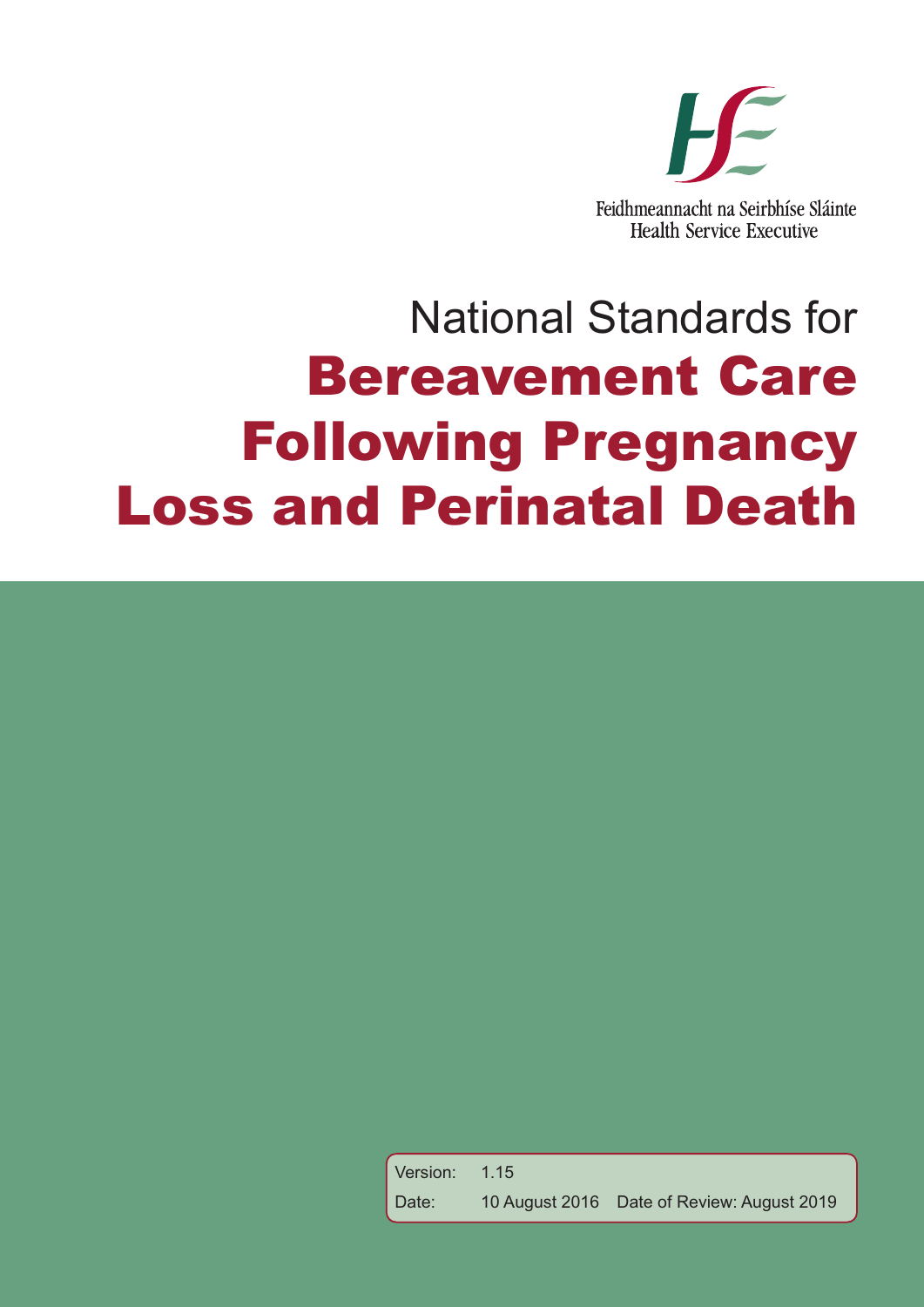## **Table of Contents**

| Part 1            |      |                                                                                                                |  |
|-------------------|------|----------------------------------------------------------------------------------------------------------------|--|
|                   |      | The Four Standards (and the continuum continuum control of the four standards).                                |  |
|                   |      |                                                                                                                |  |
|                   |      |                                                                                                                |  |
|                   |      |                                                                                                                |  |
|                   |      |                                                                                                                |  |
|                   |      |                                                                                                                |  |
|                   |      |                                                                                                                |  |
| Part 2            |      | The Four Standards for Bereavement Care following Pregnancy                                                    |  |
| <b>Standard 1</b> |      | Bereavement Care manufactured and the control of the control of the control of the control of the control of t |  |
|                   | 1.1  |                                                                                                                |  |
|                   | 1.2  |                                                                                                                |  |
|                   | 1.3  |                                                                                                                |  |
|                   | 1.4  |                                                                                                                |  |
|                   | 1.5  |                                                                                                                |  |
|                   | 1.6  |                                                                                                                |  |
|                   | 1.7  |                                                                                                                |  |
| <b>Standard 2</b> |      |                                                                                                                |  |
|                   | 2.1  |                                                                                                                |  |
|                   | 2.2  | General Governance Policies, Guidelines and Care Pathways 34                                                   |  |
|                   | 2.3  |                                                                                                                |  |
|                   | 2.4  |                                                                                                                |  |
|                   | 2.5  |                                                                                                                |  |
|                   | 2.6  |                                                                                                                |  |
|                   | 2.7  | Assessing and Responding to the Baby's End-of-Life Care Needs 39                                               |  |
|                   | 2.8  | Clinical Responsibility and Multidisciplinary Working 40                                                       |  |
|                   | 2.9  |                                                                                                                |  |
|                   | 2.10 |                                                                                                                |  |
|                   |      |                                                                                                                |  |
|                   |      |                                                                                                                |  |
|                   |      |                                                                                                                |  |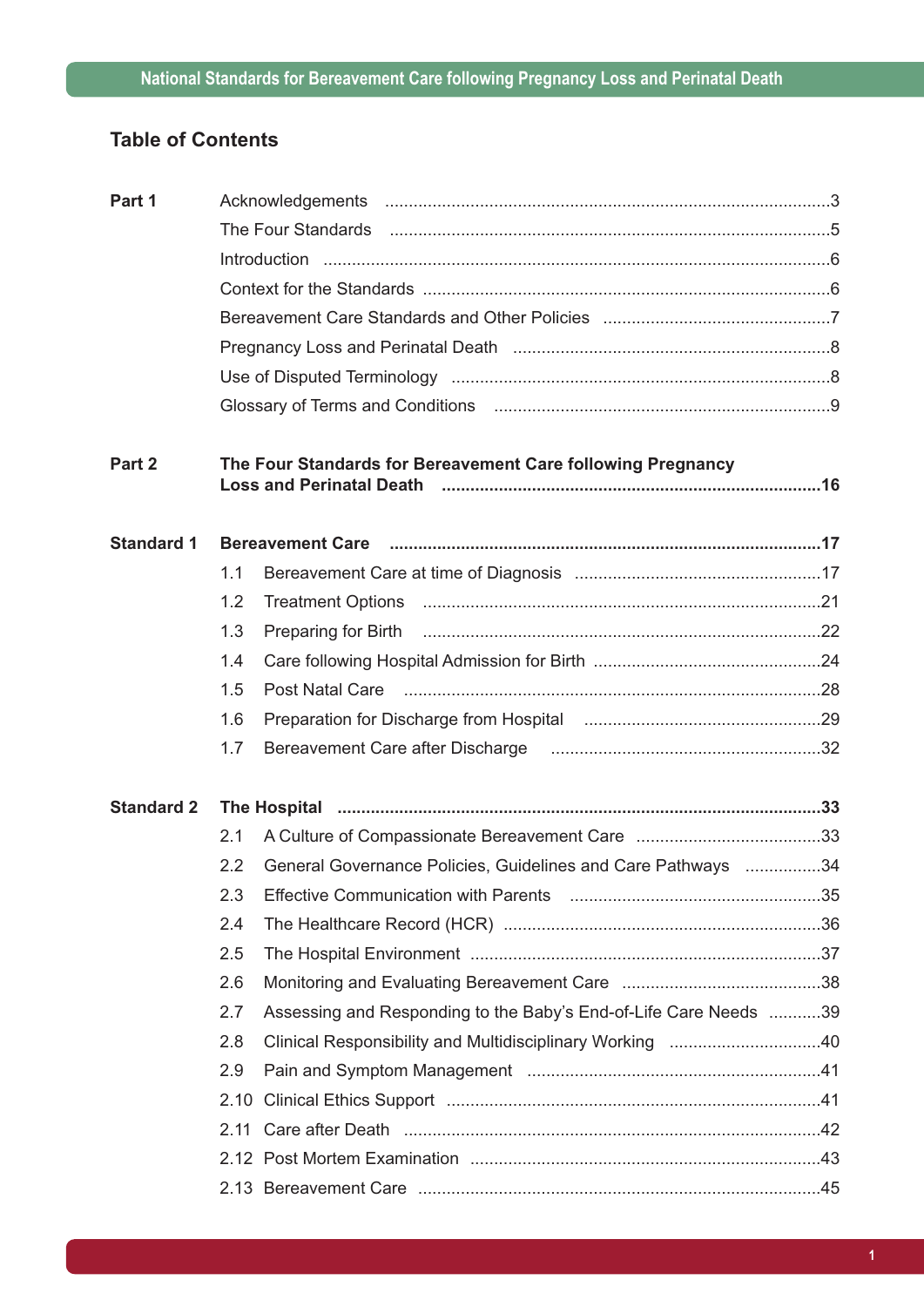| <b>Standard 3</b> |     |                                                                                                                                    |  |
|-------------------|-----|------------------------------------------------------------------------------------------------------------------------------------|--|
|                   | 3.1 | Communicating a Diagnosis of a need for End-of-Life Care 47                                                                        |  |
|                   | 3.2 |                                                                                                                                    |  |
|                   | 3.3 |                                                                                                                                    |  |
|                   | 3.4 |                                                                                                                                    |  |
|                   | 3.5 |                                                                                                                                    |  |
|                   | 3.6 |                                                                                                                                    |  |
|                   | 3.7 | Communication with the Family in the Event of a Baby's Sudden/<br>Unexpected Death or Sudden Decline in Health Leading to Death 51 |  |
|                   |     |                                                                                                                                    |  |
| <b>Standard 4</b> |     |                                                                                                                                    |  |
|                   | 4.1 | Cultivating a Culture of Compassionate Bereavement Care                                                                            |  |
|                   | 4.2 | Staff Induction manual manual manual manual manual manual manual manual 53                                                         |  |
|                   | 4.3 |                                                                                                                                    |  |
|                   | 4.4 |                                                                                                                                    |  |

## **Appendices**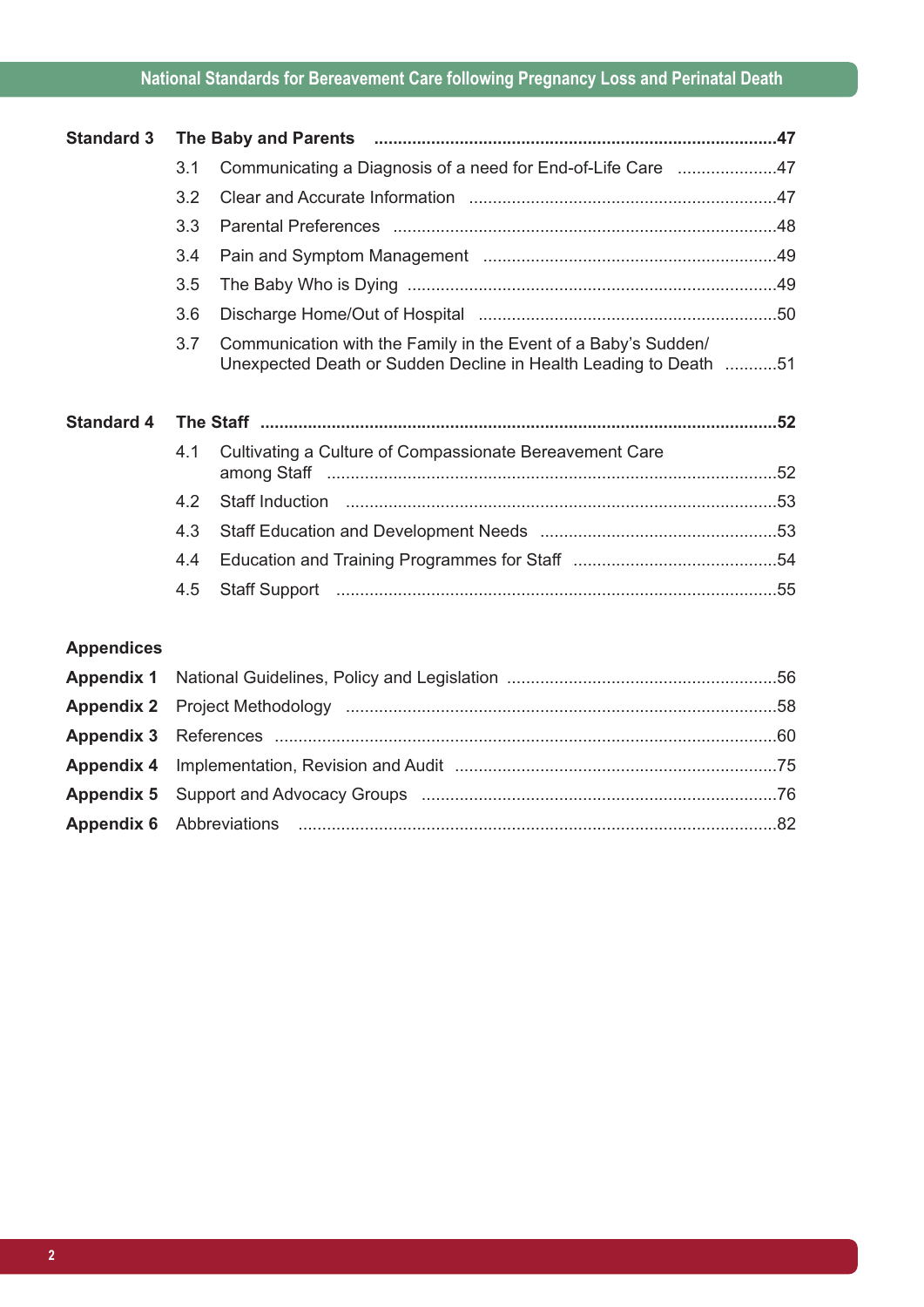## **Acknowledgements**

The HSE would like to acknowledge and thank everybody who assisted in the development of these Standards. In particular the HSE would like to acknowledge:

- The Members of the Bereavement Care Standards Development Group who contributed significantly of their time to develop the Standards. A list of the Group members and Terms of Reference are outlined below.
- The parents, voluntary organisations and health professionals who advised and informed the Bereavement Care Standards Development Group during their work. The group is indebted to the Voluntary Support Groups listed in Appendix 5 whose input throughout the development process was invaluable and to Cathy Quinn, Midwife Consultant Perinatal Bereavement Care.
- The parents, family members, health professionals and organisations who participated in the public consultation process that was undertaken as part of the development of these Standards. The experiences, insights and stories of loss and bereavement provided to the Bereavement Care Standards Development Group were a significant support in developing the Standards.
- The international reviewers Professor Ingela Rådestad, Professor in Nursing Science, Sophiahemmet University College, Sweden and Professor Nancy Moules, Alberta Children's Hospital Foundation/Research Institute Nursing Professorship in Child and Family Centered Cancer Care, Canada.

The HSE would like to acknowledge parents and families who have experienced a pregnancy loss or perinatal death.

#### **Membership of the Bereavement Care Standards Development Group**

The group was composed of multidisciplinary staff from the HSE Clinical and Administrative Services, Staff from the Irish Hospice Foundation and Academic Staff.

| <b>Chair</b>           |                                                                                              |
|------------------------|----------------------------------------------------------------------------------------------|
| Ciarán Browne PhD      | General Manager, HSE Acute Hospital Division                                                 |
| <b>Project Manager</b> |                                                                                              |
| Anne Bergin PhD        | Coombe Women and Infants University Hospital                                                 |
| <b>Members</b>         |                                                                                              |
| Ms June Boulger        | National Lead, Patient and Public Involvement in Healthcare at<br><b>HSE</b>                 |
| Ms Helen Byrnes        | Clinical Midwife Manager 2, University Hospital Galway                                       |
| Barbara Coughlan PhD   | Lecturer, School of Nursing, Midwifery and Health Systems, UCD                               |
| Dr Joanne Fenton       | Perinatal Psychiatrist, HSE                                                                  |
| Ms Marie Hunt          | Clinical Midwife Specialist in Bereavement, University Maternity<br><b>Hospital Limerick</b> |
| Ms Orla Keegan         | Head of Education, Irish Hospice Foundation                                                  |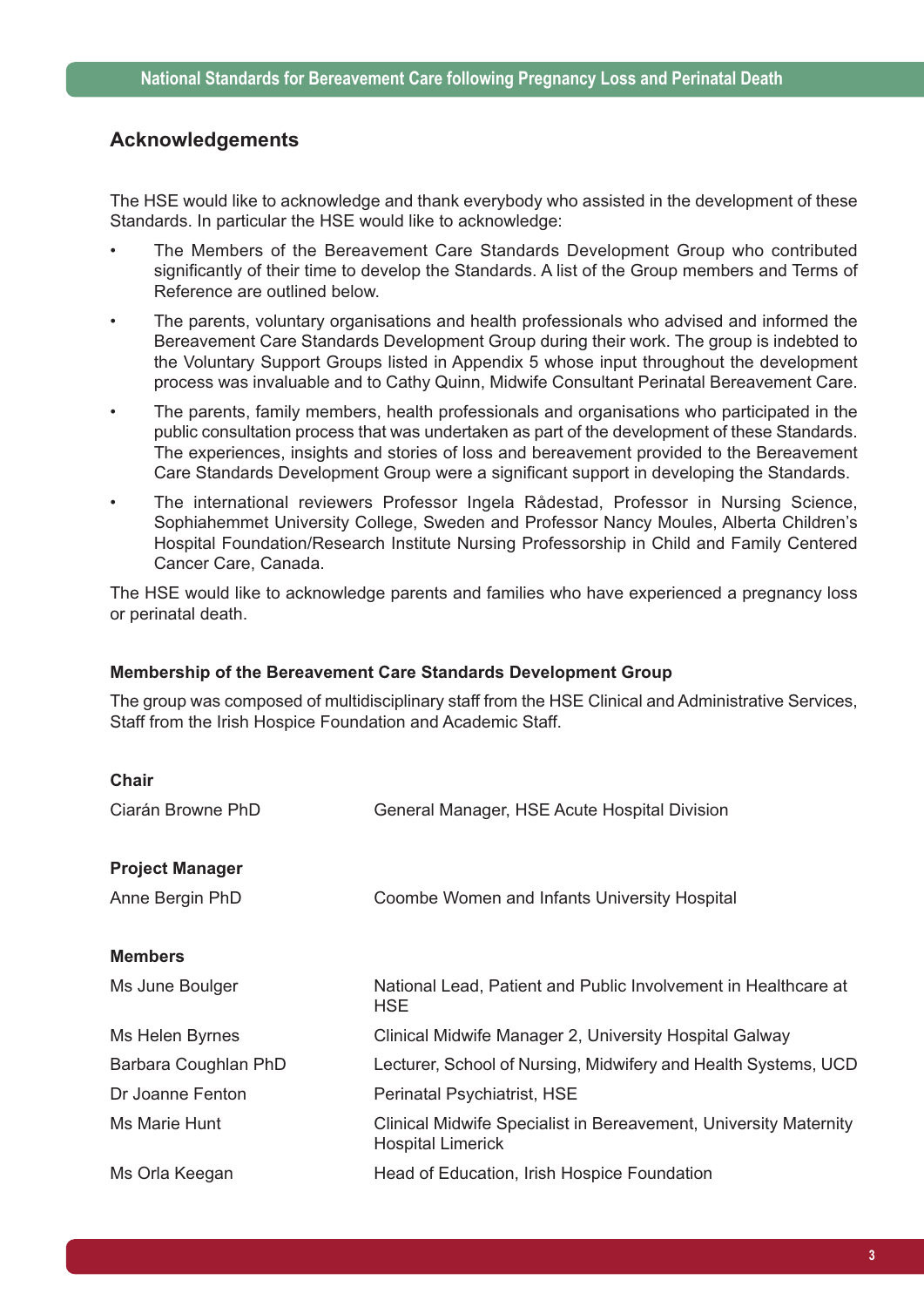| Dr Máiread Kennelly           | Obstetrician & Fetal Medicine Specialist, Coombe Women and<br><b>Infants University Hospital</b>     |
|-------------------------------|------------------------------------------------------------------------------------------------------|
| Ms Anne McKeown               | Bereavement Liaison Officer, University Hospital Galway                                              |
| Mary Moran PhD                | Lecturer and Co-ordinator Obstetric/Gynaecology Ultrasound<br><b>Programmes UCD</b>                  |
| Ms Fiona Mulligan             | Bereavement Support Midwife, Our Lady of Lourdes Hospital,<br>Drogheda                               |
| Ms Aileen Mulvihill           | Senior Medical Social Worker, Specialist Palliative Care,<br>Roscommon                               |
| <b>Rev Daniel Nuzum PhD</b>   | <b>Chaplain, Cork University Maternity Hospital</b>                                                  |
| Dr Keelin O'Donoghue          | Consultant and Senior Lecturer, Obstetrics & Gynaecology, Cork<br>University Maternity Hospital      |
| Ms Grace O'Sullivan           | Hospice Friendly Hospitals Programme Coordinator, Irish Hospice<br>Foundation                        |
| Ms Sara Rock                  | Clinical Nurse Manager 2 (Neonatology), National Maternity<br>Hospital                               |
| Ms Laura Rooney Ferris        | Librarian, Irish Hospice Foundation                                                                  |
| Ms Bríd Shine                 | Clinical Midwife Specialist in Bereavement and Loss, Coombe<br>Women and Infants University Hospital |
| <b>Professor Martin White</b> | Consultant Neonatologist, Coombe Women and Infants University<br>Hospital                            |
| Ms Kathryn Woods              | Clinical Nurse Specialist in Bereavement, Midland Regional<br>Hospital, Mullingar                    |

We are grateful to the Irish Hospice Foundation for sponsoring Ms Janet O'Farrell to conduct a literature review on behalf of the sub-group.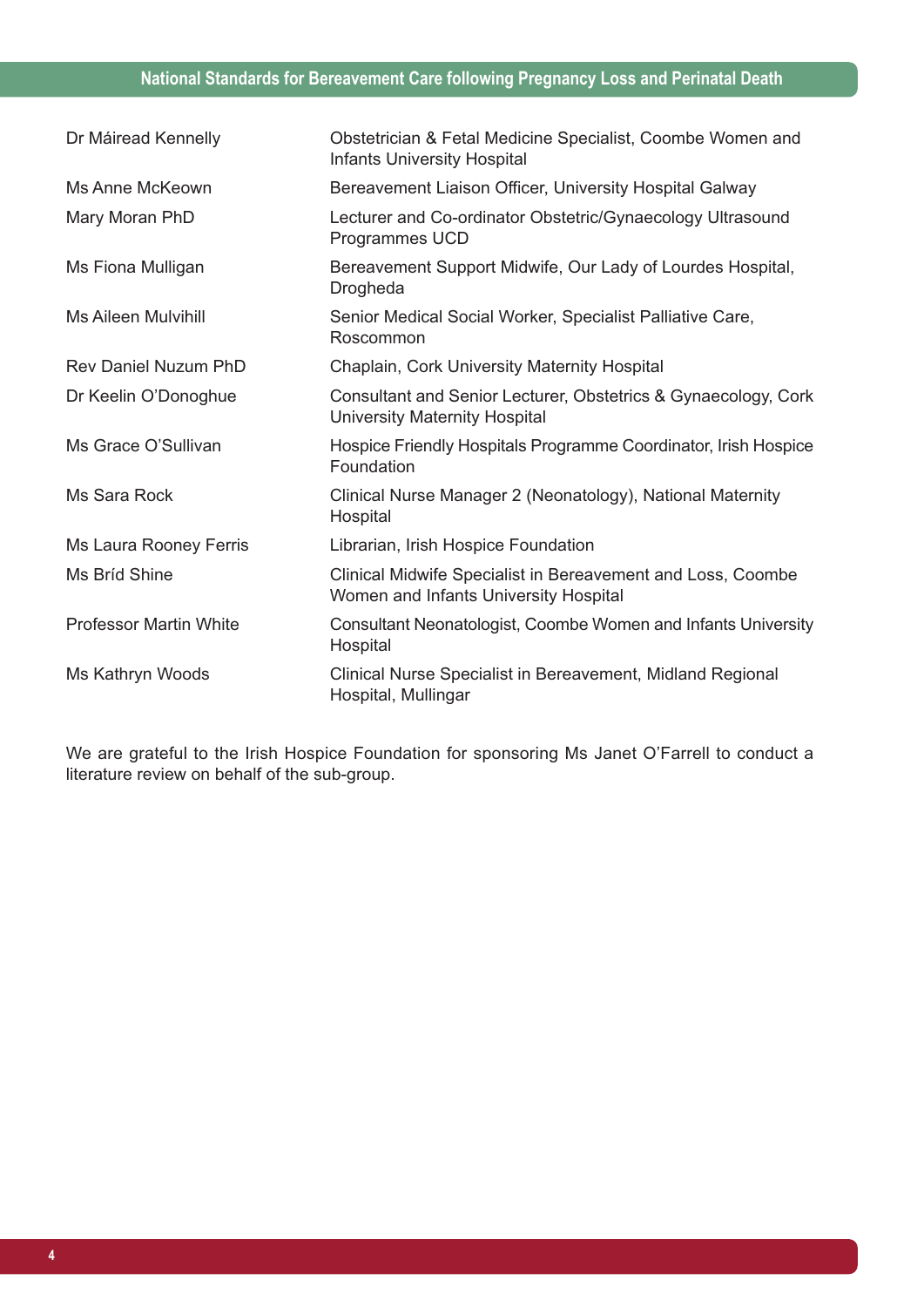# **Part 1 The Four Standards**

# **1. Bereavement Care**

Bereavement Care is central to the mission of the hospital and is offered in accordance with the religious, secular, ethnic, social and cultural values of the parents who have experienced a pregnancy loss or perinatal death.

# **2. The Hospital**

The hospital has systems in place to ensure that bereavement care and end-of-life care for babies is central to the mission of the hospital and is organised around the needs of babies and their families.

# **3. The Baby and Parents**

Each baby/family receives high quality palliative and end-of-life care that is appropriate to his/her needs and to the wishes of his/her parents.

# **4. The Staff**

All hospital staff have access to education and training opportunities in the delivery of compassionate bereavement and end-of-life care in accordance with their roles and responsibilities.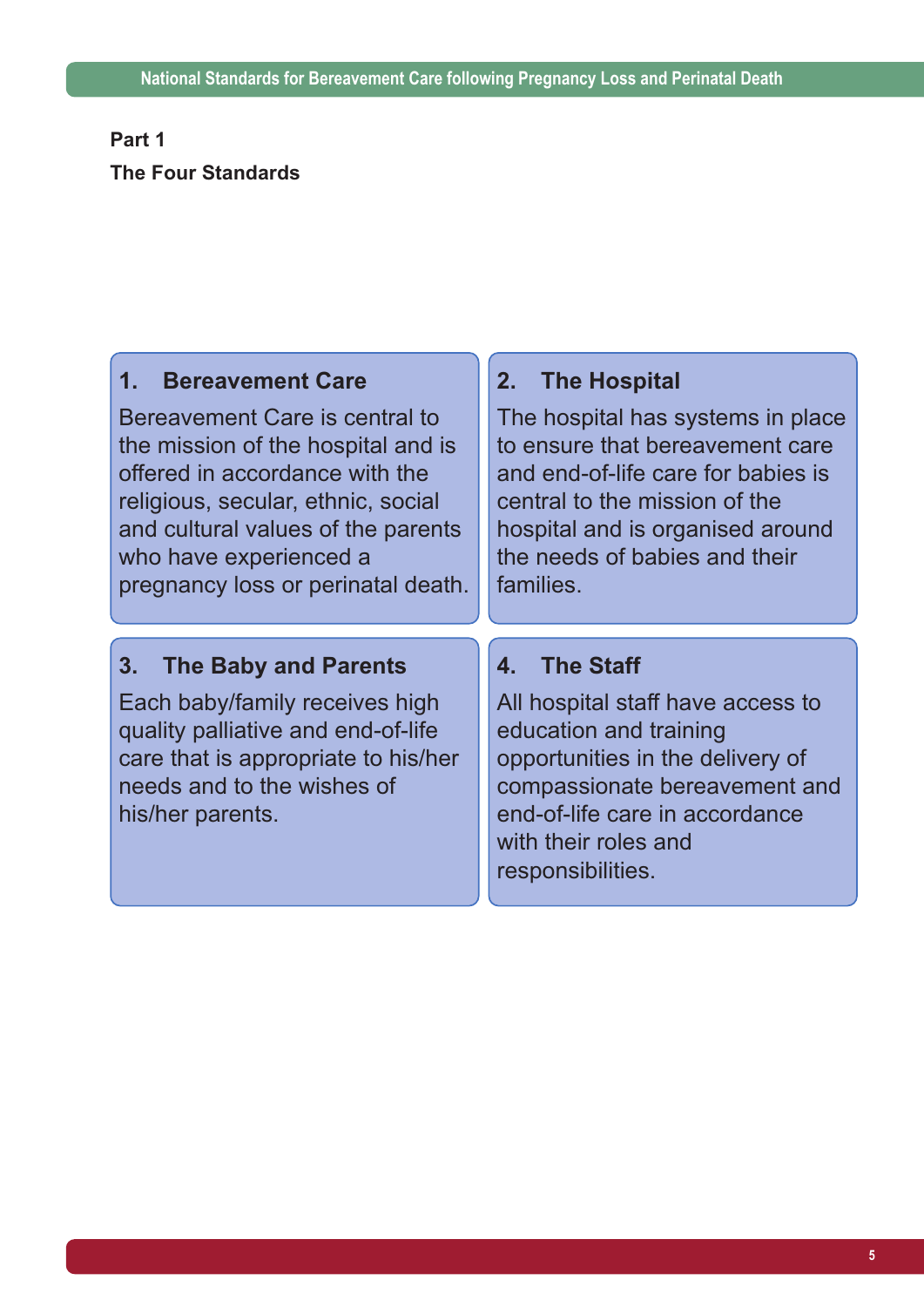## **Introduction**

Dealing with the loss of a baby or pregnancy can be a difficult and devastating time for parents and families (Coleman, 2015; Murphy & Jones, 2014; Mulvihill & Walsh, 2013; Purandare et al., 2012; Malm et al., 2011). Parents and families may need a range of immediate and longer term supports to help them with their bereavement. The role of family, friends and community is crucial in helping parents come to terms with their loss. There are a range of health and other support services that can play a positive and helpful role for parents during this time.

The purpose of the Standards for Bereavement Care is to enhance bereavement care services for parents who experience a pregnancy loss or perinatal death. These Standards cover all pregnancy loss situations that women and parents may experience, from early pregnancy loss to perinatal death, as well as situations where there is a diagnosis of fetal anomaly that will be life-limiting or may be fatal.

These Standards for Bereavement Care following Pregnancy Loss and Perinatal Death are a resource for both parents and professionals. The Standards intend to promote multidisciplinary staff involvement in preparing and delivering a comprehensive range of bereavement care services that address the immediate and long-term needs of parents bereaved while under the care of the maternity services. The Standards will guide and direct bereavement care staff on how to lead, develop and improve a hospital response to parents who experience the loss of a pregnancy or a baby and will assist staff to develop care pathways that will facilitate the hospital's response to the grief experienced by parents and their families. The Standards acknowledge the impact of perinatal loss on staff and the importance of having formal structures in place to support staff (Nuzum, 2014; Hill, 2012; McCready et al., 2009).

These Standards were developed in response to a recommendation in the HSE National Incident Management Team (NIMT) 50278 (2013) report which stated:

*'ensure that the psychological impact of inevitable miscarriage is appropriately considered and that a member of staff is available to offer immediate support and information at diagnosis. Members of staff should also advise of the availability of counselling services for women and partners at diagnosis. Care given, including counselling and support, should be documented. The availability of counselling services for women, partners and families who have suffered any incident or bereavement in childbirth should be reviewed, considered and developed as appropriate at each maternity site'.*

These Standards can be used by parents, families, staff and support organisations to understand the range of hospital responses that the HSE are aiming to put in place. It is acknowledged that much improvement can and needs to be made in this area. These Standards will form an important focus in our improvement efforts into the future.

## **Context for the Standards**

Providing bereavement care is an integral part of a maternity service. It is important that such bereavement care is integrated with the hospital's overall medical and clinical care response to parents. All families have bereavement care needs. These needs are viewed as ascending from basic to more complex needs. Bereavement Care is often described in terms of three levels and it is important that the maternity setting has staff who can assess needs at each of these levels, provide care and/or refer to the most appropriate support.

At the most basic level (level one) mothers and families need reliable, accurate information given in a sensitive and supportive manner. They need to be able to express their responses in a safe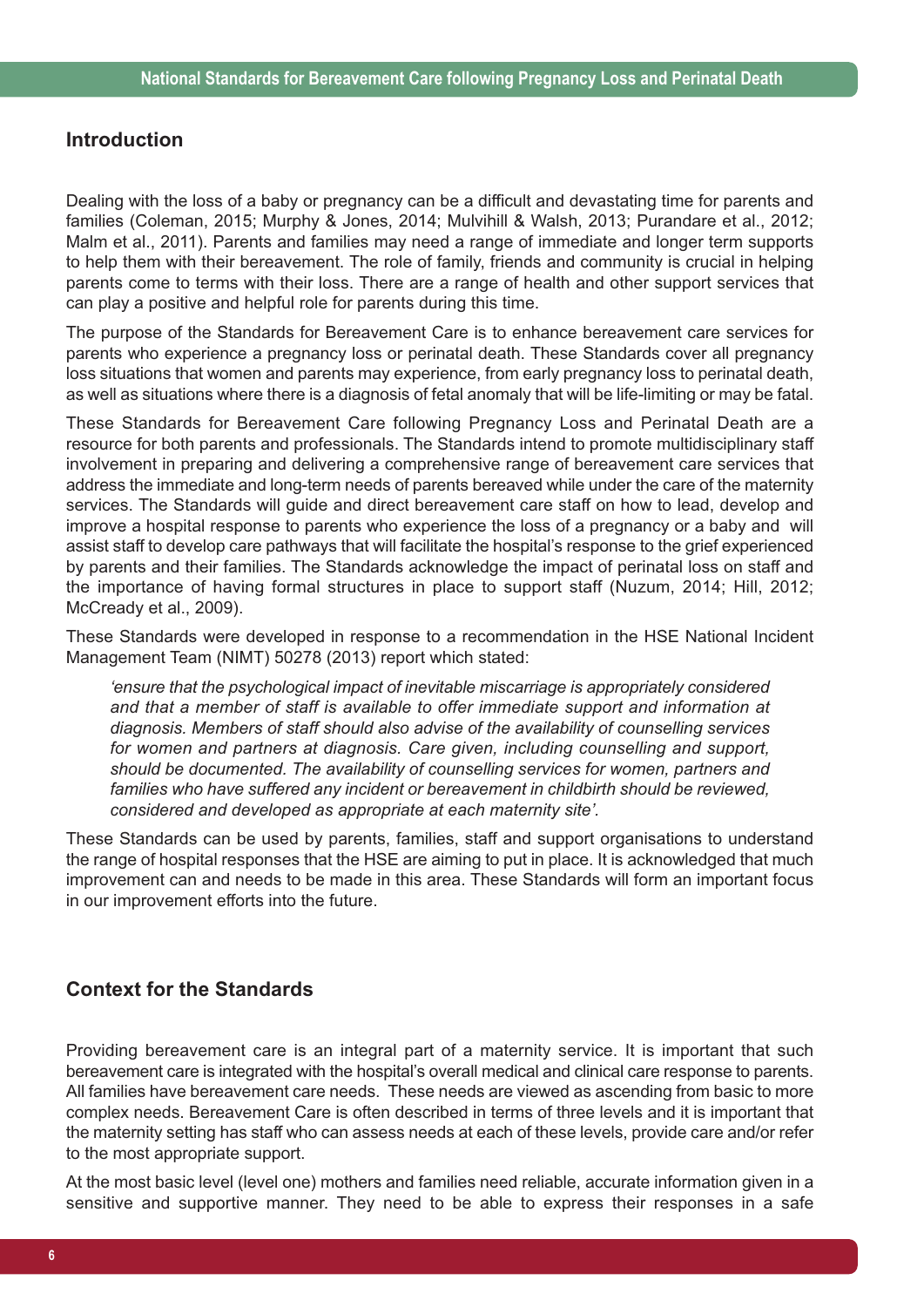environment. Level two bereavement care, also described as 'sensitive' care, is required by people potentially at risk of disenfranchised or complicated grief because of, for example, social isolation, demanding caring duties and reduced coping capacity. Level two care is provided by staff with a formal understanding of the grief process and who use the general skills of counselling including listening, affirming and clarifying. At level two, some people may benefit from an opportunity to talk to and receive more formal supports which are often provided by trained volunteers or convened by 'peers' who have had a similar bereavement experience. A minority of bereaved persons may experience significant or debilitating difficulties in their grieving, in which case they will be referred for professional and therapeutic support by the Bereavement Care Staff. This is considered Level 3 support.

In providing and integrating bereavement care, hospitals should be aware that there are a range of other professionals and services that may be involved with bereaved parents. The approach and skill of all professionals involved should be led by the principles and domains of competence as defined in the National Palliative Care Competency Framework. The framework will assist in providing an agreed and graded model for staff from different parts of the hospital and health system to understand the principles and types of skills required to be involved in a holistic and caring response to parents. As the role of the Bereavement Team and the role of the Paediatric Palliative Care Team are distinct, this document does not prescribe for the responsibilities of the Paediatric Palliative Care Team or for Outreach Nurses or other services such as physiotherapy, pharmacy, etc.

Within the context of perinatal palliative care approach the standards that follow are primarily concerned with the early neonatal period (within 7 completed days of birth). Maternity hospital staff (obstetric, midwifery, anaesthetic, paediatric, neonatology, nursing and bereavement team) are responsible for providing care that incorporates anticipatory bereavement care and perinatal palliative care for the unborn baby, and for the parents and baby during the first week of the baby's life. Thereafter palliative care, provided in accordance with the Palliative Care for Children with Life-limiting Conditions National Policy (http://health.gov.ie/wp-content/uploads/2014/03/palliative\_care\_en.pdf), is transferred to the Paediatric Palliative Care Team. Bereavement care for the family continues to be provided by the maternity hospital's bereavement team.

## **Bereavement Care Standards and Other Policies**

These Standards are intended for use in conjunction with current clinical guidelines, professional codes of practice, government policy and relevant legislation. Clinical guidelines are under continuous review and reflect contemporary research and current best practice. There is general and specific legislation that directly effects the practice of all healthcare professionals. This includes those working in the area of bereavement care and all health professionals applying these Standards. It is important that professionals comprehend legislative and other requirements when dealing with parents and undertake all interactions/consultations in line with appropriate legislation. A list of relevant guidelines, policies and pertinent relevant legislation is available in Appendix 1.

The HSE's Corporate Plan for Health Services (2015 – 2017) sets out our values of care, compassion, trust and learning (http://www.hse.ie/eng/services/publications/corporate/corporateplan15-17.pdf). These Standards are a direct expression of these values and have been directly informed by them. These Standards contribute to the HSE's Goal (number 3) to foster a culture that is honest, compassionate, transparent and accountable.

The HSE is committed to providing an open, timely and consistent approach to communicating with service users and their families when things go wrong in healthcare. This is called Open Disclosure (http://www.hse.ie/opendisclosure/). It is important to recognise that openness and honesty when things have gone wrong form an important part of the bereavement and recovery process. This is not to suggest that openness and honesty are not integral to the bereavement process at all other times.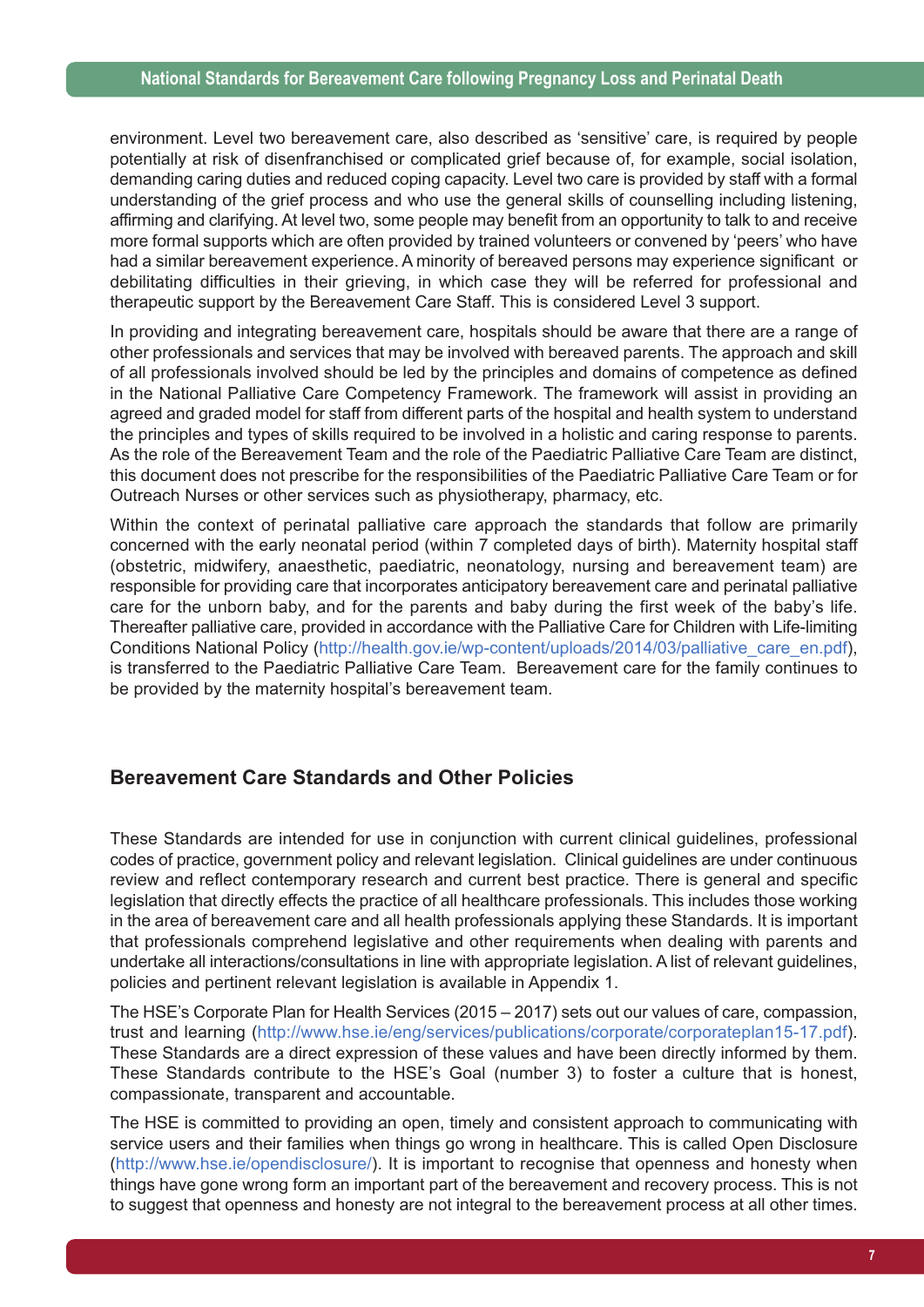## **Pregnancy Loss and Perinatal Death**

There were 500 perinatal deaths in Ireland in 2013 (National Perinatal Epidemiology Centre, 2015). These included 301 stillbirths, 162 early neonatal deaths (within 7 completed days of birth) and 37 late neonatal deaths (after the 7th and within 28 completed days of birth). Miscarriage occurs in approximately one fifth of clinical pregnancies equating to approximately 14,000 miscarriages per annum in Ireland (Poulose et al, 2006). There were 26 terminations of pregnancy in Ireland carried out under the Protection of Life during Pregnancy Act in 2014. The British Department of Health reported that 3,735 terminations were undertaken in England and Wales in 2014 for women with an address in the Irish Republic (https://www.gov.uk/government/statistical-data-sets/abortion-statisticsengland-and-wales-2014).

There are also a range of other pregnancy losses for which limited or no information is currently available. For example, national information on ectopic and other forms of pregnancy loss is not currently available. The provision of bereavement care is based on the needs of parents and not on the type of loss.

It is important to note that the Standards apply to all parents who experience a pregnancy loss, diagnosis of fetal anomaly or perinatal death, irrespective of the source of that loss or the term used in these Standards. As a result all terms have been included in the glossary.

## **Use of Disputed Terminology in the Standards**

During the Standards development process, a set of terms to describe parents with a baby who has a life-limiting condition; fatal/lethal fetal abnormality / fetal anomaly was the subject of discussion and consultation feedback. In writing these Standards, it is acknowledged that there is no clear or universal term that can be used or is acceptable to the majority of parents. Any terms used in this area are subject to conceptual and practical challenges inherent in defining such terms (Wilkinson et al. 2012). In respect of this, the Standards will use the term 'life-limiting condition', a term consistent with the National Policy on Palliative Care for Children with Life-Limiting Conditions (DOH, 2009). However, it is important to note that although the term 'life-limiting condition' is used, the aim of the Standards is to provide bereavement care to parents who would prefer to use other terms to describe their experience and who would not agree with the use of the term 'life-limiting condition'. Preference for different terms from parents or health professionals should not in any way impact on the type or quality of bereavement care that is provided.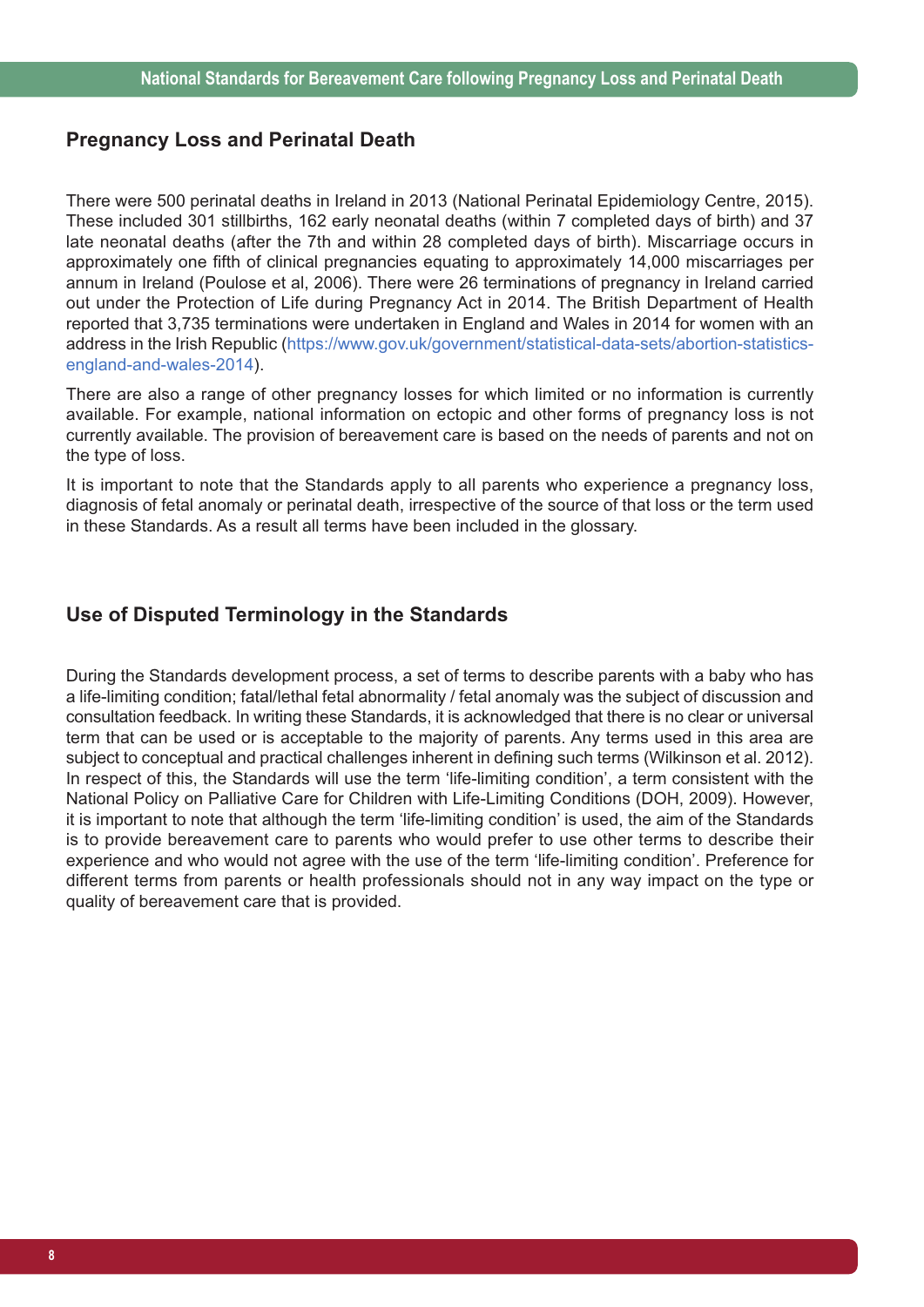## **Glossary of Terms and Conditions**

#### **Anticipatory Grief**

Anticipatory grief describes the normal grief response that occurs prior to death that includes sadness, sorrow, anger, crying and emotional preparation for death (Kehl, 2005). Anticipatory grief differs from conventional grief in so far as it is not infinitely prolonged since there is always an endpoint in death (Sweeting & Gilhooly, 1990). Anticipatory grief is frequently experienced by the patient and his/her family. Anticipatory bereavement care plays an important role in lessening the intensity of the postdeath bereavement (Duke, 1998).

#### **Bereavement**

Bereavement describes the entire experience of family members and friends in the anticipation of death and subsequent adjustment to living following the death of a loved one (Christ et al., 2003). It takes account of the unique individual experience of the bereaved person (National Clinical Programme for Palliative Care Glossary of Terms, 2012). Bereavement also refers to the objective situation of having lost someone significant through death (Stroebe et al., 2008).

#### **Bereavement Care and Support**

It is accepted by bereavement specialists that there are three levels of bereavement care for the general population (Keegan, 2013; Aoun et al., 2012; Currier et al., 2008; Walsh et al., 2008).

- Level 1 care, also described as 'universal' care, involves good end-of-life care, sensitive communication, reliable information and guidance (Aoun et al., 2012; Currier et al., 2008; Walsh et al., 2008). Level 1 care provides people with information on how to access up-to-date and useful information about the practical, emotional and other challenges associated with loss.
- Level 2 care, also described as 'sensitive' care, is required by people potentially at risk of disenfranchised or complicated grief because of social isolation, demanding caring duties and reduced coping capacity. At level 2, some people may benefit from an opportunity to talk to and receive more formal supports which are often provided by trained volunteers or convened by 'peers' who have had a similar bereavement experience.
- Level 3 care, involves professional and therapeutic support and is required by only a minority of bereaved people and required by bereaved people who are experiencing significant or debilitating difficulties in their bereavement.

Bereavement care staff are trained to assess the bereavement care needs of individuals; to identify people in need of extra support and/or therapeutic care and will have in place care pathways for referring parents to therapeutic services if necessary. Staff acknowledge that this group of people may also incur greater physical and mental health difficulties (Stroebe et al., 2007).

#### **Bereavement Committee**

The Bereavement Committee is multidisciplinary and may be composed of; a senior hospital administrator, clinical midwife specialist in bereavement, bereavement coordinator, medical social worker with responsibility for bereavement care, chaplain, clinical leads, hospital managers, clinical midwife specialist in mental health, service user and nominated representatives from midwifery management, obstetrics, paediatrics, neonatology, ultrasonography, psychiatry, pathology, laboratory, mortuary staff, clerical and household staff. The committee convenes on a regular basis as determined locally.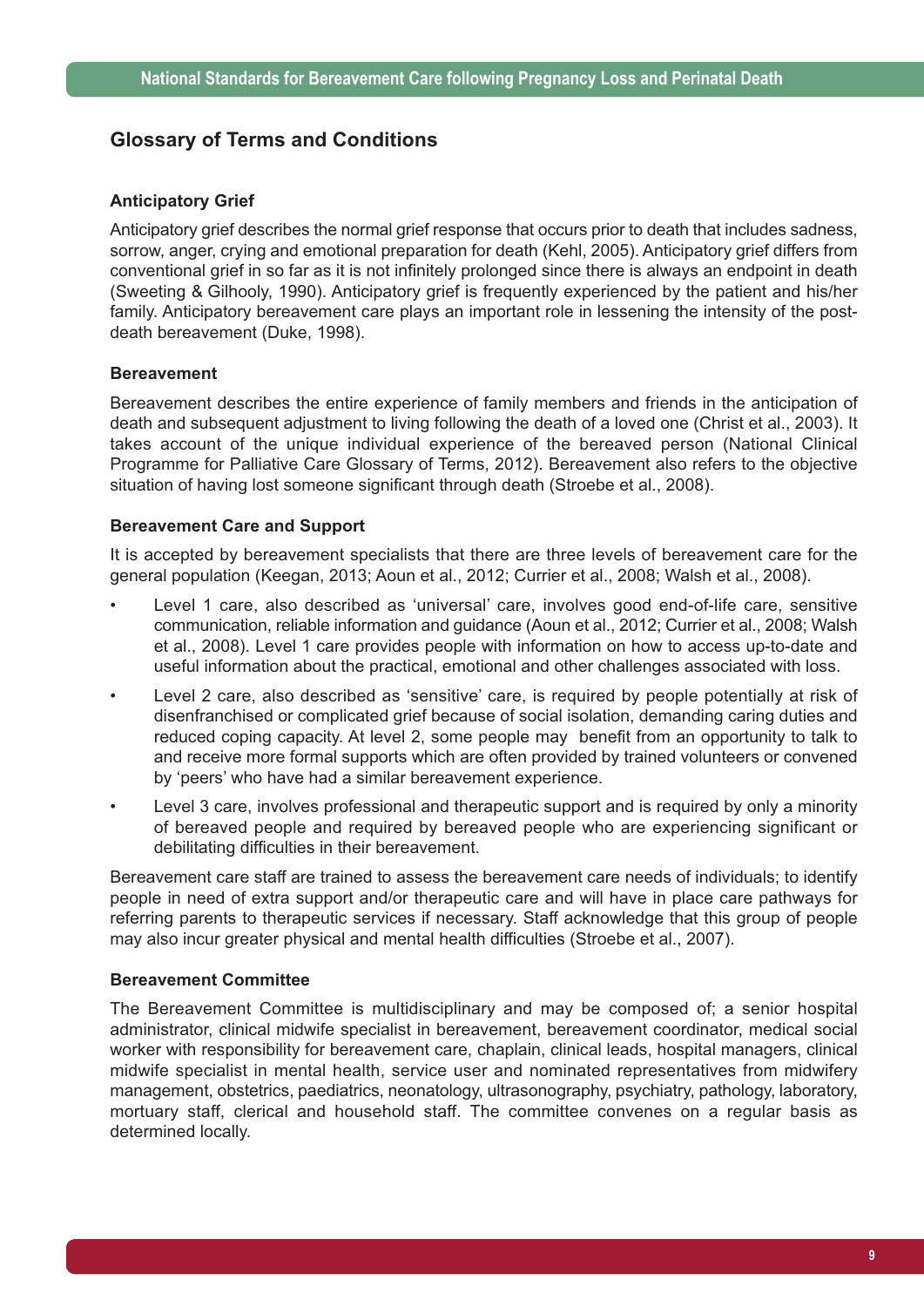#### **Bereavement Coordinator**

The Bereavement Coordinator is responsible for the development, implementation and evaluation of the hospital's bereavement program. He/she works closely with the CMS in bereavement, Chair of the Bereavement Committee, associated professionals and hospital management, and is responsible for ensuring the hospital has capacity and referral systems in place for providing each of the levels of bereavement care. The Bereavement Coordinator has overall responsibility for the educating, training and upskilling of all hospital staff in bereavement care.

#### **Bereavement Specialist Team (BST)**

The BST is composed of staff members who have undertaken specialist and extensive education in bereavement care. The team includes; a bereavement coordinator, clinical midwife specialist in bereavement, chaplain and senior medical social worker. The team is supported in its work by the hospital chief executive officer (CEO), director of midwifery, clinical leads, obstetricians, paediatricians, neonatologists, perinatal psychiatrist, midwives, nurses, neonatal care nurses, chaplains, ministers of religions, palliative care teams, bereavement committees, end-of-life care committees, administrative and auxiliary staff – all of whom have received training appropriate to their role in bereavement care.

#### **Care Pathway**

A care pathway is a complex intervention for the mutual decision-making and organisation of care processes for a well-defined group of patients during a well-defined period (Vanhaecht et al., 2007). A care pathway is defined and documented in the patient's Healthcare Record (HCR) and is explicit in its goal statement. The care pathway is based on best practice and is discussed and agreed, in the case of a baby, with his/her parents.

#### **Chaplain**

The role of the Healthcare Chaplain in the maternity service is to provide spiritual and pastoral care and support to babies, parents and their families in the midst of illness or bereavement. This support is available to all and respects the personal, spiritual, religious and cultural expressions (or none) of the individual and family and is provided in accordance with the Association for Clinical Pastoral Education (ACPE Ireland Ltd.) training and in accordance with Healthcare Chaplaincy Board (HCB)/ Chaplaincy Accreditation Board (CAB) requirements.

#### **Children's Outreach Nurses for Life-limiting Conditions**

The Children's Outreach Nurses for Life-limiting Conditions provide a bridge between hospitals, community, statutory and voluntary services and are involved in supporting children with life-limiting conditions and their families in their homes.

#### **Children's Palliative Care**

Palliative care for children is a highly specialised field of healthcare. Palliative care aims to maintain quality of life for the duration of the child's illness which may be days, but can be months, and sometimes years. Children's palliative care is holistic in nature where the child and their family are viewed as one unit. Most children with palliative care needs will have these needs met by their family who are supported by locally provided services. This may sometimes, but not always, require the support of a specialist palliative care team.

Support for children with palliative care needs starts at the time of diagnosis, and for many children with life-limiting conditions this can be at birth. Palliative care support can be given alongside active treatments aimed at cure or prolonging life and should, where possible, be provided in the location where the child and family choose to be. Families vary in how strongly they wish to pursue treatments aimed at cure or prolonging life. Decisions about moving away from active care are difficult for both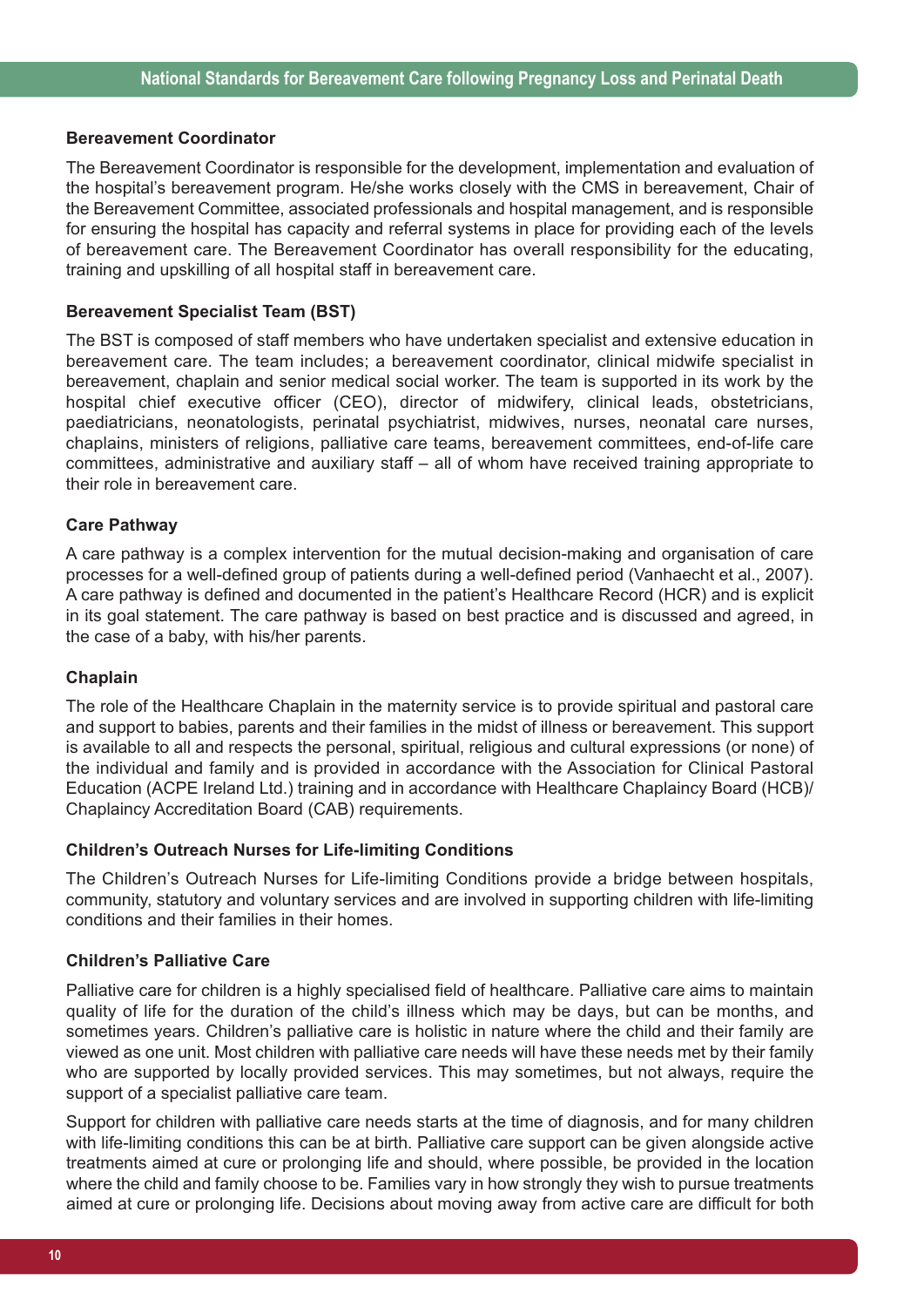the family and staff and should only be made following full discussion. A care plan, once decided, should include details of what, if any, emergency treatment measures should be taken. The child's comfort should always be central to the decision-making process. Parents' wishes should be documented and care should be planned accordingly. Clear communication between parents and all healthcare professionals involved in the care of the child is essential. (DOH, 2009. Palliative Care for Children with life-limiting conditions in Ireland – A National Policy). Available at http://health.gov.ie/wpcontent/uploads/2014/03/palliative\_care\_en.pdf].

#### **Clinical Midwife Specialist (CMS) in Bereavement**

The Clinical Midwife Specialist (CMS) in Bereavement is recognised by the Nursing and Midwifery Board of Ireland as a specialist post. He/she is an experienced midwife who has undertaken specific training and education at level 8 or above in the area of bereavement. The CMS's role is to support and facilitate the loss and bereavement process in all areas of pregnancy loss. The CMS provides anticipatory bereavement support to those families whose baby is diagnosed with a life-limiting condition, working with the Multidisciplinary Team (MDT) within the Perinatal Palliative Care framework. He/she is an identifiable resource to bereaved mothers, partners and siblings around the time of loss, following discharge home and in subsequent pregnancies.

The CMS works within the framework of the NICE (2004) guidelines, being involved in the direct provision of level one support, signposting to level two supports in the community and adequately trained to recognise, treat and/or appropriately refer to level three support in the event of a complicated grief diagnosis (Kristjanson et al., 2006). The CMS demonstrates expertise in the aetiology of pregnancy, pregnancy loss and perinatal death and works collaboratively with his/her clinical colleagues in the formal follow-up care of bereaved parents. He/she is an advocate for bereaved families, provides education and training to staff, as well as being involved in audit and research aimed at enhancing bereavement care.

#### **Complicated / Pathological Grief**

Bereaved parents have been recognised as a high-risk group for complicated grief (Ellis et al., 2016). Grief that is complicated involves the presentation of certain grief-related symptoms at a time beyond which is considered adaptive (Kristianson et al., 2006). Complicated grief is characterized by intense grief that lasts longer than would be expected according to social norms and causes impairment in daily functioning. Complicated grief has a prevalence of approximately 10-20% following the death of a romantic partner and an even higher prevalence amongst parents following the death of a child (Meert et al., 2011).

#### **Culture**

Culture can be defined broadly as the web of meaning in which humans live (Browning & Solomon, 2005). It is expressed through the characteristics and knowledge of a particular group of people, through their language, religion, cuisine, social habits, music and arts. Culture influences social interactions, cognitive constructs and understanding that are learned by socialisation.

#### **Disenfranchised Grief**

Disenfranchised grief occurs when the impact of a death is not recognised. It occurs when grief is not openly acknowledged, socially validated or publicly mourned (Doka, 2002). Circumstances that expose an individual to the risk of experiencing disenfranchised grief include:

- non-traditional relationships
- society failing to recognise that a significant loss has occurred
- society failing to recognise that a person such as a child or a disabled person is capable of grieving
- misunderstanding of an individual's response to their loss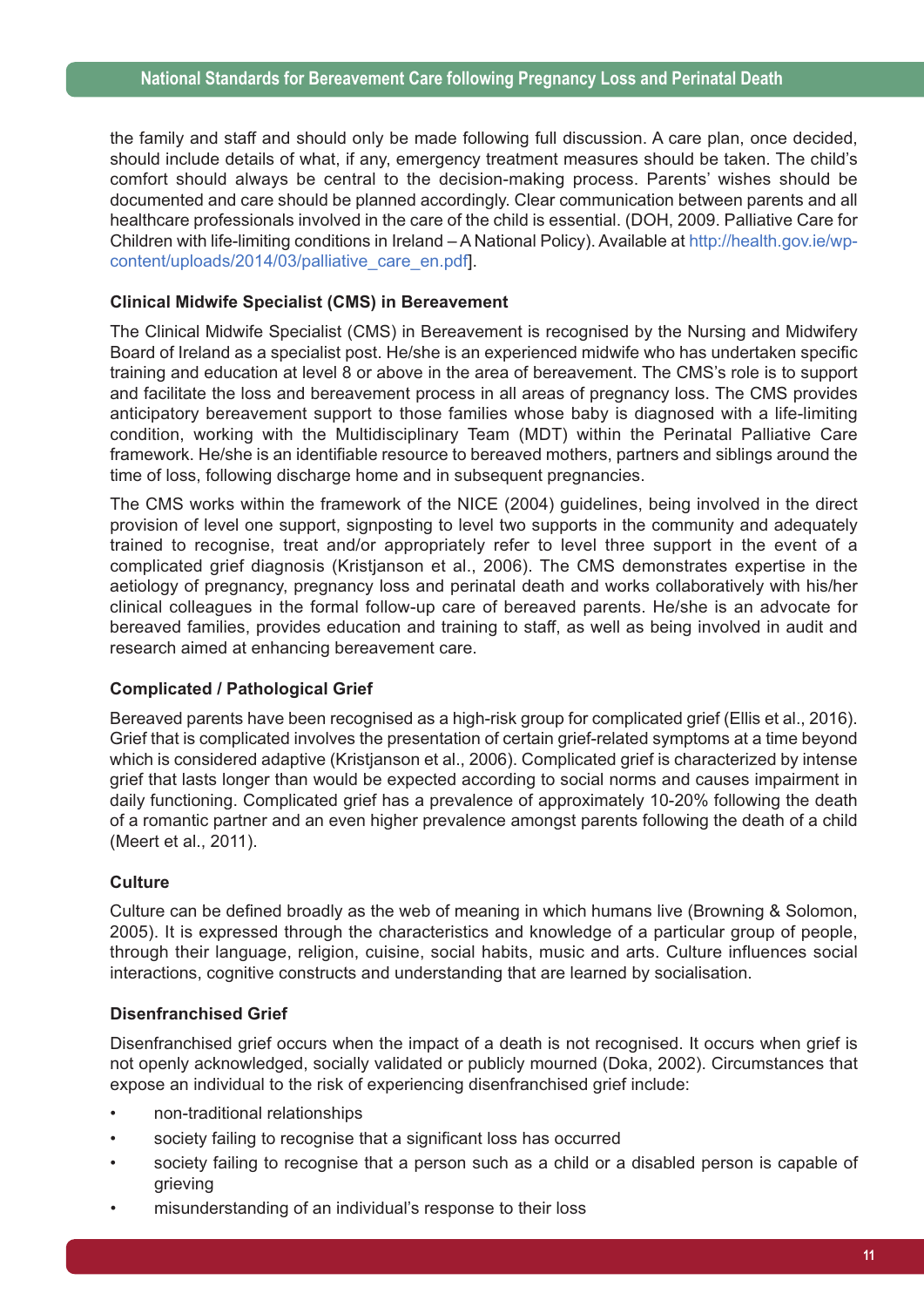- a bereaved person denying him/her self the right to grieve
- social isolation, demanding caring duties and reduced coping capacity
- social and psycho-social disadvantage e.g. domestic abuse, lone parent

Disenfranchised grief inhibits mourners' capacity to overcome suffering and live meaningfully again. Bereaved persons who experience disenfranchised grief may require specialised therapies to overcome their grief (Stroebe et al., 2007).

#### **End-of-life Care**

For the purpose of these Standards the term end-of-life care is used to describe the perinatal palliative care of a baby during its first week of life (early neonatal period) when life expectancy is limited and death is imminent. It encompasses care of the baby from the time of diagnosis through to his/her death and care of the baby and parents following death.

#### **Family**

A family is defined as those closest to the patient in knowledge, care and affection and who are connected through their common biological, legal, cultural, and emotional history (National Clinical Programme for Palliative Care Glossary of Terms, 2012).

#### **Fatal / Lethal Fetal Anomaly**

There is no agreed definition of a fatal/lethal fetal anomaly (Wilkinson et al., 2012). Neither is there a legal definition for fetal anomaly that maybe fatal, or an agreed list of conditions associated with fatal fetal anomaly. Fatal fetal anomaly describes a medical condition suffered by a fetus that is not expected to survive beyond the new born period. An assessment of the seriousness of a fetal abnormality should be considered on a case-by-case basis, taking into account all available clinical information (RCOG, 2010).

#### **Grief**

Grief is the reaction to bereavement. It is a natural human response that is irrespective of culture and class and its expression varies considerably (Hooyman & Kramer, 2006; Gardner, 1999).

#### **Health Care Record (HCR)**

A Health Care Record in the maternity services is a record of the entire obstetrical, medical and social history of a woman and the care she has been receiving from a multidisciplinary team in the hospital and in the community.

#### **Hospital**

Hospital includes maternity hospitals and maternity units in general hospitals.

#### **Intra Uterine Fetal Death**

An intra uterine fetal death, also described as an intrauterine death (IUD), describes a baby who dies in the womb (RCPI & HSE Clinical Practice Guideline Number 4, 2011).

#### **Levels of Palliative Care**

• Level 1 care, also described as 'universal' care, involves good care from the point at which the potential for loss is identified; it can encompass end-of-life care and always includes sensitive communication, reliable information and guidance (Aoun et al., 2012; Currier et al., 2008; Walsh et al., 2008). Level 1 care provides people with information on how to access up-to-date and useful information about the practical, emotional and other challenges associated with loss. It is compassionate care and should be provided by all who come in contact with the family.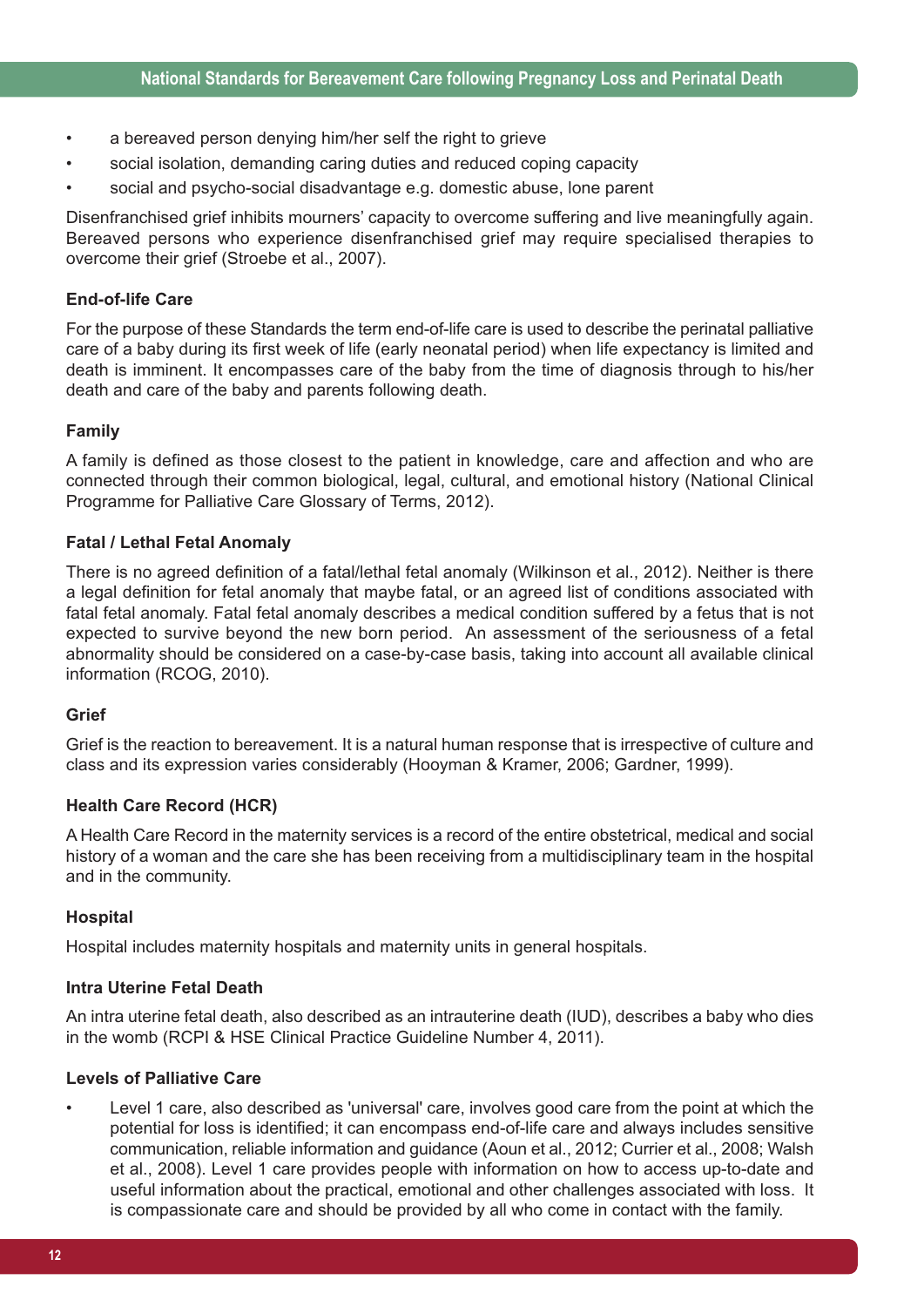- Level 2 At this level of practice, those providing palliative care will have additional training and expertise. This is viewed as an intermediate level of expertise, where engagement in palliative care is part of the health professional's caring role but does not define it.
- Level 3 This level refers to those whose core activity is limited to the provision of palliative care. Caring for patients with complex and demanding palliative care needs requires a greater degree of training, staff and other resources.

(DOH, 2009. Palliative Care for Children with life-limiting conditions in Ireland – A National Policy). Available at http://health.gov.ie/wp-content/uploads/2014/03/palliative\_care\_en.pdf].

## **Life-limiting Condition**

National Health Policy describes a life-limiting condition as any illness in a child where there is no reasonable hope of cure and from which the child or young adult will die (DOH, 2009: Palliative Care for Children with Life-Limiting Conditions). Children with these conditions are likely to have palliative care needs.

#### **Live Birth**

Birth of an infant which, after complete separation from his/her mother, shows sign of life. Evidence of life includes breathing movements, presence of a heartbeat, pulsation of the cord or definite movement of voluntary muscles (RCPI & HSE Clinical Practice Guideline Number 4, 2011).

#### **Medical Social Worker Specialist in Bereavement**

The Medical Social Worker Specialist in Bereavement in a maternity setting provides emotional and practical support at a time of loss to bereaved parents, children and extended family members. They are available to offer bereavement support to parents in the weeks and months following their discharge from hospital and throughout subsequent pregnancies. The bereavement social worker also provides advice on children and loss and is available to do direct work with children, if this support is needed. They are an advocate for bereaved parents and work as part of the bereavement team to ensure optimum care for bereaved families.

#### **Miscarriage**

A miscarriage is the loss of a baby before viability. A miscarriage may occur during the first trimester (early miscarriage) or during the second trimester (late miscarriage).

#### **Multidisciplinary Team (MDT)**

The MDT is a team of health and social care professionals working together to provide holistic care. The MDT in a maternity hospital includes sonographers, fetal medicine consultants, obstetricians, neonatologists, anaesthetists, midwives, nurses, neonatal nurses, allied health professionals, bereavement care specialists, palliative care staff, bereavement care staff including chaplains, medical social workers and clinical midwife specialists, laboratory and mortuary staff. All staff play a central role in supporting and giving information to parents who receive bad news.

#### **Neonatal**

Refers to the period after birth up until the fourth completed week of life (National Perinatal Epidemiology Centre, 2015).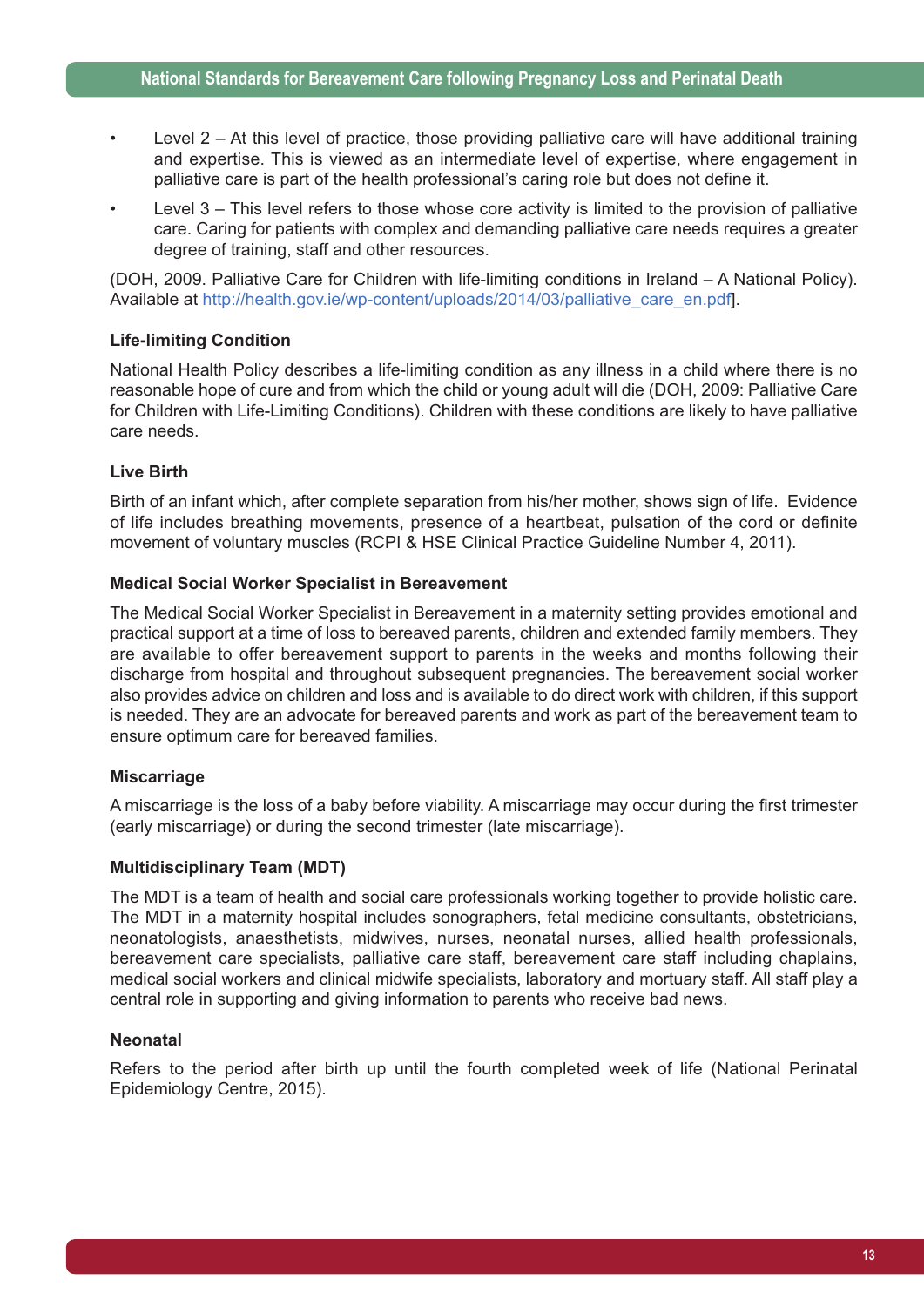#### **Neonatal Death**

Death of a baby occurring within 28 completed days of birth.

An early neonatal death describes a neonatal death occurring within 7 completed days of birth.

A late neonatal death describes a neonatal death occurring after the 7th and within 28 completed days of birth (National Perinatal Epidemiology Centre, 2015).

#### **Next-of-Kin**

The term next-of-kin has no legal definition in Ireland except for inheritance law (Succession Act 1965) where it is defined as the nearest blood relative to the deceased. For the purposes of this guideline, next-of-kin describes a spouse or nearest blood relative.

#### **Parent**

Parent is used to denote a mother, father or other parent.

#### **Perinatal Bereavement Care**

For the purpose of this guideline, perinatal bereavement care refers to the care provided by the multidisciplinary maternity hospital staff to parents who experience pregnancy loss; parents who receive a diagnosis during pregnancy of a life-limiting condition; parents whose baby is stillborn and parents whose baby dies during the early neonatal period. Perinatal bereavement care includes physical, psychological, emotional and spiritual care following loss and is extended to siblings and grandparents.

#### **Perinatal Pathologist**

The perinatal pathologist ensures that within the pathology department the post mortem practice is viewed as parent-centred and that the baby and its parents are treated with respect at all times. He/she is also responsible for ensuring;

- that post mortems are performed to a high standard, in keeping with national and international guidelines
- that members of the BST and others are educated about the post mortem process and placental pathology; what it involves and what is possible to learn from the examination
- that the limitations of the post mortem examination are understood

The pathologist is also responsible for integrating information obtained from the post mortem examination, placental examination, cytogenetics testing and other available investigations to formulate a cause of death (if possible) and to correlate the pathological findings identified with the clinical course leading up to the miscarriage, stillbirth or neonatal death. If a definitive cause of death is not identified, potential contributors or relevant negative findings can be documented. He/she communicates the results of post mortems and placental examinations to the clinical team caring for the parents. The perinatal mortality multidisciplinary team meeting is a vital forum for this communication as it ensures accurate understanding of all aspects of individual cases and thereby facilitates appropriate follow-up (e.g. specialist medical genetics referral). These meetings are also a valuable forum for learning for the wider disciplinary team and for students.

#### **Perinatal Mortality**

Perinatal mortality refers to the death of babies in the weeks before or four weeks after birth. Perinatal mortality includes stillbirths (babies born with no signs of life after 24 weeks of pregnancy or weighing at least 500 grammes) and the deaths of babies within 28 days of being born (National Perinatal Epidemiology Centre, 2013).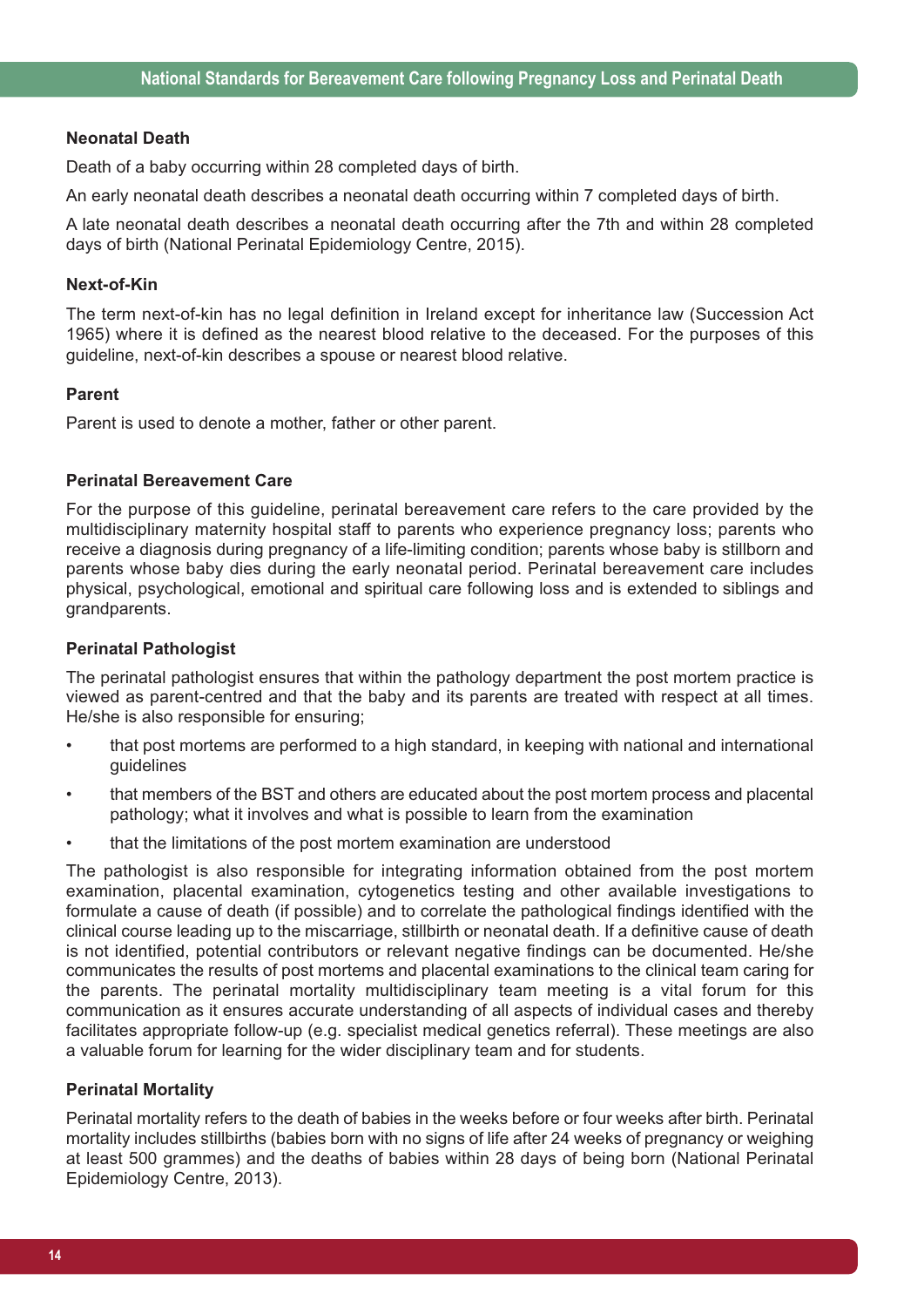#### **Post Natal Care**

Post-natal care includes the physical and emotional care of a woman after birth.

#### **Pregnancy Loss**

Pregnancy loss is all types of loss, including spontaneous and medically supervised terminations that can occur during a pregnancy from the first to third trimester.

#### **Recurrent Miscarriage**

Recurrent miscarriage, defined as the loss of three or more consecutive pregnancies before 24 weeks gestation, affect 1% of couples (RCOG, 2011).

#### **Staff**

Staff describes all people who work in the maternity unit/hospital including all members of the multidisciplinary team, reception staff, security staff, kitchen staff, midwifery and nursing students, nurse assistants, laboratory staff, mortuary staff, cleaning staff, porters and all other auxiliary staff in hospitals.

#### **Stillbirth**

A child born weighing 500 grammes or more or having a gestational age of 24 weeks or more who shows no sign of life (Stillbirths Registration Act, 1994). Available at http://www.irishstatutebook.ie/1994/en/act/pub/0001/print.html#sec1.

#### **Stakeholders**

Stakeholders denote parents, siblings, grandparents, aunts, uncles, extended family, guardians, community health care personnel and voluntary support groups as well as hospital staff.

#### **Symbol**

A symbol that is recognised by hospital staff and the public is used in maternity units to indicate when an end-of-life issue is happening for a family and/or to indicate that a bereavement has taken place. The symbol selected for use in each hospital is agreed locally by staff and management. Parental consent for use of the symbol is necessary.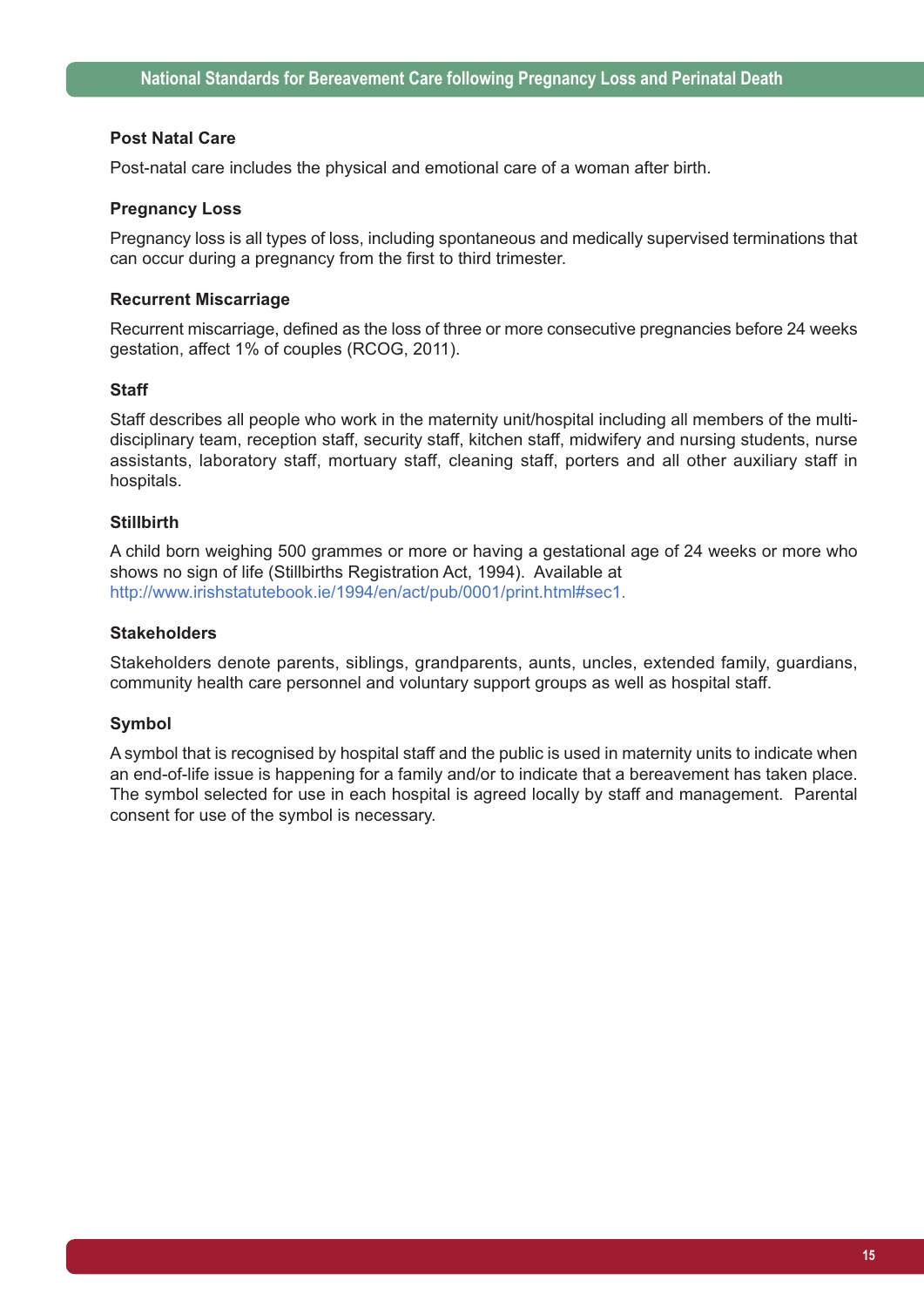# **Part 2 The Four Standards**

## **1. Bereavement Care**

Bereavement Care is central to the mission of the hospital and is offered in accordance with the religious, secular, ethnic, social and cultural values of the parents who have experienced a pregnancy loss or perinatal death.

# **2. The Hospital**

The hospital has systems in place to ensure that bereavement care and end-of-life care for babies is central to the mission of the hospital and is organised around the needs of babies and their families.

# **3. The Baby and Parents**

Each baby/family receives high quality palliative and end-of-life care that is appropriate to his/her needs and to the wishes of his/her parents.

# **4. The Staff**

All hospital staff have access to education and training opportunities in the delivery of compassionate bereavement and end-of-life care in accordance with their roles and responsibilities.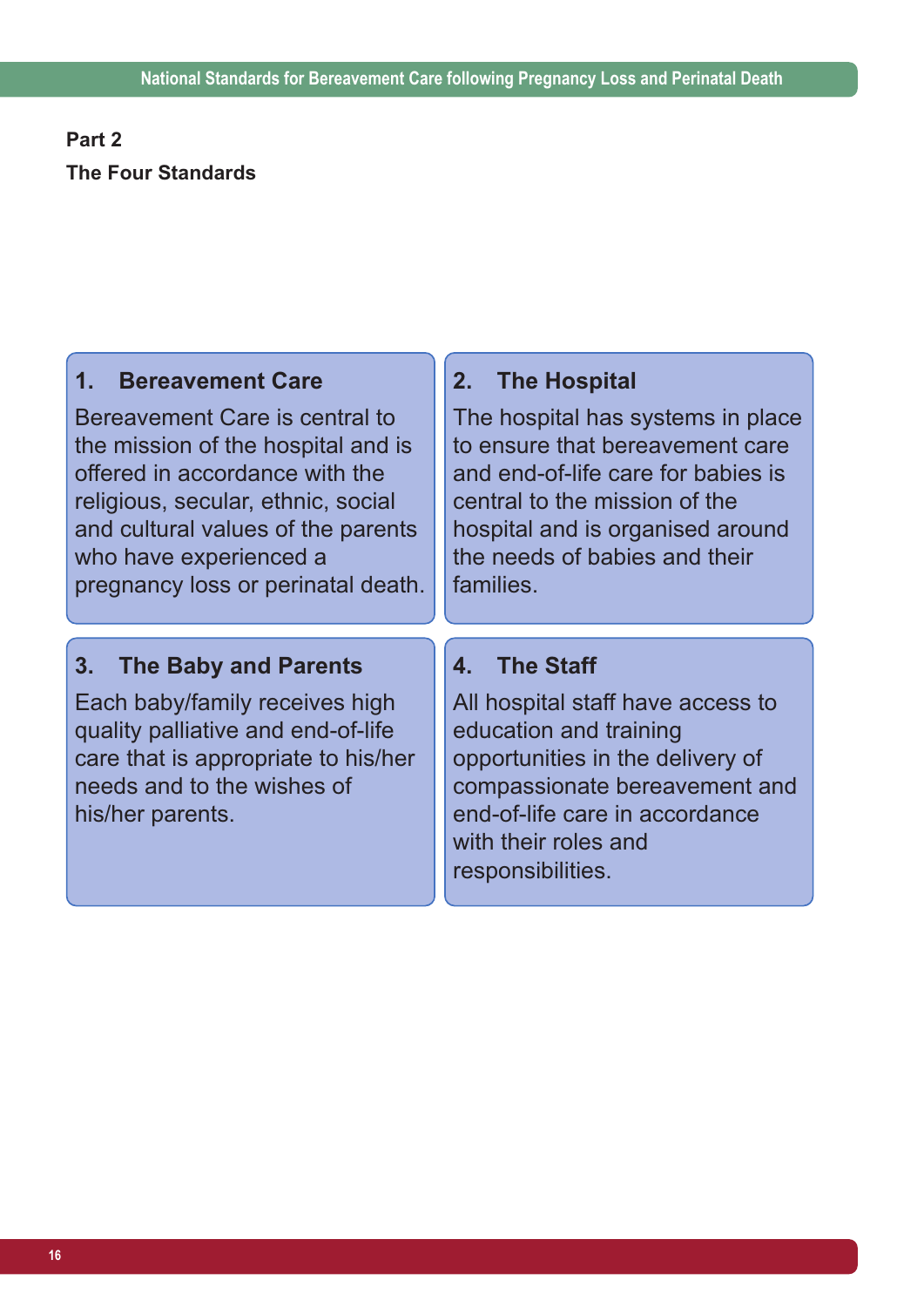## **Standard 1: Bereavement Care**

Bereavement Care is central to the mission of the hospital and is offered in accordance with the religious, secular, ethnic, social and cultural values of the parents who have experienced a pregnancy loss or perinatal death.

#### **1.1 Bereavement Care at time of Diagnosis**

**Statement:** All relevant hospital staff sensitively communicate bad news to parents in a quiet and private environment and with special consideration of individual needs and preparedness for the emotional and physical management of their diagnosis.

|                                                                                                                                                                                                                                                                                                                                                                                                                                                                                                                                                                                                                                                                                                                   | <b>Ectopic</b><br>Pregnancy | First-<br>trimester<br><b>Miscarriage</b> | Second-<br>trimester<br><b>Miscarriage</b> | Baby<br>diagnosed<br>in utero with<br>a Life-<br>limiting<br><b>Condition</b> | Intra-uterine<br><b>Fetal Death,</b><br><b>Stillbirth</b><br>and Early<br><b>Neonatal</b><br><b>Death</b> | <b>Baby born</b><br>with a Life-<br>limiting<br><b>Condition</b> |
|-------------------------------------------------------------------------------------------------------------------------------------------------------------------------------------------------------------------------------------------------------------------------------------------------------------------------------------------------------------------------------------------------------------------------------------------------------------------------------------------------------------------------------------------------------------------------------------------------------------------------------------------------------------------------------------------------------------------|-----------------------------|-------------------------------------------|--------------------------------------------|-------------------------------------------------------------------------------|-----------------------------------------------------------------------------------------------------------|------------------------------------------------------------------|
| Guidelines are in place for identifying the needs of and<br>for supporting a parent experiencing bereavement in the<br>maternity services. All relevant staff are aware of and<br>use these guidelines where appropriate.<br>Cacciatore and Bushfield (2007); SANDS (2007);<br>ISANDS (2007); Hutti (2005); Cook et al. (2002); Catlin<br>& Carter (2002).                                                                                                                                                                                                                                                                                                                                                        |                             |                                           |                                            |                                                                               |                                                                                                           |                                                                  |
| Parents who experience bereavement in the maternity<br>services are cared for compassionately, with dignity and<br>with respect.<br>Nuzum et al. (2014); RCPI/HSE Clinical Guideline No.<br>29 (2014); RCPI/HSE Clinical Guideline No. 4 (2011);<br>Williams et al. (2008); Stratton and Lloyd (2008);<br>SANDS (2007); ISANDS (2007); Callister (2006); Catlin<br>& Carter (2002).                                                                                                                                                                                                                                                                                                                               |                             |                                           |                                            |                                                                               |                                                                                                           |                                                                  |
| There is an acknowledgement on the part of the hospital<br>that all hospital staff (see glossary) have an important<br>role to play in ensuring effective and sensitive<br>communication with parents. Hospital staff play an<br>important role in the bereavement care provided to<br>bereaved parents. Bereavement care training<br>appropriate to their role in the hospital, is provided to all<br>staff when commencing employment and bereavement<br>training refresher courses are provided every three<br>years. This is a core value of the hospital and is reflected<br>in the decision and actions of the hospital<br>Ellis et al. (2016); McQueen (2011); Gold (2007);<br>SANDS (2007); Fauri (2000). |                             |                                           |                                            |                                                                               |                                                                                                           |                                                                  |
| It is recommended that, with a woman's permission, a<br>symbol denoting that a pregnancy loss or perinatal<br>death has taken place is sensitively placed in a woman's<br>Healthcare Record (HCR).<br>RCPI/HSE Clinical Guideline No. 4 (2011); Gold (2007);<br>SANDS (2007); ISANDS (2007).                                                                                                                                                                                                                                                                                                                                                                                                                      | <b>Optional</b>             | <b>Optional</b>                           |                                            |                                                                               |                                                                                                           |                                                                  |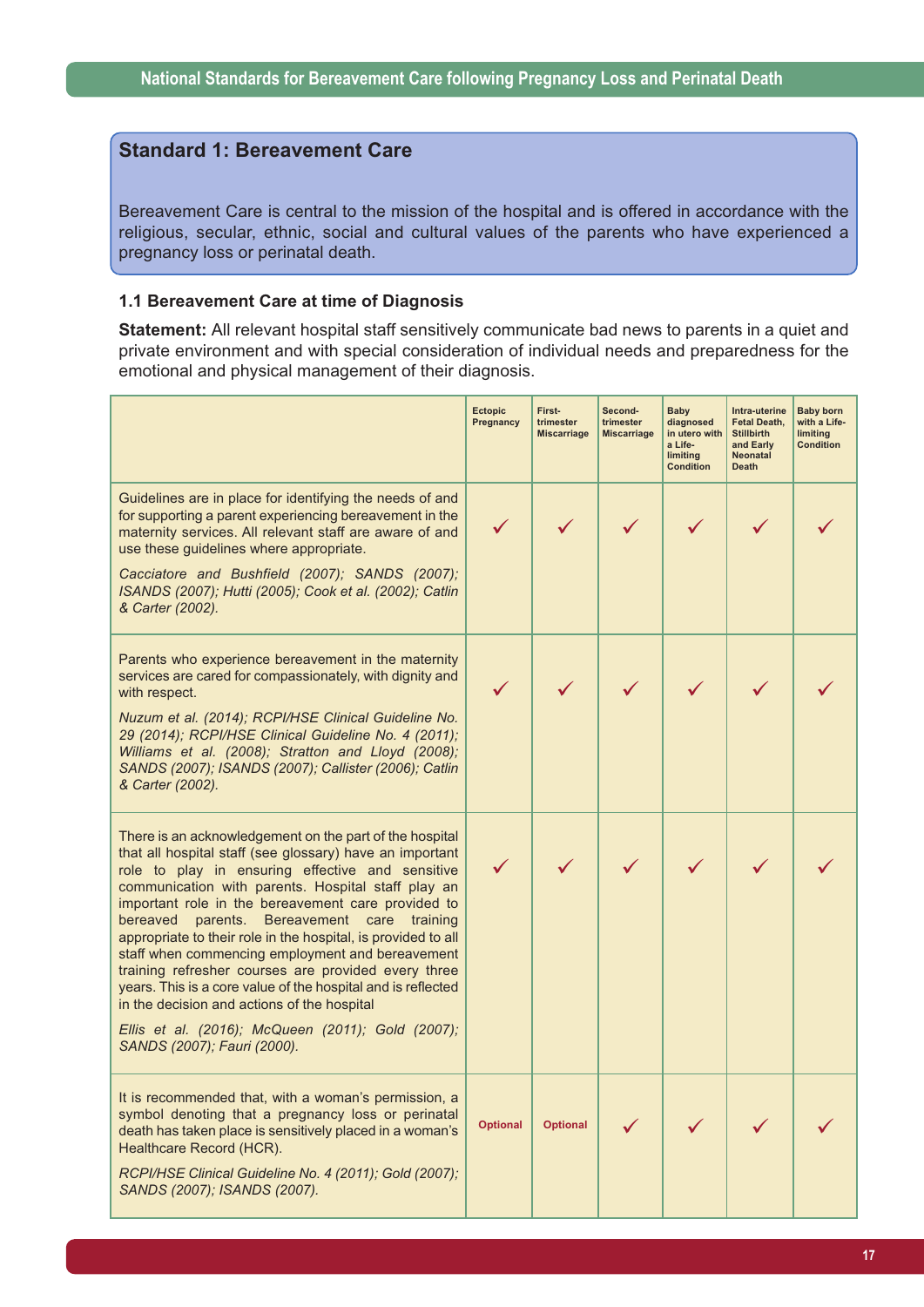|                                                                                                                                                                                                                                                                                                                                                                                                                           | Ectopic<br>Pregnancy | First-<br>trimester<br><b>Miscarriage</b> | Second-<br>trimester<br><b>Miscarriage</b> | <b>Baby</b><br>diagnosed<br>in utero with<br>a Life-<br>limiting<br><b>Condition</b> | Intra-uterine<br><b>Fetal Death,</b><br><b>Stillbirth</b><br>and Early<br><b>Neonatal</b><br><b>Death</b> | <b>Baby born</b><br>with a Life-<br>limiting<br><b>Condition</b> |
|---------------------------------------------------------------------------------------------------------------------------------------------------------------------------------------------------------------------------------------------------------------------------------------------------------------------------------------------------------------------------------------------------------------------------|----------------------|-------------------------------------------|--------------------------------------------|--------------------------------------------------------------------------------------|-----------------------------------------------------------------------------------------------------------|------------------------------------------------------------------|
| At commencement of employment, all hospital staff<br>providing care to bereaved parents receive mandatory<br>training, appropriate to their role in the hospital on how<br>to communicate sensitively and how to break bad news.                                                                                                                                                                                          | $\checkmark$         | ✓                                         |                                            |                                                                                      |                                                                                                           |                                                                  |
| Rådestad et al. (2014); Roehrs et al. (2008); Lalor et al.<br>(2007); Yee and Ross (2006).                                                                                                                                                                                                                                                                                                                                |                      |                                           |                                            |                                                                                      |                                                                                                           |                                                                  |
| Suitable rooms are available in the Admission<br>Unit/Ultrasound Department to facilitate discussion and<br>provide support to the mother/parents when bad news<br>is broken.                                                                                                                                                                                                                                             |                      |                                           |                                            |                                                                                      |                                                                                                           |                                                                  |
| Rådestad et al. (2014); SANDS (2007); Alkazeleh et al.<br>(2004).                                                                                                                                                                                                                                                                                                                                                         |                      |                                           |                                            |                                                                                      |                                                                                                           |                                                                  |
| If the mother is unaccompanied, staff always offer to<br>contact her partner, a relative or a friend. Staff will strive<br>to ensure that she does not leave the hospital alone.                                                                                                                                                                                                                                          |                      |                                           |                                            |                                                                                      |                                                                                                           |                                                                  |
| RCPI/HSE Guideline No. 4 (2011); SANDS (2007);<br>Alkazeleh et al. (2004); Forest (1989).                                                                                                                                                                                                                                                                                                                                 |                      |                                           |                                            |                                                                                      |                                                                                                           |                                                                  |
| Following the diagnosis of an ectopic pregnancy or first<br>trimester miscarriage parents are given time to reflect<br>on the diagnosis and discuss the woman's treatment<br>options.                                                                                                                                                                                                                                     |                      |                                           | ×                                          | x                                                                                    | ×                                                                                                         | x                                                                |
| RCPI/HSE Clinical Guideline No. 29 (2014); Henley &<br>Schott (2008).                                                                                                                                                                                                                                                                                                                                                     |                      |                                           |                                            |                                                                                      |                                                                                                           |                                                                  |
| Special consideration is given to the bereavement needs<br>of families where there is a death in utero of a baby in a<br>multiple pregnancy, e.g. staff acknowledge the<br>complexity of the family's bereavement.                                                                                                                                                                                                        |                      |                                           |                                            |                                                                                      |                                                                                                           |                                                                  |
| Richards et al. (2015).                                                                                                                                                                                                                                                                                                                                                                                                   |                      |                                           |                                            |                                                                                      |                                                                                                           |                                                                  |
| Parents are offered timely bereavement support<br>following the diagnosis of an anomaly that is life-limiting<br>or may be fatal. Aspects of this support, information<br>provided or consultations with parents may need to be<br>approached with due regard to provisions of relevant<br>legislation such as the Regulation of Information<br>(Services Outside the State for Termination of<br>Pregnancies) Act, 1995. | $\mathbf x$          | ×                                         | ×                                          |                                                                                      | x.                                                                                                        |                                                                  |
| McNamara et al. (2013); Kobler & Limbo (2011); SANDS<br>(2007); Lalor et al. (2007).                                                                                                                                                                                                                                                                                                                                      |                      |                                           |                                            |                                                                                      |                                                                                                           |                                                                  |
| Parents are offered access to the BST for support and<br>guidance in relaying the loss to siblings. Involvement of<br>the siblings is considered in accordance with the<br>parents' wishes.                                                                                                                                                                                                                               |                      |                                           |                                            |                                                                                      |                                                                                                           |                                                                  |
| Machajewski & Kronk (2013); Avelin et al. (2012); Torbic<br>(2011); Riley (2003).                                                                                                                                                                                                                                                                                                                                         |                      |                                           |                                            |                                                                                      |                                                                                                           |                                                                  |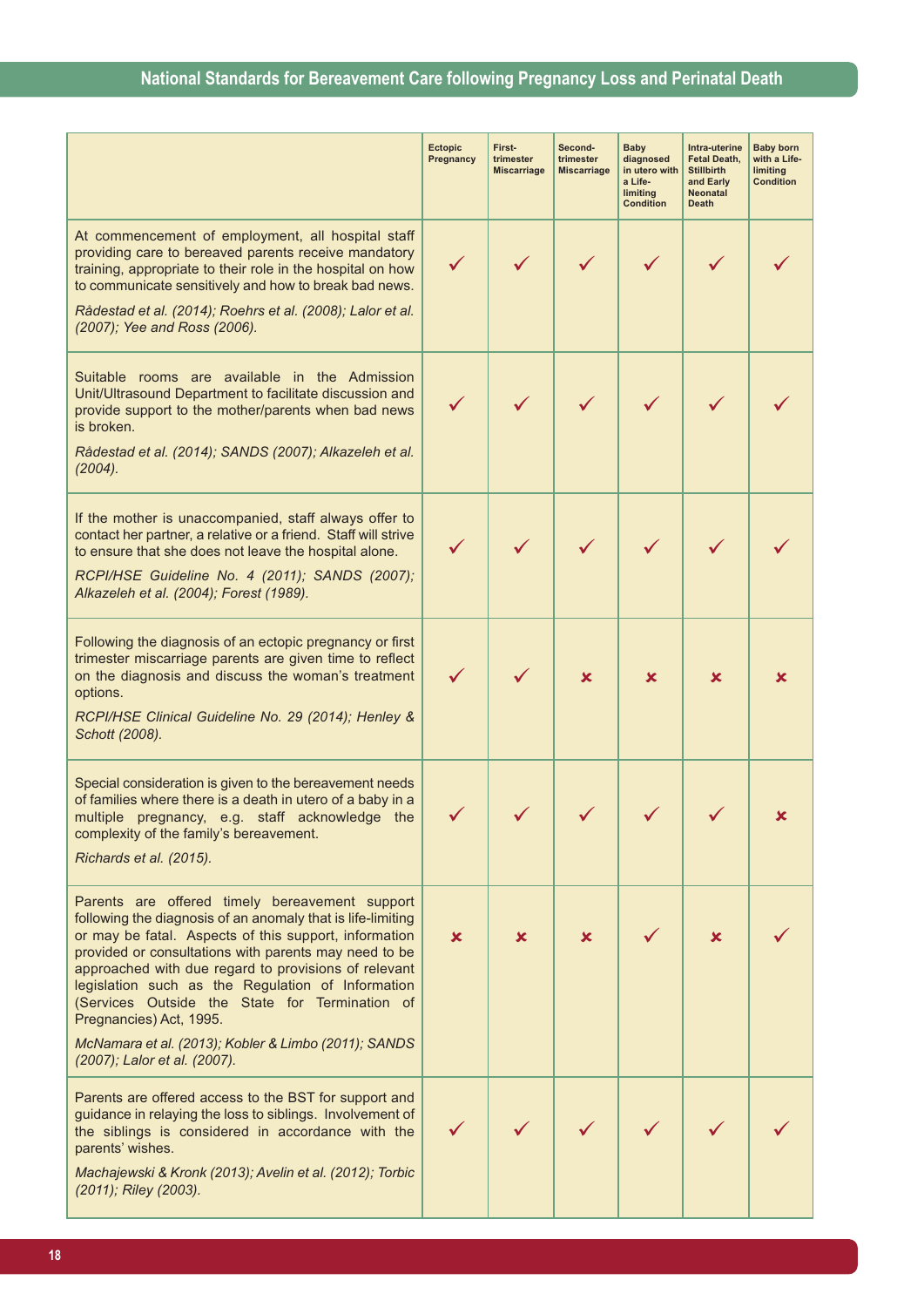|                                                                                                                                                                                                                                                                                                                                                                                                                                                                                                                                                                                                                                                                                                                                                                                                                                                                                                                                                                                                                                                                                                                               | <b>Ectopic</b><br>Pregnancy | First-<br>trimester<br><b>Miscarriage</b> | Second-<br>trimester<br><b>Miscarriage</b> | Baby<br>diagnosed<br>in utero with<br>a Life-<br>limiting<br><b>Condition</b> | Intra-uterine<br>Fetal Death,<br><b>Stillbirth</b><br>and Early<br>Neonatal<br><b>Death</b> | <b>Baby born</b><br>with a Life-<br>limiting<br><b>Condition</b> |
|-------------------------------------------------------------------------------------------------------------------------------------------------------------------------------------------------------------------------------------------------------------------------------------------------------------------------------------------------------------------------------------------------------------------------------------------------------------------------------------------------------------------------------------------------------------------------------------------------------------------------------------------------------------------------------------------------------------------------------------------------------------------------------------------------------------------------------------------------------------------------------------------------------------------------------------------------------------------------------------------------------------------------------------------------------------------------------------------------------------------------------|-----------------------------|-------------------------------------------|--------------------------------------------|-------------------------------------------------------------------------------|---------------------------------------------------------------------------------------------|------------------------------------------------------------------|
| In the event that parents choose to terminate their<br>pregnancy, they are provided with up to date information<br>and contact details of the services available. Information<br>provided or specific consultations with parents must be<br>approached with due regard to provisions of relevant<br>legislation such as the Regulation of Information<br>(Services Outside the State for Termination of<br>Pregnancies) Act, 1995. Information on accessing<br>bereavement care is provided to all women registered<br>at a maternity hospital.<br>Protection of Life During Pregnancy Act 2013;<br>Implementation of the Protection of Life During<br>Pregnancy Act (2013).<br>Regulation of Information (services outside the state for<br>termination of pregnancies) Act, 1995.<br>Irish Medical Council (7th ed., 2009) Guide to<br><b>Professional Conduct and Ethics for Registered Medical</b><br>Practitioner.<br>Nursing and Midwifery Board of Ireland (2015). The<br>Code of Professional Conduct for each Nurse and<br>Midwife.<br>Coleman (2015); McCoyd (2009); Kersting et al. (2009);<br>Lalor et al (2007). | ×                           | ×                                         | x                                          |                                                                               | ×                                                                                           | x                                                                |
| Parents are given enough time after receiving a<br>diagnosis of an intra-uterine death or the pre-natal<br>diagnosis of a baby with an unanticipated life-limiting<br>condition to reflect upon the information and to discuss<br>their preferences, wishes and plans. Any fears the<br>mother may be experiencing are addressed in a timely<br>and sensitive way. Parents are encouraged to articulate<br>their concerns with staff. Consultations with parents and<br>information provided may need to be approached with<br>due regard to provisions of relevant legislation such as<br>the Regulation of Information (Services Outside the<br>State for Termination of Pregnancies) Act, 1995.<br>Gibson et al. (2011); Malm et al. (2011); Henley & Schott<br>(2008); RCOG (2008); Munson & Leuthner (2007);<br>Mitchell (2004).                                                                                                                                                                                                                                                                                         | ×                           | ×                                         | ×                                          |                                                                               |                                                                                             |                                                                  |
| Parents who receive a diagnosis that their baby will be<br>born with a life-limiting condition are invited to meet a<br>Neonatologist/Paediatrician<br>Consultant<br>and<br>the<br>appropriate medical, paediatric sub-specialist or<br>palliative care team to discuss their baby's diagnosis.<br>Consultations with parents and information provided<br>may need to be approached with due regard to<br>provisions of relevant legislation such as the Regulation<br>of Information (Services Outside the State for<br>Termination of Pregnancies) Act 1995).<br>Williams et al. (2008); Munson & Leuthner (2007);<br>SANDS (2007).                                                                                                                                                                                                                                                                                                                                                                                                                                                                                         | ×                           | ×                                         | x                                          |                                                                               | ×                                                                                           |                                                                  |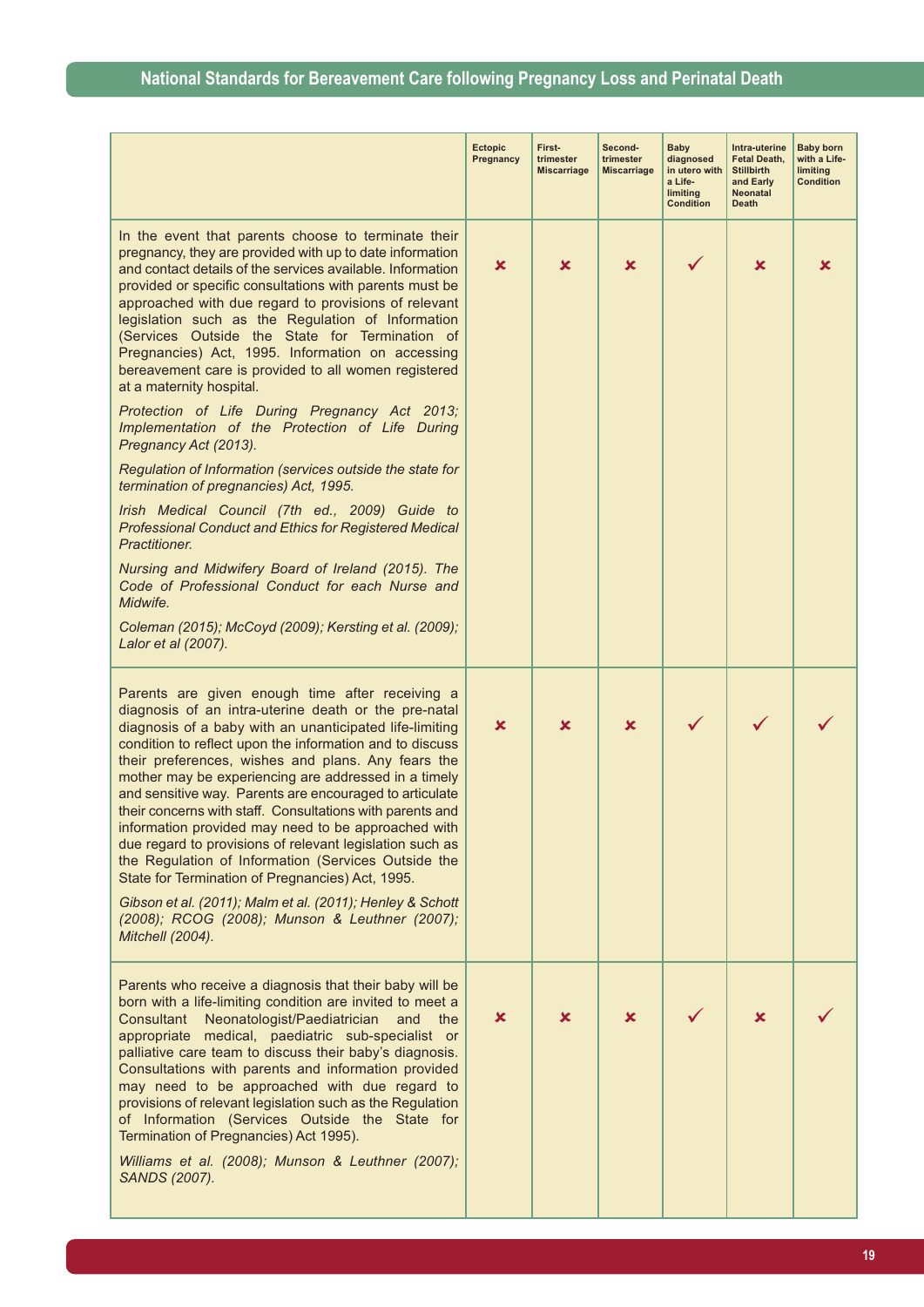|                                                                                                                                                                                                                                                                                                                                                                                                                                                                                                                                                                                           | <b>Ectopic</b><br>Pregnancy | First-<br>trimester<br><b>Miscarriage</b> | Second-<br>trimester<br><b>Miscarriage</b> | <b>Baby</b><br>diagnosed<br>in utero with<br>a Life-<br>limiting<br><b>Condition</b> | Intra-uterine<br><b>Fetal Death,</b><br><b>Stillbirth</b><br>and Early<br><b>Neonatal</b><br><b>Death</b> | <b>Baby born</b><br>with a Life-<br>limiting<br><b>Condition</b> |
|-------------------------------------------------------------------------------------------------------------------------------------------------------------------------------------------------------------------------------------------------------------------------------------------------------------------------------------------------------------------------------------------------------------------------------------------------------------------------------------------------------------------------------------------------------------------------------------------|-----------------------------|-------------------------------------------|--------------------------------------------|--------------------------------------------------------------------------------------|-----------------------------------------------------------------------------------------------------------|------------------------------------------------------------------|
| Parents who receive a diagnosis that their baby will be<br>born with a life-limiting condition are referred to<br>appropriate hospital and community specialist service<br>providers.<br>Coleman (2015); Munson & Leuthner (2007).                                                                                                                                                                                                                                                                                                                                                        | x                           | x                                         | x                                          |                                                                                      | ×                                                                                                         |                                                                  |
| If the baby is likely to be admitted to a Neonatal<br>Intensive Care Unit, and where feasible, the parents are<br>offered an opportunity to visit the unit before the baby is<br>born.<br>SANDS (2007); Fowlie & McHaffie (2004).                                                                                                                                                                                                                                                                                                                                                         | ×                           | x                                         | x                                          |                                                                                      | ×                                                                                                         |                                                                  |
| Following a diagnosis of pregnancy loss or anticipated<br>stillbirth or birth of a baby with a life-limiting condition<br>that may be fatal, parents are invited to meet with a<br>member of the BST.<br>Sudia-Robinson (2011); Munson & Leuthner (2007);<br>SANDS (2007).                                                                                                                                                                                                                                                                                                                |                             |                                           |                                            |                                                                                      |                                                                                                           |                                                                  |
| Parents are offered two types of information – written<br>information specific to the diagnosis (to supplement the<br>discussions they have had with their obstetrician,<br>paediatrician/neonatologist and midwife) and written<br>information about the local, community and hospital<br>specialist services available which should include the<br>details of a named health professional and a phone<br>number that they can contact if required. When required,<br>information is translated.<br>RCPI /HSE Clinical Guideline No. 24 (2011); SANDS<br>(2007); Catlin & Carter (2002). |                             |                                           |                                            |                                                                                      |                                                                                                           |                                                                  |
| Parents awaiting the spontaneous onset of labour or<br>spontaneous miscarriage are given the details of a<br>named health professional and a phone number that<br>they can contact if required. A system of prompt<br>admission to a ward such as the use of a direct<br>admission card should be provided by hospitals and<br>recognised by all staff.<br>RCOG (2010); SANDS (2007); Catlin (2005).                                                                                                                                                                                      |                             |                                           |                                            |                                                                                      |                                                                                                           |                                                                  |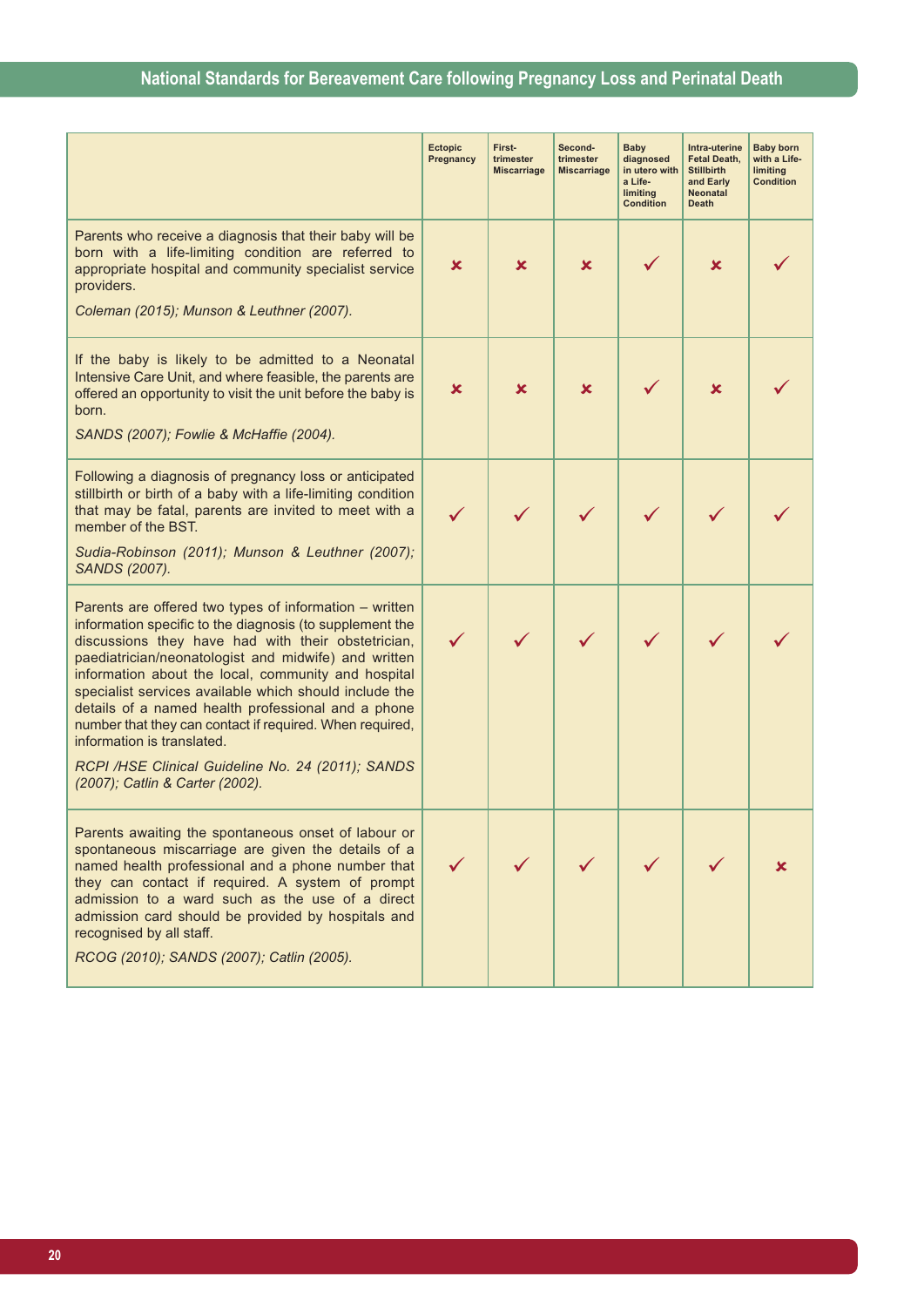#### **1.2 Treatment Options**

**Statement:** All parents receive continuity of care with due consideration to minimising the stress of attending hospital and are given ample opportunities to discuss treatment options available in the hospital and provided within the framework of current legislation.

|                                                                                                                                                                                                                                                                                                                                                                                                                                                                                                                                                                                                                                                                                                                                                                                                                                                                                                                                                                                                                                     | <b>Ectopic</b><br>Pregnancy | First-<br>trimester<br><b>Miscarriage</b> | Second-<br>trimester<br><b>Miscarriage</b> | <b>Baby</b><br>diagnosed<br>in utero with<br>a Life-<br>limiting<br><b>Condition</b> | Intra-uterine<br>Fetal Death,<br><b>Stillbirth</b><br>and Early<br><b>Neonatal</b><br><b>Death</b> | <b>Baby born</b><br>with a Life-<br>limiting<br><b>Condition</b> |
|-------------------------------------------------------------------------------------------------------------------------------------------------------------------------------------------------------------------------------------------------------------------------------------------------------------------------------------------------------------------------------------------------------------------------------------------------------------------------------------------------------------------------------------------------------------------------------------------------------------------------------------------------------------------------------------------------------------------------------------------------------------------------------------------------------------------------------------------------------------------------------------------------------------------------------------------------------------------------------------------------------------------------------------|-----------------------------|-------------------------------------------|--------------------------------------------|--------------------------------------------------------------------------------------|----------------------------------------------------------------------------------------------------|------------------------------------------------------------------|
| The medical and/or surgical treatment options available<br>to the woman are clearly outlined with a full explanation<br>of the advantages and disadvantages of each option.<br>The woman is supported in making informed choices<br>about her care and allowed time with her partner to<br>consider her options. Appropriate explanations,<br>supplemented with written information, are given to the<br>parents. Staff should ensure sufficient time is made<br>available to discuss any issues or concerns the parents<br>may have during the course of the woman's care.<br>Consultations with parents and information provided<br>may need to be approached with due regard to<br>provisions of relevant legislation such as the Regulation<br>of Information (Services Outside the State for<br>Termination of Pregnancies) Act 1995.<br>Ellis et al. (2016); RCPI/HSE Clinical Guideline No. 33<br>(2014); Malm et al. (2011); Henley & Schott (2008); Lalor<br>et al. (2007); SANDS (2007); Fallowfield & Jenkins<br>(2004). |                             |                                           |                                            |                                                                                      |                                                                                                    |                                                                  |
| When parents have chosen to continue their pregnancy,<br>and as part of palliative care approach, they will meet<br>with a member of the Bereavement Specialist Team<br>(BST) for anticipatory care inclusive of;<br>placing emphasis on baby alive in utero<br>discussing memory making both of the pregnancy<br>and following delivery<br>sibling involvement in accordance with parents'<br>$\bullet$<br>wishes and consent<br>counselling and support in managing<br>the<br>uncertainties of loss and life expectancy<br>preparation for birth inclusive of documented<br>parental wishes/birth preferences as discussed with<br>family and Palliative Healthcare Team (PHT)<br>Ellis et al. (2016); Coleman (2015); van der Gest et al.<br>(2013); Machajewski & Kronk (2013); Avelin et al.<br>(2012); Branchett & Stretton (2012); Torbic (2011); Catlin<br>(2005).                                                                                                                                                          | ×                           | x                                         | x                                          |                                                                                      |                                                                                                    |                                                                  |
| A woman known to have a pregnancy complicated by<br>potential loss, who attends for scanning or other out-<br>patient procedure, should not have to wait alongside<br>other pregnant women. Where resources do not permit<br>such accommodation, the woman's appointment should<br>be scheduled so as she will be the first woman seen by<br>her sonographer, obstetrician or midwife on that day.<br>Mulvihill & Walsh (2013); Branchett & Stretton (2012).                                                                                                                                                                                                                                                                                                                                                                                                                                                                                                                                                                        |                             |                                           |                                            |                                                                                      |                                                                                                    |                                                                  |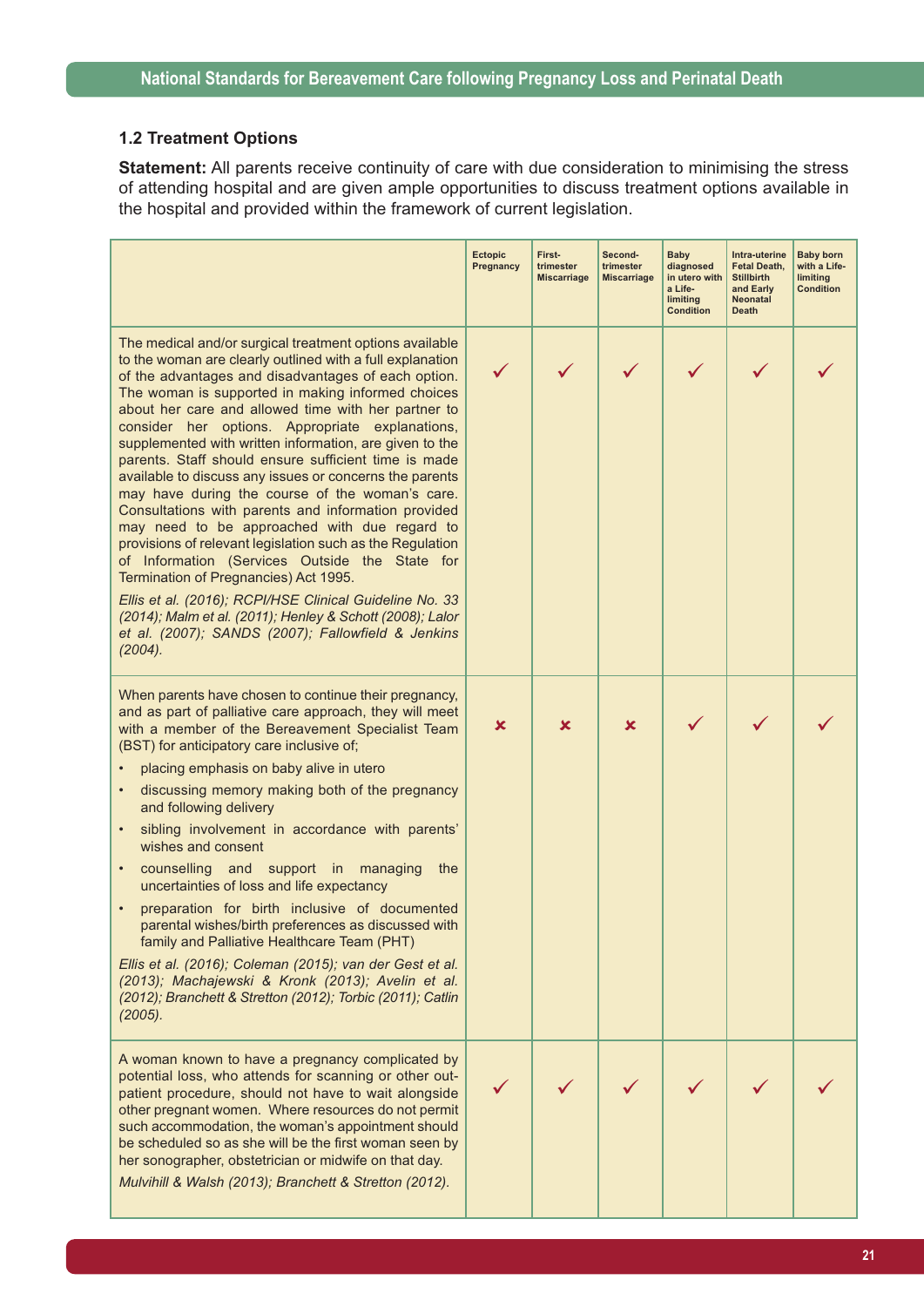|                                                                                                                                                                                                                                                                                                                                                                                                                                                                                                                                                                                                                  | <b>Ectopic</b><br>Pregnancy | First-<br>trimester<br><b>Miscarriage</b> | Second-<br>trimester<br><b>Miscarriage</b> | Baby<br>diagnosed<br>in utero with<br>a Life-<br>limiting<br>Condition | Intra-uterine<br><b>Fetal Death.</b><br><b>Stillbirth</b><br>and Early<br><b>Neonatal</b><br><b>Death</b> | <b>Baby born</b><br>with a Life-<br>limiting<br>Condition |
|------------------------------------------------------------------------------------------------------------------------------------------------------------------------------------------------------------------------------------------------------------------------------------------------------------------------------------------------------------------------------------------------------------------------------------------------------------------------------------------------------------------------------------------------------------------------------------------------------------------|-----------------------------|-------------------------------------------|--------------------------------------------|------------------------------------------------------------------------|-----------------------------------------------------------------------------------------------------------|-----------------------------------------------------------|
| Multidisciplinary evidence-based pathways are utilized<br>in providing care to parents. All relevant staff are aware<br>of and use these care pathways and care plans where<br>appropriate. There is a system in place to ensure that<br>throughout her care a woman has continuity of care both<br>as an out-patient and as an in-patient. The importance<br>of continuity of care across health and social care<br>services is paramount and is applied within the capacity<br>of local resources.<br>Ellis et al. (2016); Gibson et al. (2011); Munson &<br>Leuthner (2007); Gold (2007); Gold et al. (2007). |                             |                                           |                                            |                                                                        |                                                                                                           |                                                           |

#### **1.3 Preparing for Birth**

**Statement:** In preparation for birth, parents are sensitively advised verbally and in writing of what to expect before, during and immediately after birth and are invited to meet with a member of the BST. A care pathway that takes in to consideration the cultural, religious and secular preferences of the parents is designed with the parents.

|                                                                                                                                                                                                                                                                      | <b>Ectopic</b><br>Pregnancy | First-<br>trimester<br><b>Miscarriage</b> | Second-<br>trimester<br><b>Miscarriage</b> | Baby<br>diagnosed<br>in utero with<br>a Life-<br>limiting<br><b>Condition</b> | Intra-uterine<br><b>Fetal Death.</b><br><b>Stillbirth</b><br>and Early<br><b>Neonatal</b><br><b>Death</b> | <b>Baby born</b><br>with a Life-<br>limiting<br><b>Condition</b> |
|----------------------------------------------------------------------------------------------------------------------------------------------------------------------------------------------------------------------------------------------------------------------|-----------------------------|-------------------------------------------|--------------------------------------------|-------------------------------------------------------------------------------|-----------------------------------------------------------------------------------------------------------|------------------------------------------------------------------|
| Throughout a woman's care she and her partner are<br>offered specific information in a sensitive manner, both<br>verbally and in written format, regarding her diagnosis<br>and treatment. Relevant information booklets/leaflets<br>are provided for parents.       |                             |                                           |                                            |                                                                               |                                                                                                           |                                                                  |
| McCoyd (2009a); Yee & Ross (2006); Leuthner & Jones<br>(2007); SANDS (2007).                                                                                                                                                                                         |                             |                                           |                                            |                                                                               |                                                                                                           |                                                                  |
| The mother is offered individualised preparation for<br>labour that is tailored to her and her partner's needs.<br>Koopmans et al. (2013); RCPI /HSE Clinical Guideline<br>No. 4 (2011); SANDS (2007); Sälfund & Wredling<br>(2006); Catlin (2005).                  |                             |                                           |                                            |                                                                               |                                                                                                           |                                                                  |
| Staff ascertain parental preferences for care during<br>delivery and, based on these preferences, parents are<br>supported in drawing up a care pathway for their baby.<br>Kobler & Limbo (2011); Siddiqui & Kean (2009); Munson<br>& Leuthner (2007); SANDS (2007). |                             |                                           |                                            |                                                                               |                                                                                                           |                                                                  |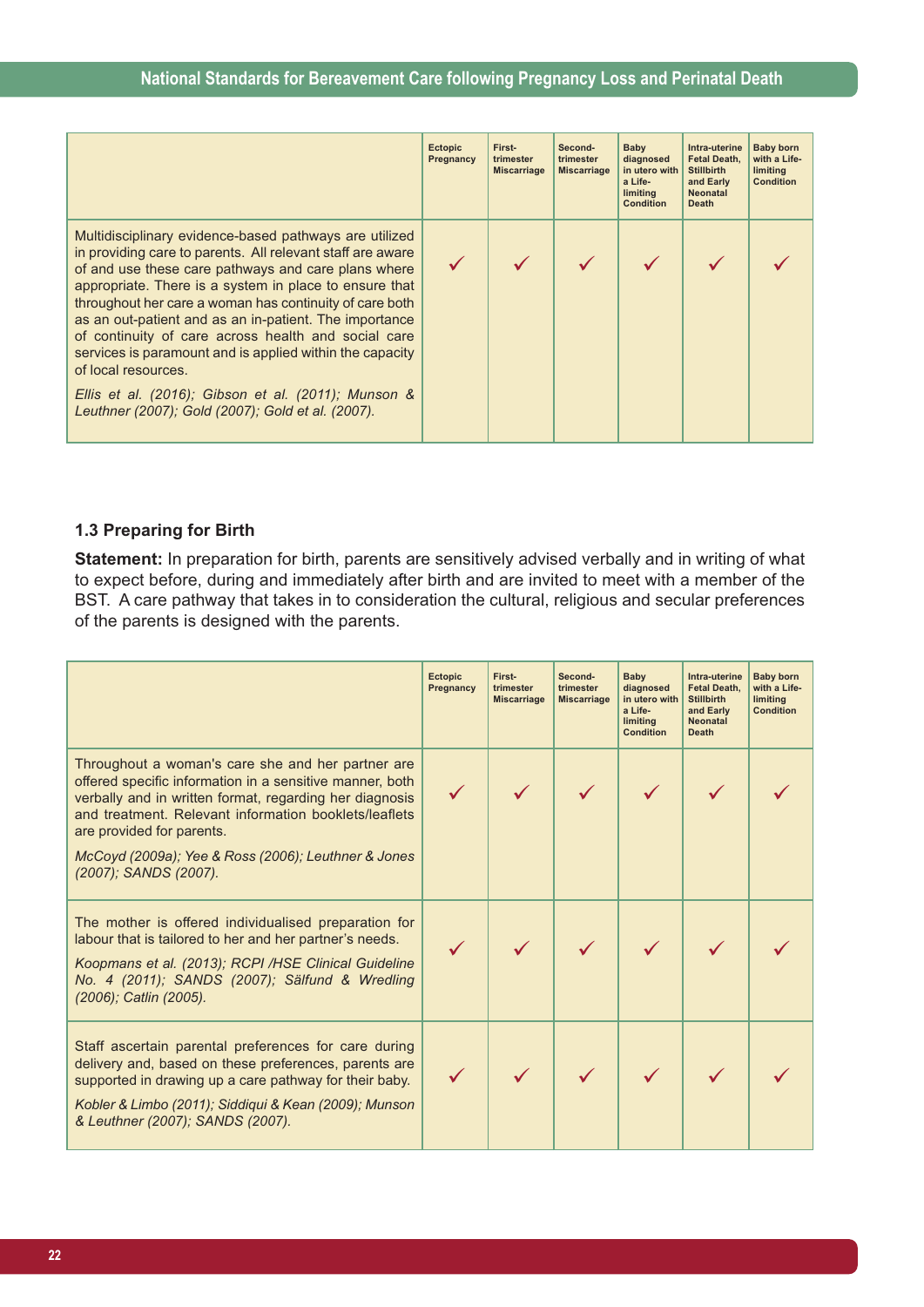|                                                                                                                                                                                                                                                                                                                                                                             | <b>Ectopic</b><br>Pregnancy | First-<br>trimester<br><b>Miscarriage</b> | Second-<br>trimester<br><b>Miscarriage</b> | Baby<br>diagnosed<br>in utero with<br>a Life-<br>limiting<br><b>Condition</b> | Intra-uterine<br>Fetal Death,<br><b>Stillbirth</b><br>and Early<br><b>Neonatal</b><br><b>Death</b> | <b>Baby born</b><br>with a Life-<br>limiting<br><b>Condition</b> |
|-----------------------------------------------------------------------------------------------------------------------------------------------------------------------------------------------------------------------------------------------------------------------------------------------------------------------------------------------------------------------------|-----------------------------|-------------------------------------------|--------------------------------------------|-------------------------------------------------------------------------------|----------------------------------------------------------------------------------------------------|------------------------------------------------------------------|
| Parents are often ill-prepared for the appearance of their<br>baby, especially where death occurred several days<br>before delivery. Staff, gently and sensitively, explain to<br>the parents what their baby might look like after birth.<br>RCPI /HSE Clinical Guideline No. 4 (2011); Trulsson &<br>Rådestad (2004).                                                     | x                           | x                                         |                                            |                                                                               |                                                                                                    |                                                                  |
| Following a diagnosis of a first-trimester and second-<br>trimester miscarriage, the parents are sensitively<br>informed that it may sometimes be difficult to determine<br>the sex of their baby at birth.<br>RCPI /HSE Clinical Guideline No. 29 (2014).                                                                                                                  | $\mathbf x$                 |                                           |                                            | ×                                                                             | x                                                                                                  | x                                                                |
| All health professionals are aware of the psychological<br>sequelae associated with pregnancy loss and perinatal<br>death. Parents are made aware of the availability of the<br>services of the BST.<br>Nuzum et al. (2014b); Donovan et al. (2014); RCPI/HSE<br>Clinical Guideline No. 4 (2011); Rowlands & Lee (2010);<br>Badenhorst et al. (2006); Browne et al. (2005). |                             |                                           |                                            |                                                                               |                                                                                                    |                                                                  |
| A woman with a history of ectopic pregnancy, recurrent<br>miscarriage, stillbirth or perinatal death who is booked<br>into the hospital on a subsequent pregnancy is offered<br>access to the BST.<br>Keegan (2013); Aoun et al. (2012); RCPI /HSE Clinical<br>Guideline No. 4 (2011); Currier et al. (2008); Walsh et<br>al. (2008); SANDS (2007); Catlin & Carter (2002). | $\checkmark$                |                                           |                                            |                                                                               |                                                                                                    |                                                                  |
| There is a system in place to cancel antenatal clinic<br>appointments<br>and<br>other<br>antenatal-related<br>all<br>appointments within one working day following the<br>mother's diagnosis.<br>Branchett & Stretton (2012); Williams & Datta (2012);<br>SANDS (2007); Kean (2006).                                                                                        |                             |                                           |                                            |                                                                               |                                                                                                    |                                                                  |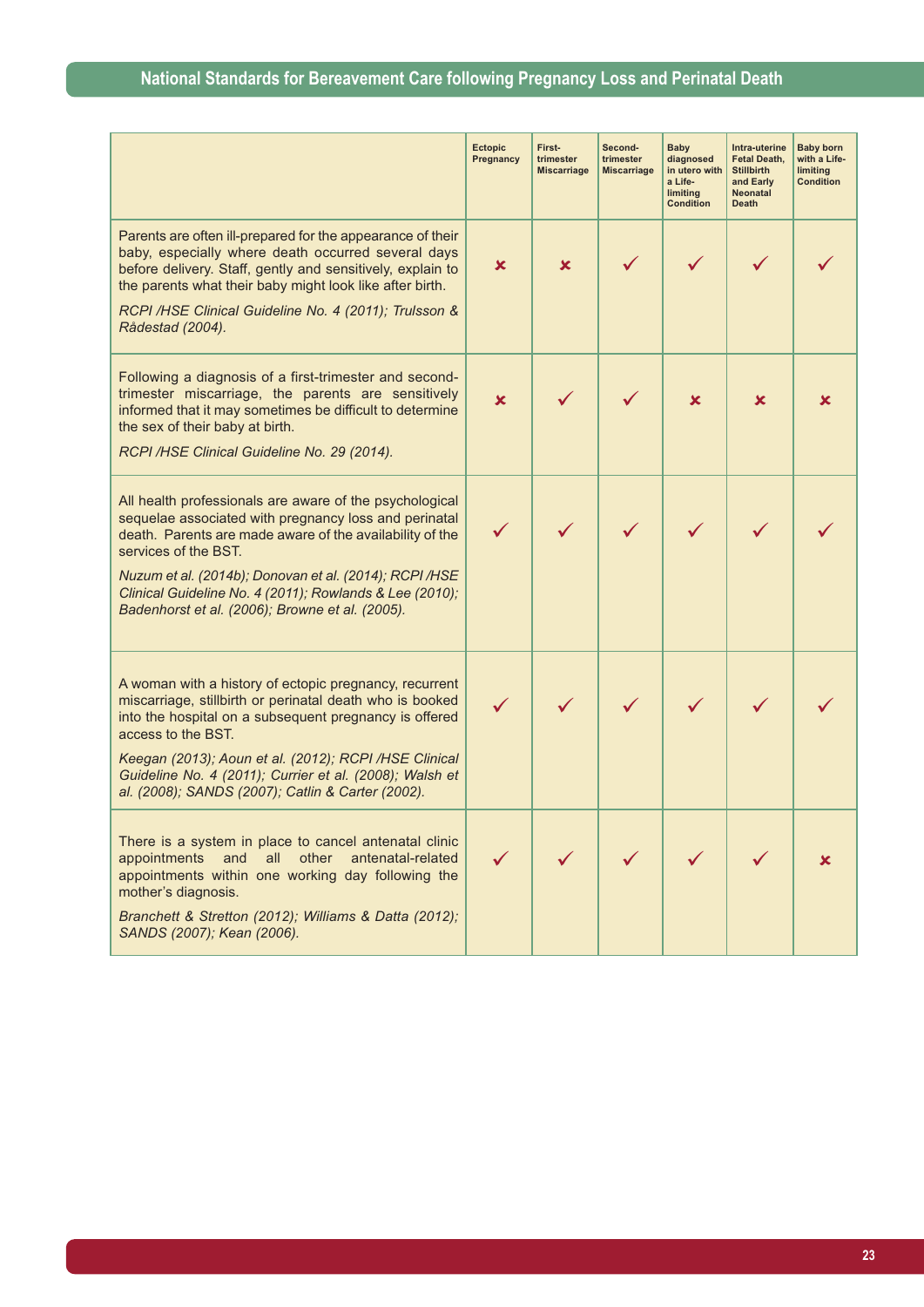#### **1.4 Care Following Hospital Admission for Birth**

**Statement:** Staff discuss with parents their options and choices for, during, and after their baby's birth and allow time for parents to reflect on their options and review their choices.

|                                                                                                                                                                                                                                                                                                                                                                                  | <b>Ectopic</b><br>Pregnancy | First-<br>trimester<br><b>Miscarriage</b> | Second-<br>trimester<br><b>Miscarriage</b> | <b>Baby</b><br>diagnosed<br>in utero with<br>a Life-<br>limiting<br><b>Condition</b> | Intra-uterine<br><b>Fetal Death,</b><br><b>Stillbirth</b><br>and Early<br><b>Neonatal</b><br><b>Death</b> | <b>Baby born</b><br>with a Life-<br>limiting<br><b>Condition</b> |
|----------------------------------------------------------------------------------------------------------------------------------------------------------------------------------------------------------------------------------------------------------------------------------------------------------------------------------------------------------------------------------|-----------------------------|-------------------------------------------|--------------------------------------------|--------------------------------------------------------------------------------------|-----------------------------------------------------------------------------------------------------------|------------------------------------------------------------------|
| Following<br>admission/re-admission and resources<br>permitting, the woman is cared for in a dedicated room<br>with an en suite toilet and shower. Each dedicated room<br>has a double bed and/or a second single bed to facilitate<br>the mother's partner or companion to stay overnight<br>during her stay in hospital.                                                       | x                           | ×                                         |                                            |                                                                                      |                                                                                                           |                                                                  |
| Ellis et al. (2016); Branchett & Stretton (2012); RCOG<br>(2010); Siddiqui & Kean (2009); RCOG (2008); SANDS<br>(2007).                                                                                                                                                                                                                                                          |                             |                                           |                                            |                                                                                      |                                                                                                           |                                                                  |
| A woman admitted to hospital with a diagnosis of ectopic<br>pregnancy or early miscarriage is accommodated in a<br>Gynecological Ward or in an alternative non-obstetric<br>ward.<br>RCPI /HSE Clinical Guideline No. 29 (2014); Mulvihill &<br>Walsh (2013); Jones & Pearce (2009).                                                                                             |                             |                                           | x                                          | x                                                                                    | x                                                                                                         |                                                                  |
| A woman is advised of her choices in pain relief during<br>treatment. Consideration is given to scheduling surgical<br>procedures for ectopic pregnancy and miscarriage at the<br>beginning of a surgical list.<br>Sagili & Divers (2007); Lozeau & Potter (2005).                                                                                                               |                             |                                           |                                            |                                                                                      |                                                                                                           |                                                                  |
| Parents who choose to see/hold their baby at the time<br>of birth are facilitated in doing so in a caring<br>environment. Those parents who choose not to do so at<br>birth are offered other opportunities at a later interval.<br>Ellis et al. (2016); Kingdon et al. (2015); NICE, CG192<br>(2014); Williams et al. (2008); Gold (2007); Gold et al.<br>(2007); SANDS (2007). | $\mathbf x$                 | $\mathbf x$                               |                                            |                                                                                      |                                                                                                           |                                                                  |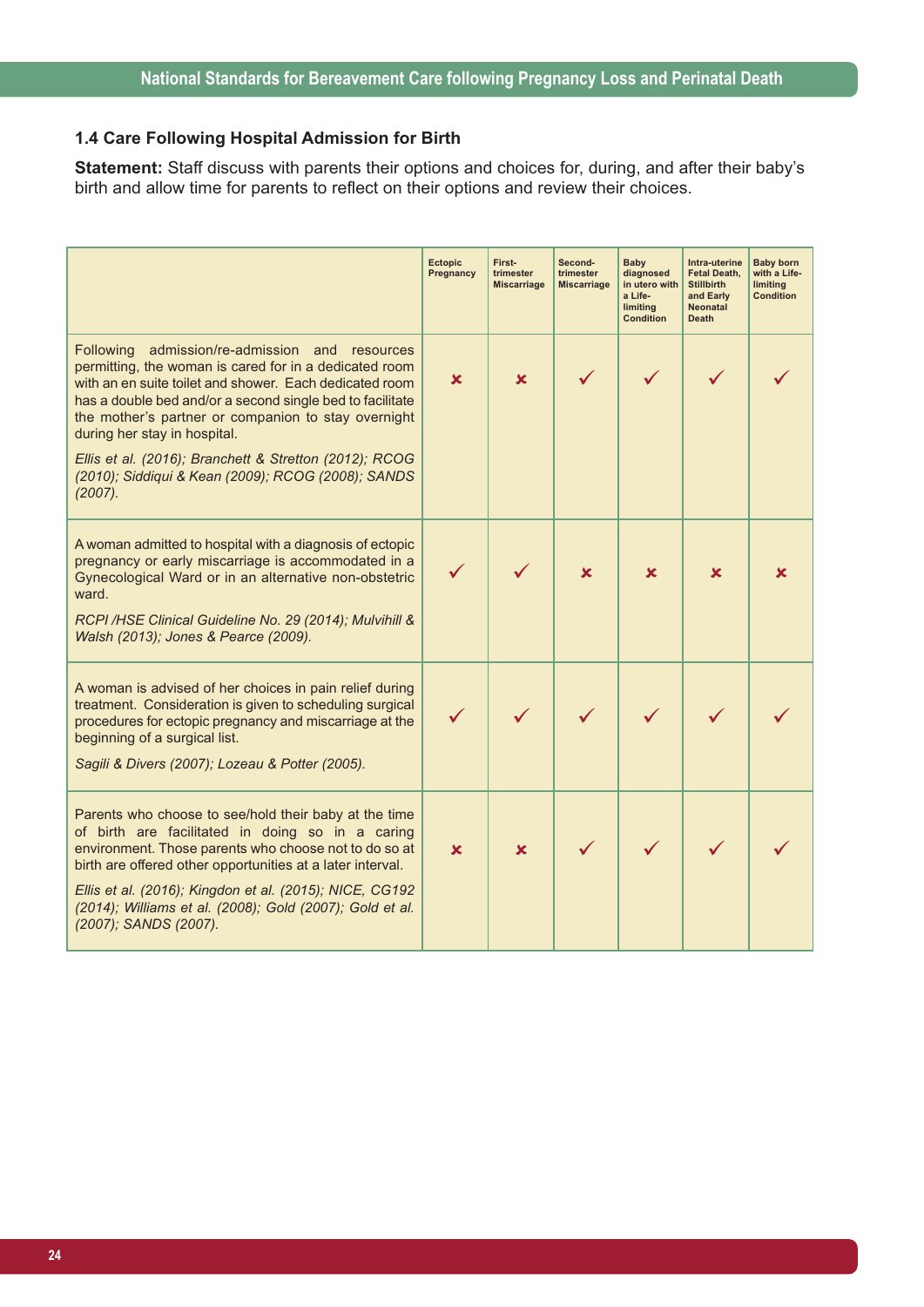|                                                                                                                                                                                                                                                                                                                                                                                                                                                                                                                                                                                                                                                                                                                              | <b>Ectopic</b><br>Pregnancy | First-<br>trimester<br><b>Miscarriage</b> | Second-<br>trimester<br><b>Miscarriage</b> | <b>Baby</b><br>diagnosed<br>in utero with<br>a Life-<br>limiting<br><b>Condition</b> | Intra-uterine<br><b>Fetal Death,</b><br><b>Stillbirth</b><br>and Early<br><b>Neonatal</b><br><b>Death</b> | <b>Baby born</b><br>with a Life-<br>limiting<br><b>Condition</b> |
|------------------------------------------------------------------------------------------------------------------------------------------------------------------------------------------------------------------------------------------------------------------------------------------------------------------------------------------------------------------------------------------------------------------------------------------------------------------------------------------------------------------------------------------------------------------------------------------------------------------------------------------------------------------------------------------------------------------------------|-----------------------------|-------------------------------------------|--------------------------------------------|--------------------------------------------------------------------------------------|-----------------------------------------------------------------------------------------------------------|------------------------------------------------------------------|
| Guided by the parents' wishes and consent, the<br>midwife/doctor gently enquires how they would like to<br>meet and parent their baby, for example would they like<br>$\mathsf{to}$ ;<br>have their baby delivered into the mother's arms<br>$\bullet$<br>cut their baby's umbilical cord<br>have skin to skin contact with their baby<br>$\bullet$<br>hold, touch, sit or lie beside their baby<br>$\bullet$<br>take photographs of their baby                                                                                                                                                                                                                                                                              | x                           | ×                                         |                                            |                                                                                      |                                                                                                           |                                                                  |
| have photographs taken of their baby by staff which<br>can be held in the HCR<br>if available, parents are offered the option of having<br>a professional photographer take photographs of<br>their baby<br>spend time (alone) with their baby<br>create memories of their baby for a memory booklet<br>or memory box<br>take a print of their baby's hand or foot<br>cut a lock of their baby's hair<br>keep their baby's ID bracelet and measuring tape<br>wash and dress their baby<br>Ellis et al. (2016); Kingdon et al. (2015); Branchett &<br>Stretton (2012); Rådestad & Christeoffersen (2008);<br>Williams et al. (2008); SANDS (2007).                                                                            |                             |                                           |                                            |                                                                                      |                                                                                                           |                                                                  |
| If parents have chosen a name, the baby is referred to<br>by name at all times.<br>Henley & Schott (2008); SANDS (2007); ISANDS<br>(2007).                                                                                                                                                                                                                                                                                                                                                                                                                                                                                                                                                                                   |                             |                                           |                                            |                                                                                      |                                                                                                           |                                                                  |
| In the event that a baby is born with a life-limiting<br>condition that was not diagnosed before birth, a referral<br>is made to the appropriate hospital and community<br>specialist service providers.<br>Balaguer et al. (2012); Sumner et al. (2006).                                                                                                                                                                                                                                                                                                                                                                                                                                                                    | ×                           | x                                         | x                                          | ×                                                                                    | x.                                                                                                        |                                                                  |
| Consideration is given to the needs of mothers whose<br>babies have been transferred to another hospital. All<br>efforts are made to safely locate the mother with her<br>baby. A copy of the baby's HCR accompanies the baby<br>at the time of transfer.<br>If medically unfit to travel, frequent updates on baby's<br>condition are communicated sensitively to the mother<br>and based on information from the clinical team in the<br>other hospital.<br>In consultation and with the permission of the parents a<br>nominated family member is facilitated to be with the<br>baby and where possible the parents are offered<br>photographs of their baby.<br>Marshall & Fanaroff (2013); Branchett & Stretton (2012). | ×                           | ×                                         | x                                          | x                                                                                    |                                                                                                           |                                                                  |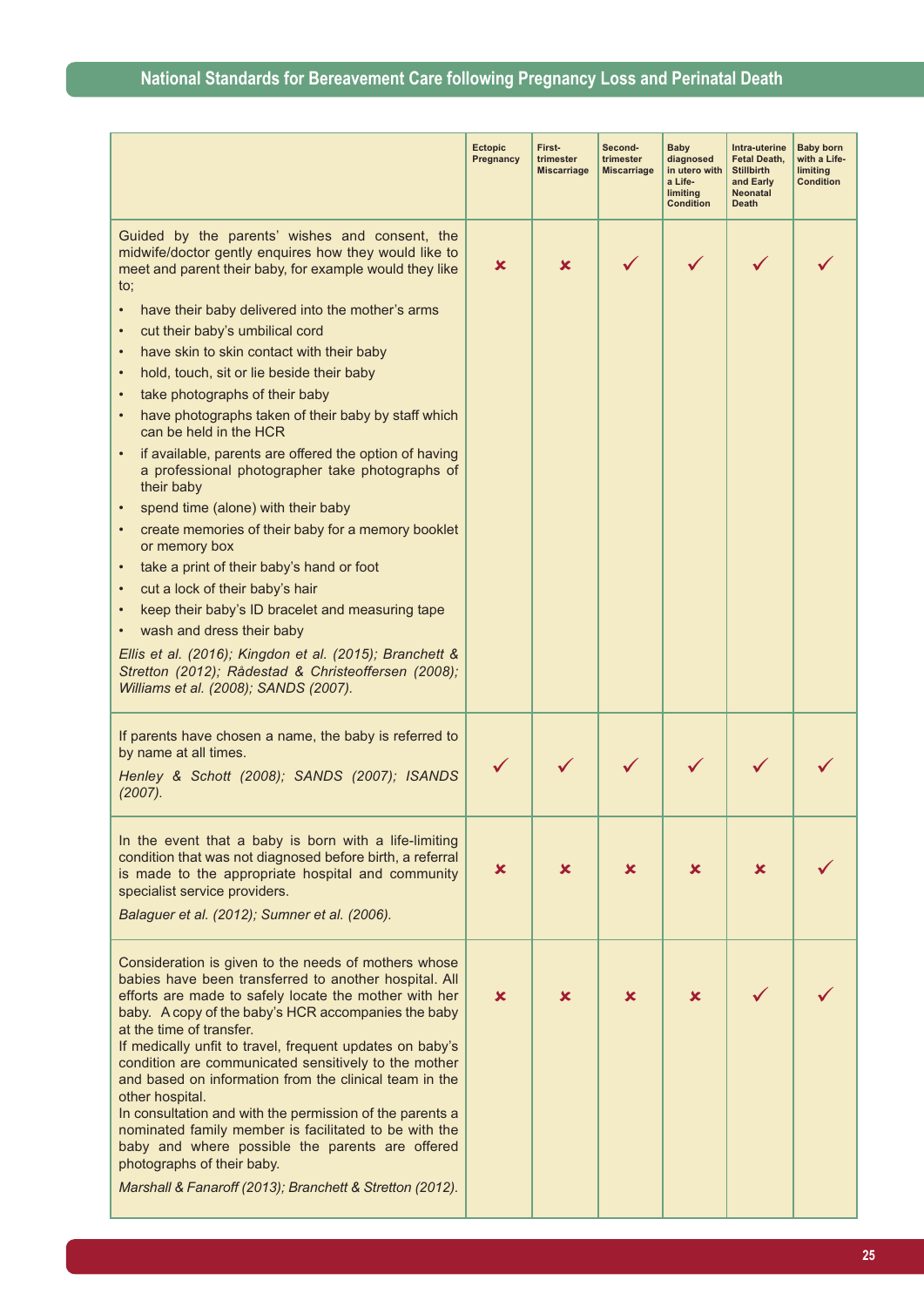|                                                                                                                                                                                                                                                                                                                                                                                                                                                                                                                     | <b>Ectopic</b><br>Pregnancy | First-<br>trimester<br><b>Miscarriage</b> | Second-<br>trimester<br><b>Miscarriage</b> | <b>Baby</b><br>diagnosed<br>in utero with<br>a Life-<br>limiting<br><b>Condition</b> | Intra-uterine<br>Fetal Death,<br><b>Stillbirth</b><br>and Early<br>Neonatal<br><b>Death</b> | <b>Baby born</b><br>with a Life-<br>limiting<br><b>Condition</b> |
|---------------------------------------------------------------------------------------------------------------------------------------------------------------------------------------------------------------------------------------------------------------------------------------------------------------------------------------------------------------------------------------------------------------------------------------------------------------------------------------------------------------------|-----------------------------|-------------------------------------------|--------------------------------------------|--------------------------------------------------------------------------------------|---------------------------------------------------------------------------------------------|------------------------------------------------------------------|
| All parents are invited to meet with a member of the BST<br>(Bereavement Coordinator, Clinical Midwife Specialist in<br>Bereavement, Chaplain and Medical Social Worker<br>Specialist in Bereavement). Parents are informed of the<br>specific support services of each discipline and will<br>decide what is most appropriate for them.<br>Burden et al (2016); Queensland Maternity & Neonatal<br>Guideline MN11.29-V3-R16 (2015); Nuzum et al. (2014);<br>RCPI/HSE Clinical Guideline No. 4 (2011); D'Almeida et | ✓                           |                                           |                                            |                                                                                      |                                                                                             |                                                                  |
| al. (2006).                                                                                                                                                                                                                                                                                                                                                                                                                                                                                                         |                             |                                           |                                            |                                                                                      |                                                                                             |                                                                  |
| All parents are offered both verbal and written<br>information in relation to funeral options and<br>arrangements and are supported in organising a service,<br>burial or cremation for their baby. Funeral costs in<br>relation to hospital and private burials are made clear.<br>In accordance with their wishes parents are supported<br>in the planning of their baby's funeral. It may be<br>suggested and if parents wish they may;                                                                          | $\mathbf x$                 | ×                                         |                                            |                                                                                      |                                                                                             |                                                                  |
| lift their baby into the coffin                                                                                                                                                                                                                                                                                                                                                                                                                                                                                     |                             |                                           |                                            |                                                                                      |                                                                                             |                                                                  |
| accompany their baby to the mortuary                                                                                                                                                                                                                                                                                                                                                                                                                                                                                |                             |                                           |                                            |                                                                                      |                                                                                             |                                                                  |
| write a goodbye note or place a toy, keepsake or<br>٠<br>drawing in the coffin if they so wish                                                                                                                                                                                                                                                                                                                                                                                                                      |                             |                                           |                                            |                                                                                      |                                                                                             |                                                                  |
| do whatever is culturally appropriate for the family                                                                                                                                                                                                                                                                                                                                                                                                                                                                |                             |                                           |                                            |                                                                                      |                                                                                             |                                                                  |
| Woodroffe (2013); Gibson et al. (2011); RCPI /HSE<br>Clinical Guideline No. 4 (2011); Brown (2009); SANDS<br>(2007); ISANDS (2007).                                                                                                                                                                                                                                                                                                                                                                                 |                             |                                           |                                            |                                                                                      |                                                                                             |                                                                  |
| Parents are offered mementoes from their time with their<br>baby, such as a Certificate of Blessing or Certificate of<br>Naming.<br>Roose & Blanford (2011); SANDS (2007); ISANDS                                                                                                                                                                                                                                                                                                                                   | x                           | x                                         |                                            |                                                                                      |                                                                                             |                                                                  |
| (2007); Capitulo (2005); Busch & Kimble (2001).                                                                                                                                                                                                                                                                                                                                                                                                                                                                     |                             |                                           |                                            |                                                                                      |                                                                                             |                                                                  |
| A symbol that is recognised by all staff is visible on the<br>ward/department. The symbol used in each maternity<br>hospital is referred to as an end-of-life care symbol and<br>is used to denote anticipatory loss as well as to denote<br>that a bereavement has occurred. On seeing the<br>symbol, staff should create an atmosphere of quiet and<br>be prepared to meet people who are grieving.                                                                                                               |                             |                                           |                                            | x                                                                                    |                                                                                             |                                                                  |
| Ellis et al. (2016); RCPI /HSE Clinical Guideline No. 4<br>(2011); Williams et al. (2008); SANDS (2007).                                                                                                                                                                                                                                                                                                                                                                                                            |                             |                                           |                                            |                                                                                      |                                                                                             |                                                                  |
| If a baby (fetus) is identified following an early<br>miscarriage, the parents are offered the opportunity to<br>see their baby.<br>Mansell (2006).                                                                                                                                                                                                                                                                                                                                                                 | ×                           |                                           | x                                          | x                                                                                    | x                                                                                           |                                                                  |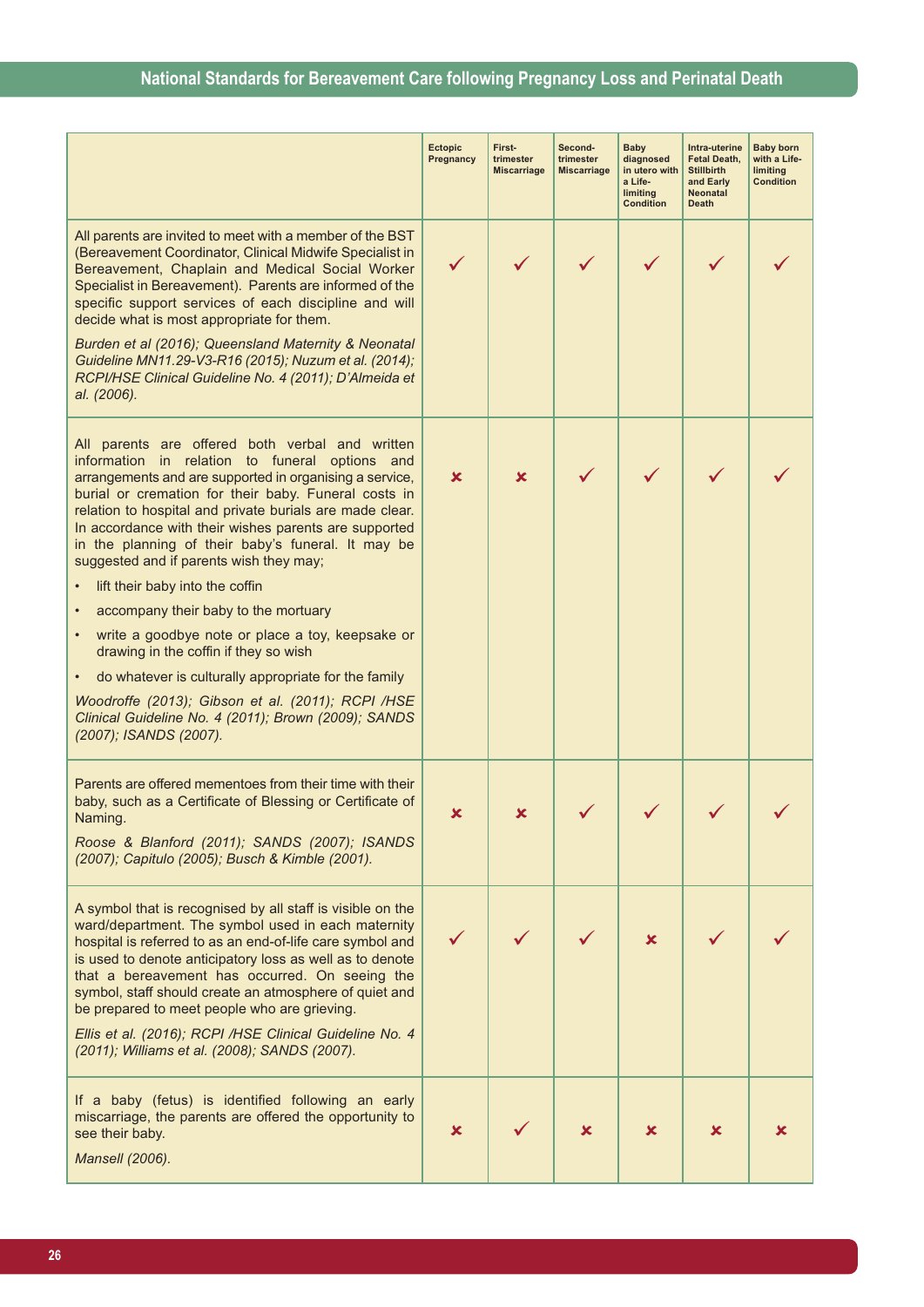|                                                                                                                                                                                                                                                                                                                                                                                                                                                                                                                                                                                                                                                                                                                                                                                                                                                                                                                                                    | <b>Ectopic</b><br>Pregnancy | First-<br>trimester<br><b>Miscarriage</b> | Second-<br>trimester<br><b>Miscarriage</b> | <b>Baby</b><br>diagnosed<br>in utero with<br>a Life-<br>limiting<br><b>Condition</b> | Intra-uterine<br>Fetal Death,<br><b>Stillbirth</b><br>and Early<br><b>Neonatal</b><br><b>Death</b> | <b>Baby born</b><br>with a Life-<br>limiting<br><b>Condition</b> |
|----------------------------------------------------------------------------------------------------------------------------------------------------------------------------------------------------------------------------------------------------------------------------------------------------------------------------------------------------------------------------------------------------------------------------------------------------------------------------------------------------------------------------------------------------------------------------------------------------------------------------------------------------------------------------------------------------------------------------------------------------------------------------------------------------------------------------------------------------------------------------------------------------------------------------------------------------|-----------------------------|-------------------------------------------|--------------------------------------------|--------------------------------------------------------------------------------------|----------------------------------------------------------------------------------------------------|------------------------------------------------------------------|
| If a baby (fetus) is not identified following an ectopic<br>pregnancy or early miscarriage;<br>this is clearly explained to the parents and recorded<br>in the woman's HCR<br>the possibility of finding a fetus or fetal tissue in the<br>$\bullet$<br>histology specimens is discussed with the parents<br>before discharge from hospital<br>there are clear procedures in place to inform parents<br>$\bullet$<br>if fetal tissue is found in histology specimens.<br>Parents are provided with the opportunity to collect<br>and bury the fetal tissue if they so wish. If parents do<br>not wish to collect fetal tissue, and with their consent,<br>it will be sensitively and ethically buried/cremated by<br>the hospital in accordance with local practice and<br>recorded in the mother's HCR.<br><b>HSE Standards and Recommended Practices for Post</b><br>Mortem Examination Services (2012); Limbo et al.<br>(2010); Mansell (2006). |                             |                                           | x                                          | x                                                                                    | ×                                                                                                  | x                                                                |
| Policies and guidelines are in place in relation to the<br>retention of organs and/or tissue samples for histological<br>examination. All relevant staff are aware of and use the<br>guidelines where appropriate. Discussions are held with<br>the parents as to the interment of the temporarily<br>retained organs at a time distant from the baby's funeral.<br>Discussions with the parents are undertaken in a<br>sensitive manner regarding their wishes for burial of<br>organs/fetal tissue. The parent's wishes are documented<br>in the mother's HCR.<br>RCPI /HSE Clinical Guideline No. 29 (2014); HSE<br>Standards and Recommended Practices for Post<br>Mortem Examination Services (2012); SANDS (2007);<br>ISANDS (2007); Mansell (2006).                                                                                                                                                                                         |                             |                                           |                                            |                                                                                      |                                                                                                    |                                                                  |
| Staff offer parents the option of taking their baby home<br>before burial/cremation takes place. Parental choice is<br>respected in how parents wish to take their baby home<br>(e.g. in an infant carrier, coffin or in their arms). The<br>midwife/nurse ensures that the baby is sensitively<br>escorted from the ward and hospital in a dignified<br>manner.<br>Limbo et al. (2010); Covington (2009); Kobler et al.<br>(2007).                                                                                                                                                                                                                                                                                                                                                                                                                                                                                                                |                             |                                           |                                            |                                                                                      |                                                                                                    |                                                                  |
| All hospitals should have a Book of Remembrance<br>available to parents and all parents should be invited to<br>have the baby included in the Book of Remembrance if<br>that is their wish.<br>Walsh et al. (2008); Platt (2004).                                                                                                                                                                                                                                                                                                                                                                                                                                                                                                                                                                                                                                                                                                                  |                             |                                           |                                            |                                                                                      |                                                                                                    |                                                                  |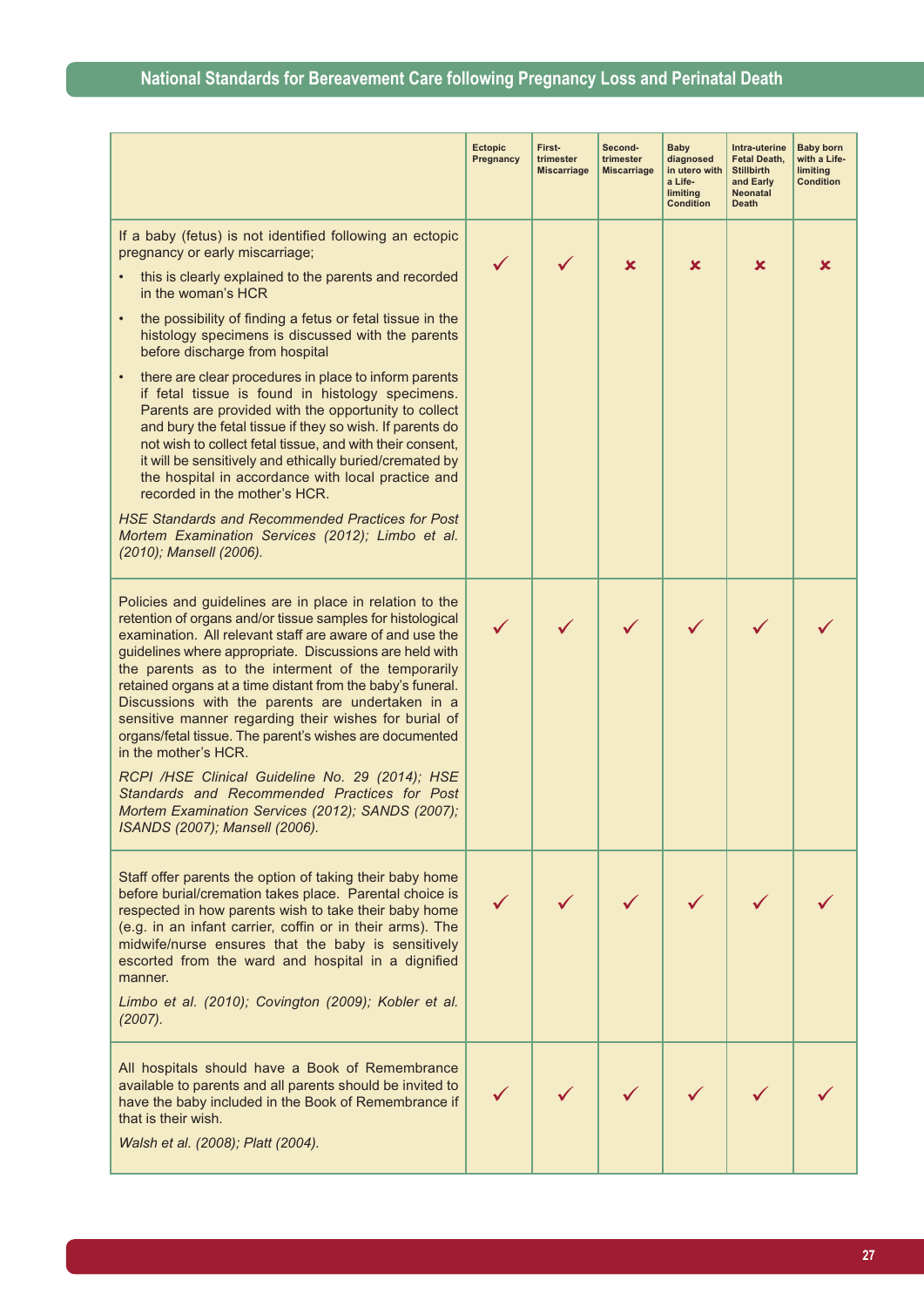## **1.5 Post Natal Care**

**Statement:** In addition to bereavement care, a woman's physical and social care is offered in accordance with her needs.

|                                                                                                                                                                                                                                                                                                                                                                                                          | <b>Ectopic</b><br>Pregnancy | First-<br>trimester<br><b>Miscarriage</b> | Second-<br>trimester<br><b>Miscarriage</b> | Baby<br>diagnosed<br>in utero with<br>a Life-<br>limiting<br><b>Condition</b> | Intra-uterine<br>Fetal Death,<br><b>Stillbirth</b><br>and Early<br><b>Neonatal</b><br><b>Death</b> | <b>Baby born</b><br>with a Life-<br>limiting<br><b>Condition</b> |
|----------------------------------------------------------------------------------------------------------------------------------------------------------------------------------------------------------------------------------------------------------------------------------------------------------------------------------------------------------------------------------------------------------|-----------------------------|-------------------------------------------|--------------------------------------------|-------------------------------------------------------------------------------|----------------------------------------------------------------------------------------------------|------------------------------------------------------------------|
| While emphasis is placed throughout these Standards<br>on bereavement care to ensure the emotional and<br>psychological recovery of the bereaved mother, it is<br>important that her physical care, particularly lactation<br>issues and her mental health are provided as for a non-<br>bereaved post-natal woman.                                                                                      |                             |                                           |                                            |                                                                               |                                                                                                    |                                                                  |
| McGuinness et al. (2014); RCPI/HSE Clinical Guideline<br>No. 4 (2011); ISANDS (2007).                                                                                                                                                                                                                                                                                                                    |                             |                                           |                                            |                                                                               |                                                                                                    |                                                                  |
| Lactation can be a distressing as well as painful<br>experience for a bereaved woman. It is the responsibility<br>of midwives caring for a bereaved post-natal woman to<br>inform her that lactation may be initiated spontaneously<br>after delivery. Midwives instruct and provide literature on<br>options for managing and suppressing lactation.<br>McGuinness et al. (2014); Gale & Brooks (2006). | ×                           | $\mathbf x$                               |                                            |                                                                               |                                                                                                    |                                                                  |
| Management of expressed breast milk stores is<br>sensitively discussed with the parents at an appropriate<br>time.<br>Welborn (2012).                                                                                                                                                                                                                                                                    | ×                           | $\mathbf x$                               | $\mathbf x$                                | $\mathbf x$                                                                   |                                                                                                    |                                                                  |
| In the event that a pregnancy has been terminated, post-<br>natal clinical care is made available.<br>Kersting & Wagner (2012); Lalor et al. (2009); Kersting<br>et al. (2009).                                                                                                                                                                                                                          | x                           | $\overline{\mathbf{x}}$                   | ×                                          |                                                                               |                                                                                                    |                                                                  |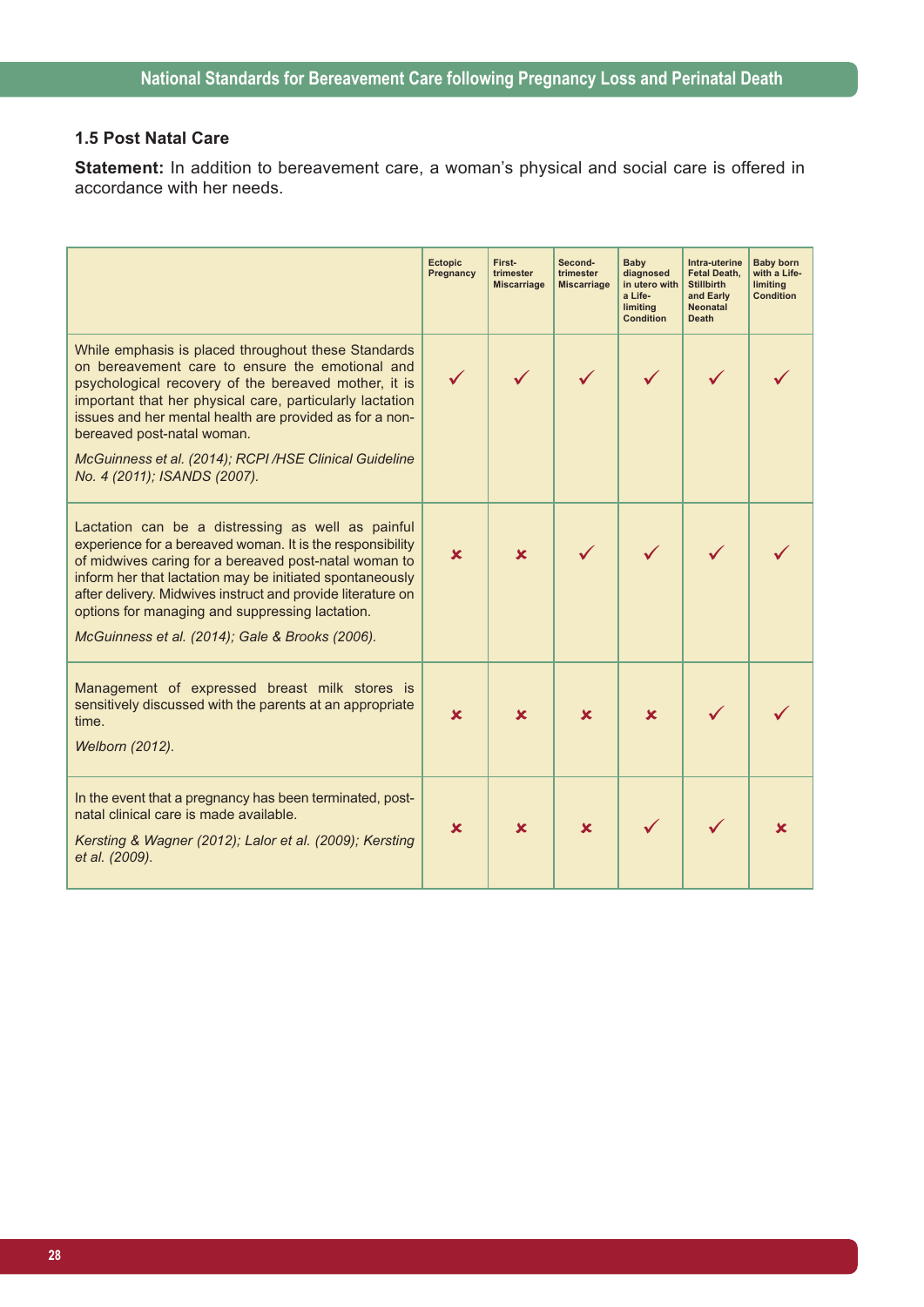#### **1.6 Preparing for Discharge from Hospital**

**Statement:** Parents are advised on community and hospital health resources; on birth and death registration processes and are provided with appointments for follow-up care. They are also informed about the hospital's annual non-denominational Remembrance Service.

|                                                                                                                                                                                                                                                                                                                                                                                                                                                                                                                                                                                                             | <b>Ectopic</b><br>Pregnancy | First-<br>trimester<br><b>Miscarriage</b> | Second-<br>trimester<br><b>Miscarriage</b> | Baby<br>diagnosed<br>in utero with<br>a Life-<br>limiting<br><b>Condition</b> | Intra-uterine<br>Fetal Death,<br><b>Stillbirth</b><br>and Early<br><b>Neonatal</b><br><b>Death</b> | <b>Baby born</b><br>with a Life-<br>limiting<br><b>Condition</b> |
|-------------------------------------------------------------------------------------------------------------------------------------------------------------------------------------------------------------------------------------------------------------------------------------------------------------------------------------------------------------------------------------------------------------------------------------------------------------------------------------------------------------------------------------------------------------------------------------------------------------|-----------------------------|-------------------------------------------|--------------------------------------------|-------------------------------------------------------------------------------|----------------------------------------------------------------------------------------------------|------------------------------------------------------------------|
| All staff are aware of the requirement for rapid<br>communication with the woman's GP and appropriate<br>community teams after discharge. A phone call to the<br>relevant professional(s) is made on the day of the<br>woman's discharge and followed up with written<br>communication by post, fax or email within 1-2 working<br>days.<br>Queensland Maternity & Neonatal Guideline MN11.29-<br>V3-R16. (2015); Kripalani et al. (2007); SANDS (2007);<br>ISANDS (2007); Gold (2007); Hummel & Cronin (2004).                                                                                             | Letter/Fax                  | <b>Letter/Fax</b>                         | Phone &<br><b>Letter/Fax</b>               | Phone &<br><b>Letter/Fax</b>                                                  | Phone &<br><b>Letter/Fax</b>                                                                       | Phone &<br><b>Letter/Fax</b>                                     |
| The discharge letter should include;<br>the diagnosis<br>follow-up plan<br>services offered<br>information about the condition<br>the hospital plans for follow up<br>a list of the support services that have been offered<br>to the woman and how to contact them<br>Jones et al. (2007); Kripalani et al. (2007); SANDS<br>(2007); Mansell (2006).                                                                                                                                                                                                                                                       |                             |                                           |                                            |                                                                               |                                                                                                    |                                                                  |
| If a baby is diagnosed as having a life-limiting condition<br>or diagnosed in utero with a life-limiting condition, the<br>mother's GP is informed by phone on the day of<br>diagnosis or the next working day. The phone call is<br>followed up by a more detailed letter with information<br>about the follow-up care plan including a list of supports<br>available within the hospital and how the woman can<br>contact these supports should she wish.<br>Branchett & Stretton (2012); Kripalani et al. (2007);<br>SANDS (2007); Jones et al. (2007).                                                  | ×                           | x                                         | x                                          |                                                                               | x                                                                                                  |                                                                  |
| A woman who has experienced a loss is encouraged to<br>attend her GP for review following discharge. If<br>appropriate, a follow up out-patient appointment with a<br>member of the BST is arranged. Prior to being<br>discharged from a tertiary hospital, and if it is the wish<br>of the family, a follow up appointment will be arranged<br>for the family with the specialist bereavement service in<br>the family's own local area hospital.<br>Branchett & Stretton (2012); RCPI/HSE Clinical<br>Guideline No. 4 (2011); Limbo & Kobler (2010); Jones<br>et al. (2007); SANDS (2007); ISANDS (2007). |                             |                                           |                                            |                                                                               |                                                                                                    |                                                                  |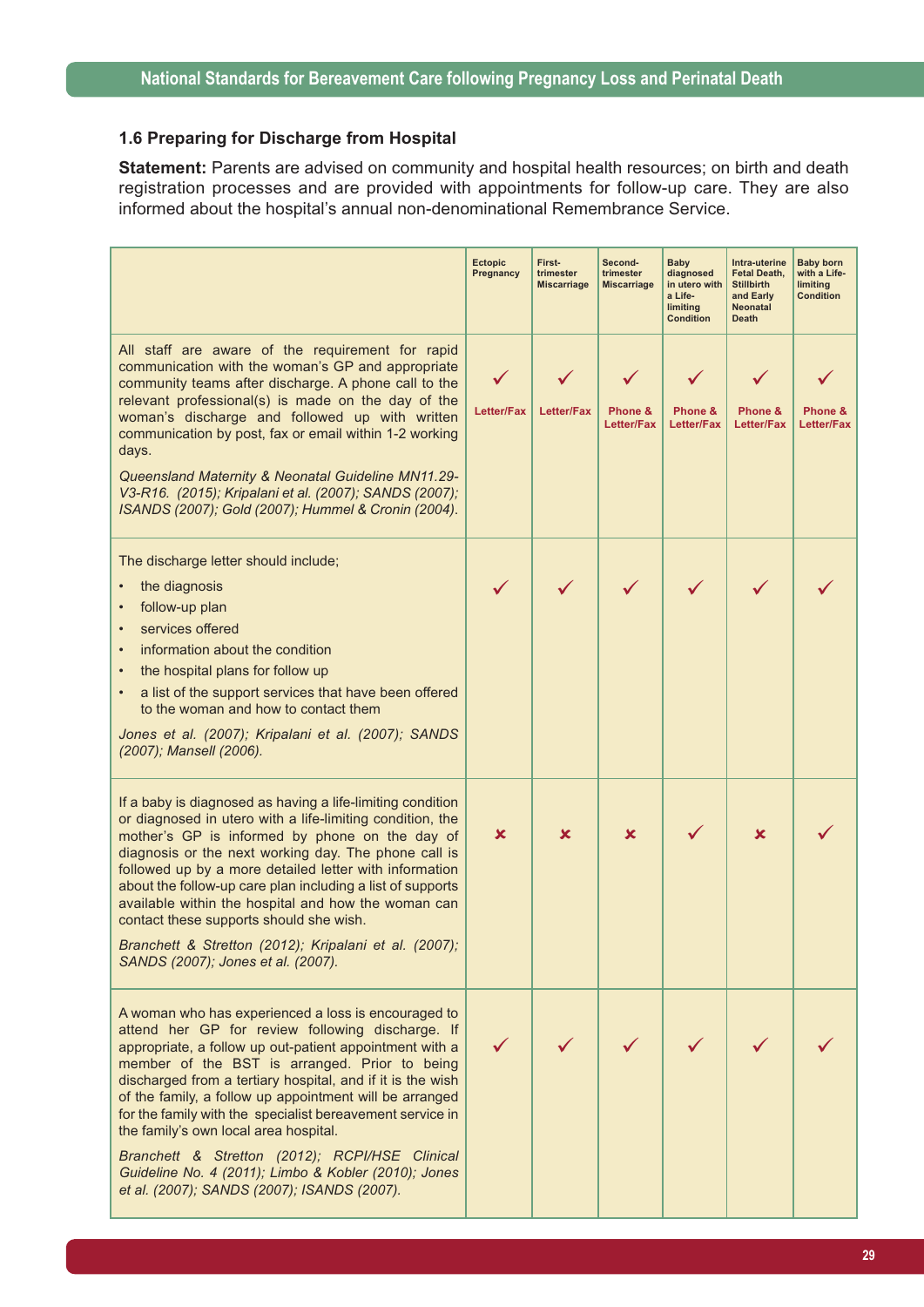|                                                                                                                                                                                                                                                                                                                                                                                                                                                           | <b>Ectopic</b><br>Pregnancy | First-<br>trimester<br><b>Miscarriage</b> | Second-<br>trimester<br><b>Miscarriage</b> | <b>Baby</b><br>diagnosed<br>in utero with<br>a Life-<br>limiting<br><b>Condition</b> | Intra-uterine<br>Fetal Death,<br><b>Stillbirth</b><br>and Early<br><b>Neonatal</b><br><b>Death</b> | <b>Baby born</b><br>with a Life-<br>limiting<br><b>Condition</b> |
|-----------------------------------------------------------------------------------------------------------------------------------------------------------------------------------------------------------------------------------------------------------------------------------------------------------------------------------------------------------------------------------------------------------------------------------------------------------|-----------------------------|-------------------------------------------|--------------------------------------------|--------------------------------------------------------------------------------------|----------------------------------------------------------------------------------------------------|------------------------------------------------------------------|
| If early discharge is requested by the mother her GP,<br>and when appropriate her Public Health Nurse, is<br>notified on the day of the early discharge. All other<br>members of the Community Health Care Team involved<br>in on-going care of the mother are also contacted if<br>necessary.<br>Donovan et al. (2014); Rowlands & Lee (2010); Kripalani<br>et al. (2007); SANDS (2007).                                                                 | $\checkmark$                |                                           |                                            |                                                                                      |                                                                                                    |                                                                  |
| Parents are provided with verbal and written information<br>about the birth and death registration as well as stillbirth<br>registration.<br>Civil Registration (Certified Extract of Register of<br>Deaths) Regulations (2014); RCPI/HSE Clinical<br>Guideline No. 4 (2011); Williams et al. (2008); Stillbirths<br>Registration Act (1994).                                                                                                             | ×                           | x                                         | ×                                          |                                                                                      |                                                                                                    |                                                                  |
| Hospitals must schedule annual non-denominational<br>Remembrance Services that are sensitive to the needs<br>of parents of different religious faiths and none. All<br>parents are welcome to attend.<br>Walsh et al. (2008); Platt (2004).                                                                                                                                                                                                               |                             |                                           |                                            |                                                                                      |                                                                                                    |                                                                  |
| Prior to discharge from hospital, the woman is reviewed<br>by a senior obstetrician, registrar or consultant. She is<br>provided with verbal and written information in relation<br>to her post-natal care.<br>McGuinness et al. (2014); RCPI/HSE Clinical Guideline<br>No. 4 (2011); SANDS (2007).                                                                                                                                                       |                             |                                           |                                            |                                                                                      |                                                                                                    |                                                                  |
| Parents are provided with written details, as appropriate,<br>of national and local sources of support and<br>organisations and guided to relevant web sites.<br>Donovan et al. (2014); Rowlands & Lee (2010); SANDS<br>(2007); ISANDS (2007).                                                                                                                                                                                                            |                             |                                           |                                            |                                                                                      |                                                                                                    |                                                                  |
| A follow-up medical appointment with a woman's<br>obstetrician is recommended for all women who have<br>experienced an ectopic pregnancy, second trimester<br>miscarriage, termination of pregnancy, stillbirth or<br>neonatal death.<br>RCPI/HSE Clinical Guideline No. 29 (2014); RCPI/HSE<br>Clinical Guideline No. 4 (2011); Gold (2007); SANDS<br>(2007).                                                                                            |                             | x.                                        |                                            |                                                                                      |                                                                                                    |                                                                  |
| Healthcare professionals providing care for a woman<br>with a history of recurrent miscarriage, ectopic<br>pregnancy or who experienced complications during<br>treatment will ensure that an appropriate follow-up<br>appointment is arranged with a Consultant Obstetrician<br>at a pregnancy loss clinic or gynaecological clinic.<br>RCPI/HSE Clinical Guideline No. 4 (2014); Stratton & Lloyd<br>(2008); SANDS (2007); ISANDS (2007); Laing (2004). |                             |                                           |                                            |                                                                                      |                                                                                                    |                                                                  |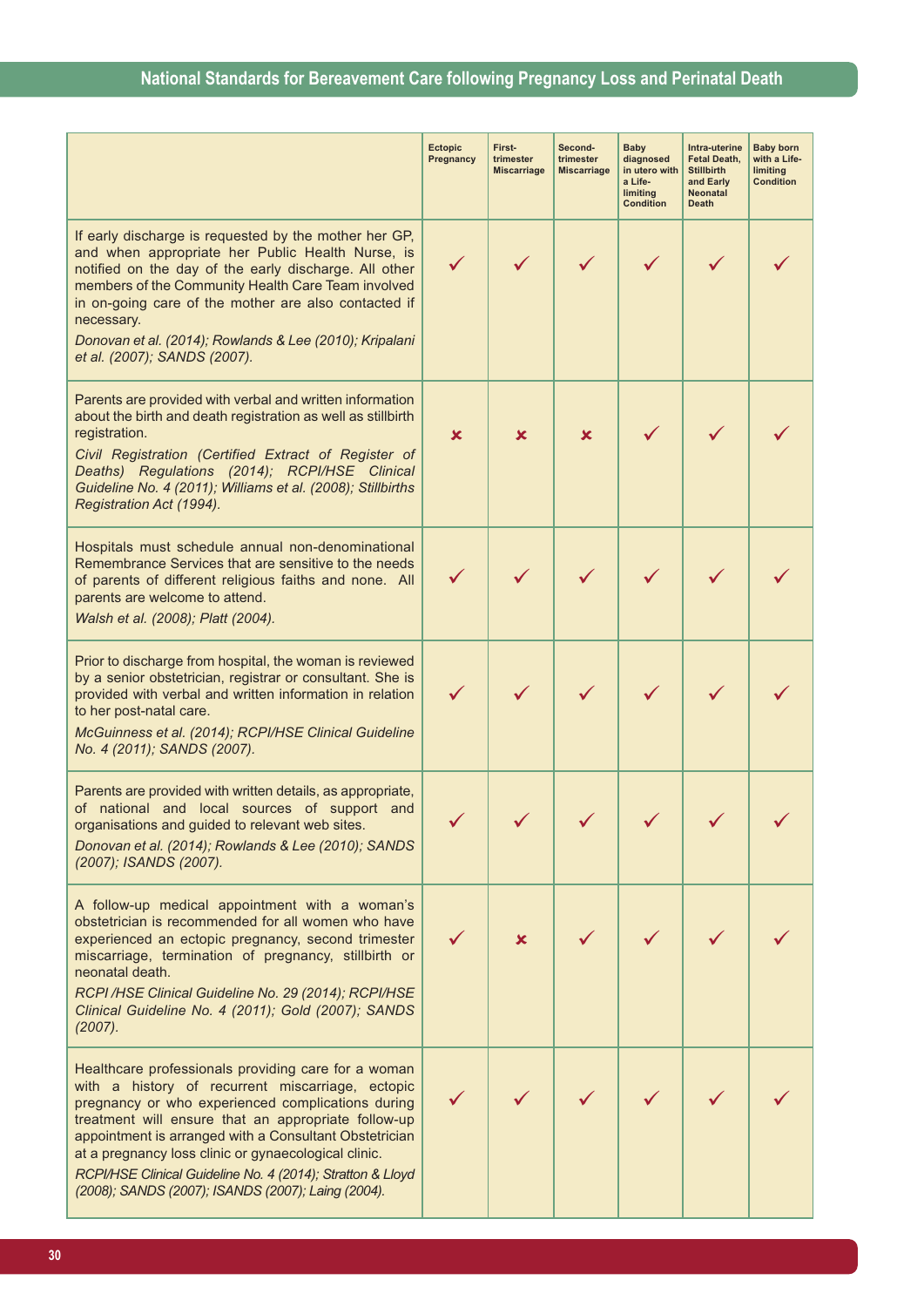|                                                                                                                                                                                                                                                                                                                                                                                                                                                                                                      | <b>Ectopic</b><br>Pregnancy | First-<br>trimester<br><b>Miscarriage</b> | Second-<br>trimester<br><b>Miscarriage</b> | <b>Baby</b><br>diagnosed<br>in utero with<br>a Life-<br>limiting<br><b>Condition</b> | Intra-uterine<br><b>Fetal Death,</b><br><b>Stillbirth</b><br>and Early<br><b>Neonatal</b><br><b>Death</b> | <b>Baby born</b><br>with a Life-<br>limiting<br><b>Condition</b> |
|------------------------------------------------------------------------------------------------------------------------------------------------------------------------------------------------------------------------------------------------------------------------------------------------------------------------------------------------------------------------------------------------------------------------------------------------------------------------------------------------------|-----------------------------|-------------------------------------------|--------------------------------------------|--------------------------------------------------------------------------------------|-----------------------------------------------------------------------------------------------------------|------------------------------------------------------------------|
| When a hospital post mortem has been carried out the<br>parents are informed that they will receive an<br>appointment, at approximately 3 months following<br>discharge from hospital, to meet with their Consultant<br>Obstetrician, Neonatologist/Paediatrician and CMS who<br>the family has built a relationship with to discuss the<br>findings of the post mortem. All available results are<br>collated and are to hand before the appointment.<br>SANDS (2007); ISANDS (2007); Laing (2004). | ×                           | ×                                         |                                            |                                                                                      |                                                                                                           |                                                                  |
| Parents are advised that results from the Coroner's post<br>mortem will take an unpredictable length of time. The<br>baby's death cannot be registered until these results are<br>available from the Coroner.                                                                                                                                                                                                                                                                                        | ×                           | ×                                         |                                            |                                                                                      |                                                                                                           |                                                                  |
| RCPI/HSE Clinical Guideline No. 4 (2011); Coroners<br><b>Post Mortems</b><br>http://www.coroners.ie/en/CS/Pages/Coroners%20Pos<br>t%20Mortems<br>Birth, Deaths and Marriages Registration Act, 1972<br>http://www.irishstatutebook.ie/1972/en/act/pub/0025/in<br>dex.html<br>Stillbirth Registration Act, 1994<br>http://www.irishstatutebook.ie/1994/en/act/pub/0001/pri<br>nt.html                                                                                                                 |                             |                                           |                                            |                                                                                      |                                                                                                           |                                                                  |
| Community-based medical,<br>nursing<br>and<br>allied<br>professionals e.g. Mental Health Care Team (MHCT)<br>and social workers who are engaged in a woman's on-<br>going medical or social care are, in certain<br>circumstances, informed about the bereavement at the<br>time of discharge.<br>RCPI /HSE Clinical Guideline No. 29 (2014); Donovan<br>et al. (2014); Rowlands & Lee (2010); Kripalani et al.<br>(2007); SANDS (2007); ISANDS (2007).                                              |                             |                                           |                                            |                                                                                      |                                                                                                           |                                                                  |
| Parents are offered information and support following<br>their baby's death and following discharge from hospital<br>that responds to their individual bereavement needs.<br>BST staff are sensitive to the social, religious and<br>cultural values of individual parents.<br>Donovan et al. (2014); RCPI /HSE Clinical Guideline No.<br>29 (2014); RCPI/HSE Clinical Guideline No. 4 (2011);<br>Brier (2008); SANDS (2007); ISANDS (2007); Hutti<br>(2005).                                        |                             |                                           |                                            |                                                                                      |                                                                                                           |                                                                  |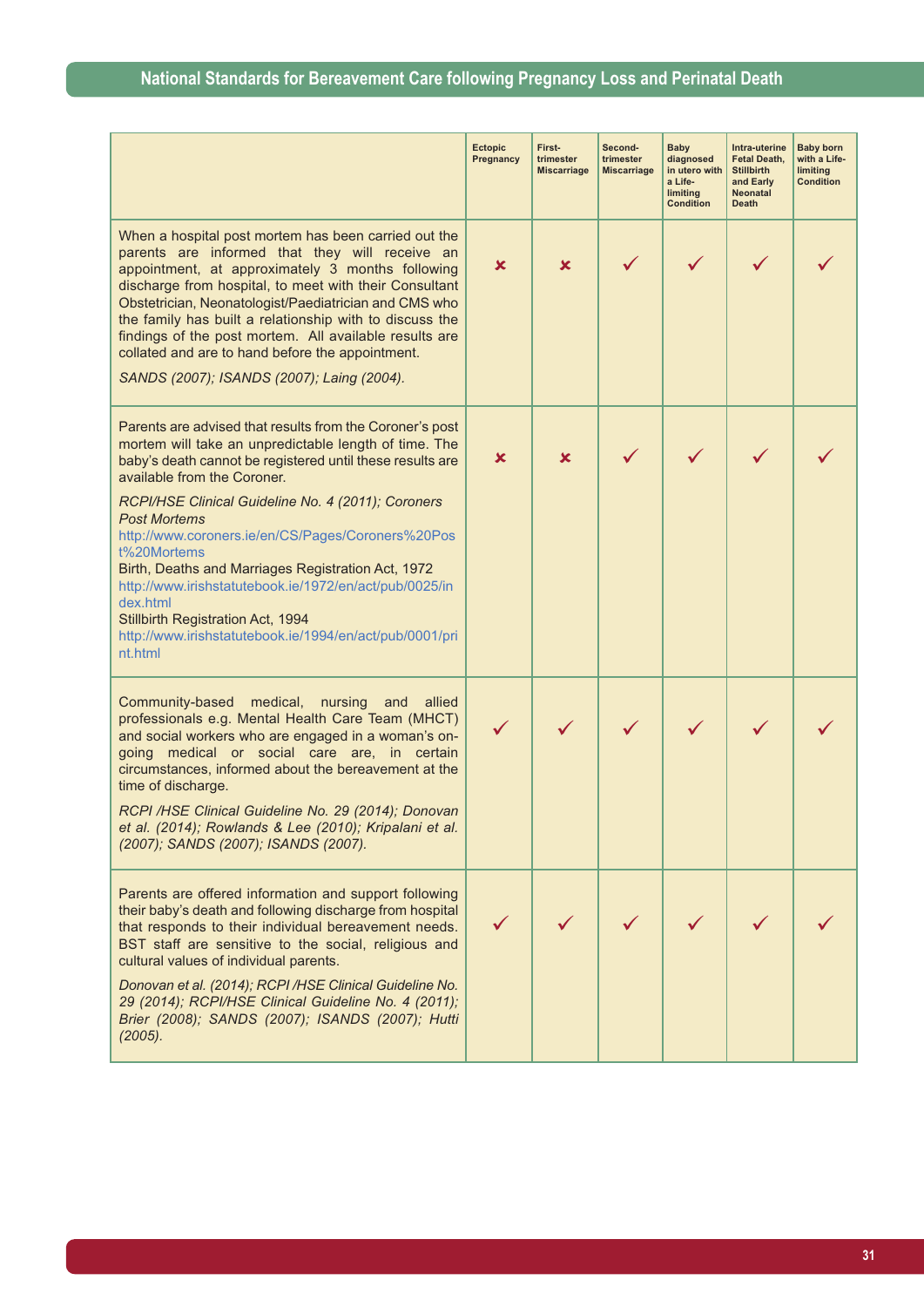## **1.7 Bereavement Care after Discharge**

**Statement:** Parents are informed of the availability of hospital and community bereavement supports appropriate to their social, religious and cultural values.

|                                                                                                                                                                                                                                                                                                                                                                              | <b>Ectopic</b><br>Pregnancy | First-<br>trimester<br><b>Miscarriage</b> | Second-<br>trimester<br><b>Miscarriage</b> | Baby<br>diagnosed<br>in utero with<br>a Life-<br>limiting<br><b>Condition</b> | Intra-uterine<br><b>Fetal Death.</b><br><b>Stillbirth</b><br>and Early<br><b>Neonatal</b><br><b>Death</b> | <b>Baby born</b><br>with a Life-<br>limiting<br><b>Condition</b> |
|------------------------------------------------------------------------------------------------------------------------------------------------------------------------------------------------------------------------------------------------------------------------------------------------------------------------------------------------------------------------------|-----------------------------|-------------------------------------------|--------------------------------------------|-------------------------------------------------------------------------------|-----------------------------------------------------------------------------------------------------------|------------------------------------------------------------------|
| A parent returning to the hospital for a follow-up<br>consultation with an obstetrician, paediatrician and/or<br>neonatologist, bereavement specialist, chaplain or other<br>staff member will be reviewed, where feasible, in a<br>suitable room separate from mothers and babies and<br>conducive to discussion and counselling.<br>Flenady & Wilson (2008); SANDS (2007). |                             |                                           |                                            |                                                                               |                                                                                                           |                                                                  |
| Where possible and at parents' request, an opportunity<br>is afforded to parents to meet the staff who cared for<br>them and their baby when the baby died.<br>Branchett & Stretton (2012); SANDS (2007).                                                                                                                                                                    | $\mathbf x$                 | $\mathbf x$                               | x                                          |                                                                               |                                                                                                           |                                                                  |
| Parents should be consulted regarding how they would<br>like to receive sensitive documentation or personal<br>belongings following their discharge from the maternity<br>hospital.<br>SANDS (2007).                                                                                                                                                                         |                             |                                           |                                            |                                                                               |                                                                                                           |                                                                  |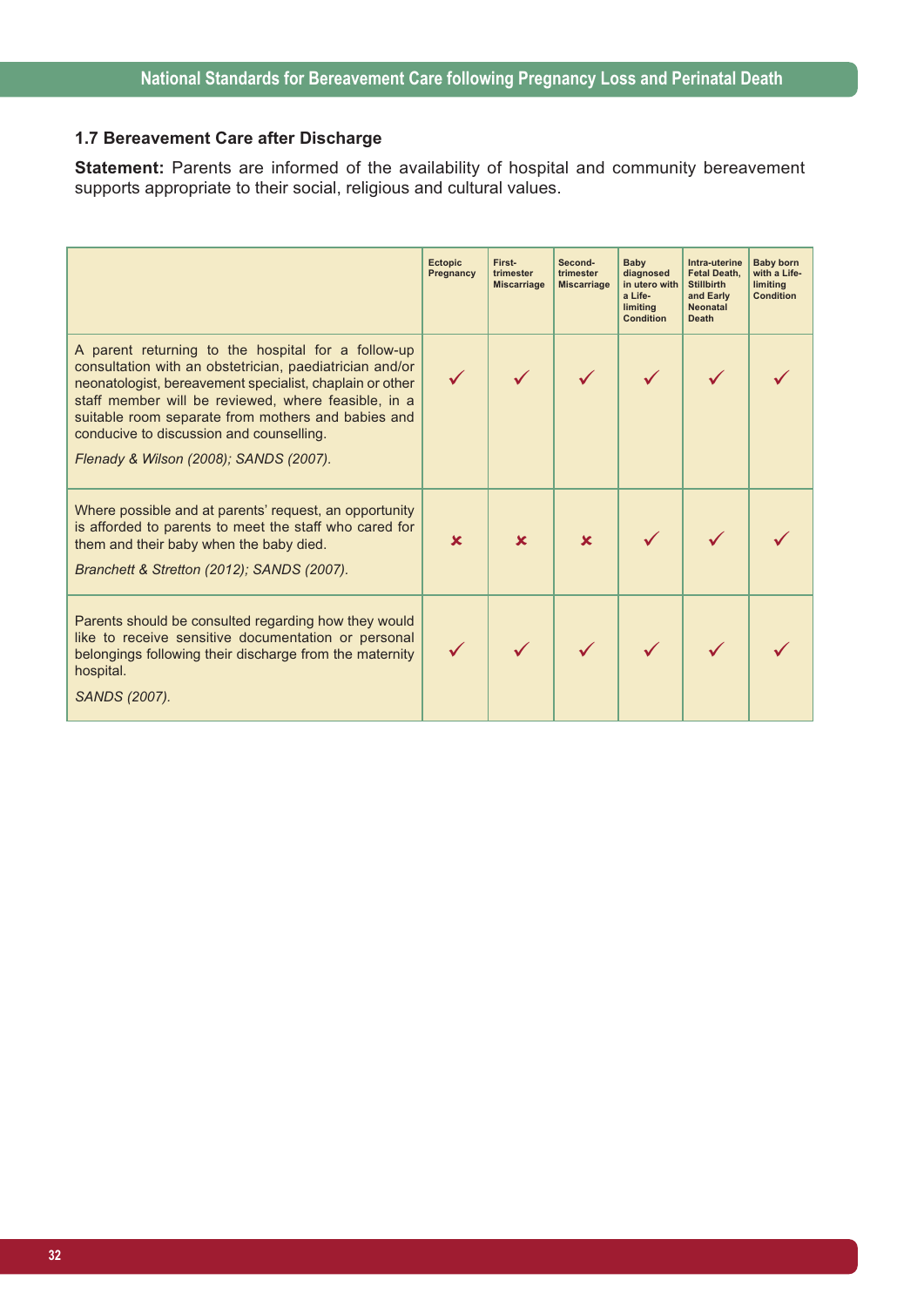## **Standard 2: The Hospital**

The hospital has systems in place to ensure that bereavement care and end-of-life care for babies is central to the mission of the hospital and is organised around the needs of babies and their families.

#### **2.1 A Culture of Compassionate Bereavement Care**

**Statement:** The Hospital Service Plan includes bereavement care as a core component.

| <b>Criterion</b>                                                                                                                                                                                                                                                                                                                                                                                                              | <b>Source</b>                                                                                                                 |
|-------------------------------------------------------------------------------------------------------------------------------------------------------------------------------------------------------------------------------------------------------------------------------------------------------------------------------------------------------------------------------------------------------------------------------|-------------------------------------------------------------------------------------------------------------------------------|
| There is a clear and transparent hospital ethos of bereavement<br>care in place.                                                                                                                                                                                                                                                                                                                                              | Donovan et al. (2014);<br><b>SANDS (2007); ISANDS</b><br>(2007); Catlin & Carter (2002).                                      |
| The hospital acknowledges and promotes that all staff play a<br>valuable role in ensuring a culture of compassion. Recruitment<br>and retention of appropriately trained staff in relevant roles within<br>the specialist bereavement team is prioritised. This is formally<br>acknowledged by senior hospital management as a core value<br>of the hospital and is reflected in the decision and actions of the<br>hospital. | <b>SANDS (2007); ISANDS</b><br>(2007); Fauri (2000).                                                                          |
| A designated member of the Hospital Group Management Team<br>is allocated responsibility for bereavement care quality<br>improvement across the hospital group.                                                                                                                                                                                                                                                               | SANDS Audit tool (2011);<br>RCOG (2008).                                                                                      |
| A named member of the hospital management team e.g. Director<br>of Midwifery, Hospital Manager or Lead Clinician is allocated<br>responsibility and is accountable for developing the structures<br>and processes necessary to implement the bereavement<br>components of the Hospital Service Plan.                                                                                                                          | IHF Quality Standards (2010);<br>SANDS Audit tool (2011).                                                                     |
| has a committee with multi-disciplinary<br>The<br>hospital<br>representation, including midwifery staff, that is responsible for<br>overseeing quality improvements in bereavement care and end-<br>of-life care. This committee reports directly to the senior<br>management team in the hospital/hospital group.                                                                                                            | Donovan et al. (2014);<br>SANDS Audit tool (2011); IHF<br>Quality Standards (2010);<br>WHO (2006); Johnston et al.<br>(2000). |
| Each maternity unit should have a bereavement specialist team<br>in place.                                                                                                                                                                                                                                                                                                                                                    | IHF (2014).                                                                                                                   |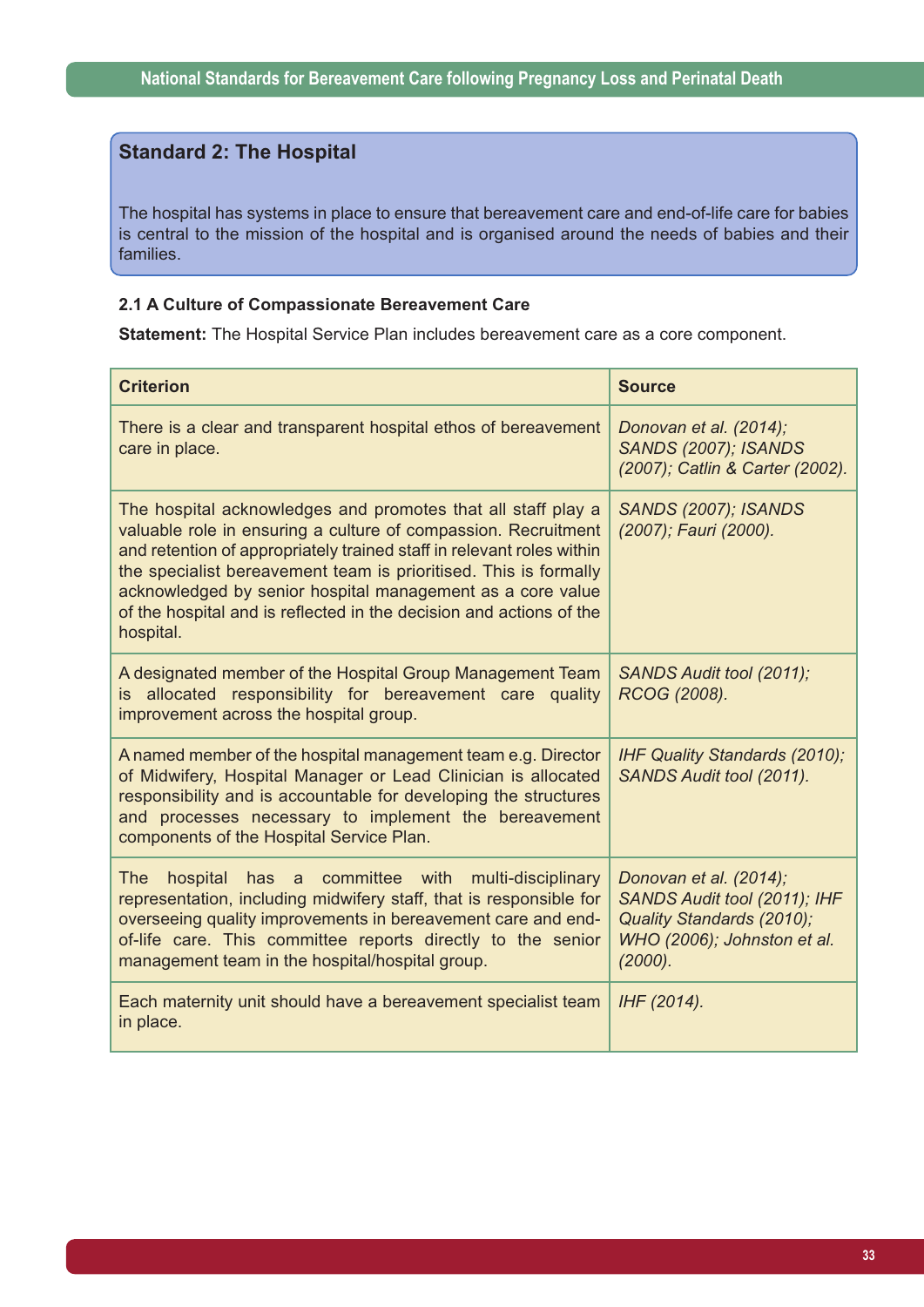#### **2.2 General Governance Policies, Guidelines and Care Pathways**

**Statement:** Governance policies and guidelines for bereavement care and/or care pathways are in place in the hospital to ensure best practice and that care is provided within the framework of current legislation and professional codes of practice.

| <b>Criterion</b>                                                                                                                                                                                                                                                                                                                                                                                                                                                                                                                                                                             | <b>Source</b>                                                             |
|----------------------------------------------------------------------------------------------------------------------------------------------------------------------------------------------------------------------------------------------------------------------------------------------------------------------------------------------------------------------------------------------------------------------------------------------------------------------------------------------------------------------------------------------------------------------------------------------|---------------------------------------------------------------------------|
| All staff who provide bereavement and end-of-life care do so in                                                                                                                                                                                                                                                                                                                                                                                                                                                                                                                              | IHF Quality Standards (2010);                                             |
| accordance with the mission, vision and values of the hospital.                                                                                                                                                                                                                                                                                                                                                                                                                                                                                                                              | SANDS (2007); Fauri (2000).                                               |
| Policy, standards and guidelines on bereavement care in the<br>hospital are available to all hospital staff. The National Standards<br>for Bereavement Care following Pregnancy Loss and Perinatal<br>Death should be easily available and widely disseminated to all<br>grades and disciplines to ensure awareness and appropriate use.                                                                                                                                                                                                                                                     | Catlin & Carter (2002);<br>SANDS Audit tool (2011).                       |
| In accordance with their roles, all staff are educated to use and                                                                                                                                                                                                                                                                                                                                                                                                                                                                                                                            | Blood & Cacciatore (2014);                                                |
| implement these Standards for Bereavement Care following                                                                                                                                                                                                                                                                                                                                                                                                                                                                                                                                     | Walsh et al. (2013);                                                      |
| Pregnancy Loss and Perinatal Death.                                                                                                                                                                                                                                                                                                                                                                                                                                                                                                                                                          | Weissman & Meier (2008).                                                  |
| There is a system in place for reviewing and updating all policies,<br>guidelines and care pathways relating to bereavement care.<br>Individual hospital policy incorporates relevant national policy and<br>direction from external agencies. The member of the hospital<br>management team allocated responsibility and accountability for<br>developing the structures and processes necessary to implement<br>the bereavement components of the Hospital Service Plan is also<br>responsible for updating and reviewing the guidelines. Hospitals<br>promote cross-agency communication. | IHF (2014); Gold et al. (2007);<br>SANDS (2007); Browne et al.<br>(2005). |
| Consideration is given to the provision of free or reduced-fee car                                                                                                                                                                                                                                                                                                                                                                                                                                                                                                                           | SANDS (2007); Browning &                                                  |
| parking for partners while a bereaved mother is admitted in the                                                                                                                                                                                                                                                                                                                                                                                                                                                                                                                              | Solomon (2005); Catlin &                                                  |
| hospital.                                                                                                                                                                                                                                                                                                                                                                                                                                                                                                                                                                                    | Carter (2002).                                                            |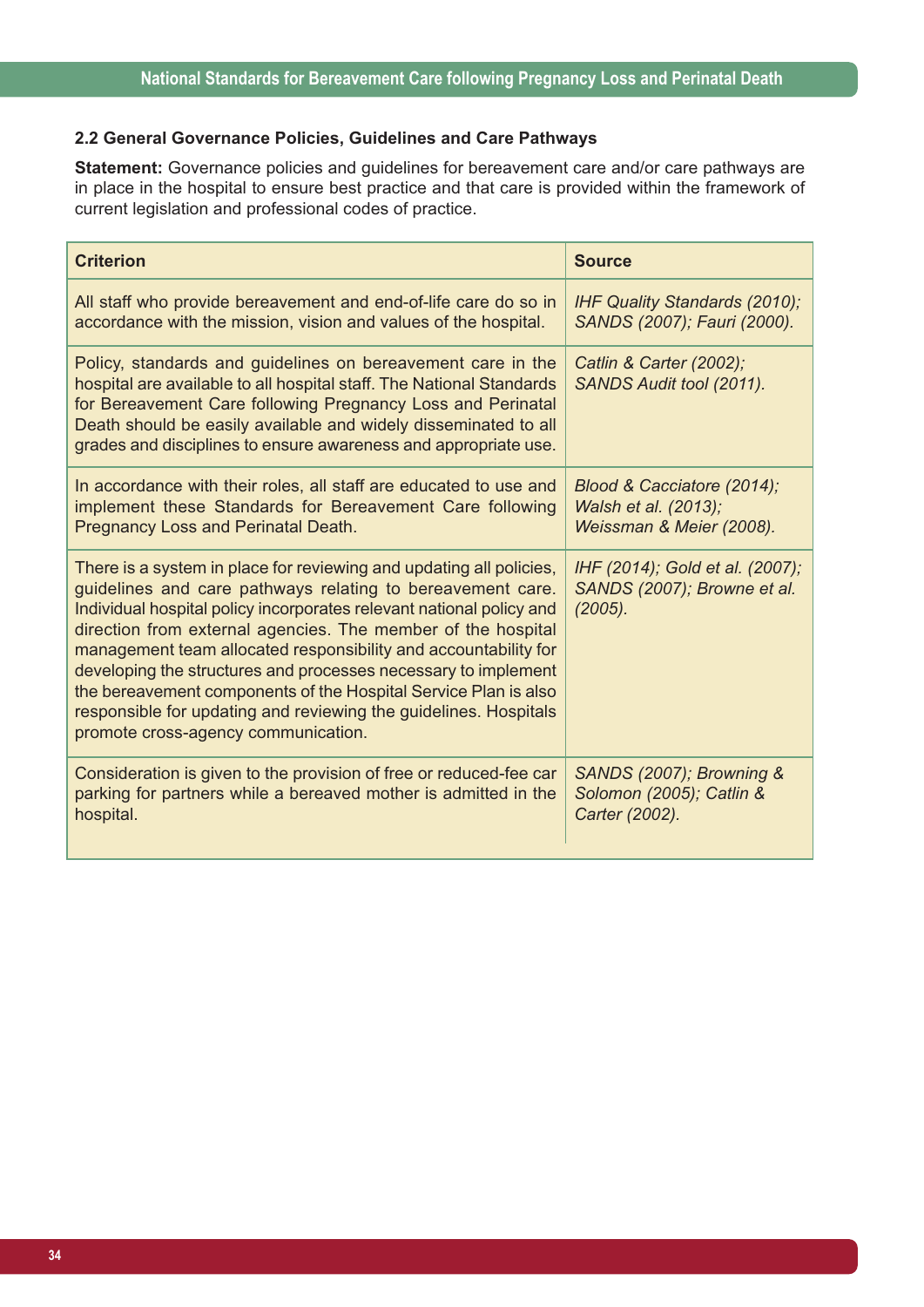#### **2.3 Effective Communication with Parents**

**Statement:** There is timely, clear and sensitive communication with the baby's parents and their families on all matters relating to dying, death and bereavement care.

| <b>Criterion</b>                                                                                                                                                                                                                                     | <b>Source</b>                                                                                                                                                                                                      |
|------------------------------------------------------------------------------------------------------------------------------------------------------------------------------------------------------------------------------------------------------|--------------------------------------------------------------------------------------------------------------------------------------------------------------------------------------------------------------------|
| Hospital staff work to the principle that good communication is<br>fundamental to providing good patient care and is essential when<br>communicating bad news.                                                                                       | Ellis et al. (2016); HSE Open<br>Disclosure (2013); Harrison &<br>Walling (2010); Rowlands &<br>Lee (2010); Meyer et al.<br>(2009); Lalor et al. (2007);<br><b>ISANDS: Guidelines for</b><br>Professionals (2007). |
| All communication between hospital staff, parents and family<br>members is governed by the expressed wishes of the parents.                                                                                                                          | Koopmans et al. (2013); IHF<br>Quality Standards (2010);<br>Sälfund & Wredling (2006);<br>Gold (2007).                                                                                                             |
| The hospital communications guideline is formulated according<br>to evidence-based protocols for communicating prognostic<br>information to parents of babies and is revised regularly to take<br>account of parents' experiences.                   | <b>Palliative Care Competence</b><br>Framework (2014); IHF<br>Quality Standards (2010);<br>Rowlands and Lee (2010).                                                                                                |
| The hospital communications policy includes bereavement and<br>end-of-life care and includes the importance of communication<br>between departments, hospital and community/GP in relation to<br>bereavement.                                        | Donovan et al. (2014);<br>Rowlands & Lee (2010);<br>Jones et al. (2007); Kripalani<br>et al. (2007); Säflund et al.<br>(2004).                                                                                     |
| Expressed care preferences are clearly recorded in the HCR.                                                                                                                                                                                          | IHF Quality Standards (2010);<br><b>SANDS (2007); ISANDS</b><br>(2007); Hammes et al. (2005).                                                                                                                      |
| There is an acknowledgement across the hospital that staff other<br>than clinicians and midwives/nurses may have an important role<br>to play in ensuring effective communication with parents and their<br>families in respect of bereavement care. | IHF Quality Standards (2010);<br>Rowlands and Lee (2010);<br>SANDS (2007); Fauri (2000).                                                                                                                           |
| Where the hospital uses a bereavement symbol, this symbol<br>along with its explanation, is displayed in a public area to inform<br>staff, parents and visitors to the hospital of its significance.                                                 | IHF Quality Standards (2010);<br>Williams et al. (2008).                                                                                                                                                           |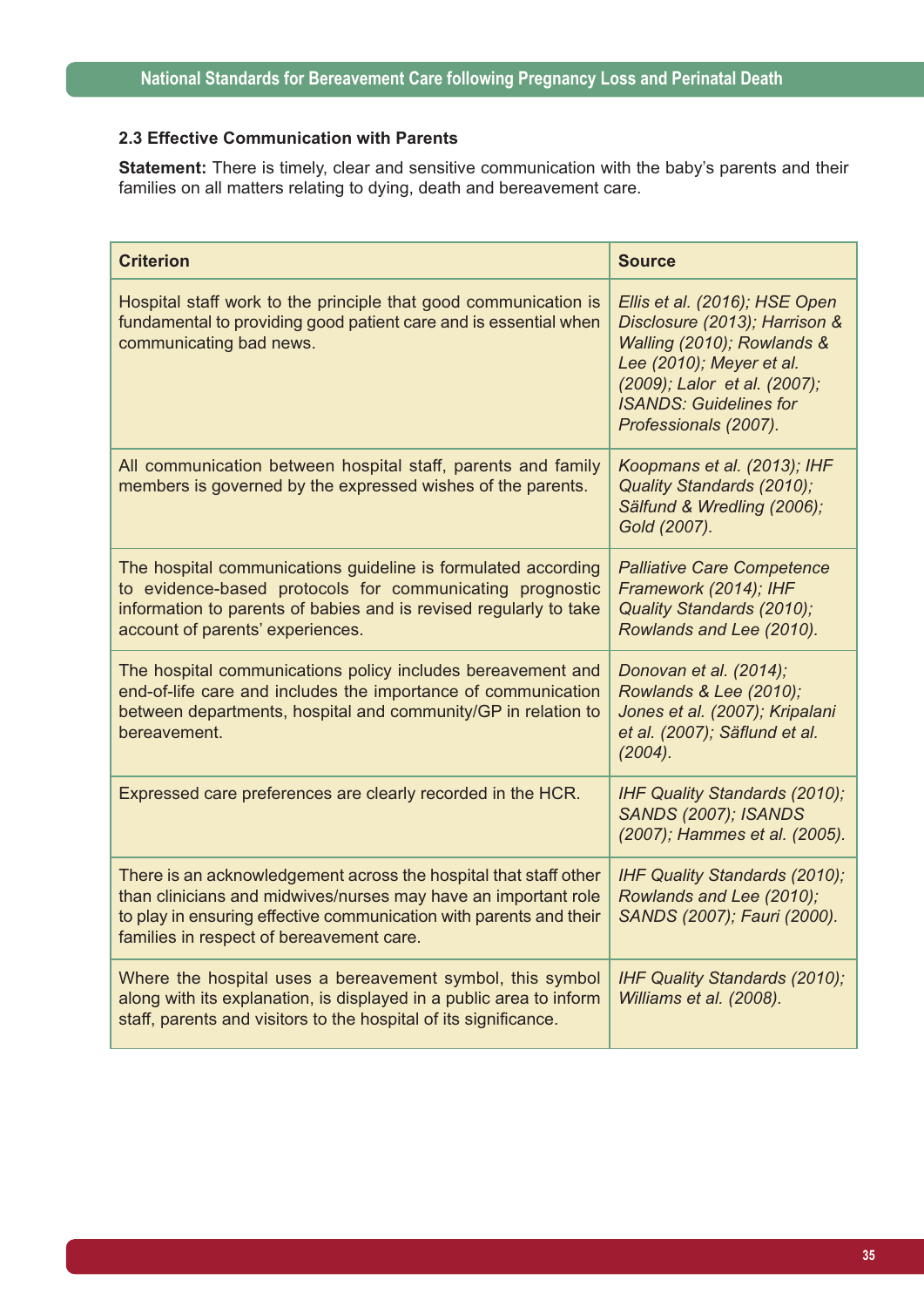# **2.4 The Healthcare Record (HCR)**

**Statement:** The HCR supports and enhances governance and communication in respect of bereavement care.

| <b>Criterion</b>                                                                                                                                                                                                | <b>Source</b>                                                                     |
|-----------------------------------------------------------------------------------------------------------------------------------------------------------------------------------------------------------------|-----------------------------------------------------------------------------------|
| In cases where a woman does not have hand-held notes, her<br>current HCR is retrievable by all departments on a 24/7 basis.<br>Historical HCRs may be stored off-site and may not be available<br>for 24 hours. | <b>IHF Quality Standards (2010).</b>                                              |
| The HCR provides an accurate chronology of events and records<br>significant consultations, assessments, observations,<br>all<br>discussions, parent's preferences, decisions, interventions and<br>outcomes.   | <b>IHF Quality Standards (2010);</b><br><b>SANDS (2007); ISANDS</b><br>$(2007)$ . |
| A copy of a woman's HCR travels with her at the time of transfer<br>for treatment to another hospital.                                                                                                          | Irish Medical Council (2009).                                                     |
| If available, staff must consult a woman's current HCR and<br>become familiar with the woman's condition and medical history<br>before seeing her.                                                              | Irish Medical Council (2009).                                                     |
| Members of the multidisciplinary team consult each other's notes<br>within the HCR on a regular and systematic basis.                                                                                           | <b>IHF Quality Standards (2010).</b>                                              |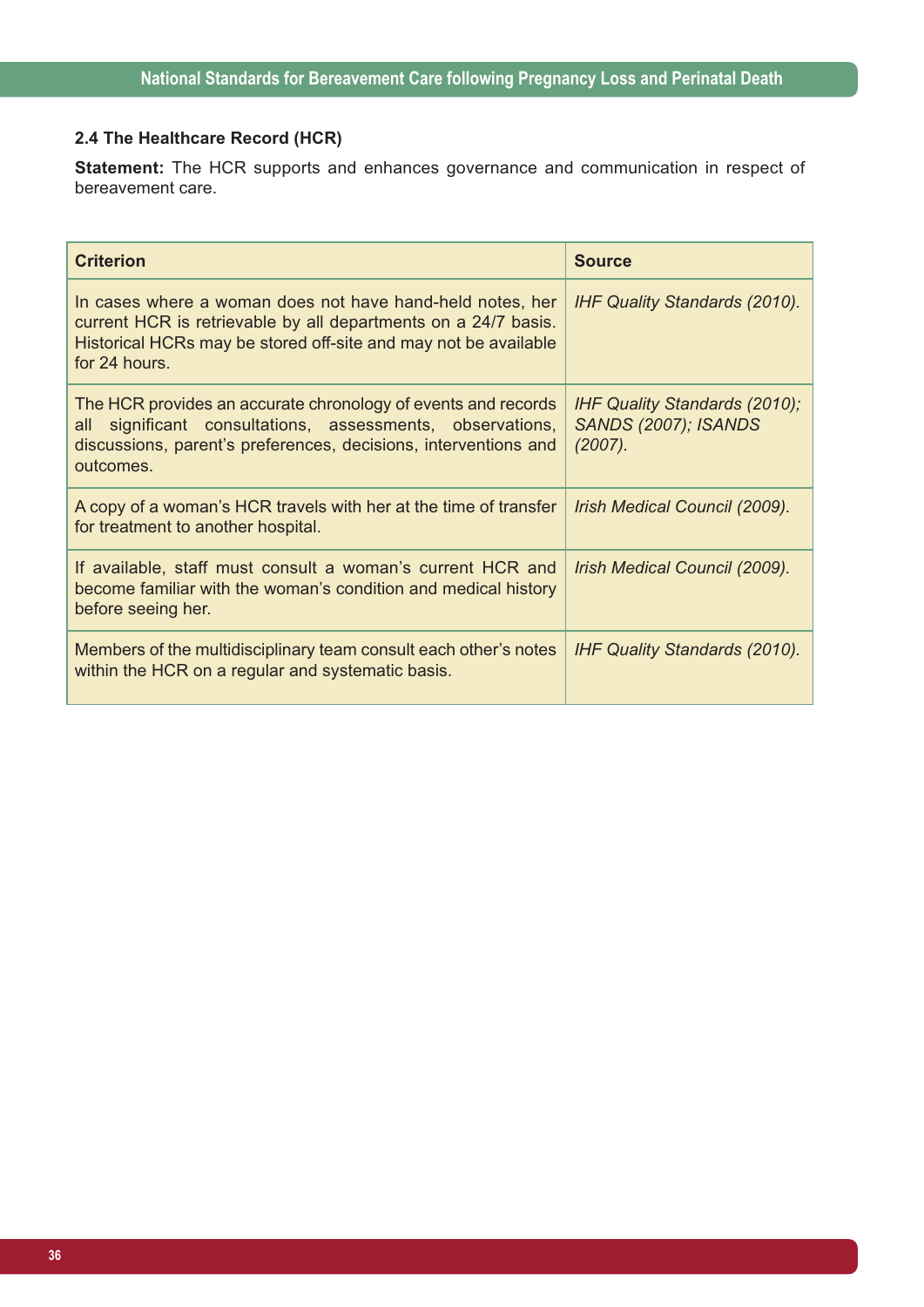### **2.5 The Hospital Environment**

**Statement:** The physical environment where end-of-life care and bereavement care is provided supports high quality care and facilitates privacy and dignity.

| <b>Criterion</b>                                                                                                                                                                                                                                                                                                                                                                                   | <b>Source</b>                                                                                                                                                                                             |
|----------------------------------------------------------------------------------------------------------------------------------------------------------------------------------------------------------------------------------------------------------------------------------------------------------------------------------------------------------------------------------------------------|-----------------------------------------------------------------------------------------------------------------------------------------------------------------------------------------------------------|
| Where applicable the Irish Hospice Foundation/HSE Design and<br>Dignity guidelines are followed for all capital projects, with specific<br>adaptations relative to maternity settings including delivery<br>rooms, waiting areas and movement through the hospital. The<br>hospital service plan identifies and prioritises funding to improve<br>areas of the hospital used for bereavement care. | IHF (2014); Siddiqui & Kean<br>(2009); Branchett & Stretton<br>(2012); Brown & Taquino<br>(2001).<br>www.designanddignity.ie                                                                              |
| The hospital facilitates access to rooms and spaces where<br>breaking bad news, end-of-life care and bereavement care can<br>take place in a quiet, comfortable environment where privacy is<br>ensured.                                                                                                                                                                                           | Parker et al. (2014); IHF<br>(2014); Gibson et al. (2011);<br><b>SANDS (2007); ISANDS</b><br>$(2007)$ .<br>http://hospicefoundation.ie/ed<br>ucation-training/staffdevelop<br>ment/dealing-with-bad-news/ |
| The hospital facilitates parents with overnight rest and<br>refreshment facilities.                                                                                                                                                                                                                                                                                                                | Parker et al. (2014); IHF<br>Quality Standards (2010);<br><b>SANDS (2007); ISANDS</b><br>$(2007)$ .                                                                                                       |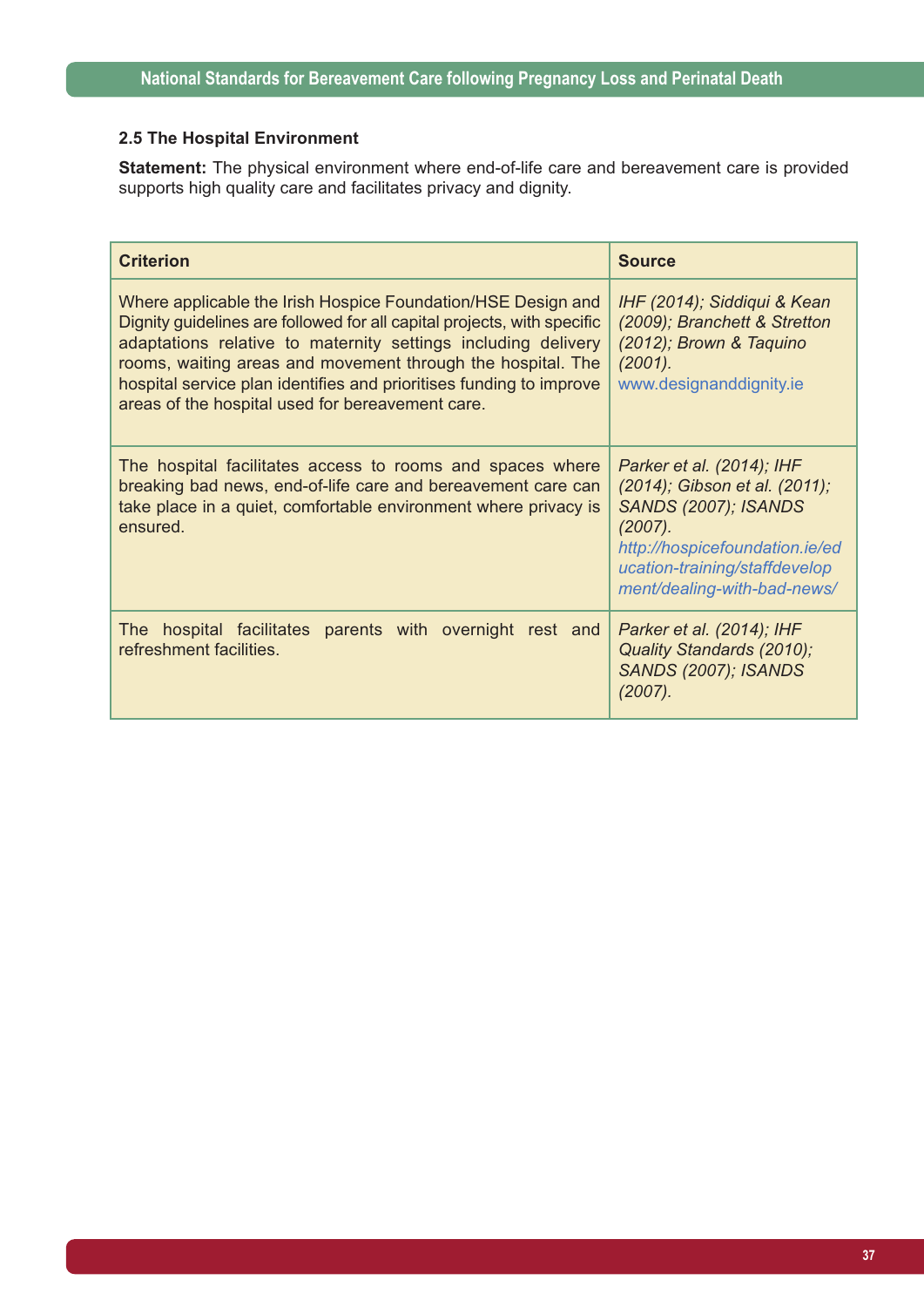# **2.6 Monitoring and Evaluating Bereavement Care**

**Statement:** Bereavement care in the hospital is continuously evaluated.

| <b>Criterion</b>                                                                                                                                                                                                                                   | <b>Source</b>                                                                                                                                                 |
|----------------------------------------------------------------------------------------------------------------------------------------------------------------------------------------------------------------------------------------------------|---------------------------------------------------------------------------------------------------------------------------------------------------------------|
| The hospital collects data on an ongoing basis that reflects the<br>quality of provision of bereavement care. This information is<br>recorded, reported and interpreted in order to direct changes<br>where required.                              | SANDS Audit tool (2011); Irish<br>Medical Council (2009).                                                                                                     |
| Structures are put in place to encourage, collect and collate<br>parents' feedback. This information is reported to the hospital's<br>bereavement committee.                                                                                       | <b>Palliative Care Competence</b><br>Framework (2014); SANDS<br>Audit tool (2011).                                                                            |
| Complaints about bereavement care are recorded and are dealt<br>with fully in a timely manner by the Hospital Risk Manager and in<br>line with the Open Disclosure Policy.                                                                         | IHF (2014); Health Act 2004;<br>HSE (2013)<br>http://www.hse.ie/opendisclosu<br>re/                                                                           |
| Stillbirths, neonatal deaths and in some instances second<br>trimester miscarriages, are discussed and reviewed at monthly<br>perinatal mortality meetings. Input from a perinatal pathologist is<br>central to the functioning of these meetings. | <b>RCPI/HSE Clinical Guideline</b><br>No. 29 (2014); RCPI/HSE<br>Clinical Guideline No. 4 (2011);<br>SANDS Audit tool (2011);<br>ISANDS (2007); Drife (2006). |
| There is regular review of the bereavement care provided by the<br>hospital.                                                                                                                                                                       | IHF (2014); Irish Medical<br>Council, (2009); SANDS<br>$(2007)$ .                                                                                             |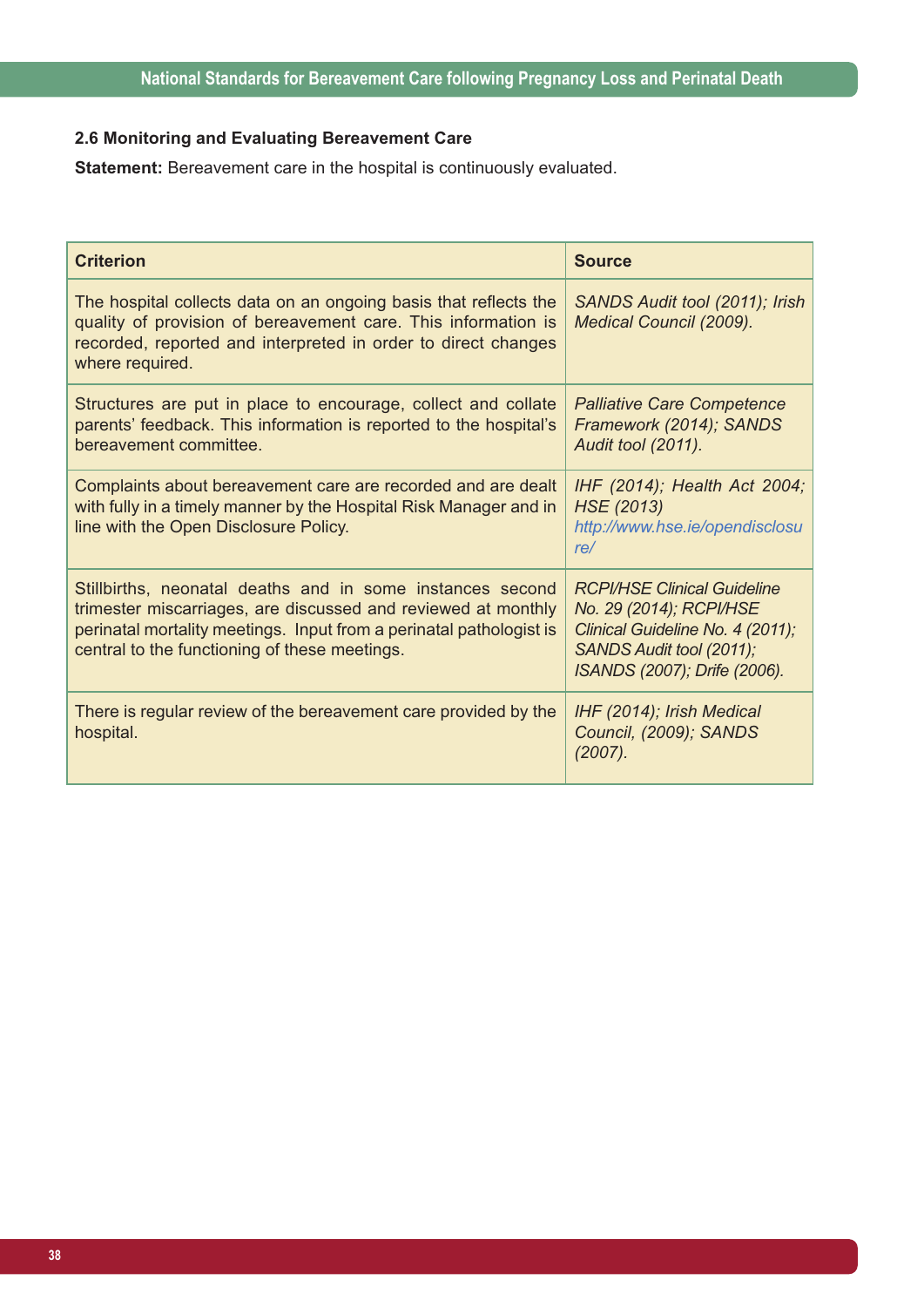## **2.7 Assessing and Responding to Baby's End-of-Life Care Needs**

**Statement:** All babies who require end-of-life care are identified and provision for their individual care is made accordingly.

| <b>Criterion</b>                                                                                                                                                                                                                                                                                                                                                                              | <b>Source</b>                                                                                                                                                 |
|-----------------------------------------------------------------------------------------------------------------------------------------------------------------------------------------------------------------------------------------------------------------------------------------------------------------------------------------------------------------------------------------------|---------------------------------------------------------------------------------------------------------------------------------------------------------------|
| End-of-life care for each baby is guided by the Lead Paediatric<br>Clinician, Lead Neonatologist and Multidisciplinary Team, and the<br>principle of anticipatory bereavement care is put in place and<br>included as part of an individual care pathway.                                                                                                                                     | Coleman (2015); van der Gest<br>et al. (2013); IHF Quality<br>Standards (2010); SANDS<br>(2007); ISANDS (2007);<br>Browning & Solomon (2006);<br>Kehl (2005). |
| Policy and guidelines are available for communicating with<br>parents of babies requiring end-of-life care.                                                                                                                                                                                                                                                                                   | <b>Palliative Care Competence</b><br>Framework (2014); IHF<br>Quality Standards (2010).                                                                       |
| There are effective mechanisms in place to identify babies who<br>may require end-of-life care. The needs of the baby who require<br>end-of-life care are identified, assessed and documented and<br>care pathways are developed accordingly. Early referral is made<br>to the local specialist palliative care team and local Outreach<br>Nurse for Children with a Life-limiting Condition. | Branchett & Stretton (2012);<br><b>IHF Quality Standards (2010);</b><br><b>SANDS (2007); ISANDS</b><br>(2007); Catlin & Carter (2002).                        |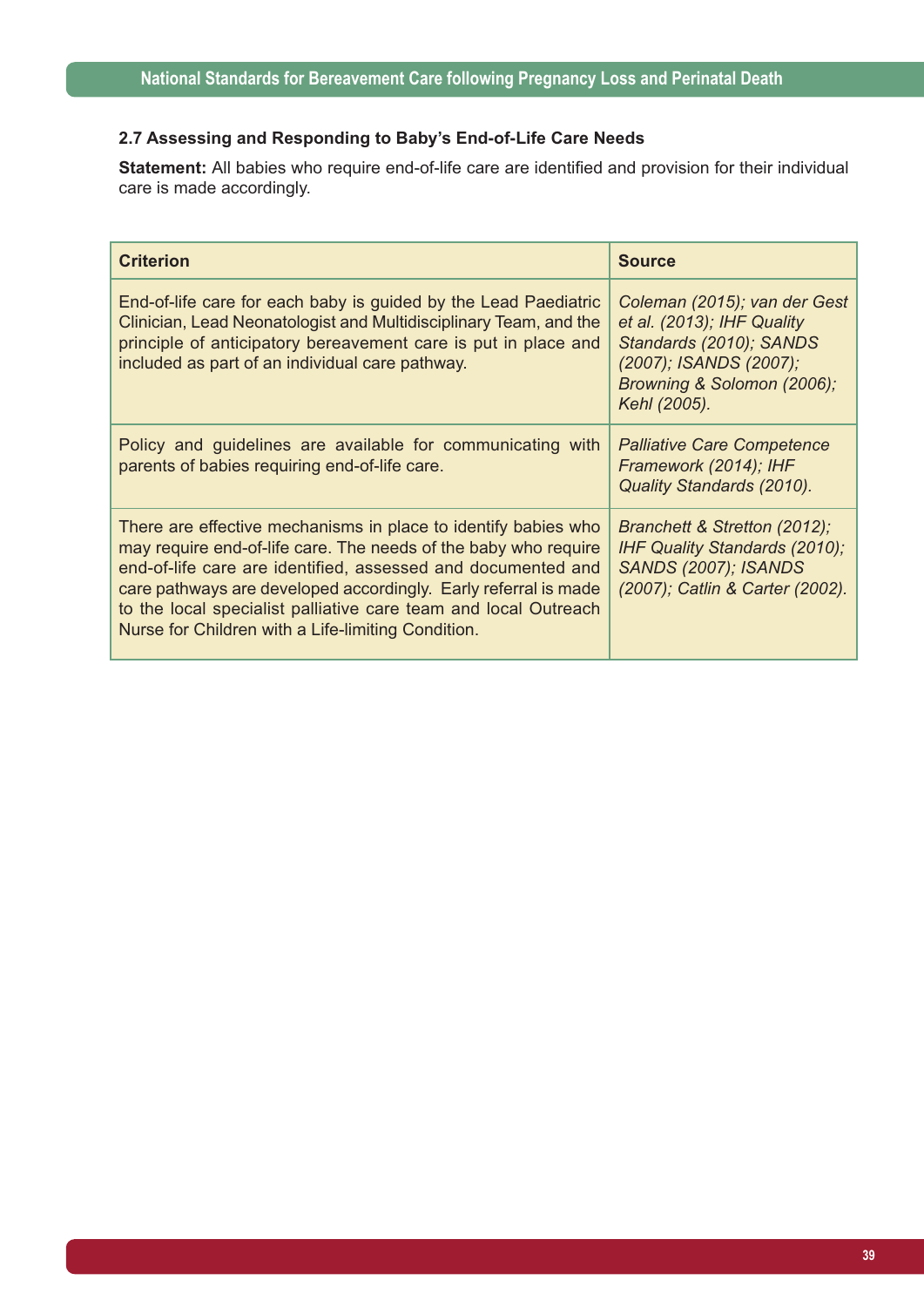# **2.8 Clinical Responsibility and Multidisciplinary Working**

**Statement:** All babies who require end-of-life care are supported by a named Lead Clinician working in consultation/partnership with the Multidisciplinary Team.

| <b>Criterion</b>                                                                                                                                                                                                                                                                                                                                                                                                                   | <b>Source</b>                                                                                                                                                                                 |
|------------------------------------------------------------------------------------------------------------------------------------------------------------------------------------------------------------------------------------------------------------------------------------------------------------------------------------------------------------------------------------------------------------------------------------|-----------------------------------------------------------------------------------------------------------------------------------------------------------------------------------------------|
| At birth the Paediatrician/Neonatologist responsible for the baby's<br>care is identified, documented and communicated to the parents.                                                                                                                                                                                                                                                                                             | Lisle-Porter et al (2009);<br>Munson & Leuthnen (2007);<br>Mack & Wolf (2006).                                                                                                                |
| Where care is being transferred within the hospital to another<br>consultant, the consultant assuming care should be identified to<br>the parents and clearly documented in the HCR. Similarly, when<br>a baby moves to a different clinical environment within the<br>hospital and the responsible Lead Clinician changes for a period,<br>this change should be clearly communicated to parents and to<br>staff.                 | Branchett & Stretton (2012);<br>Yee & Ross (2006).                                                                                                                                            |
| The clinical diagnosis that a baby's circumstances may require<br>end-of-life care is communicated to the parents by the Paediatric<br>Team. Verbal information may be supplemented with written<br>information about what to expect and what supports are available.<br>Consideration should be given to language and literacy<br>difficulties.                                                                                   | Armentrout & Cates (2011);<br>Gale & Brooks (2006); Catlin<br>(2005).                                                                                                                         |
| Policy and guidelines should be in place for communication<br>between disciplines, teams and service providers whether<br>hospital based or community based in order to facilitate a planned<br>approach to the baby's care and discharge/transfer out of<br>hospital.                                                                                                                                                             | <b>Palliative Care Competence</b><br>Framework (2014); Donovan<br>et al. (2014); Branchett &<br>Stretton (2012); Rowlands &<br>Lee (2010); Kripalani et al.<br>(2007); Säflund et al. (2004). |
| The Neonatal Team responsible for discharge planning ensures<br>that there is clear allocation and documentation of responsibility<br>within and between clinical teams involved in the care of the<br>parents and baby, particularly regarding discharge/transfer out of<br>the hospital. The Neonatal Team is also responsible for equipping<br>parents with the skills to care for their baby.                                  | Griffin & Abraham (2006).                                                                                                                                                                     |
| The Neonatal Team responsible for discharge planning<br>communicates directly with the family's GP and PHN when a<br>baby dies. Messages communicating the death of a baby should<br>not be limited to messages being left on an answering machine<br>but there should be follow-up verbal and written communication<br>with the GP and the PHN in due course.                                                                     | Branchett & Stretton (2012);<br>Henley & Shott (2008);<br>Kriplanai et al. (2007); Jones<br>et al. (2007).                                                                                    |
| The Neonatal Nurse Discharge Planner or the Neonatal Nurse<br>caring for the baby at her/his time of death is responsible for<br>notifying the baby's death to the CMS in Bereavement, Chaplain,<br>Medical Social Worker, National Centre for Inherited Metabolic<br>Disorders, the Hospital's Accounts Department, the hospital from<br>which the baby was referred, and the Neonatal Out-Patient<br><b>Appointments System.</b> | Palliative Care Competence<br>Framework (2014); Branchett<br>& Stretton (2012); IHF Quality<br>Standards (2010).                                                                              |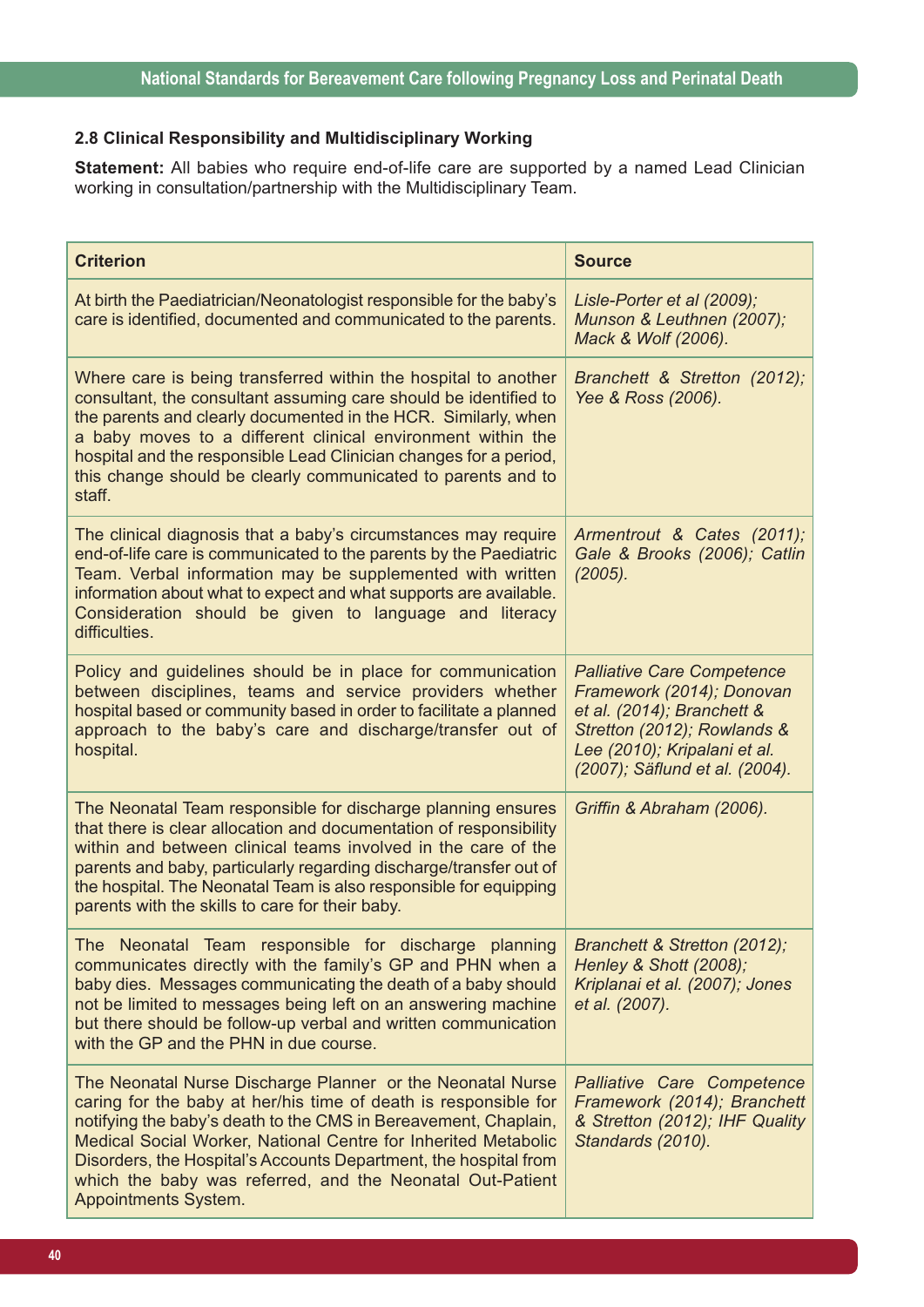### **2.9 Pain and Symptom Management**

**Statement:** Effective pain and symptom management is provided as a key component of end-oflife care and staff education in the hospital.

| <b>Criterion</b>                                                                                                                                                                         | <b>Source</b>                                                                                        |
|------------------------------------------------------------------------------------------------------------------------------------------------------------------------------------------|------------------------------------------------------------------------------------------------------|
| A baby is referred to Palliative Care Services in a timely manner<br>as soon as his/her needs and symptoms and other care factors<br>indicate a need for such expertise.                 | van der Geest (2014);<br>Munson & Leuthner (2007);<br>Gale & Brooks (2006);<br>Sumner et al. (2006). |
| There is a written hospital/departmental ethos regarding pain and<br>symptom management that is evident through attitude, action and<br>documentation.                                   | Caitlin & Carter (2002); Kean<br>(2006).                                                             |
| When assessing the extent of pain being experienced by a baby<br>staff should employ the N-PASS or other pain assessment tool<br>but must also take physiological symptoms into account. | Spence et al. (2005); Duhn &<br>Medves (2004).                                                       |

### **2.10 Clinical Ethics Support**

**Statement:** Hospital management ensures that each staff member has access to clinical ethics support as appropriate to his/her role.

| <b>Criterion</b>                                                                                                                                                                                                                                                                                                                                                                              | <b>Source</b>                                                                                 |
|-----------------------------------------------------------------------------------------------------------------------------------------------------------------------------------------------------------------------------------------------------------------------------------------------------------------------------------------------------------------------------------------------|-----------------------------------------------------------------------------------------------|
| Hospital management promotes a climate within the organisation<br>that promotes open discussion and provides a forum in which all<br>employees feel comfortable raising and discussing ethical<br>concerns.                                                                                                                                                                                   | <b>IHF Quality Standards (2010);</b><br>SANDS (2007); Corley et al.<br>(2005).                |
| The hospital actively promotes a climate where ethical concerns<br>are routinely raised. Transparent processes and mechanisms for<br>supporting ethical decision making are in place and may be used<br>to resolve disagreements about the interpretation of policies or<br>to address potentially difficult or contentious ethical issues that<br>may arise in relation to bereavement care. | <b>Palliative Care Competence</b><br>Framework (2014); SANDS<br>(2007); Corley et al. (2005). |
| Hospital staff consult with the parents to ensure that their wishes<br>for their baby are respected.                                                                                                                                                                                                                                                                                          | <b>IHF Quality Standards (2010);</b><br><b>SANDS (2007); ISANDS</b><br>(2007).                |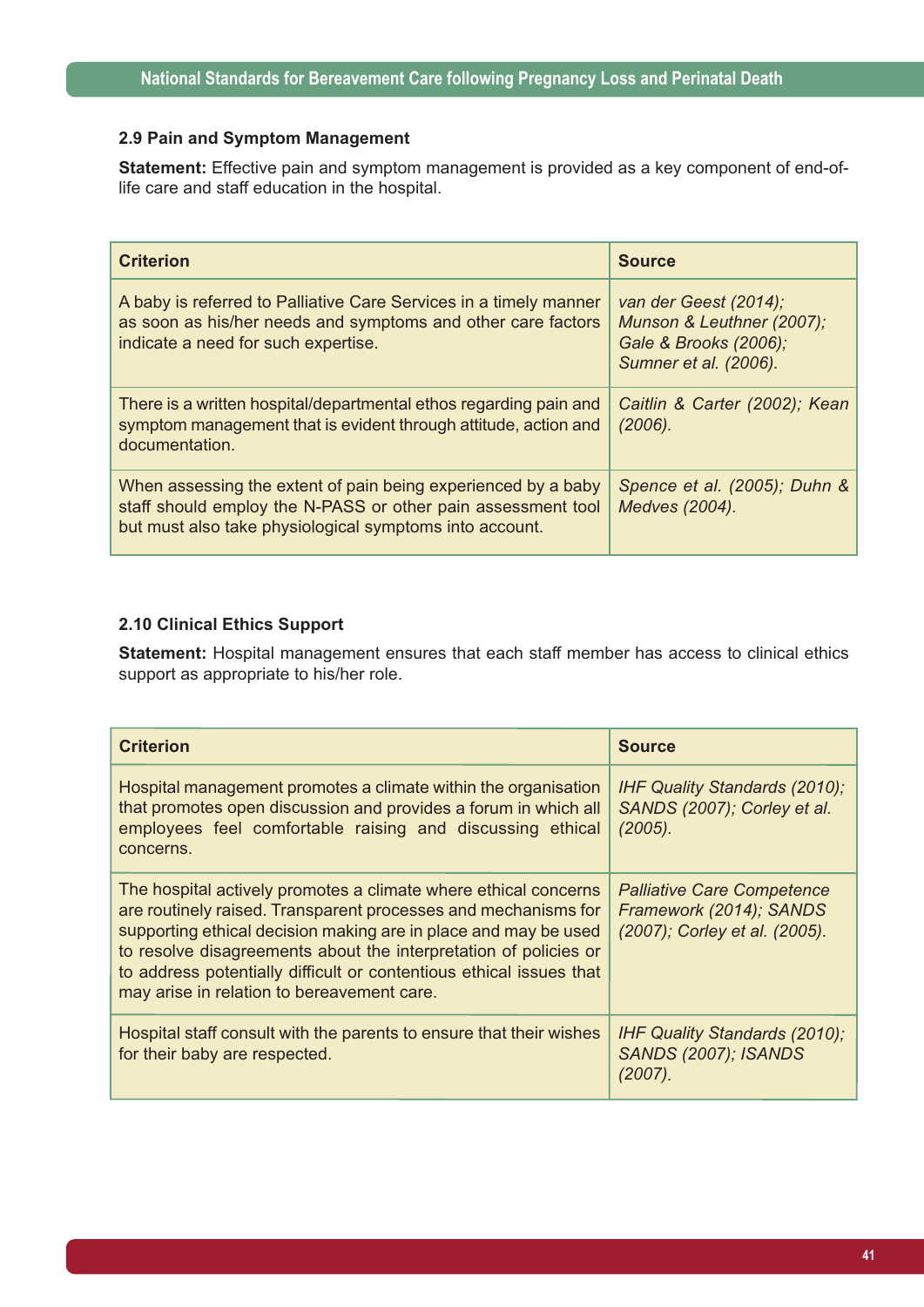## **2.11 Care after Death**

**Statement:** Policies and guidelines for care after death are respectful of the parents' wishes and beliefs.

| <b>Criterion</b>                                                                                                                                                                                                                                                                | <b>Source</b>                                                                                                 |
|---------------------------------------------------------------------------------------------------------------------------------------------------------------------------------------------------------------------------------------------------------------------------------|---------------------------------------------------------------------------------------------------------------|
| Policy and guidelines are in place for care of the deceased baby.<br>All relevant staff use, and are trained in the use of, these.                                                                                                                                              | <b>RCPI/HSE Guideline No. 4</b><br>(2011); ISANDS (2007); Catlin<br>& Carter (2002); Hughes et al.<br>(2002). |
| A recognisable symbol or alert system that is recognised by all<br>staff and by the public as indicating that a death has occurred<br>should be clearly visible in the ward/department.                                                                                         | RCPI/HSE Guideline No. 4<br>(2011); IHF Quality Standards<br>(2010); Gold (2007); SANDS<br>(2007).            |
| Hospitals should also give consideration to the use of a symbol<br>for the HCR and appointment cards to alert staff of previous<br>bereavement e.g. on return to OPD.                                                                                                           | <b>SANDS (2007).</b>                                                                                          |
| The hospital has clear written procedures for the examination of<br>baby/fetus by senior Neonatologist/Paediatrician following<br>delivery. This examination includes the option of a skeletal survey<br>regardless of whether post mortem examination is being done or<br>not. | <b>RCPI/HSE Clinical Guideline</b><br>No. 4 (2011).                                                           |
| The hospital has clear and written procedures for the formal<br>notification of death to the authorities. Parents are advised that<br>notification is delayed when hospital or Coroner's post mortems<br>have taken place.                                                      | SANDS (2007); RCPI (2011);<br>Catlin & Carter (2002).                                                         |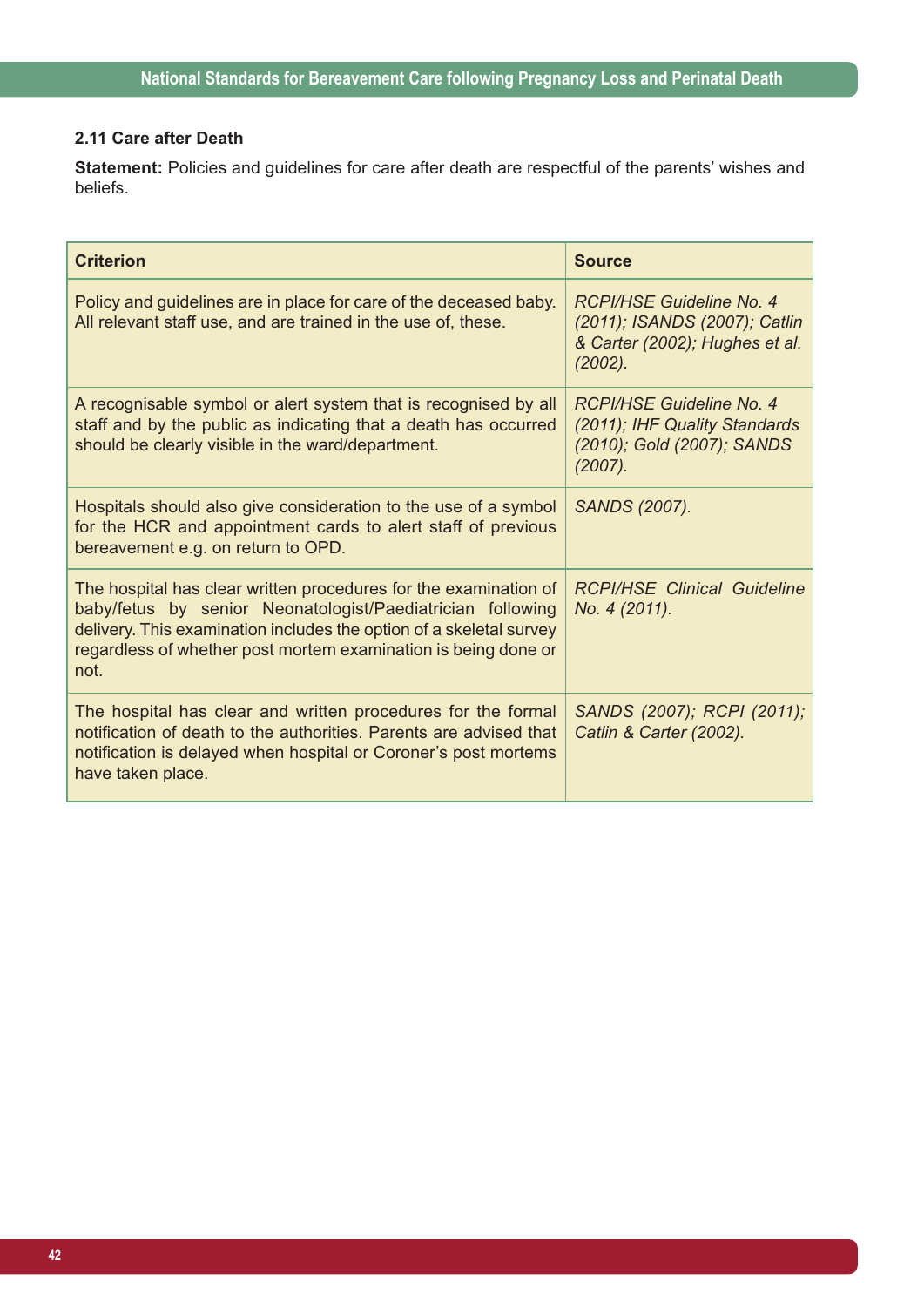### **2.12 Post Mortem Examinations**

**Statement:** The hospital manages all aspects of post mortem examination in a transparent, timely and sensitive manner and in accordance with the HSE Standards and Recommended Practices for Post Mortem Examination Services (2012).

| <b>Criterion</b>                                                                                                                                                                                                                                                                                                                                                                                                                | <b>Source</b>                                                                                                                                                                                                                     |
|---------------------------------------------------------------------------------------------------------------------------------------------------------------------------------------------------------------------------------------------------------------------------------------------------------------------------------------------------------------------------------------------------------------------------------|-----------------------------------------------------------------------------------------------------------------------------------------------------------------------------------------------------------------------------------|
| Parents are offered hospital/consented post mortems as<br>appropriate. Where a death is reportable, the Coroner is notified<br>and a post mortem is carried out with his/her authorisation where<br>he/she deems appropriate.                                                                                                                                                                                                   | <b>HSE (2012); RCPI/HSE</b><br>Guideline No. 4 (2011).                                                                                                                                                                            |
| All staff are aware that post mortem policy is guided by statutory<br>legislation and the HSE Standards and Recommended Practices<br>for Post Mortem Examination Services and are familiar with how<br>to access specific detailed information/expertise. The hospital<br>policy is available in clinical areas and staff know how to access<br>it.                                                                             | HSE (2012); Coroners Acts<br>(1962 & 2005).                                                                                                                                                                                       |
| Clarity in relation to Coroner's post mortem examination is<br>achieved prior to discussing post mortem examinations with<br>parents.                                                                                                                                                                                                                                                                                           | <b>HSE (2012); RCPI/HSE</b><br>Guideline No. 4 (2011);<br>Coroners Acts (1962 & 2005).                                                                                                                                            |
| In the event that a Coroner's post mortem is required the parents<br>are informed of the reason for this requirement and the process<br>is clearly explained. Parents' written consent is not required for a<br>post mortem instigated by a Coroner. The post mortem process<br>is explained to the parents and written information is always<br>provided.                                                                      | Ellis et al. (2016); HSE (2012);<br>RCPI/HSE Guideline No. 4<br>(2011); SANDS (2007);<br>ISANDS (2007); Laing (2004).                                                                                                             |
| All maternity units should have access to perinatal pathology<br>services. A time frame for the availability of a Pathologist to<br>perform post mortem examination and a time frame for the<br>availability of a standardised report should be established and<br>explained to the parents.                                                                                                                                    | RCPI/HSE Guideline No. 4<br>(2011).                                                                                                                                                                                               |
| As post mortem facilities are not available in all hospitals, transfer<br>of the deceased may be required. Parents are sensitively<br>informed of the necessity for transfer and kept informed of<br>proceedings.                                                                                                                                                                                                               |                                                                                                                                                                                                                                   |
| A senior member of staff, neonatologist, pathologist or<br>obstetrician known to the parents seeks informed consent for the<br>non Coroner post mortem examination. At the time of consent<br>parents are informed about the possibility of organs being<br>temporarily retained for further examination and their wishes for<br>the internment of these organs at a time distant from the funeral<br>is sought and documented. | Ellis et al. (2016); Breeze et<br>al. (2012); RCPI/HSE<br>Guideline No. 4 (2011); Irish<br>Medical Council (2009);<br><b>SANDS (2007); ISANDS</b><br>(2007); Rankin et al. (2002);<br><b>RCPI/Faculty of Pathology</b><br>(2000). |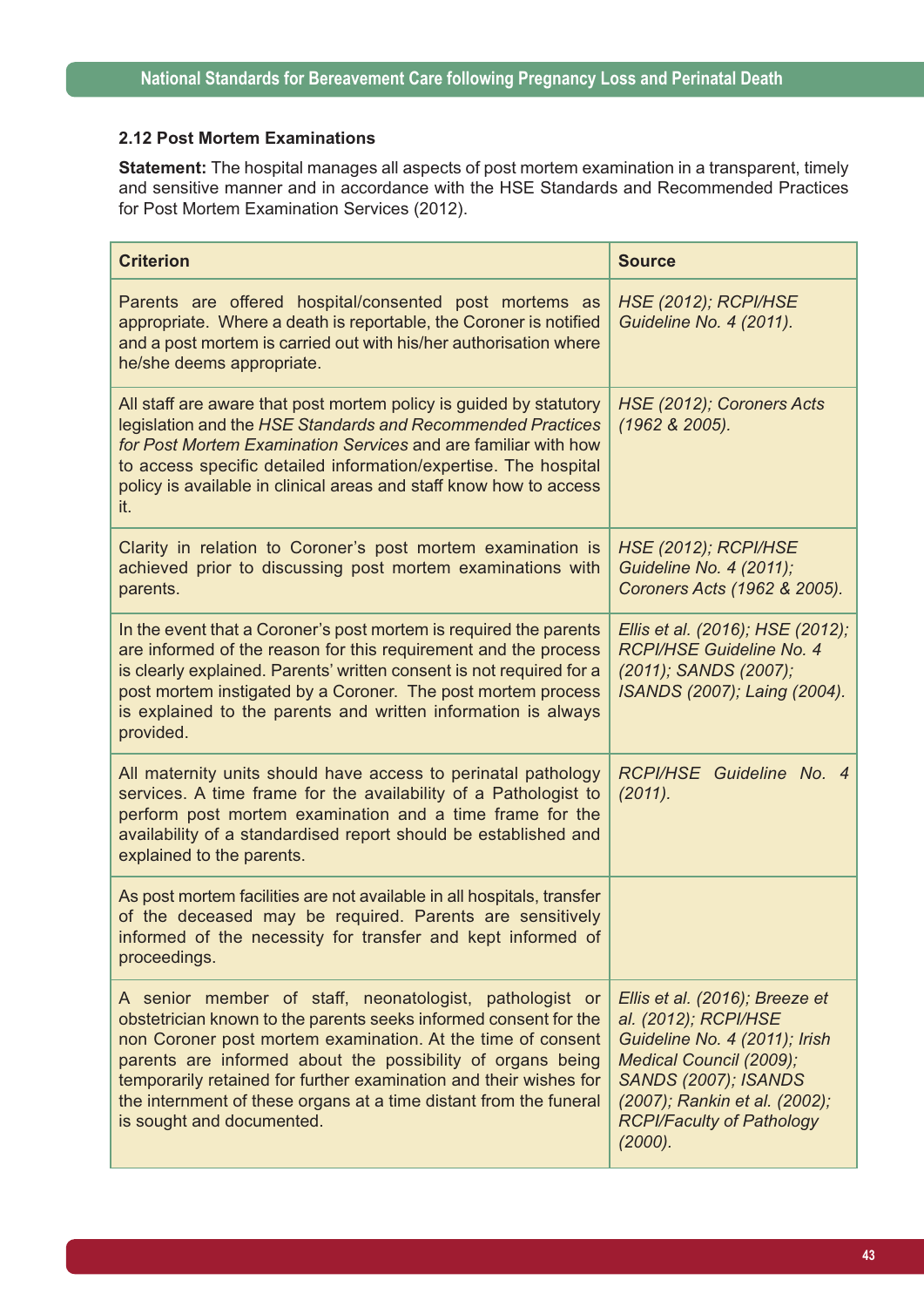| <b>Criterion</b>                                                                                                                                                                                                                                                                                                                                                      | <b>Source</b>                                                                                                                                                    |
|-----------------------------------------------------------------------------------------------------------------------------------------------------------------------------------------------------------------------------------------------------------------------------------------------------------------------------------------------------------------------|------------------------------------------------------------------------------------------------------------------------------------------------------------------|
| The loss being experienced by the parents is recognised and<br>acknowledged. Staff are sensitive to avoiding the potential for<br>further distress when communicating information about the post<br>mortem examination.                                                                                                                                               | <b>RCPI/HSE Clinical Guideline</b><br>No. 29 (2014); Breeze et al.<br>(2012); RCPI/HSE Guideline<br>No. 4 (2011); SANDS (2007);<br><b>ISANDS (2007).</b>         |
| Staff are educated to understand what a post mortem entails and<br>are able to answer parents' questions.                                                                                                                                                                                                                                                             | Heazell et al. (2012); SANDS<br>(2007); ISANDS (2007);<br>Rankin et al. (2002).                                                                                  |
| Families are provided with verbal and written information<br>regarding hospital post mortem examination and Coroner post<br>mortem examination.                                                                                                                                                                                                                       | <b>RCPI/HSE Clinical Guideline</b><br>No. 29 (2014); RCPI/HSE<br><b>Guideline No. 4 (2011);</b><br><b>SANDS (2007); ISANDS</b><br>(2007); Rankin et al. (2002).  |
| In accordance with their religious or spiritual tradition and wishes,<br>all parents are offered the option of a ceremony or prayer service<br>by the chaplaincy team or their own spiritual advisor prior to<br>leaving the hospital for burial or cremation. Staff accept that for<br>some parents it is important to hold the funeral within 24 hours of<br>death. | Burden et al. (2016); IHF<br>Quality Standards (2010);<br>Chichester (2007); Gordijn et<br>al. (2007); SANDS (2007);<br>ISANDS (2007) ; Chichester<br>$(2007)$ . |
| The hospital has policies and guidelines for post mortem<br>examinations which address;<br>requesting informed consent for in-house or non-Coroner's<br>post mortem examination<br>the role of the Coroner<br>hospital post mortem examination<br>$\bullet$<br>Coroner's post mortem examination                                                                      | IHF Quality Standards (2010);<br>Putman (2007); SANDS<br>(2007); ISANDS (2007).                                                                                  |
| A senior clinician is available to speak with bereaved parents $ $ HSE (2012); IHF Quality<br>where a Coroner's post mortem examination is to be carried out.                                                                                                                                                                                                         | Standards (2010); Coroners<br>Acts 1962 and 2005; Laing<br>(2004).                                                                                               |
| Meetings between parents and bereavement specialist staff may<br>continue while awaiting the results of the hospital or Coroner's<br>post mortem.                                                                                                                                                                                                                     | <b>SANDS (2007); ISANDS</b><br>(2007); Laing (2004).                                                                                                             |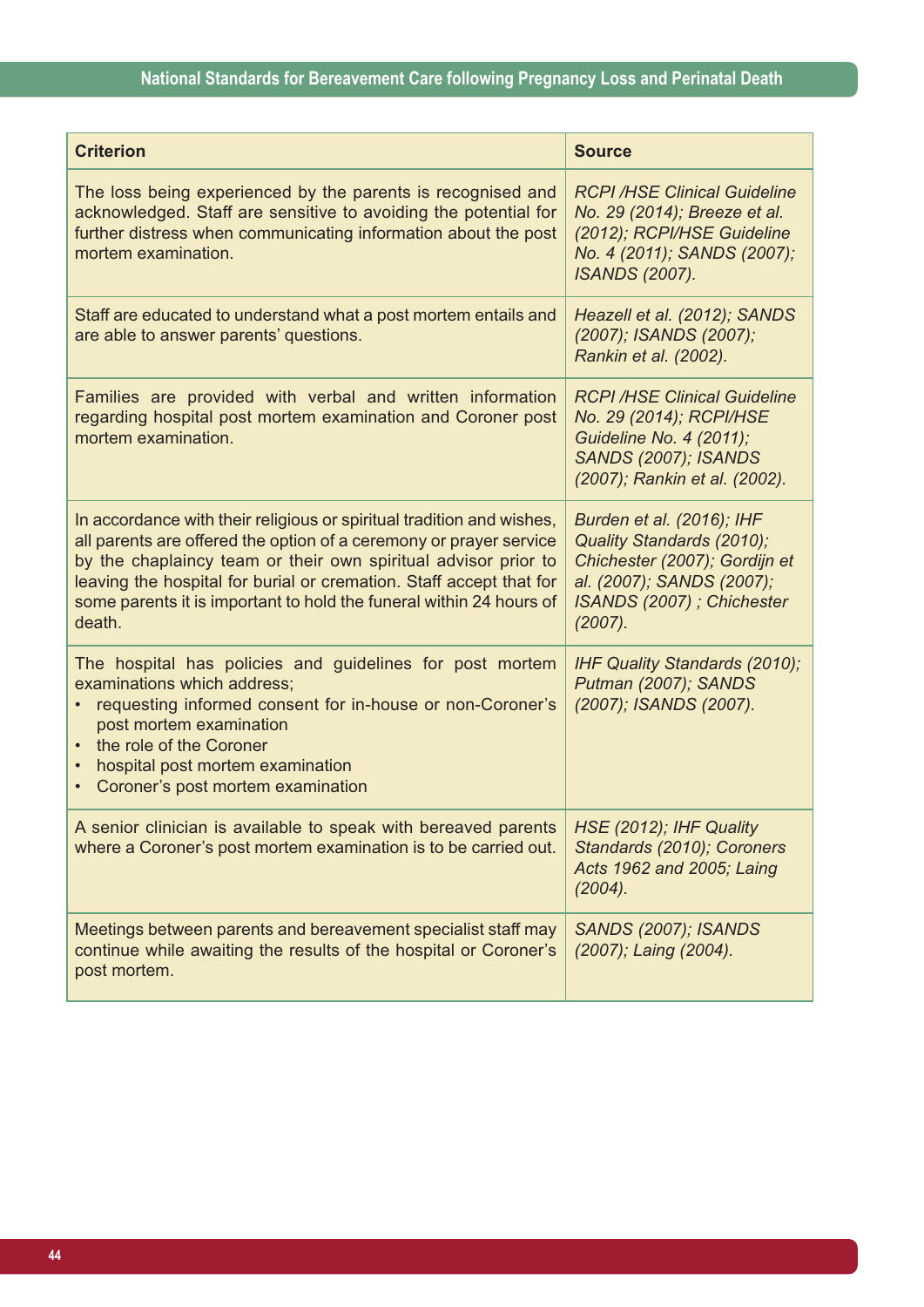### **2.13 Bereavement Care**

**Statement:** The hospital provides assistance and support to parents in dealing with the death of their baby during the period approaching and following the death.

| <b>Criterion</b>                                                                                                                                                                                                                                                                                                                                                                                                                        | <b>Source</b>                                                                                                                                        |
|-----------------------------------------------------------------------------------------------------------------------------------------------------------------------------------------------------------------------------------------------------------------------------------------------------------------------------------------------------------------------------------------------------------------------------------------|------------------------------------------------------------------------------------------------------------------------------------------------------|
| Bereavement care is<br>resourced<br>and<br>managed<br>in in<br><sub>a</sub><br>multidisciplinary manner to ensure that all needs can be<br>responded to effectively.                                                                                                                                                                                                                                                                    | IHF Quality Standards (2010);<br><b>SANDS (2007); ISANDS</b><br>(2007); Hutti (2005).                                                                |
| Parents' questions about their baby's condition are answered fully<br>and promptly by a senior staff member from the appropriate<br>discipline. This support continues following discharge with<br>appropriate onward referral as clinically indicated e.g. to a<br>Geneticist.                                                                                                                                                         | Branchett & Stretton (2012);<br>Henley & Schott (2008);<br><b>SANDS (2007); ISANDS</b><br>(2007).                                                    |
| Where there is a clear indication that death may be imminent<br>parents and family members are alerted as appropriate.                                                                                                                                                                                                                                                                                                                  | <b>IHF Quality Standards (2010);</b><br>Henley & Schott (2008);<br><b>SANDS (2007).</b>                                                              |
| Where parents have differences of opinion, these are<br>acknowledged and addressed sensitively. Staff must be<br>responsive to gender differences in grieving and supportive of<br>parents ensuring they have the opportunity to express<br>themselves.                                                                                                                                                                                 | Meyer et al. (2009); Callister<br>(2006).                                                                                                            |
| Parents who are experiencing a high level of distress are referred<br>to the appropriate member of the Bereavement Specialist Team.                                                                                                                                                                                                                                                                                                     | Kobler & Limbo (2011); IHF<br>Quality Standards (2010);<br><b>SANDS (2007); ISANDS</b><br>(2007); RCPI /HSE Clinical<br>Guideline No. 4 (2011).      |
| If requested, the baby's parents can obtain further information or<br>discuss concerns about the care and treatment of their baby with<br>a member of the multidisciplinary team.                                                                                                                                                                                                                                                       | <b>RCPI/HSE Clinical Guideline</b><br>No. 29 (2014); RCPI/HSE<br>Guideline No. 4 (2011);<br>Hamilton et al. (2007); IHF<br>Quality Standards (2010). |
| Parents, siblings and extended family are offered timely and<br>appropriate bereavement supports from within hospital and/or<br>community resources. Written information leaflets should be used<br>to supplement/reaffirm verbal information. Parents are informed<br>of what support is available to them from the hospital and in the<br>community before and after the birth/death of their baby and how<br>to access this support. | Avelin et al. (2012);<br>Erlandsson et al. (2010);<br>Redshaw & Hamilton (2010);<br>Gold (2007).                                                     |
| Parents are assured of confidentiality and privacy when using<br>bereavement services.                                                                                                                                                                                                                                                                                                                                                  | Roush et al. (2007); SANDS<br>(2007).                                                                                                                |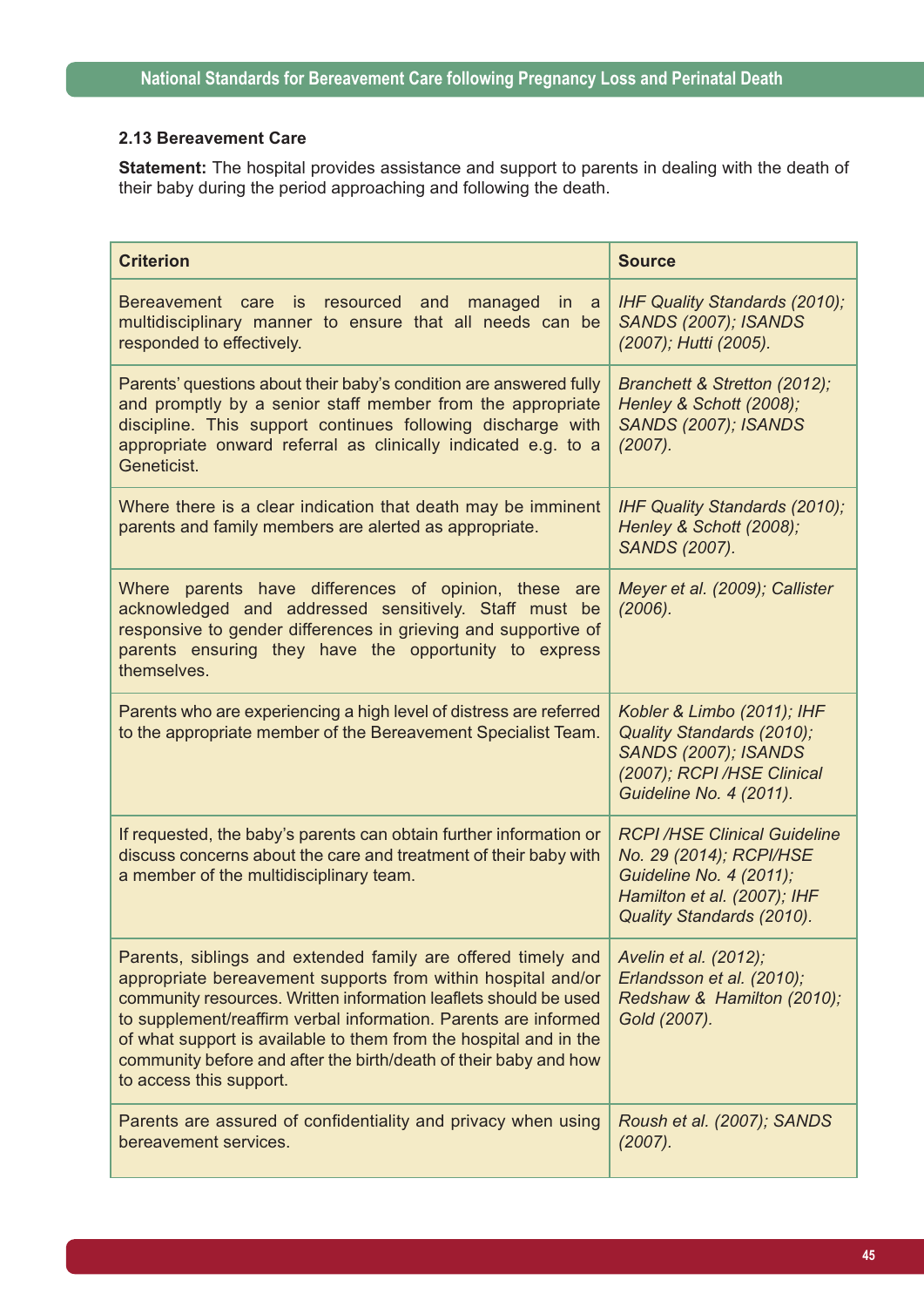| <b>Criterion</b>                                                                                                                                                                                                                                                                                                                                                                                                                                                                                                                                                                                                                                                                                                                                         | <b>Source</b>                                                                                                                            |
|----------------------------------------------------------------------------------------------------------------------------------------------------------------------------------------------------------------------------------------------------------------------------------------------------------------------------------------------------------------------------------------------------------------------------------------------------------------------------------------------------------------------------------------------------------------------------------------------------------------------------------------------------------------------------------------------------------------------------------------------------------|------------------------------------------------------------------------------------------------------------------------------------------|
| Staff have an understanding of the range of responses to<br>bereavement.                                                                                                                                                                                                                                                                                                                                                                                                                                                                                                                                                                                                                                                                                 | Machajewski & Kronk (2013);<br>Kersting & Wagner (2012);<br>Lang et al. (2011); Brier<br>(2008); Dyer (2005).                            |
| Parents are offered timely appropriate bereavement supports<br>including information regarding awareness and understanding of<br>normal and expected grief reactions. This information may be<br>offered on more than one occasion.                                                                                                                                                                                                                                                                                                                                                                                                                                                                                                                      | Williams et al. (2008); Gold et<br>al. (2007).                                                                                           |
| Staff have an understanding of the types of risk factors that may<br>result in complicated bereavement and refer parents to the<br>appropriate services. Such factors may relate to the person (poor<br>coping resources, mental ill-health, gender); to the circumstances<br>of the death such as a twin in utero; termination of pregnancy or<br>to their own particular circumstances (having other children,<br>degree of emotional and social support available to the person).<br>Consideration should be given to individual circumstances e.g.<br>teen parents, psychosocial difficulties. Bereavement support<br>should be provided in conjunction with support services already<br>in place, e.g. Teen Parent Project, Mental Health Services. | Kersting & Wagner (2012);<br>Shear et al. (2011); Roehrs et<br>al. (2008); Kristjanson et al.<br>(2006); Friedrichs et al.<br>$(2000)$ . |
| Staff have information on and access to appropriate professional<br>and peer support to address different types of risk factors and<br>possible grief responses.                                                                                                                                                                                                                                                                                                                                                                                                                                                                                                                                                                                         | McGrath (2011); IHF Quality<br>Standards (2010); Kene et al.<br>(2010); Roehrs et al. (2008).                                            |
| Bereavement support is offered by the hospital. It is offered with<br>reference to professional and voluntary providers.                                                                                                                                                                                                                                                                                                                                                                                                                                                                                                                                                                                                                                 | RCPI/HSE Guideline No. 4<br>(2011); D'Agostino et al.<br>(2008); Gold et al. (2007).                                                     |
| Access to bereavement services is guided by the families'<br>bereavement needs.                                                                                                                                                                                                                                                                                                                                                                                                                                                                                                                                                                                                                                                                          | IHF Quality Standards (2010);<br><b>SANDS (2007); ISANDS</b><br>(2007); Hutti (2005);<br>Friedrichs et al. (2000).                       |
| The Bereavement Support Team organise hospital-funded events<br>that facilitate the grieving process such as Remembrance<br>Services and Public Talks.                                                                                                                                                                                                                                                                                                                                                                                                                                                                                                                                                                                                   | Koopmans et al. (2013);<br>Cacciatore (2007);<br>Kavanaugh & Moro (2006).                                                                |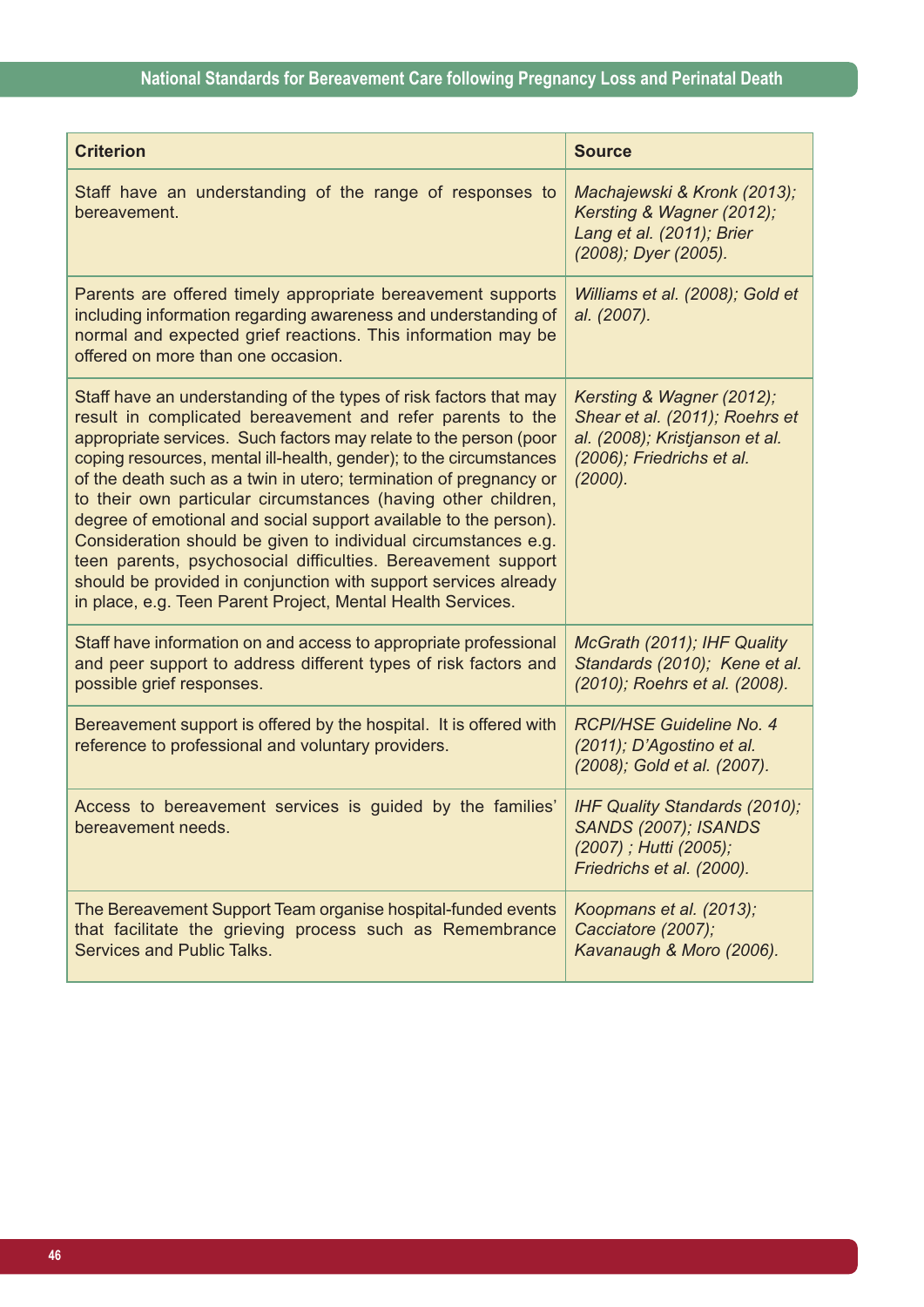## **Standard 3: The Baby and Parents**

Each baby/family receives high quality palliative and end-of-life care that is appropriate to his/her needs and to the wishes of his/her parents.

### **3.1 Communicating a Diagnosis of a Need for End-of-Life Care**

**Statement:** There is timely, clear and sensitive communication with parents in respect of a diagnosis that their baby's circumstances may require end-of-life care.

| <b>Criterion</b>                                                                                                                                                                                                                  | <b>Source</b>                                                                                                                         |
|-----------------------------------------------------------------------------------------------------------------------------------------------------------------------------------------------------------------------------------|---------------------------------------------------------------------------------------------------------------------------------------|
| The hospital has a policy and related guidelines to assist in<br>communicating with the parents of a baby who requires end-of-<br>life care. Staff use and are trained in accordance with their roles<br>to use these guidelines. | <b>Palliative Care Competence</b><br>Framework (2014); Henley &<br>Schott (2008); IHF Quality<br>Standards (2010); Gold<br>$(2007)$ . |
| The parents are facilitated to discuss the care of their baby with                                                                                                                                                                | Gold et al. (2007); SANDS                                                                                                             |
| the Paediatrician/Neonatologist/Palliative Care Consultant and                                                                                                                                                                    | (2007); ISANDS (2007);                                                                                                                |
| are involved in the decision making process of care.                                                                                                                                                                              | Jones et al (2007).                                                                                                                   |
| Staff are aware of parents' capacity for understanding and are                                                                                                                                                                    | RCPI/HSE Guideline No. 4                                                                                                              |
| aware of parents' specific religious, cultural and ethnic                                                                                                                                                                         | (2011); Laing & Freer (2008);                                                                                                         |
| preferences.                                                                                                                                                                                                                      | Chichester (2007).                                                                                                                    |
| Confidentiality is always maintained in respect of any matters                                                                                                                                                                    | <b>IHF Quality Standards (2010);</b>                                                                                                  |
| relating to diagnosis of a possible need for end-of-life care.                                                                                                                                                                    | Catlin & Carter (2002).                                                                                                               |
| Opportunities are provided on an ongoing basis by the<br>multidisciplinary team for the parents to clarify issues and<br>concerns about their baby's well-being.                                                                  | Malm et al. (2011); IHF<br>Quality Standards (2010);<br>Munson et al (2008); Leuthner<br>& Jones (2007).                              |

#### **3.2 Clear and Accurate Information**

**Statement:** Clear and accurate information is provided as appropriate to the baby's parents about their baby's condition, treatment options, prognosis and care pathways in a timely and culturally appropriate manner and in accordance with the parents' preferences and the baby's best interests.

| <b>Criterion</b>                                                                                                                | <b>Source</b>                                                                                                        |
|---------------------------------------------------------------------------------------------------------------------------------|----------------------------------------------------------------------------------------------------------------------|
| As part of care, unexpected changes to the baby's condition or<br>care plan are communicated to the parents in a timely manner. | Lisle-Porter & Podruchny<br>(2009); Gold (2007); Jones et<br>al (2007).                                              |
| General information on end-of-life care and support services is<br>provided to the parents both verbally and in written form.   | <b>IHF Quality Standards (2010);</b><br>Flenady& Wilson (2008); Moro<br>et al. (2006); Catlin & Carter<br>$(2002)$ . |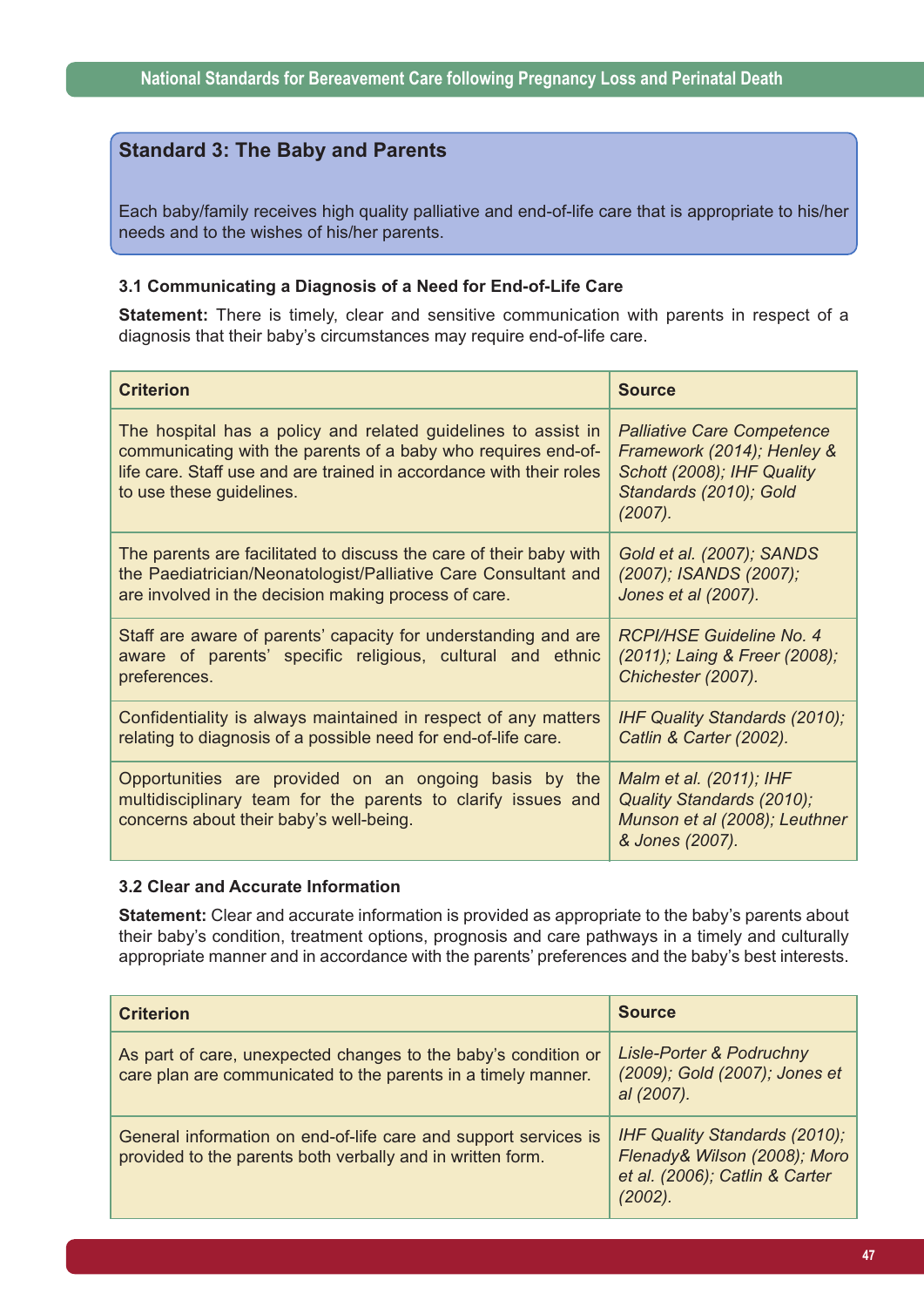## **3.3 Parental Preferences**

**Statement:** The parents are consulted to ensure their baby receives care in a manner and in a care setting of choice that is most appropriate for their baby

| <b>Criterion</b>                                                                                                                                                                                                                                                                                                                                                                                                                                                                                       | <b>Source</b>                                                                                                                                    |
|--------------------------------------------------------------------------------------------------------------------------------------------------------------------------------------------------------------------------------------------------------------------------------------------------------------------------------------------------------------------------------------------------------------------------------------------------------------------------------------------------------|--------------------------------------------------------------------------------------------------------------------------------------------------|
| Family-centered care facilitates that the baby is placed at the<br>center of care by supporting the parents as the primary<br>representatives of the baby's best interest.                                                                                                                                                                                                                                                                                                                             | Redshaw & Hamilton (2010);<br><b>Lisle-Porter &amp; Podruchny</b><br>(2009); SANDS (2007);<br><b>ISANDS (2007).</b>                              |
| The baby is cared for in a manner that protects his/her rights and<br>best interests after discussion with the parents.                                                                                                                                                                                                                                                                                                                                                                                | IHF Quality Standards (2010);<br>Redshaw & Hamilton (2010);<br>Hammes et al. (2005).                                                             |
| Decisions and choices that are important to the baby and parents<br>are regularly assessed, optimised and reviewed by the<br>multidisciplinary team.                                                                                                                                                                                                                                                                                                                                                   | Gibson et al. (2011); Williams<br>et al. (2008); Munson &<br>Leuthner (2007); ISANDS<br>(2007); Fowlie & McHaffie<br>(2004).                     |
| Anticipatory bereavement support is offered to all families upon<br>diagnosis of a life-limiting condition or a fetal anomaly that may<br>prove fatal. This includes support to parents on how to<br>communicate the diagnosis to extended family members. Any<br>support or information provided may need to be approached with<br>due regard to provisions of relevant legislation such as the<br>Regulation of Information (Services Outside the State for<br>Termination of Pregnancies) Act 1995. | Coleman (2015); van der Gest<br>et al. (2013); Machajewski &<br>Kronk (2013); Avelin et al.<br>(2012); Torbic (2011); Williams<br>et al. (2008). |
| Parents are offered age-appropriate advice in relaying the<br>diagnosis to siblings.                                                                                                                                                                                                                                                                                                                                                                                                                   | Avelin et al. (2012); O'Leary &<br>Gaziano (2011); Erlandsson et<br>al. (2010); SANDS (2007);<br>ISANDS (2007); Stokes<br>(2004); Riley (2003).  |
| Consent by the parents for the care of their baby is easily and<br>clearly identifiable in the HCR.                                                                                                                                                                                                                                                                                                                                                                                                    | Woodroffe (2013); IHF Quality<br>Standards (2010); SANDS<br>(2007); Yee & Ross (2006).                                                           |
| Should parents request a second opinion, this is facilitated in a<br>timely manner.                                                                                                                                                                                                                                                                                                                                                                                                                    | Romesberg (2007).                                                                                                                                |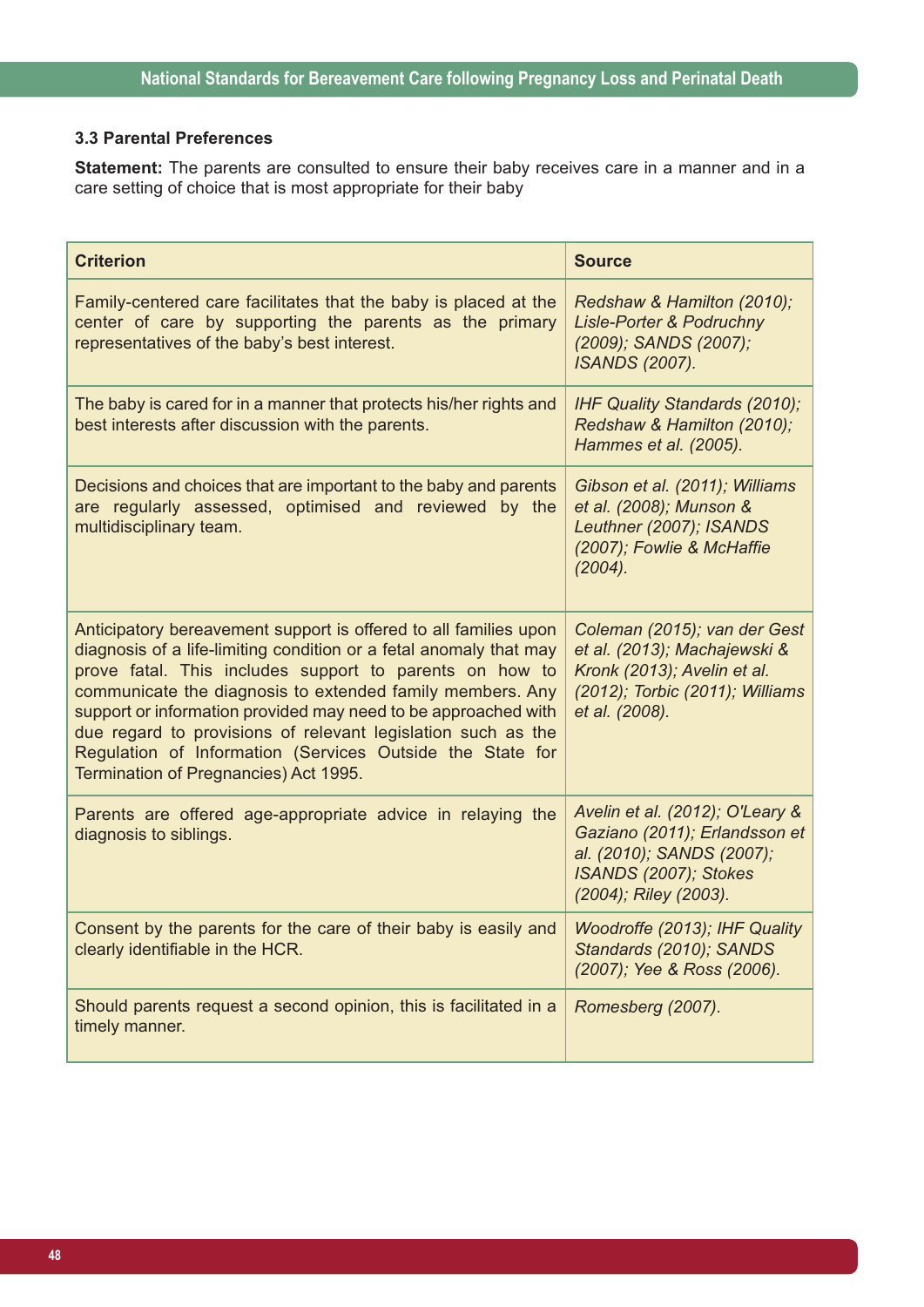#### **3.4 Pain and Symptom Management**

**Statement:** Pain and symptom management for each individual baby takes full account of the multifaceted nature of pain.

| <b>Criterion</b>                                                                                                                           | <b>Source</b>                                                          |
|--------------------------------------------------------------------------------------------------------------------------------------------|------------------------------------------------------------------------|
| Comfort care measures such as skin to skin contact and non-<br>nutritive sucking are employed with parental involvement as<br>appropriate. | Mancini et al. (2014); Liu et al.<br>(2010).                           |
| There is documentation within the HCR of regular monitoring of<br>the baby's symptoms and the effectiveness of interventions.              | Branchett & Stretton (2012);<br><b>SANDS (2007); ISANDS</b><br>(2007). |

## **3.5 The Baby who is Dying**

**Statement:** The particular needs of a baby whose death is imminent are assessed and provided for in a sensitive and culturally appropriate manner.

| <b>Criterion</b>                                                                                                                                                                                                                                                                                                                                                           | <b>Source</b>                                                                                                                                      |
|----------------------------------------------------------------------------------------------------------------------------------------------------------------------------------------------------------------------------------------------------------------------------------------------------------------------------------------------------------------------------|----------------------------------------------------------------------------------------------------------------------------------------------------|
| Where the parents wish their baby to die at home, or in another<br>community setting, this is facilitated as far as possible.<br>Information on logistical and financial issues; palliative care and<br>community services are discussed with the Medical Social<br>Worker and Palliative Care Team and the necessary<br>arrangements are put in place prior to discharge. | <b>Palliative Care Competence</b><br>Framework (2014); Craig &<br>Mancini (2013); IHF Quality<br>Standards (2010); SANDS<br>(2007); ISANDS (2007). |
| Parents are advised as a matter of urgency when death may be<br>imminent and are facilitated to be present with their baby.                                                                                                                                                                                                                                                | Armentrout & Cates (2011);<br><b>SANDS (2007); ISANDS</b><br>(2007).                                                                               |
| The needs of the dying baby are assessed and prioritised to<br>ensure that, as far as possible, the best possible level of comfort<br>is provided and the baby's parents' wishes are respected.                                                                                                                                                                            | Mancini et al (2014); De Rooy et<br>al. (2012); Hellmann (2012); IHF<br>Quality Standards (2010);<br>SANDS (2007); ISANDS (2007).                  |
| Staff allocation is structured so as to ensure that the nursing care<br>and support of the baby/parents is in accordance with their needs.<br>If the baby's parents are not present when the baby is dying, a<br>staff member is allocated to ensure that the baby is always<br>accompanied at this time.                                                                  | Reid et al. (2011); IHF Quality<br>Standards (2010); Flenady &<br><b>Wilson (2008).</b>                                                            |
| The dying baby is cared for in a private and dignified space and<br>as far as possible in a single room unless otherwise requested<br>by his/her parents. If death is to take place in an open plan ward<br>activity is kept to the minimum and noise levels controlled as far<br>as possible.                                                                             | Laing & Freer (2008); IHF<br>Quality Standards (2010);<br><b>SANDS (2007); ISANDS</b><br>$(2007)$ .                                                |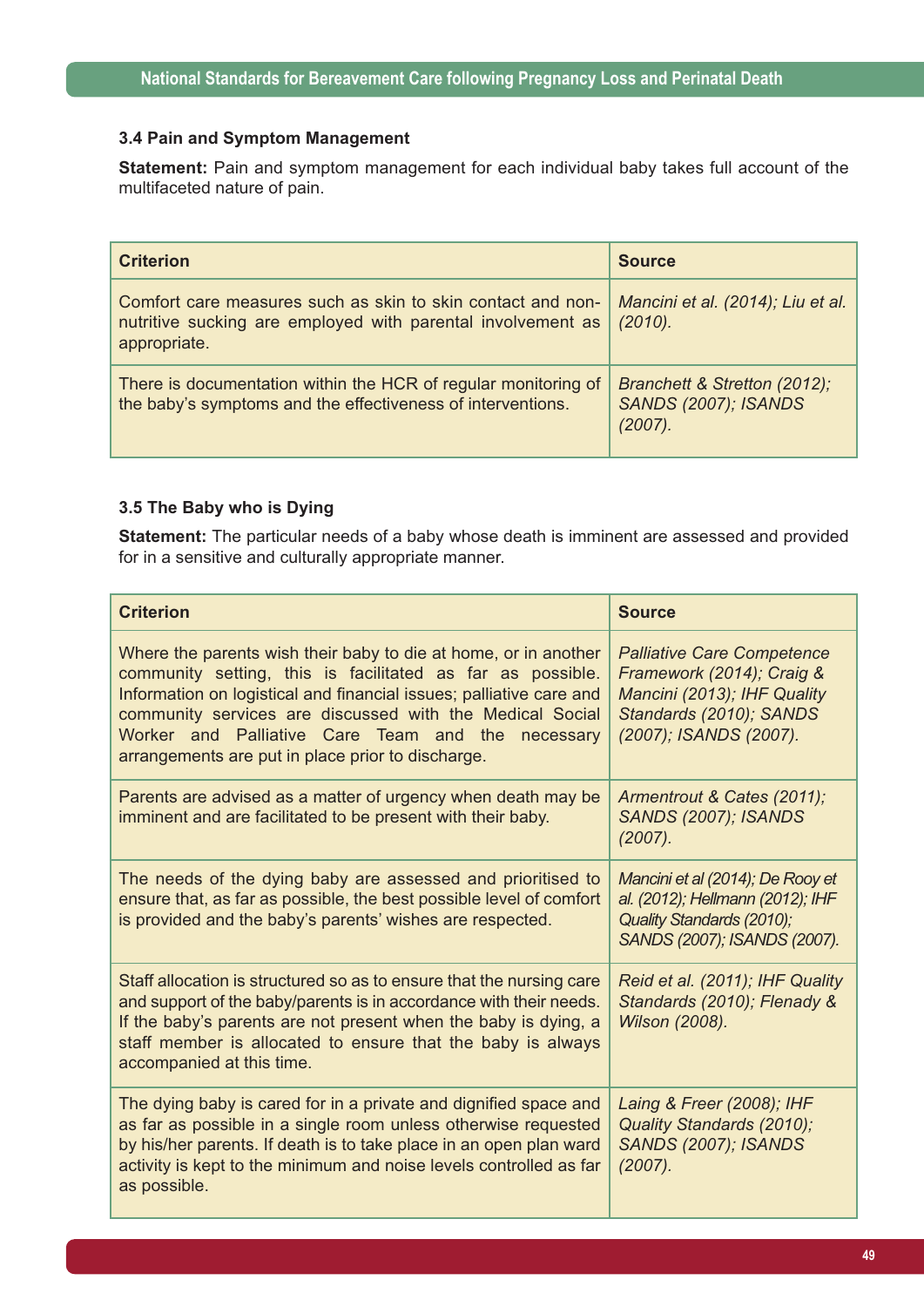# **3.6 Discharge Home/Out of Hospital**

**Statement:** The parents are actively involved in discussions and decisions regarding admission, discharge home or transfer to another setting for end-of-life care for their baby.

| <b>Criterion</b>                                                                                                                                                                                                                                                                                                                                            | <b>Source</b>                                                                                                                           |
|-------------------------------------------------------------------------------------------------------------------------------------------------------------------------------------------------------------------------------------------------------------------------------------------------------------------------------------------------------------|-----------------------------------------------------------------------------------------------------------------------------------------|
| Prior to discharge from hospital, the parents are given<br>opportunities to discuss their baby's care plan with the<br>Paediatrician/Neonatologist and the Multidisciplinary Team<br>involved in their baby's care.                                                                                                                                         | Parker et al. (2014); Kripalani<br>et al. (2007); SANDS (2007);<br>ISANDS (2007); Hummel &<br>Cronin (2004); Craig &<br>Goldman (2003). |
| Parents are provided with information and advice both verbally<br>and in writing on various aspects of caring for their baby at home.                                                                                                                                                                                                                       | <b>SANDS (2007); ISANDS</b><br>(2007); Griffin & Abraham<br>(2006); Hummel & Cronin<br>(2004); Craig & Goldman<br>(2003).               |
| Discharge home is facilitated as efficiently as possible. The<br>hospital has a process of proactive admission and discharge<br>planning that addresses the baby's and the parents' individual<br>needs.                                                                                                                                                    | Parker et al. (2014); ISANDS<br>(2007); Hummel & Cronin<br>(2004).                                                                      |
| The Neonatal Team communicates directly by telephone with the<br>baby's GP, PHN, Outreach Nurse for Children with a Life-limiting<br>Condition and Specialist Palliative Care Services to clearly outline<br>the baby's care plan. Verbal communication is followed up on the<br>same day with written communication.                                       | DOH (2009); Henley & Schoot<br>(2008); Kriplianai et al. (2007).                                                                        |
| Written information provided to the GP and/or other service<br>providers is formulated so that essential relevant information is<br>shared. This should include:<br>relevant clinical information<br>the parents' awareness of prognosis<br>the parents' wishes regarding preferred place of death<br>any other non-clinical information that is important. | DOH (2009); Craig &<br>Goldman (2003); Hummel &<br>Cronin (2004); SANDS<br>(2007); ISANDS (2007).                                       |
| If a baby dies at home the GP should notify the baby's hospital<br>team.                                                                                                                                                                                                                                                                                    | DOH (2009).                                                                                                                             |
| The Community Pharmacist is notified prior to discharge of all<br>medication requirements and medical supplies.                                                                                                                                                                                                                                             | IHF Quality Standards (2010);<br>Kripalani et al. (2007); Levine<br>et al. (2001).                                                      |
| The Medical Social Worker will expedite the processing of a Long<br><b>Term Illness or Medical Card.</b>                                                                                                                                                                                                                                                    | http://health.gov.ie/future-<br>health/reforming-primary-care-<br>2/medical-cards/                                                      |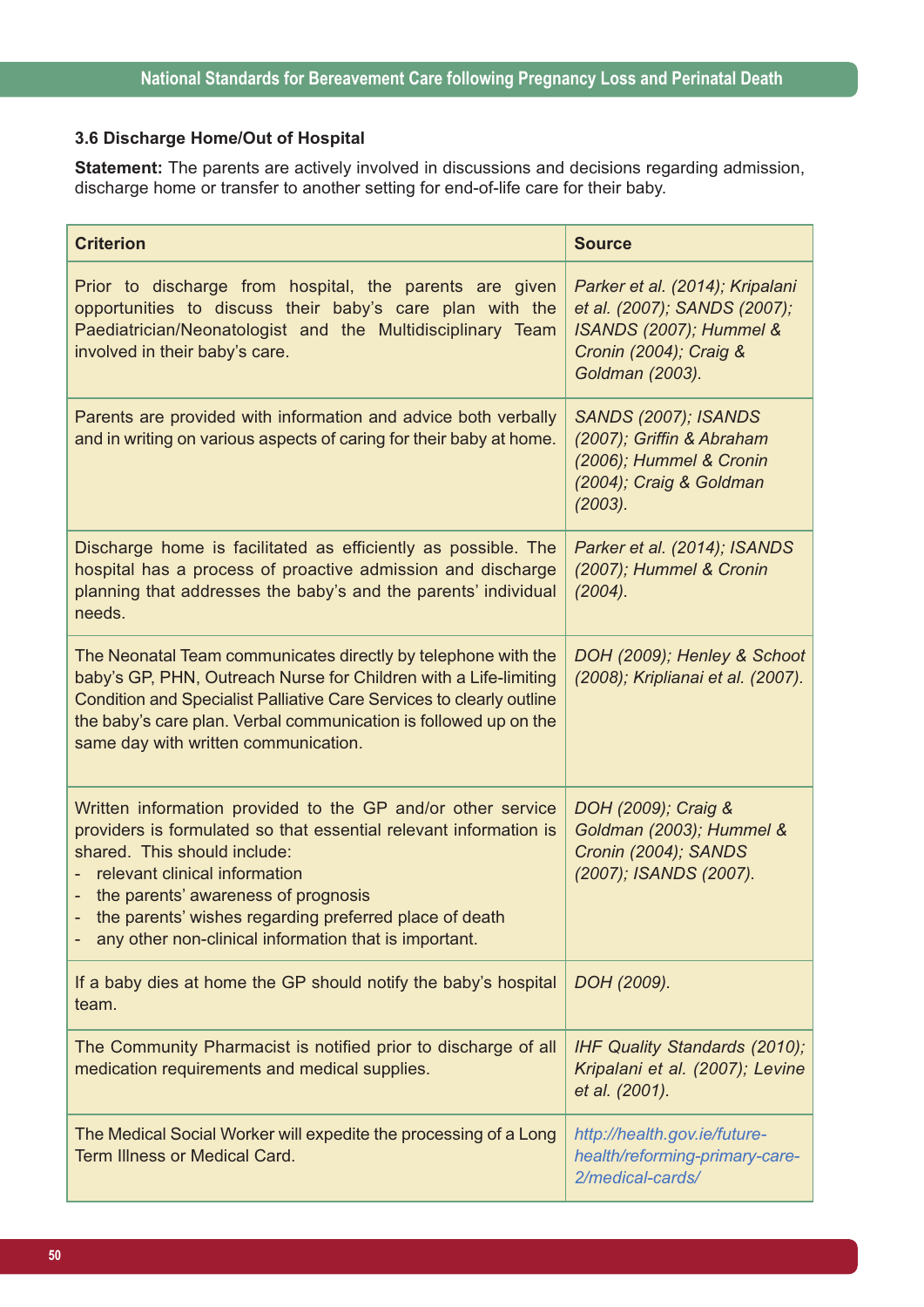| <b>Criterion</b>                                                                                                            | <b>Source</b>                                                                                                                               |
|-----------------------------------------------------------------------------------------------------------------------------|---------------------------------------------------------------------------------------------------------------------------------------------|
| Parents are provided with names and contact details of members                                                              | <b>SANDS (2007); ISANDS</b>                                                                                                                 |
| of the healthcare professionals involved in the ongoing care of                                                             | (2007); Hummel & Cronin                                                                                                                     |
| their baby.                                                                                                                 | (2004).                                                                                                                                     |
| The content of conversations between staff and the parents of a                                                             | DOH (2009); Hummel &                                                                                                                        |
| baby discharged home to continue end-of-life care are                                                                       | Cronin (2004); Heller &                                                                                                                     |
| documented within the HCR.                                                                                                  | Solomon (2005).                                                                                                                             |
| Parents are provided with support and advice on supporting their<br>other children/siblings during the baby's time at home. | Avelin et al. (2012); O'Leary &<br>Gaziano (2011); Torbic (2011);<br>Erlandsson et al. (2010);<br><b>SANDS (2007); ISANDS</b><br>$(2007)$ . |

#### **3.7 Communication with the Parents in the Event of a Baby's Sudden/Unexpected Death or Sudden Decline in Health Leading to Death**

**Statement:** In cases involving a sudden change in the baby's condition likely to lead to death and or in cases of sudden/unexpected death of a baby, the baby's parents are provided with prompt and clear information as appropriate.

| <b>Criterion</b>                                                                                                                                                                            | <b>Source</b>                                                                                                   |
|---------------------------------------------------------------------------------------------------------------------------------------------------------------------------------------------|-----------------------------------------------------------------------------------------------------------------|
| The clinical decision that a baby may no longer be responding to<br>treatment and may be dying is communicated clearly, sensitively<br>and timely to the parents and documented in the HCR. | Woodroffe (2013); Henley &<br>Schott (2008); SANDS (2007);<br>ISANDS (2007); Widger &<br><b>Wilkins (2003).</b> |
| In the event of a redirection of care being provided, the parents<br>are consulted and any decisions required are made jointly with<br>them.                                                | Fowlie & McHaffie (2004); Roy<br>et al. (2004).                                                                 |
| The hospital has guidelines on consulting parents to ascertain<br>the parents' known wishes in respect of resuscitation and organ<br>donation.                                              | Roush et al. (2007); Catlin &<br>Carter (2002).                                                                 |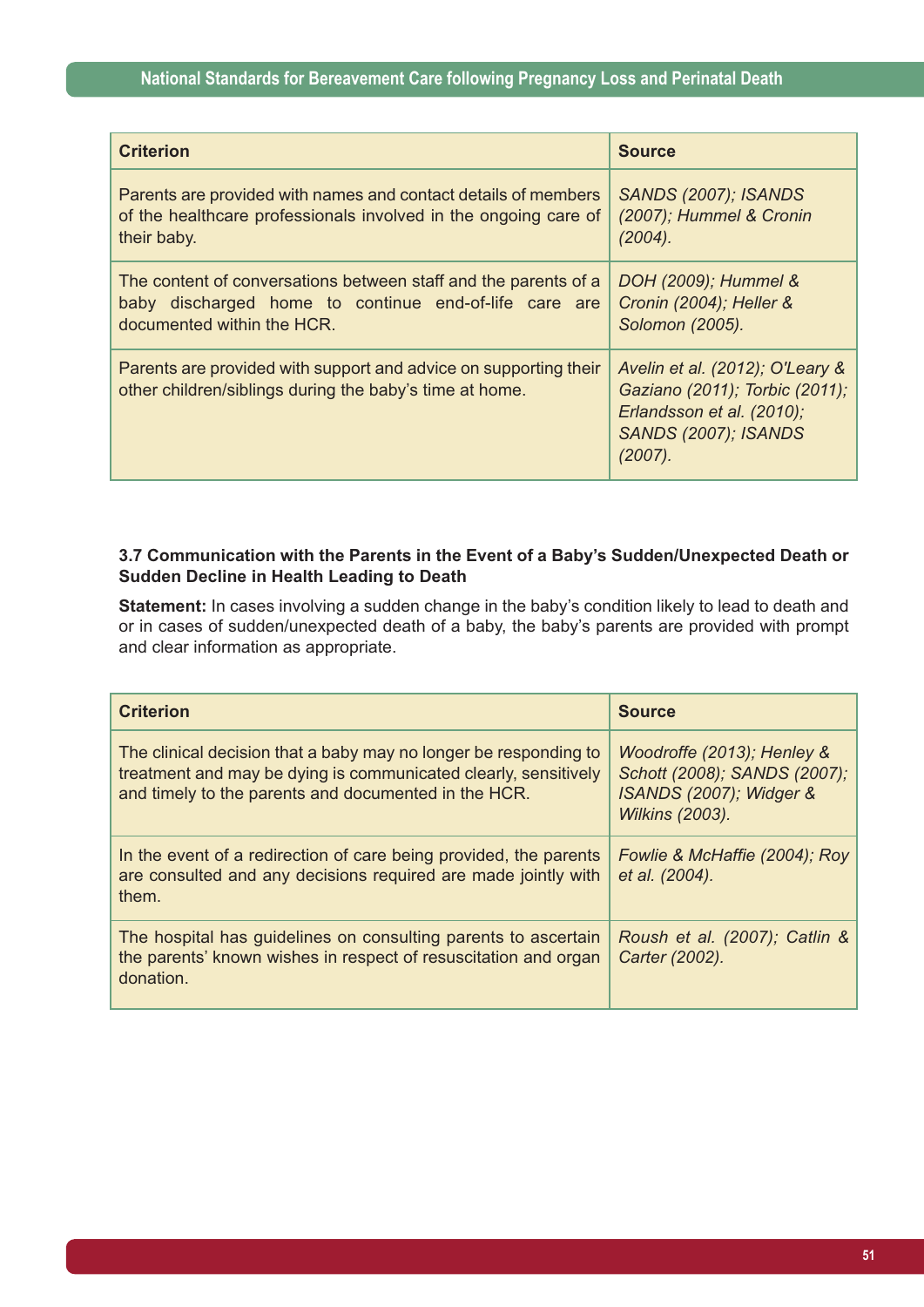# **Standard 4: The Staff**

All hospital staff have access to education and training opportunities in the delivery of compassionate bereavement and end-of-life care in accordance with their roles and responsibilities.

### **4.1 Cultivating a Culture of Compassionate Bereavement Care Among Staff**

**Statement:** Staff are supported through training and development to ensure they are competent and compassionate in carrying out their roles in bereavement care.

| <b>Criterion</b>                                                                                                                                                                                                                                                                                                                                                                                                                                                                                                                                                                                                                                                                                  | <b>Source</b>                                                                                                                                                                                                |
|---------------------------------------------------------------------------------------------------------------------------------------------------------------------------------------------------------------------------------------------------------------------------------------------------------------------------------------------------------------------------------------------------------------------------------------------------------------------------------------------------------------------------------------------------------------------------------------------------------------------------------------------------------------------------------------------------|--------------------------------------------------------------------------------------------------------------------------------------------------------------------------------------------------------------|
| Each staff member ensures that he/she is familiar with and<br>guided by the professional ethical code of conduct appropriate to<br>his/her role.                                                                                                                                                                                                                                                                                                                                                                                                                                                                                                                                                  | Rådestad et al. (2014);<br>McQueen et al (2011); IHF<br>Quality Standards (2010);<br>Catlin & Carter (2002).                                                                                                 |
| The hospital ensures that there are education, training and staff<br>programmes in bereavement care for hospital staff in accordance<br>with the size, complexity and specialties of the hospital.                                                                                                                                                                                                                                                                                                                                                                                                                                                                                                | IHF Quality Standards (2010);<br>Fenwick et al. (2007); SANDS<br>(2007); Browning & Solomon<br>(2005); Engler et al. (2004).                                                                                 |
| It is the responsibility of hospital management to outline the<br>responsibilities of each member of the Bereavement Team and<br>to ensure that all staff are adequately trained and educated at the<br>point of recruitment (or within 3-4 weeks of commencing<br>employment) and throughout their time as an employee. It is<br>therefore the responsibility of hospital management to ensure that<br>the education and training needs of staff are assessed,<br>addressed and resourced to implement and sustain the<br>Standards. Assessment should include local factors, but also<br>ensure that contemporary developments are incorporated (e.g.<br>competencies, findings from research). | Ellis et al. (2016); Rådestad et<br>al. (2014); Blood &<br>Cacciatore, (2014); Mancini et<br>al. (2013); Walsh et al. (2013);<br>Branchett & Stretton (2012);<br>Roehrs et al. (2008); Yee &<br>Ross (2006). |
| Hospital staff are competent to deliver high quality bereavement<br>care in accordance with the HSE's Palliative Care Competence<br>Framework (2014).                                                                                                                                                                                                                                                                                                                                                                                                                                                                                                                                             | <b>Palliative Care Competence</b><br>Framework (2014); Mancini et<br>al. (2013); Ferguson et al.<br>(2012); IHF Quality Standards<br>(2010); SANDS (2007).                                                   |
| Staff are educated to compassionately and sensitively<br>communicate bad news to parents and to regularly update<br>parents on their baby's health. This includes communicating<br>changes in care such as the commencement of end-of-life care.                                                                                                                                                                                                                                                                                                                                                                                                                                                  | <b>Palliative Care Competence</b><br>Framework (2014); DOH<br>(2009); Henley & Schott<br>(2008); SANDS (2007);<br><b>ISANDS (2007).</b>                                                                      |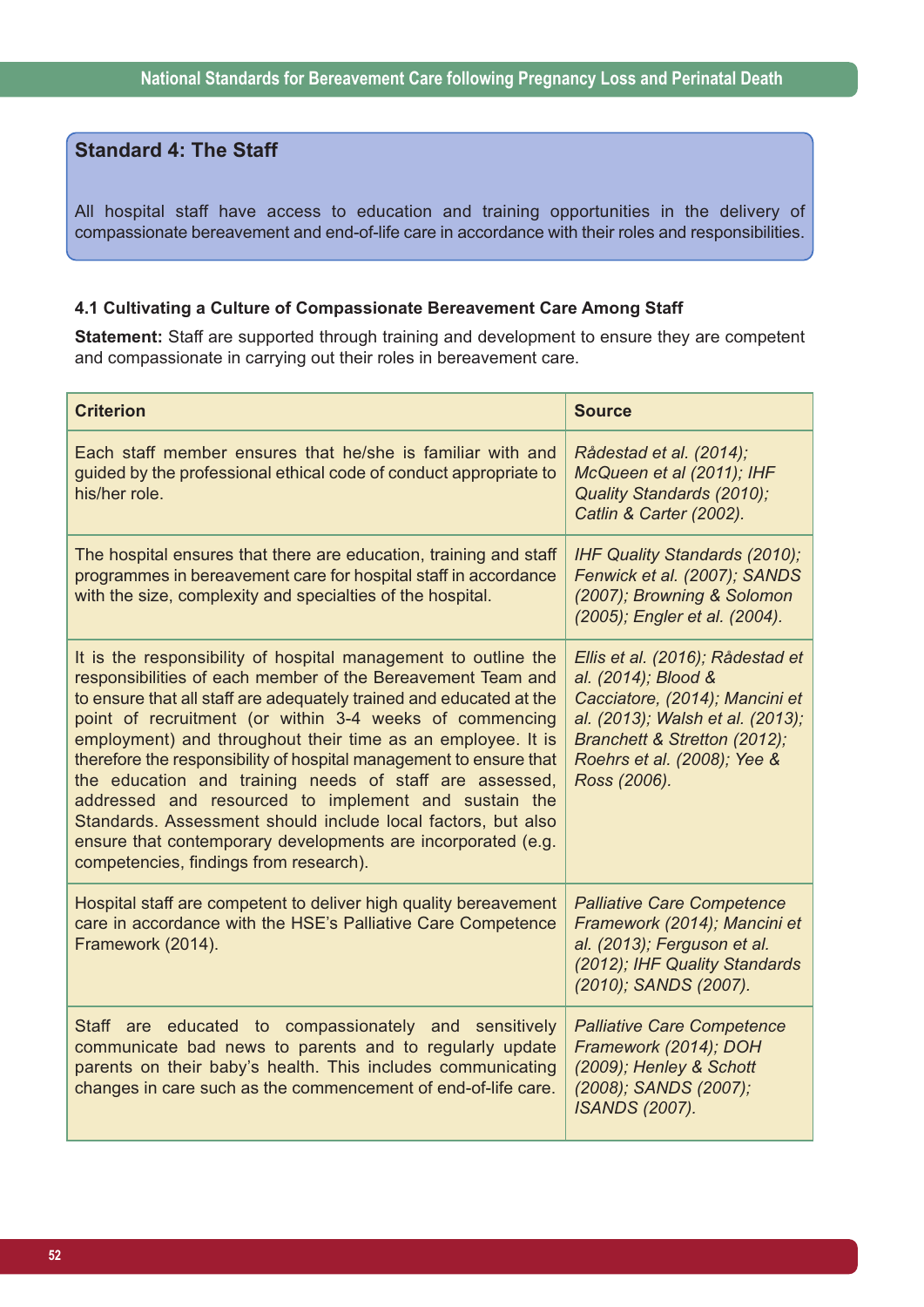### **4.2 Staff Induction**

**Statement:** All newly recruited staff are inducted on the general principles and components of bereavement care in the hospital. It is important that all staff are aware of the culture of compassion of the hospital. It is critical that staff involved in direct patient care, and who are more likely to be involved in bereavement care, receive a more significant induction and training programme.

| <b>Criterion</b>                                                                                                                                                                                                                                                                                                              | <b>Source</b>                                                                                                                                               |
|-------------------------------------------------------------------------------------------------------------------------------------------------------------------------------------------------------------------------------------------------------------------------------------------------------------------------------|-------------------------------------------------------------------------------------------------------------------------------------------------------------|
| hospital's general induction<br>includes a<br>The l<br>programme<br>component on bereavement care.                                                                                                                                                                                                                            | Donovan et al. (2014);<br><b>Palliative Care Competence</b><br>Framework (2014); IHF<br>Quality Standards (2010);<br>Fenwick et al. (2007).                 |
| Hospitals should ensure that the organisation and availability of<br>Chaplaincy Services within the hospital are presented during the<br>staff induction process. For key staff that are more likely to be<br>involved in bereavement care, the induction process related to<br>Chaplaincy Services should be more extensive. | Burden et al. (2016);<br>Rosenbaum et al. (2011);<br>Barletta and Thomsen (2001).                                                                           |
| Bereavement Care Pathways form an essential part of the<br>induction of new staff. Staff are informed and briefed on all new<br>and revised care pathways and are easily accessible by all staff.                                                                                                                             | Donovan et al. (2014);<br><b>Palliative Care Competence</b><br>Framework (2014); IHF<br>Quality Standards (2010);<br>Gold (2007); Gold et al.<br>$(2007)$ . |

### **4.3 Staff Education and Development Needs**

**Statement:** The development needs of staff are assessed relative to their roles in bereavement care and underpinned by continual learning and according to emerging national consensus on competencies and standards.

| <b>Criterion</b>                                                                                                                                                                                                                   | <b>Source</b>                                                          |
|------------------------------------------------------------------------------------------------------------------------------------------------------------------------------------------------------------------------------------|------------------------------------------------------------------------|
| A core group of hospital staff with the required expertise in                                                                                                                                                                      | Mancini et al. (2013);                                                 |
| bereavement care (Bereavement Team) are facilitated and                                                                                                                                                                            | Ferguson et al. (2012);                                                |
| supported to deliver bereavement care education and training to                                                                                                                                                                    | Branchett & Stretton (2012);                                           |
| hospital staff (see glossary).                                                                                                                                                                                                     | <b>SANDS (2007).</b>                                                   |
| Staff members who would benefit from specialised education in<br>bereavement care are identified and their participation in standard<br>and accredited education programmes on an ongoing basis is<br>facilitated by the hospital. | McCool et al. (2009); Lalor et<br>al. (2007); Engler et al.<br>(2004). |
| The hospital provides and maintains resources and facilities for                                                                                                                                                                   | Mancini et al. (2013);                                                 |
| education, training and continuous professional development in                                                                                                                                                                     | Browning & Solomon (2005);                                             |
| coordination with the regional education and training services,                                                                                                                                                                    | <b>SANDS (2007); ISANDS</b>                                            |
| including access to computers, libraries and the internet.                                                                                                                                                                         | $(2007)$ .                                                             |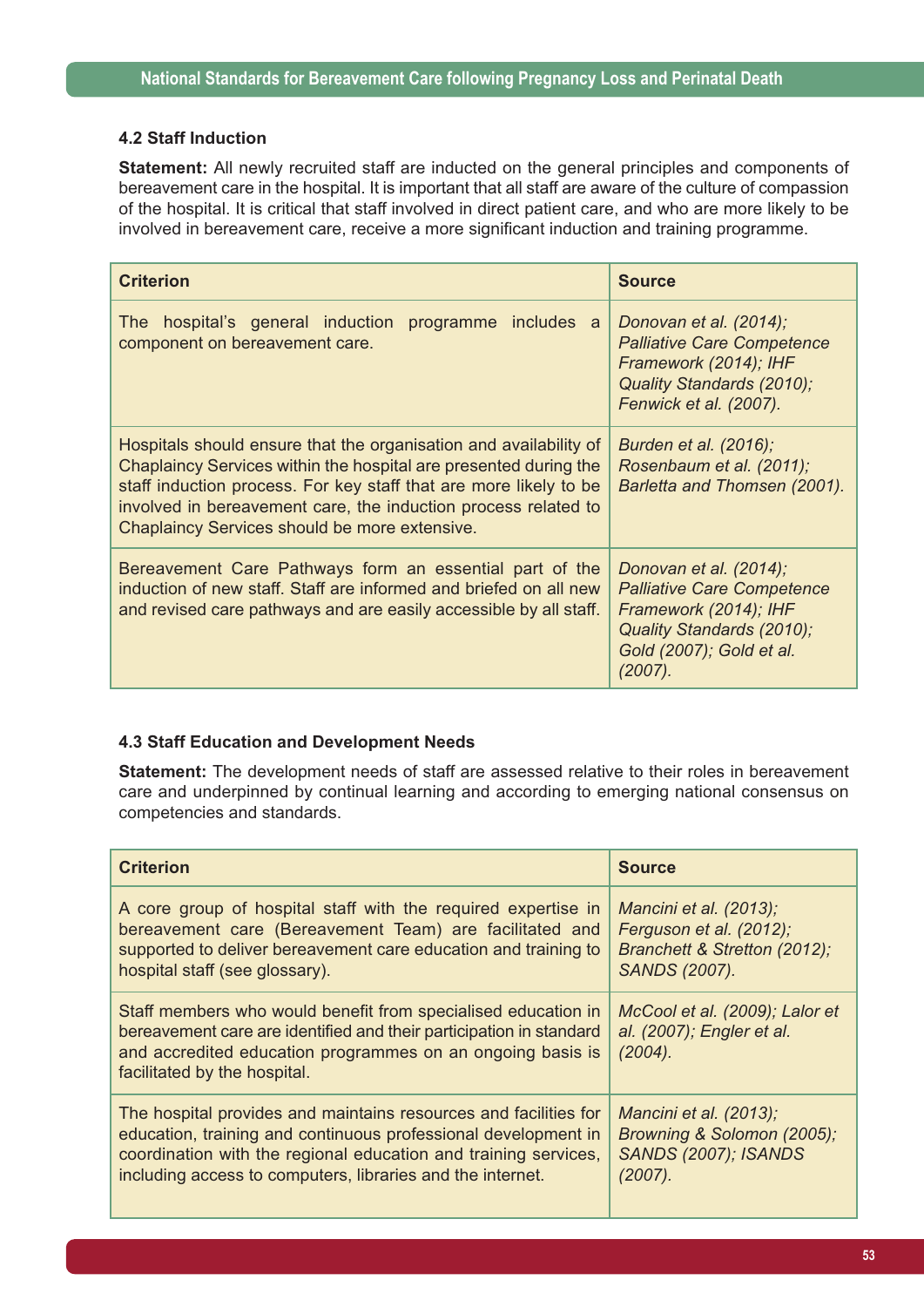#### **4.4 Education and Training Programmes for staff**

**Statement:** Education and training programmes for all staff have defined objectives that reflect evidence-based best practice and legislation. These programmes must be delivered at an appropriate level for all staff relevant to the position they hold within their organisation.

| <b>Criterion</b>                                                                                                                                                                                                                                                                                                                                                                                                                                                  | <b>Source</b>                                                                                                                                                                                                                                                                                                                                                                                       |
|-------------------------------------------------------------------------------------------------------------------------------------------------------------------------------------------------------------------------------------------------------------------------------------------------------------------------------------------------------------------------------------------------------------------------------------------------------------------|-----------------------------------------------------------------------------------------------------------------------------------------------------------------------------------------------------------------------------------------------------------------------------------------------------------------------------------------------------------------------------------------------------|
| The design of staff education and training programmes involves<br>stakeholders (state organisations, voluntary bodies, educational<br>institutions and bereaved parents), with relevant experience and<br>knowledge and includes both adult and children's bereavement<br>care needs. The design of education and training programmes is<br>provided at an appropriate national standard and relative to<br>defined competencies and allows for new competencies. | <b>Palliative Care Competence</b><br>Framework (2014); Mancini et<br>al. (2013); Heazell et al.<br>(2012); IHF Quality Standards<br>(2010); SANDS (2007).                                                                                                                                                                                                                                           |
| Staff education and training programmes are mandatory and<br>should cover the key elements of these national standards<br>specifically addressing how to support parents' or families'<br>preferences and values.                                                                                                                                                                                                                                                 | Mancini et al. (2013); Mancini<br>(2011); Flenady & Wilson<br>(2008); Aycock & Boyle<br>(2006).                                                                                                                                                                                                                                                                                                     |
| Competency statements are developed by heads of departments<br>for different categories of staff in accordance with their individual<br>roles. Performance management systems are used to measure<br>this aspect of care within their role.                                                                                                                                                                                                                       | Blood & Cacciatore (2014);<br>Walsh et al. (2013); Catlin &<br>Carter (2002); SANDS (2007).                                                                                                                                                                                                                                                                                                         |
| <b>Education</b><br>development<br>and<br>programmes<br>relating<br>to<br>bereavement care are revised annually. The impact of training is<br>evaluated regularly.                                                                                                                                                                                                                                                                                                | Walsh et al. (2013); IHF<br>Quality Standards (2010);<br>Browning & Solomon (2005).                                                                                                                                                                                                                                                                                                                 |
| Staff are knowledgeable about and practice in accordance with<br>current legislation for termination of pregnancy. Staff are also<br>aware of relevant aspects of their codes of professional conduct<br>in this area.                                                                                                                                                                                                                                            | <b>Protection of Life During</b><br>Pregnancy Act 2013; Guide to<br><b>Professional Conduct and</b><br><b>Ethics for Registered Medical</b><br>Practitioner (7th ed., 2009);<br>Mansell (2006); The Code of<br><b>Professional Conduct for each</b><br>Nurse and Midwife (2000);<br><b>Regulation of Information</b><br>(services outside the state for<br>termination of pregnancies)<br>Act 1995. |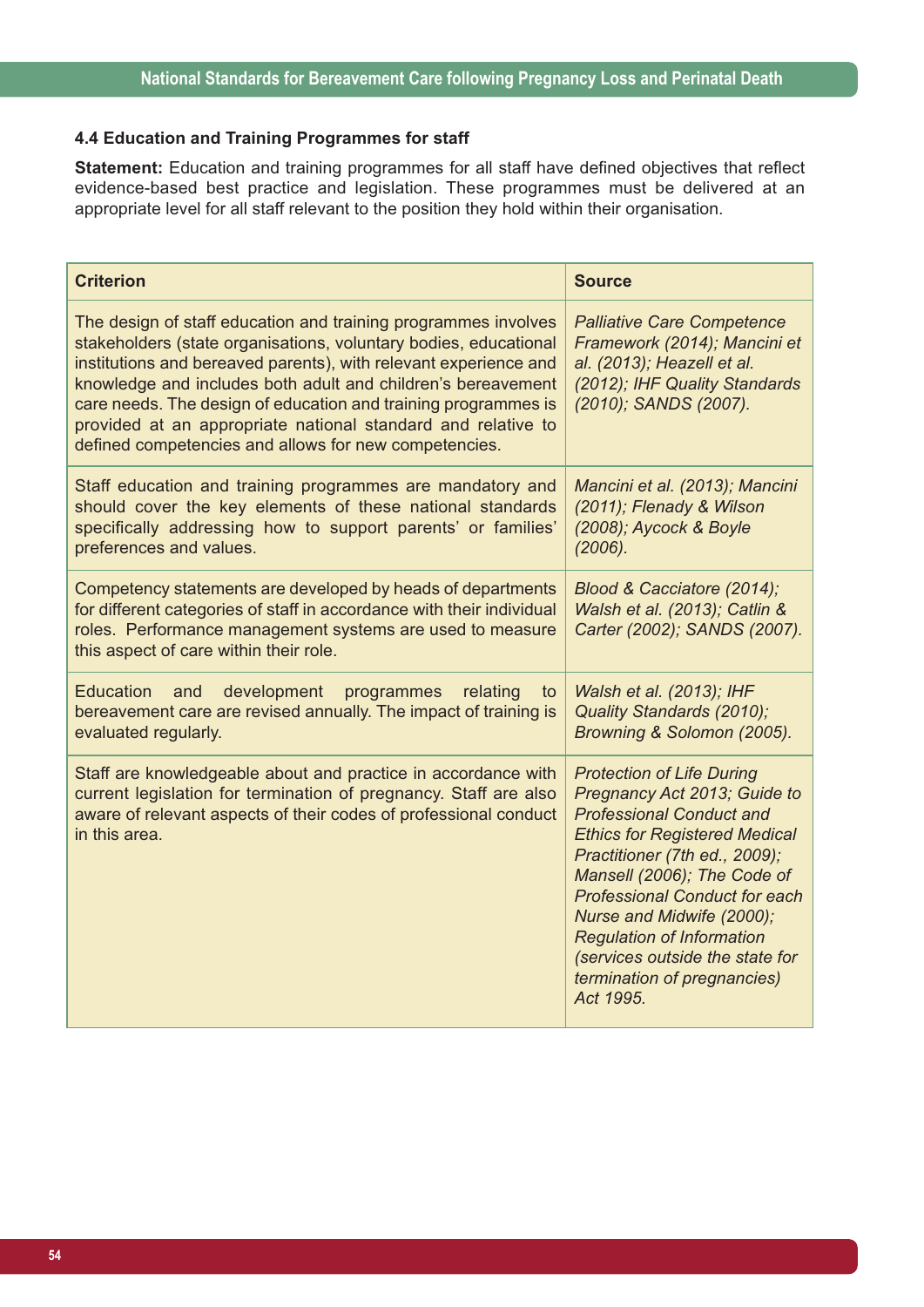## **4.5: Staff Support**

**Statement:** Staff support services relating to Bereavement Care reflect the need for peer support and professional support systems.

| <b>Criterion</b>                                                                                                                                                                                                                                                                                           | <b>Source</b>                                                                                                                    |
|------------------------------------------------------------------------------------------------------------------------------------------------------------------------------------------------------------------------------------------------------------------------------------------------------------|----------------------------------------------------------------------------------------------------------------------------------|
| A formal policy on staff support for those working in maternity<br>settings is devised and resourced. This policy defines and<br>addresses the efficacy of a range of support options (supervision,<br>individual debriefing, time-out, peer group support, the services<br>of a professional counsellor). | Larcher et al (2015);<br>McCready & Russell (2009);<br>Catlin & Carter (2002).                                                   |
| Reliable information is provided to each staff member so that staff<br>are also encouraged to take individual responsibility for well-being<br>and self-care.                                                                                                                                              | Mancini et al. (2013); IHF<br>Quality Standards (2010);<br>Mancini (2011); Aycock &<br>Boyle (2009).                             |
| Hospital Management recognises the importance of providing<br>debriefing for staff involved with trauma or sudden deaths and<br>puts in place formal and informal systems to support staff who<br>have been involved, directly or indirectly, in such events.                                              | Larcher et al (2015); Hughes<br>& Goodall (2013); Kene et al.<br>(2010); Aycock & Boyle<br>(2009); McCready & Russell<br>(2009). |
| Senior Management observe for signs of stress and difficulty in<br>staff members and recognise the importance of support for staff<br>involved in caring for bereaved parents.                                                                                                                             | Walsh et al. (2013); Keene et<br>al. (2010); Catlin & Carter<br>(2002).                                                          |
| Staff are accommodated to provide informal support to each<br>other. Regular team meetings are important for peer support.                                                                                                                                                                                 | Nuzum et al. (2014);<br>McNamara et al. (2013).                                                                                  |
| Each staff member takes personal responsibility for her/his self-<br>care and knows how to access structured debriefing services.<br>She/he has access to the Employee Assistance Programme<br>provided by Hospital Management.                                                                            | Mancini et al. (2013); Mancini<br>(2011); McGrath (2011).                                                                        |
| Staff concerned with ethical issues should have a resource to<br>which they can seek support for ethical decision making.                                                                                                                                                                                  | IHF Quality Standards (2010);<br>SANDS (2007); Corley et al.<br>(2005).                                                          |
| Issues and challenges for staff arising from the delivery of<br>bereavement care form part of team discussions and are<br>addressed in reviews of bereavement care.                                                                                                                                        | Hughes & Goodall (2013);<br>Aycock & Boyle (2009);<br>Rogers et al. (2008).                                                      |
| Staff who use support services to address issues that may arise<br>during provision of bereavement care are facilitated to provide<br>feedback on their appropriateness and value. These can be<br>achieved through both formal and informal evaluations.                                                  | SANDS Audit tool (2011);<br>Aycock & Boyle (2009);<br>McCreight (2005).                                                          |
| Private space is available to enable staff to discuss and address<br>issues that may arise when providing bereavement care and<br>dealing with death.                                                                                                                                                      | McCreight (2005); IHF Quality<br>Standards (2010); SANDS<br>$(2007)$ .                                                           |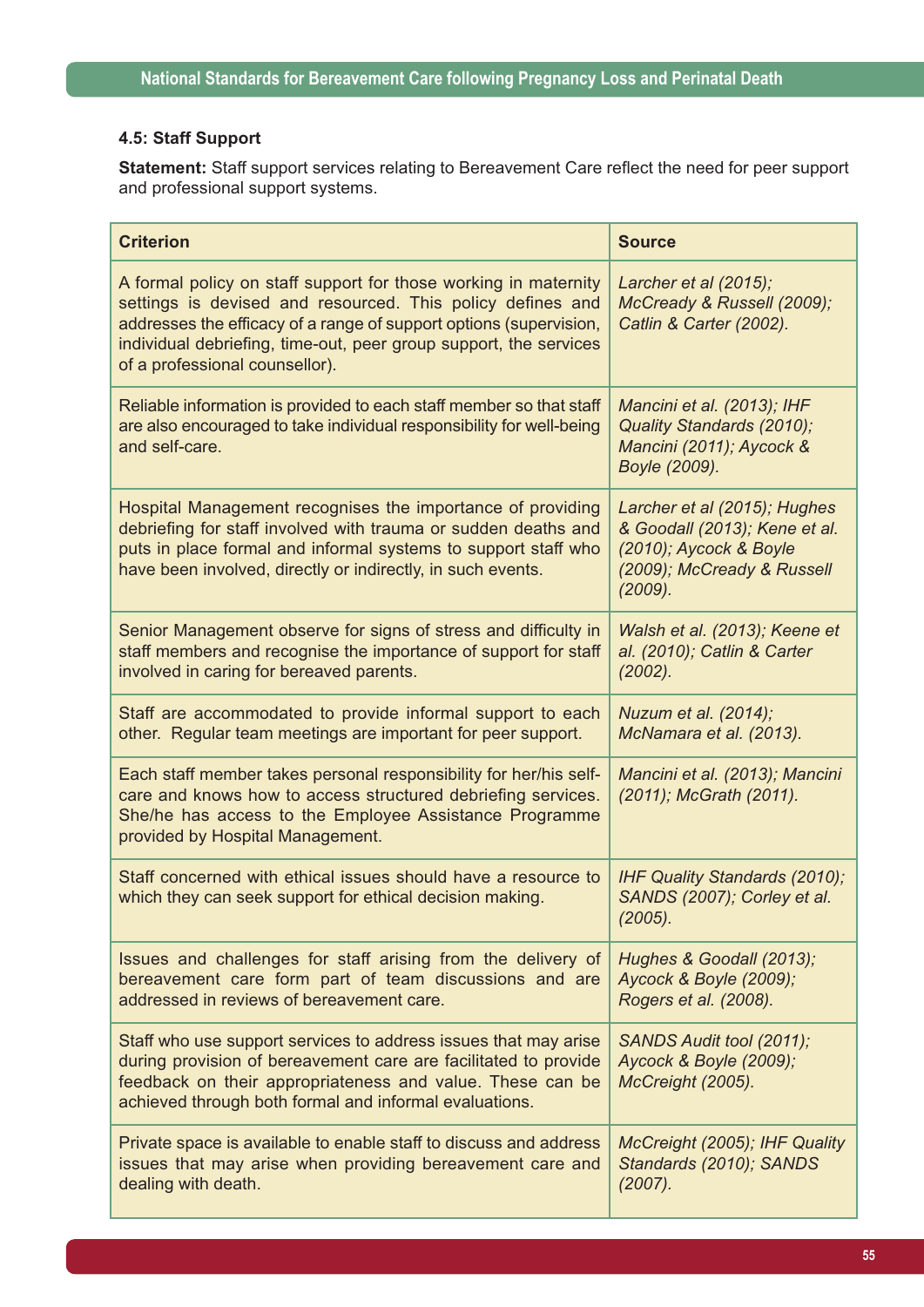## **Appendix 1: National Guidelines, Policy and Legislation**

- Department of Health (DOH) (2014). *National Clinical Guideline No. 5: Communication (Clinical Handover) in Maternity Services.* Available at http://health.gov.ie/national-clinicalguideline-no-5-communication-clinical-handover-in-maternity-services/
- Department of Health (DOH) (2009). *Palliative Care for Children with Life-limiting Conditions: A National Policy.* Available at (http://health.gov.ie/wp-content/uploads/2014/03/ palliative\_care\_en.pdf)
- Health Information and Quality Authority (HIQA) (2012). *National Standards for Safer Better Health Care.* Available at www.hiqa.ie/system/files/Safer-Better-Healthcare-Standards.pdf
- Health Service Executive (HSE) (2012). *Standards and Recommended Practices for Post Mortem Examination Services.* Available at http://www.hse.ie/eng/about/Who/qualityand patientsafety/Standards/hseStandardsandguidance/PME\_services/PM\_services\_docs/QPSD D0071.pdf
- Health Service Executive (HSE). *Palliative Care Competence Framework.* Available at http://lenus.ie/hse/bitstream/10147/322310/1/CompetenceFrameworkFinalVersion.pdf
- Institute of Obstetricians and Gynaecologists, Royal College of Physicians of Ireland and Directorate of Quality and Clinical Care, Health Service Executive (2014). *Clinical Practice Guideline 1: Ultrasound Diagnosis of Early Pregnancy Miscarriage.* Available at https://www.rcpi.ie/wp-content/uploads/2016/05/1.-Ultrasound-Diagnosis-of-Early-Pregnancy-Loss.pdf
- Institute of Obstetricians and Gynaecologists, Royal College of Physicians of Ireland and Directorate of Quality and Clinical Care, Health Service Executive (2011). *Clinical Practice Guideline 4: Investigation and Management of Late Fetal Intrauterine Death and Stillbirth.* Available at https://www.rcpi.ie/wp-content/uploads/2016/05/4.-Investigation-and-Management-of-Late-Fetal-Intrauterine-Death-and-Stillbirth.pdf
- Institute of Obstetricians and Gynaecologists, Royal College of Physicians of Ireland and Directorate of Quality and Clinical Care, Health Service Executive (2012). *Clinical Practice Guideline 10: Management of Early Pregnancy Miscarriage.* Available at https://www.rcpi.ie/wp-content/uploads/2016/05/9.-Management-of-Early-Pregnancy-Miscarriage.pdf
- Institute of Obstetricians and Gynaecologists, Royal College of Physicians of Ireland and Directorate of Quality and Clinical Care, Health Service Executive (2012). *Clinical Practice Guideline 14: Management of Multiple Pregnancy.* Available at https://www.rcpi.ie/wpcontent/uploads/2016/05/11.-Management-of-Multiple-Pregnancy.pdf
- Institute of Obstetricians and Gynaecologists, Royal College of Physicians of Ireland and Directorate of Quality and Clinical Care, Health Service Executive (2014). *Clinical Practice Guideline 29: Management of Second Trimester Miscarriage.* Available at https://www.rcpi.ie/wp-content/uploads/2016/05/24.-Management-of-Second-Trimester-Miscarriage.pdf
- Institute of Obstetricians and Gynaecologists, Royal College of Physicians of Ireland and Directorate of Quality and Clinical Care, Health Service Executive (2014). *Clinical Practice Guideline 33: Diagnosis and Management of Ectopic Pregnancy*. Available at https://www.rcpi.ie/wp-content/uploads/2016/05/28.-Diagnosis-and-Management-of-Ectopic-Pregnancy.pdf
- Institute of Obstetricians and Gynaecologists, Royal College of Physicians of Ireland and Directorate of Quality and Clinical Care (2006). *The Future of Maternity and Gynaecology Services in Ireland 2006-2016.* Available at https://www.rcpi.ie/news/publications/topic/ obstetrics-gynaecology/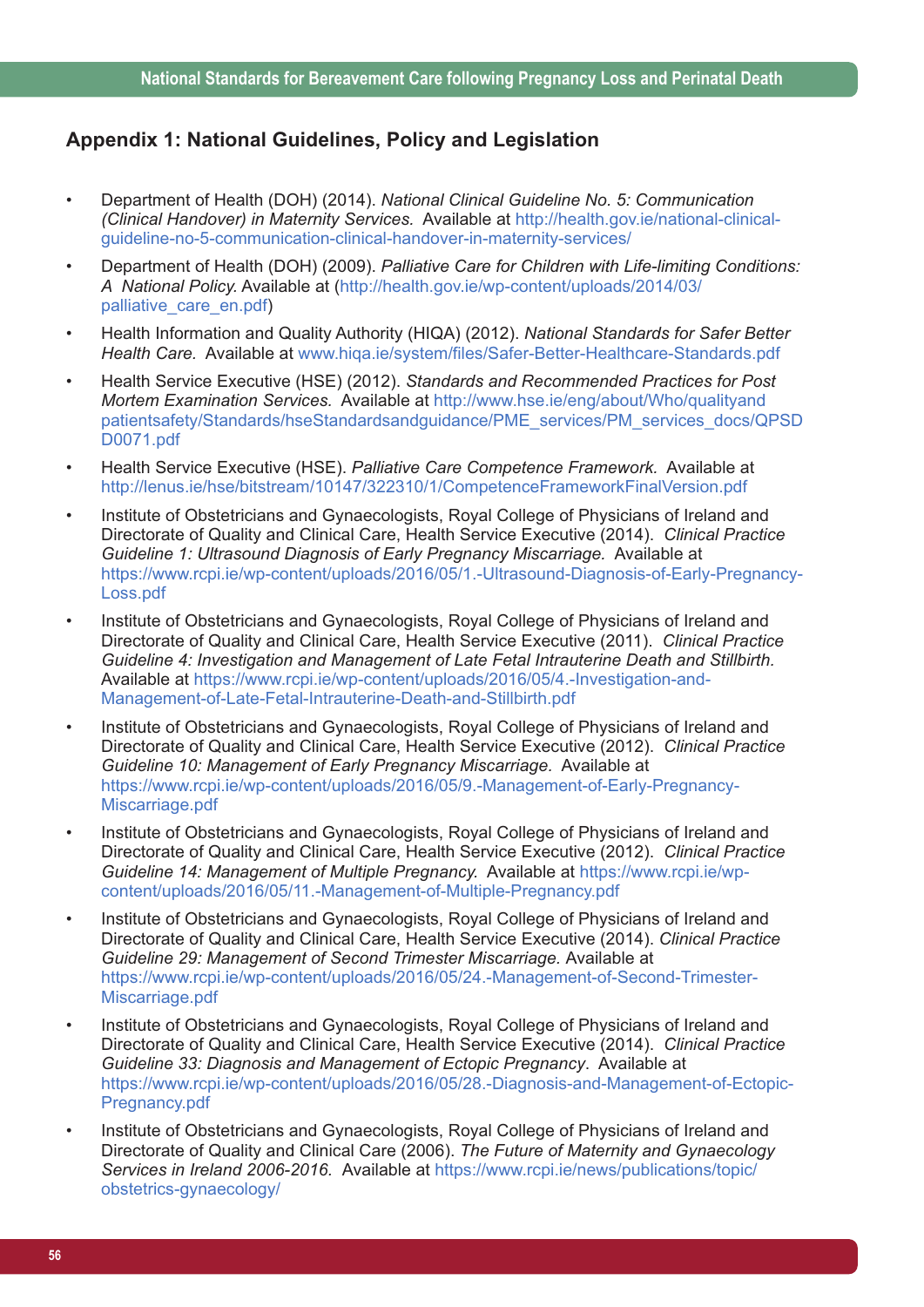- Irish Hospice Foundation (2010). *Quality Standards for End-of-Life Care in Hospitals.* Available at http://hospicefoundation.ie/wp-content/uploads/2013/04/Quality\_Standards for End of Life Care in Hospitals.pdf
- Irish Hospice Foundation (2015). *Handy-to-have quick guides to different aspects of end-of-life care.* Available at http://hospicefoundation.ie/education-training/staffdevelopment/prompts-forgood-practice
- Irish Medical Council (7th ed., 2009) *Guide to Professional Conduct and Ethics for Registered Medical Practitioners.* Available at http://www.medicalcouncil.ie/News-and-Publications/ Publications/Information-for-Doctors/Guide-to-Professional-Conduct-and-Ethics-for-Registered-Medical-Practitioners
- Nursing and Midwifery Board of Ireland (2015). *Scope of Nursing and Midwifery Practice Framework.* Available at http://www.nmbi.ie/nmbi/media/NMBI/Publications/Scope-of-Nursing-Midwifery-Practice-Framework.pdf?ext=.pdf
- Nursing and Midwifery Board of Ireland (2014). *The Code of Professional Conduct and Ethics for Registered Nurses and Registered Midwives.* Available at http://www.nmbi.ie/nmbi/media/ NMBI/Publications/Code-of-professional-Conduct-and-Ethics.pdf?ext=.pdf
- Nursing and Midwifery Board of Ireland (2000). *Guidance for Nurses and Midwives on the Development of Policies, Guidelines and Protocols*. Available at http://www.lenus.ie/hse /handle/10147/45056
- Social Workers Registration Board (2011). Code of Professional Conduct and Ethics for Social Workers. Available at http://coru.ie/uploads/documents/typeset\_Social\_Worker\_Code Feb\_2010.pdf.

### **Legislation**

- Children and Family Relationships Act (2015). Available at http://www.irishstatute book.ie/eli/2015/act/9/enacted/en/html
- Civil Registration Act (2004). Available at http://www.irishstatutebook.ie/2004/en/act/pub/0003/.
- Civil Registration (Certified Extract of Register of Deaths) Regulations (2014). Available at http://www.irishstatutebook.ie/pdf/2014/en.si.2014.0371.pdf
- Coroners Act (1962). Available at http://www.irishstatutebook.ie/1962/en/act/pub/ 0009/index.html
- Coroners (Amendment) Act (2005). Available at http://www.irishstatutebook.ie/2005/en/act/ pub/0033/index.html
- European Convention on Human Rights Act (2003). Available at http://www.irishstatute book.ie/2003/en/act/pub/0020/
- Health Act 2004 (Complaints) Regulation 2006 (2007). Available at http://www.irishstatute book.ie/eli/2006/si/652/made/en/print
- Medical Practitioners Act (2007). Available at http://www.irishstatutebook.ie/pdf/2007/en.act. 2007.0025.pdf
- Nurses and Midwives Act (2011). Available at http://www.irishstatutebook.ie/pdf/2011/en.act. 2011.0041.pdf
- Protection of Life During Pregnancy Act (2013). Available at http://www.irishstatutebook.ie/ pdf/2013/en.act.2013.0035.pdf
- Regulation of Information (services outside the state for termination of pregnancies) Act (1995). Available at http://www.irishstatutebook.ie/eli/1995/act/5/enacted/en/html
- Stillbirths Registration Act (1994). Available at http://www.irishstatutebook.ie/1994/ en/act/pub/0001/print.html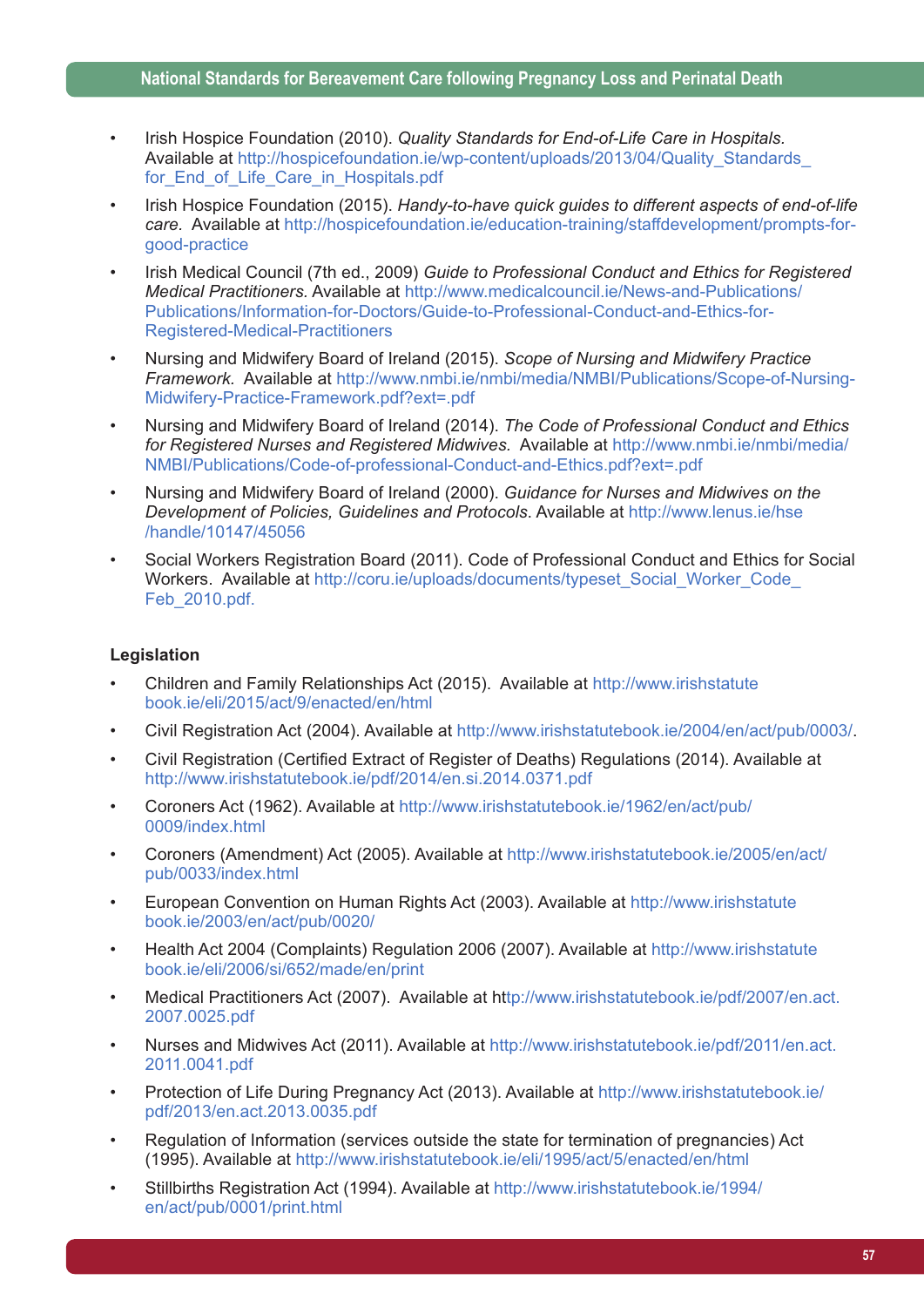# **Appendix 2: Project Methodology**

Under the direction of the National Implementation Steering Group - HSE/HIQA Maternity Services Investigations, the Bereavement Care Sub-group was established in February 2014. The Sub-group sits within the RCPI Clinical Programme for Obstetrics and Gynaecology and the National Quality Assurance Programme of the HSE. Its membership reflects the multidisciplinary nature of bereavement care and its members are drawn from the fields of obstetrics, fetal medicine, paediatrics, perinatal psychology, ultrasonography, chaplaincy, medical social work, midwifery, neonatal nursing, palliative care and specialist bereavement care. The Sub-group's remit was to develop Standards for bereavement care following pregnancy loss and perinatal death for implementation throughout the maternity services. The two main categories of loss occurring in maternity units are the demise of a fetus/baby and the demise of a mother. The sub-group identified that the standards for bereavement care in the maternity services would be developed in two phases.

#### **Phase 1**

- conduct a literature review of the impact of ectopic pregnancy, miscarriage, a diagnosis of fetal anomaly, stillbirth and early neonatal death
- evaluate current bereavement resources and services through hospital staff questionnaires
- consult with maternity service users and voluntary support groups on their experience of bereavement care in the maternity services
- evaluate the strengths and weaknesses in current bereavement care service
- develop standards for bereavement care for parents bereaved by ectopic pregnancy, miscarriage, a diagnosis of fetal anomaly, stillbirth and early neonatal death using the framework on which the Hospice Friendly Hospital's *Quality Standards for End-of-Life Care in Hospital* are built (http://hospicefoundation.ie/wp-content/uploads/2013/04/Quality\_Standards\_for\_End\_of Life\_Care\_in\_Hospitals.pdf)
- submit monthly reports to the Chair of the National Implementation Group HSE/HIQA Maternity Services Investigations
- hold a national forum on early pregnancy loss (December 2014)
- complete Phase 1 of the project in June 2015

#### **Phase 2**

- distribute draft *Standards for Bereavement Care following Pregnancy Loss and Perinatal Death* to statutory and voluntary stakeholders for public consultation (July 2015)
- engage with stakeholders remotely through a web based questionnaire and directly through focus groups and interviews (July-September 2015)
- consult with international experts to review the draft *Standards for Bereavement Care following Pregnancy Loss and Perinatal Death* (August 2015)
- finalise the *Standards for Bereavement Care following Pregnancy Loss and Perinatal Death* (January 2016)
- submit the *Standards for Bereavement Care following Pregnancy Loss and Perinatal Death* to the National Implementation Group – HSE/HIQA Maternity Services Investigations and the HSE National Directorate for endorsement (January 2016)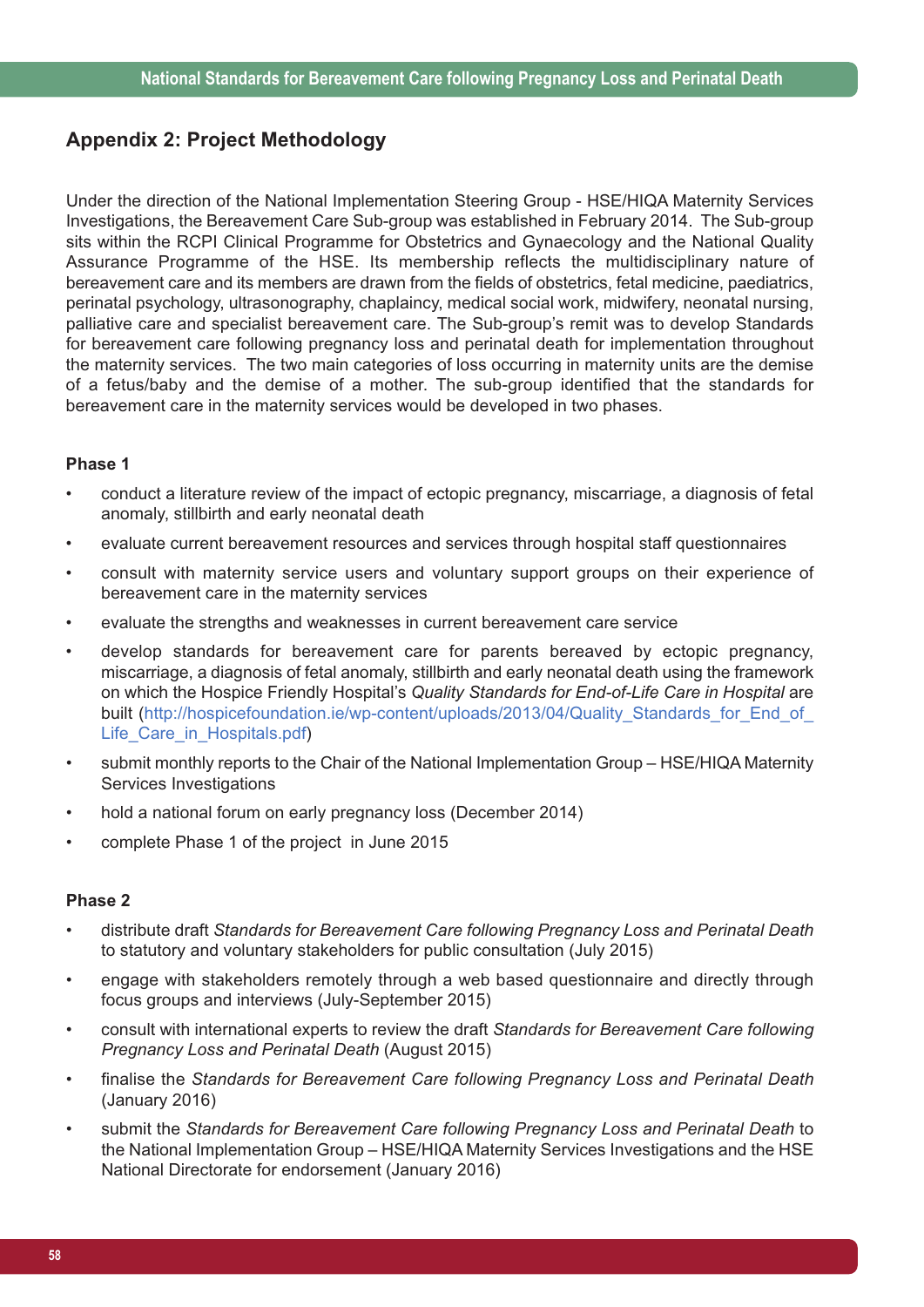#### **Related Bereavement Project:**

In recognition of the need for providing comprehensive and holistic bereavement care to families following a maternal death, the Bereavement Care Sub-group, in parallel with developing *National Standards for Bereavement Care following Pregnancy Loss and Perinatal Death*, is engaged in developing a *National Guideline for Bereavement Care Following Maternal Death within a Hospital Setting.* It is anticipated that the guideline will be launched in September 2016.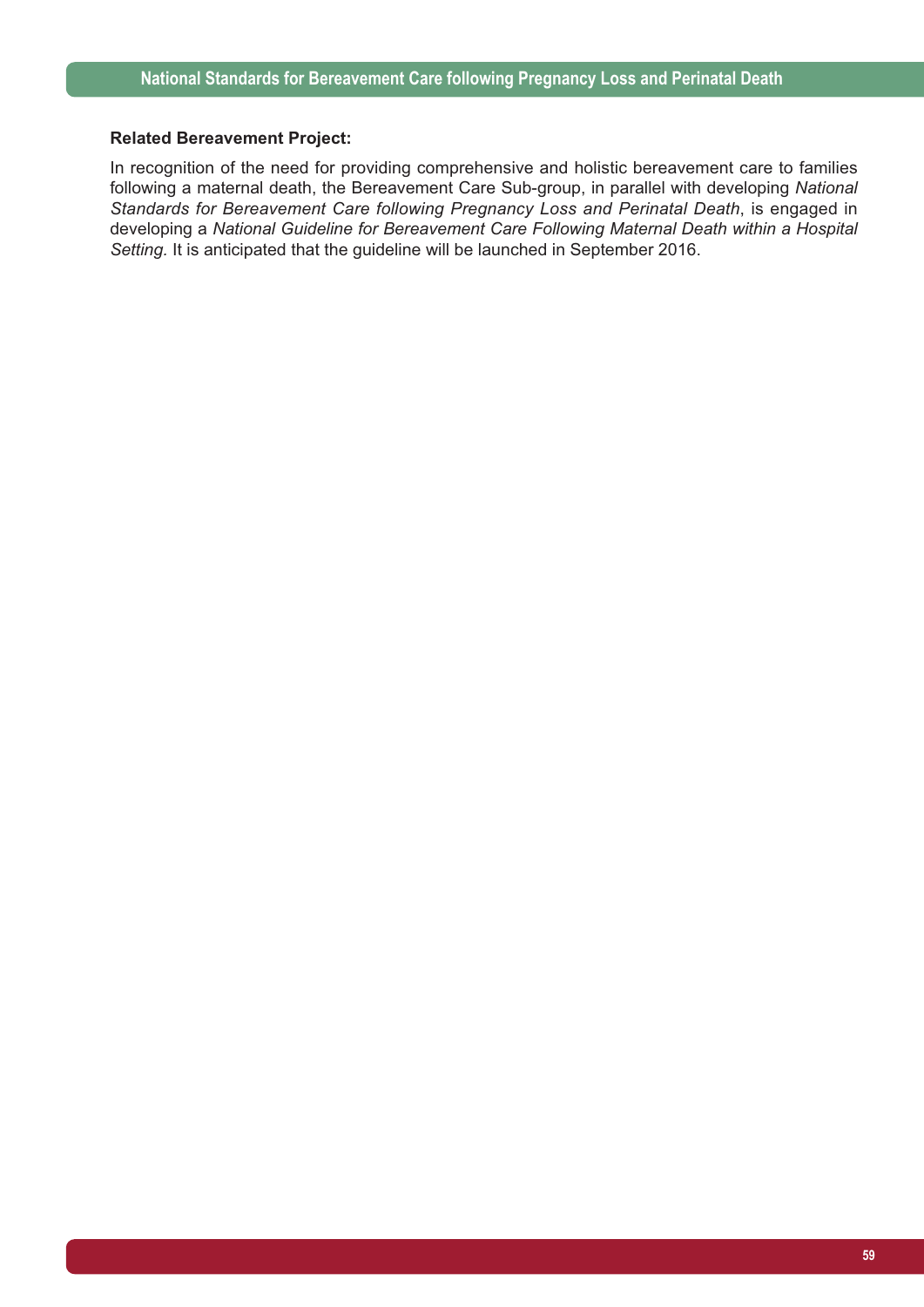## **Appendix 3: References**

#### **Peer-reviewed Journal Articles**

Aho AL, Tarkka MT, Åstedt-Kurki P, et al. (2011). Evaluating a bereavement follow-up intervention for grieving fathers and their experiences of support after the death of a child - a pilot study. *Death Studies, 35:879–904.*

Alderman L, Chisholm J, Denmark F and Salbod, S (1998). Bereavement and stress of a miscarriage: as it affects the couple. *Omega*, 37(4):317-327.

Alkazaleh F, Thomas M, Grebenyuk J, Glaude L, Savage D, Johannesen J, Caetano M and Windrim R (2004). What women want: women's preferences of caregiver behaviour when prenatal sonography findings are abnormal. *Ultrasound in Obstetrics and Gynaecology*, 3(1):56-62.

Aoun SM, Breen LJ et al. (2012). A public health approach to bereavement support services in palliative care. *Australia and New Zealand Journal of Public Health*, 36(1):14-6.

Armentrout D and Cates L (2011). Informing parents about the actual or impending death of their infant in a Newborn Intensive Care Unit. *Journal of Perinatal & Neonatal Nursing*, 25(3):1-7.

Auman MJ (2007). Bereavement support for children. *Journal of School Nursing*, 23(1):34-39.

Avelin P, Erlandsson K, Hildingsson I, Bremborg AD and Rådestad I (2012). Make the stillborn baby and the loss real for siblings: parents' advice on how the siblings of a stillborn baby can be supported. *The Journal of Perinatal Education,* 21(2):90-98.

Aycock N and Bolye D (2009). Interventions to manage compassion fatigue in oncology nursing. *Clinical Journal of Oncology Nursing,* 13(2):183-191.

Bacik I (2013). The Irish Constitution and gender politics: developments in the law on abortion. *Irish Political Studies*, 28(3):380-398.

Badenhorst W, Riches S, Turton P and Hughes P (2006). The psychological effects of stillbirth and neonatal death on fathers: systematic review. *Journal of Psychosomatic Obstetrics and Gynaecology,* 27(2):245-256.

Balaguer A, Martín-Ancel A, Ortigoza-Escobar D, Escibaro J and Argeni J (2012). The model of palliative care in the perinatal setting: a review of the literature. *Journal of BMC Paediatrics*, 12(25). Available at http://www.biomedcentral.com/1471-2431/12/25

Blood C and Cacciatore J (2014). Best practice in bereavement photography after perinatal death: qualitative analysis with 104 parents. *BMC Psychology*, 2:15. Available at http://bmc psychology.biomedcentral.com/articles/10.1186/2050-7283-2-15.

Branchett K and Stretton J (2012). Neonatal palliative and end of life care: What parents want from professionals. *Journal of Neonatal Nursing*, 18(2):40-44.

Breeze A, Statham H, Hackett G, Jessop F and Lees C (2012). Perinatal postmortem: what is important to parents and how do they decide? *Birth*, 39(1):57–64.

Brier N (2008). Grief following miscarriage: a comprehensive review of literature. *Journal of Women's Health*, 17(3):451-464.

Brin DJ (2004). The use of rituals in grieving for a miscarriage or stillbirth. *Women and Therapy,* 27(3- 4):123-132.

Broen AN, Moum T, Bödtker AS and Ekeberg Ö (2004). Psychological impact on women of miscarriage versus induced abortion: a 2-year follow-up study. *Psychosomatic Medicine*, 66(2):265- 271.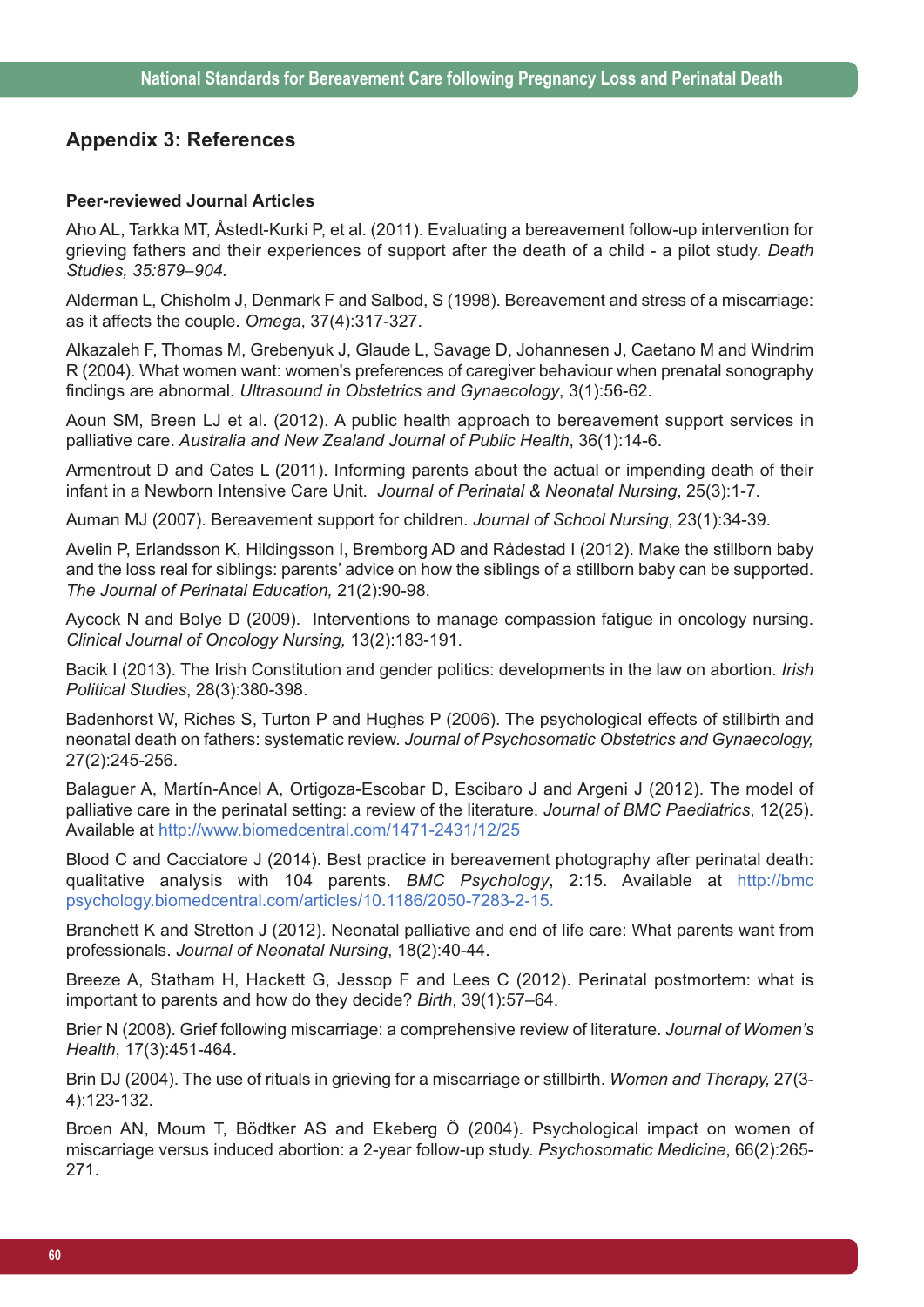Browning D and Solomon M (2005). The initiative for paediatric palliative care: an interdisciplinary educational approach for healthcare professionals. *Paediatric Nursing*, 20(5):326-334.

Burden C, Bradley S, Storey C, Ellis A, Heazell A, Downe S, Cacciatore J and Siassakos D (2016). From grief, guilt pain and stigma to hope and pride – a systematic review and meta-analysis of mixedmethod research of the psychosocial impact of stillbirth. *BioMed Central Pregnancy and Childbirth*, 16(9). Available at http://bmcpregnancychildbirth.biomedcentral.com/articles/10.1186/s12884-016- 0800-8.

Busch T and Kimble CS (2001). Grieving children: are we meeting the challenge? *Pediatric Nursing,* 27(4):414-418.

Cacciatore J (2010). Stillbirth: patient-centred psychosocial care. *Clinical Obstetrics and Gynecology,* 53(3):691-699.

Cacciatore J (2010). The unique experiences of women and their families after the death of a baby. *Midwifery,* 49:134-148.

Cacciatore J (2007). Effects of support groups on post-traumatic stress responses in women experiencing stillbirth. *OMEGA: Journal of Death and Dying*, 55(1):71-90.

Callister LC (2006). Perinatal loss: A family perspective. *The Journal of Perinatal and Neonatal Nursing,* 20(3):227-234.

Capitulo KL (2005). Evidence for healing interventions with perinatal bereavement. *American Journal of Maternal Child Nursing,* 30(6):389-96.

Catlin A (2005). Thinking outside the box: prenatal care and the call for a prenatal advance directive. *The Journal of Perinatal and Neonatal Nursing,* 19(2):169-176.

Catlin A and Carter B (2002). Creation of a neonatal end-of-life palliative care protocol. *Neonatal Network: The Journal of Perinatology,* 22(3):184-195.

Chichester M (2007). Requesting perinatal autopsy: multicultural considerations. MCN: *The American Journal of Maternal/Child Nursing,* 32(2):81-86.

Coleman PK (2015). Diagnosis of fetal anomaly and the increased maternal psychological toll associated with pregnancy termination. *Issues of Law and Medicine*, 30(1):3-23.

Cook P, White D and Ross-Russell (2002). Bereavement support following sudden and unexpected death: guidelines for care. *Archives of Disease in Childhood*, 87:36-38.

Contro N and Sourkes BM (2012). Opportunities for quality improvement in bereavement care at a children's hospital: assessment of interdisciplinary staff perspectives. *Journal Palliative Care,* 28(1):28-35.

Corbet-Owen C and Kruger LM (2001). The health system and emotional care: validating the many meanings of spontaneous pregnancy loss. *Families, Systems and Health,* 19(4):411-427.

Corley MC, Minick P, Elswick R and Jacobs M (2005). Nurse moral distress and ethical work environment. *Nursing Ethics,* 12:381-390.

Cote-Arsenault D and Donato K (2011). Emotional cushioning in pregnancy after perinatal loss. *Journal of Reproductive and Infant Psychology,* 29(1):81-92.

Covington SN (2009). Pregnancy Loss: A protocol to help patients cope. *Postgraduate Obstetrics and Gynecology,* 29(9):1-7.

Craig F and Goldman A (2003). Home management of the dying NICU patient. *Seminars in neonatology*, 8(2):177-183.

Craig F and Mancini A (2013). Can we truly offer a choice of place of death in neonatal palliative care? *Seminars in Fetal and Neonatal Medicine,* 18(2):93-98.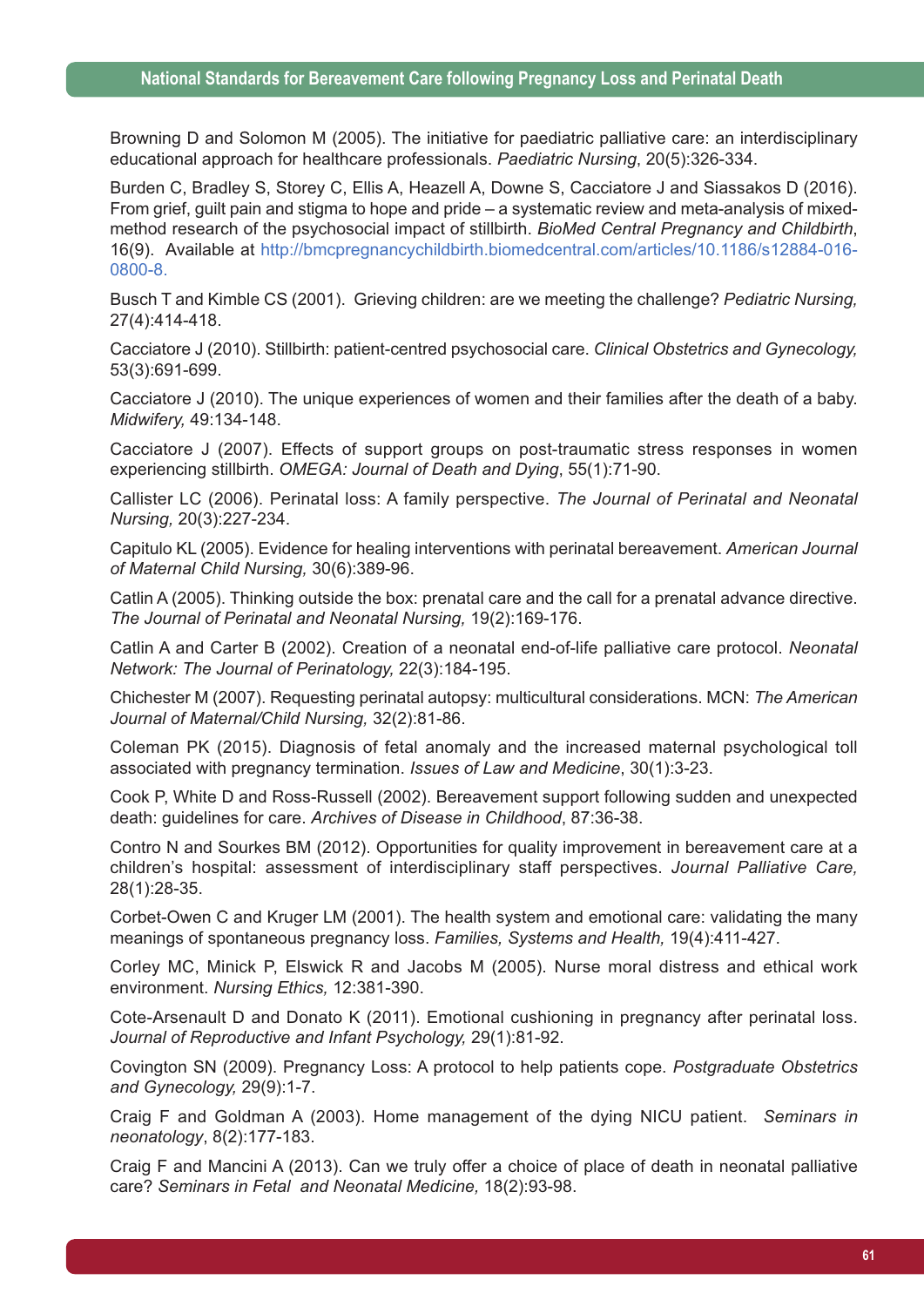Currier J, Neimeyer B and Berman JS (2008). The effectiveness of psychotherapeutic interventions for bereaved persons: a comprehensive quantitative review. *Psychological Bulletin,* 134(5):648-61.

D'Agostino NM, Berlin-Romalis D, Jovcevska V and Barrera M (2008). Bereaved parents' perspectives on their needs. *Palliative and Supportive Care*, 6(1):33-41.

D'Almeida M, Hume R, Lathrop A, Njoku A and Calhoun BC (2006). Perinatal hospice: family-centered care of the fetus with a lethal condition. *Journal of American Physicians and Surgeons*, 11(2):52-55.

Daly SF, Harte L, O'Beirne E, McGee, H and Turner MJ (1996). Does miscarriage affect the father? *Journal of Obstetrics and Gynaecology,* 16 (4):260-261.

de Rooy L, Aladangady N and Aldoo E (2012). Palliative care for the newborn in the United Kingdom. *Early Human Development,* 88(2):73-77.

Donoghue S and Claire-Michelle S (2013). Abortion for foetal abnormalities in Ireland; the limited scope of the Irish Government's response to the A, B and C judgment. *European Journal of Health Law,* 20(2):117-143.

Donovan LA, Wakefield CE, Russell V and Cohn RJ (2014). Hospital-based bereavement services following the death of a child: a mixed study review. *Palliative Medicine*, published online 13 Nov 2014. Available at http://pmj.sagepub.com/content/early/2014/11/12/0269216314556851. [Accessed 12 Dec 2014].

Dowling M, Kiernan G and Guerin S (2007). Responding to the needs of children who have been bereaved: A focus on services in Ireland. *The Irish Psychologist,* 33(10):259-62.

Drife JO (2006). Perinatal audit in low-and high-income countries (2006). *Seminars in Fetal and Neonatal Medicine,* 11(1):29-36.

Duhn L and Medves J (2004). A systematic integrative review of infant pain assessment tools. *Advances in Neonatal Care*, 4(3):126-140.

Dyer KA (2005). Identifying, understanding, and working with grieving parents in the NICU, Part I: Identifying and understanding loss and the grief response. *Neonatal Network: The Journal of Neonatal Nursing*, 24(3):35-46*.*

Ellis A, Chebsey C, Storey C, Bradley S, Jackson S, Flenady V, Heazell A and Siassakos D (2016). Systematic review to understand and improve care after stillbirth: a review of parents' and healthcare professionals' experiences. *BioMed Central Pregnancy and Childbirth,* 16(16).

Engler AJ, Cusson RM, Brockett RT, Cannon-Heinrich C, Goldberg MA, West MG and Petow W (2004). Neonatal staff and advanced practice nurses' perceptions of bereavement/end-of-life care of families of critically ill and/or dying infants. *American Journal of Critical Care,* 13(6):489-498.

Epstein EG (2008). End-of-life experiences of nurses and physicians in the newborn intensive care unit. *Journal of Perinatology*, 28(11):771-778.

Erlandsson K, Avelin P, Säflund K, Wredling R and Rodestad I (2010). Siblings' farewell to a stillborn sister or brother and parents' support to their older children: a questionnaire study from the parents' perspective. *Journal of Child Health Care,* 14(2):151-16.

Fallowfield L and Jenkins V (2004). Communicating sad, bad, and difficult news in medicine. *The Lancet*, 363(9405):312-319.

Fauri BE, Kovacs PJ and Ettner B (2000). Bereavement services in acute care settings. *Death studies,* 24(1):51-64.

Fenwick J, Jennings B, Downie J, Butt J and Okanga M (2007). Providing perinatal loss care: satisfying and dissatisfying aspects for midwives. *Women and Birth,* 20(4):153-160.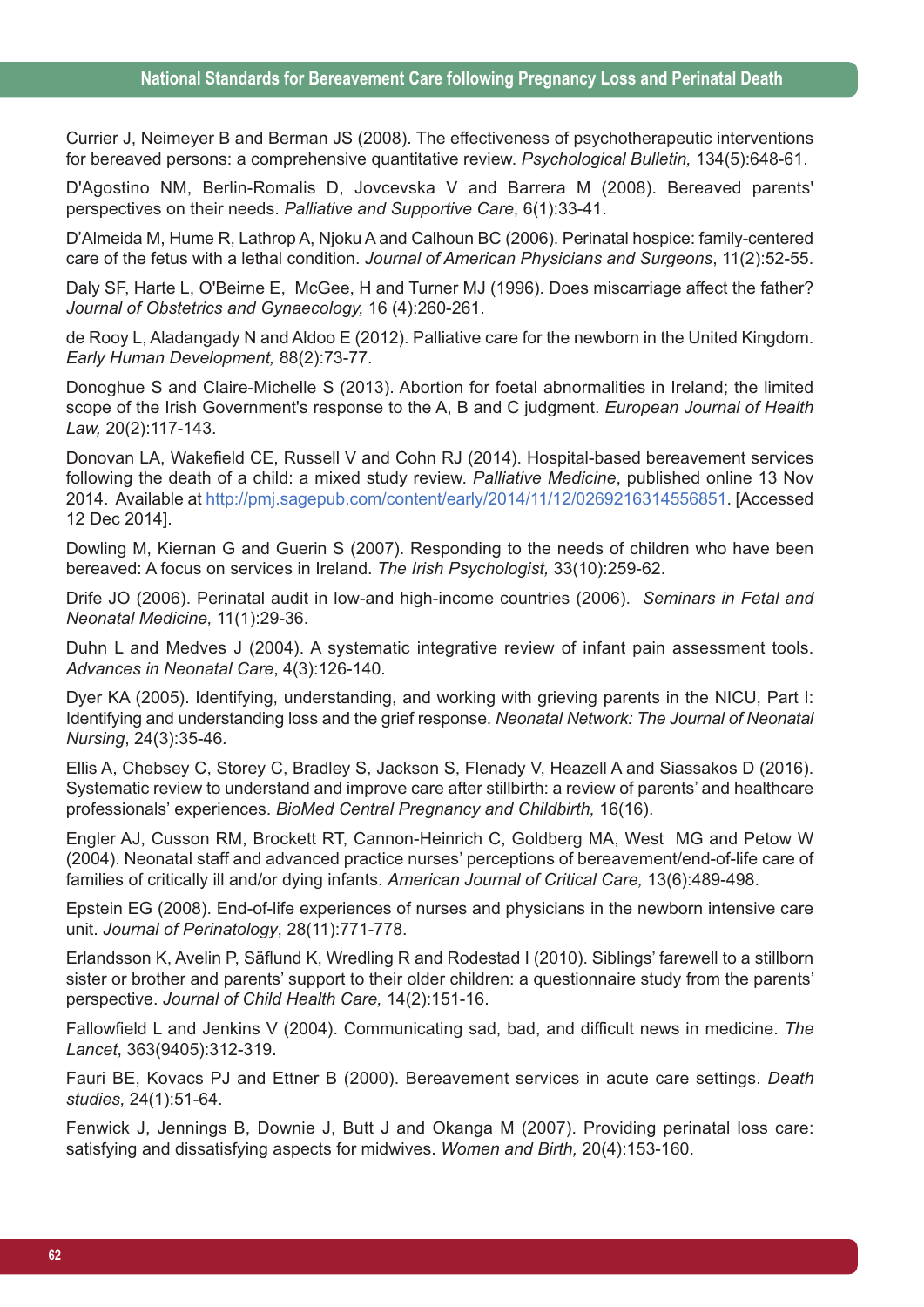Fleanady V, Middleton P, Smith GC, Duke W, Erwich JJ, Khong TY, Neilson J, Ezzati M, Koopmans L and Ellwood D (2011). Stillbirths: the way forward in high-income countries. *The Lancet,* 377(9778):1703-1717.

Flenady V and Wilson T (2008). Support for mothers, fathers and families after perinatal death. Cochrane Database Syst Rev, 1. doi: 10.1002/14651858.CD000452.pub2. [Accessed 04 June 2016].

Fowlie PW and McHaffie H (2004). Supporting parents in the neonatal unit. *British Medical Journal,* 329(7478):1336-1338.

Friedrichs J, Daly MI and Kavanaugh K (2000). Follow-up of parents who experience a perinatal loss: Facilitating grief and assessing for grief complicated by depression. *Illness,Crisis and Loss,* 8(3):296- 309.

Gale G and Brooks A (2006). Implementing a palliative care program in a newborn intensive care unit. *Advances in Neonatal Care*, 6(1):37-53e2.

Gallagher K, Cass H, Black R and Norridge M (2012). A training needs analysis of neonatal and paediatric health-care staff in a tertiary children's hospital. *International Journal of Palliative Nursing,* 18(4):197-201.

Gardner JM (1999). Perinatal death: uncovering the needs of midwives and nurses and exploring helpful interventions in the United States, England, and Japan. *Journal Transcultural Nursing*, 10(2):120-30.

Gibbons, MB (1992). A child dies, a child survives: the impact of sibling loss. *Journal Pediatric Health Care,* 6(2):65-72.

Gibson J, Finney S and Boilanger M (2011). Developing a bereavement program in the Newborn Intensive Care Unit. *Journal Perinatal Neonatal Nursing*, 25(4):331–341.

Gilmartin M and White A (2011). Interrogating medical tourism: Ireland, abortion, and mobility rights. *Signs*, 36(2):275-280.

Gilrane-McGarry U and O'Grady T (2011). Forgotten grievers: an exploration of the grief experiences of bereaved grandparents Part 1. *International Journal of Palliative Nursing,* 17(4):170-176.

Govindarajan MJ and Rajan R (2008). Heterotopic pregnancy in natural conception. *Journal of Human Reproduction Science,* 1(1):37–38.

Gold KJ, Dalton VK and Schwenk TL (2007). Hospital care for parents after perinatal death. *Obstetrics and Gynecology,* 109(5):1156-1166.

Gold KJ, Sen A and Hayward RA (2010). Marriage and cohabitation outcomes after pregnancy loss. *Pediatrics,* 125(5), e1202-e1207.

Gold K J, Kuznia AL and Hayward RA (2008). How physicians cope with stillbirth or neonatal death: a national survey of obstetricians. *Obstetrics & Gynecology,* 112(1):29-34.

Gold K J (2007). Navigating care after a baby dies: a systematic review of parent experiences with health providers. *Journal of Perinatology,* 27(4):230-237.

Goopy S, St John A and Cooke M (2006). Shrouds of silence: three women's stories of prenatal loss. *The Australian Journal of Advanced Nursing,* 23(3):8-12.

Gordjin SJ, Erwich JJH and Khong TY (2007). The perinatal autopsy: pertinent issues in multicultural Western Europe. *European Journal of Obstetrics and Gynecology and Reproductive Biology*, 32(1):3-7.

Griffin T and Abraham M (2006). Transition to home from the newborn intensive care unit: applying the principles of family-centered care to the discharge process. *The Journal of Perinatal and Neonatal Nursing,* 20(3):243-249.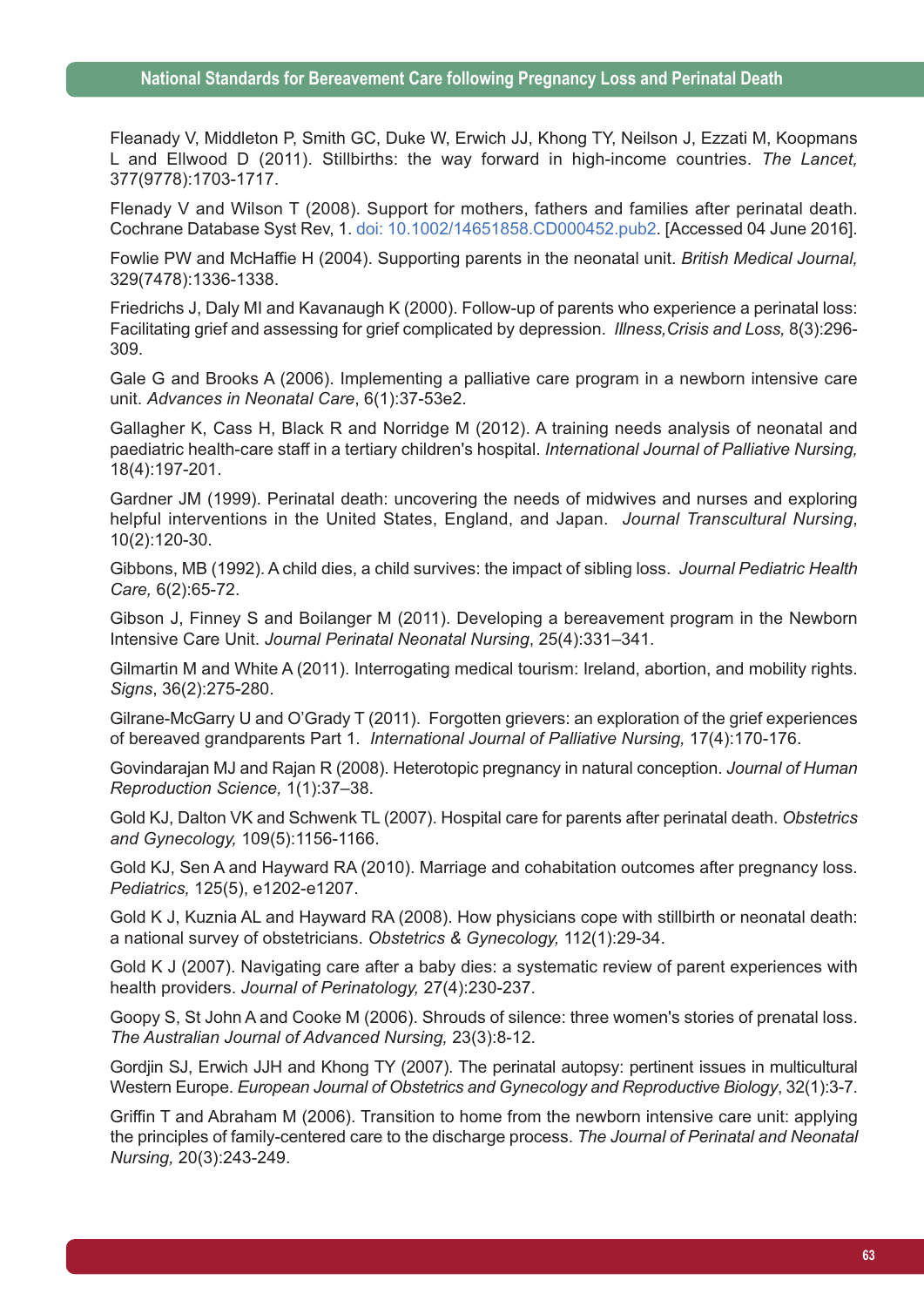Gardino CM and Schetter CD (2014). Understanding pregnancy anxiety: concepts, correlates and consequences. *Zero to Three*, 34(4):12-21.

Hamilton KES, Redshaw ME and Tarnow-Mordi W (2007). Nurse staffing in relation to risk-adjusted mortality in neonatal care. *Archives of Disease in Childhood-Fetal and Neonatal Edition*, 94(1):99- 103.

Hammes BJ, Klevan J, Kempf M and Williams MS (2005). Pediatric advance care planning. *Journal of Palliative Medicine,* 8(4):766-773.

Harrison ME and Walling A (2010). What do we know about giving bad news? A review. *Clinical Pediatrics,* 49:619-626.

Heazell A, McLaughlin M, Schmidt E, Cox P, Flenady V, Khong T and Downe S (2012). A difficult conversation? The views and experiences of parents and professionals on the consent process for perinatal postmortem after stillbirth. *BJOG: An International Journal of Obstetrics and Gynaecology,* 119(8):987–997.

Heller KS and Solomon MZ (2005). Continuity of care and caring: what matters to parents of children with life-threatening conditions. *Journal of Pediatric Nursing*, 20(5):335-346.

Hellmann J, Williams C, Ives-Baine L and Shah PS (2012). Withdrawal of artificial nutrition and hydration in the Neonatal Intensive Care Unit: parental perspectives. *Archives of Disease in Childhood-Fetal and Neonatal Edition*, 98(1):F21-5.

Henley A and Schott J (2008). The death of a baby before, during or shortly after birth: good practice from the parents' perspective. *Seminars in Fetal and Neonatal Medicine*, 13(5):325-328.

Himelstein BP, Hilden JM, Boldt AM and Weissman D (2004). Pediatric palliative care. *New England Journal of Medicine,* 350(17):1752-1762.

Hughes P, Turton P, Hopper E and Evans C (2002). Assessment of guidelines for good practice in psychosocial care of mothers after stillbirth: a cohort study. *The Lancet,* 360(9327):114-118.

Hughes KH and Goodall UA (2013). Perinatal bereavement care: are we meeting families' needs? *British Journal of Midwifery;* 21(4)248-253.

Huisman TA (2004). Magnetic resonance imaging: an alternative to autopsy in neonatal death? *Seminars in Neonatology,* 9(4):347-353.

Hummel P and Cronin J (2004). Home care of the high-risk infant. *Advances in Neonatal Care,* 4(6):354-364.

Hutti MH (2005). Social and professional support needs of families after perinatal loss. *Journal of Obstetric, Gynecologic, and Neonatal Nursing*, 34(5):630-638.

Johnston G, Crombie IK, Davies HTO, Alder EM and Millard A (2000). Reviewing audit: barriers and facilitating factors for effective clinical audit. *Quality in Health Care,* 9(1)23-36. doi: 10.1136/qhc.9.1.23 http://www.ncbi.nlm.nih.gov/pmc/articles/PMC1743496/ [19 January 2016].

Jonas-Simpson C, Steele R, Leeat G, Davies B and O'Leary J (2015). Always with me: Understanding experiences of bereaved children whose baby sibling died. *Death Studies,* DOI: 10.1080/07481187.2014.991954. Available at www.ncbi.nlm.nih.gov/pubmed/25551421 [13 January 2015].

Jones K and Pearce C (2009). Organising an acute gynaecology service: equipment, setup and a brief review of the likely conditions that are managed in the unit. *Best Practice and Research Clinical Obstetrics and Gynaecology,* 23(4): 427-438.

Jones L, Woodhouse D and Rowe J (2007). Effective nurse parent communication: a study of parents' perceptions in the NICU environment. *Patient Education and Counseling,* 69(1-3):206-212.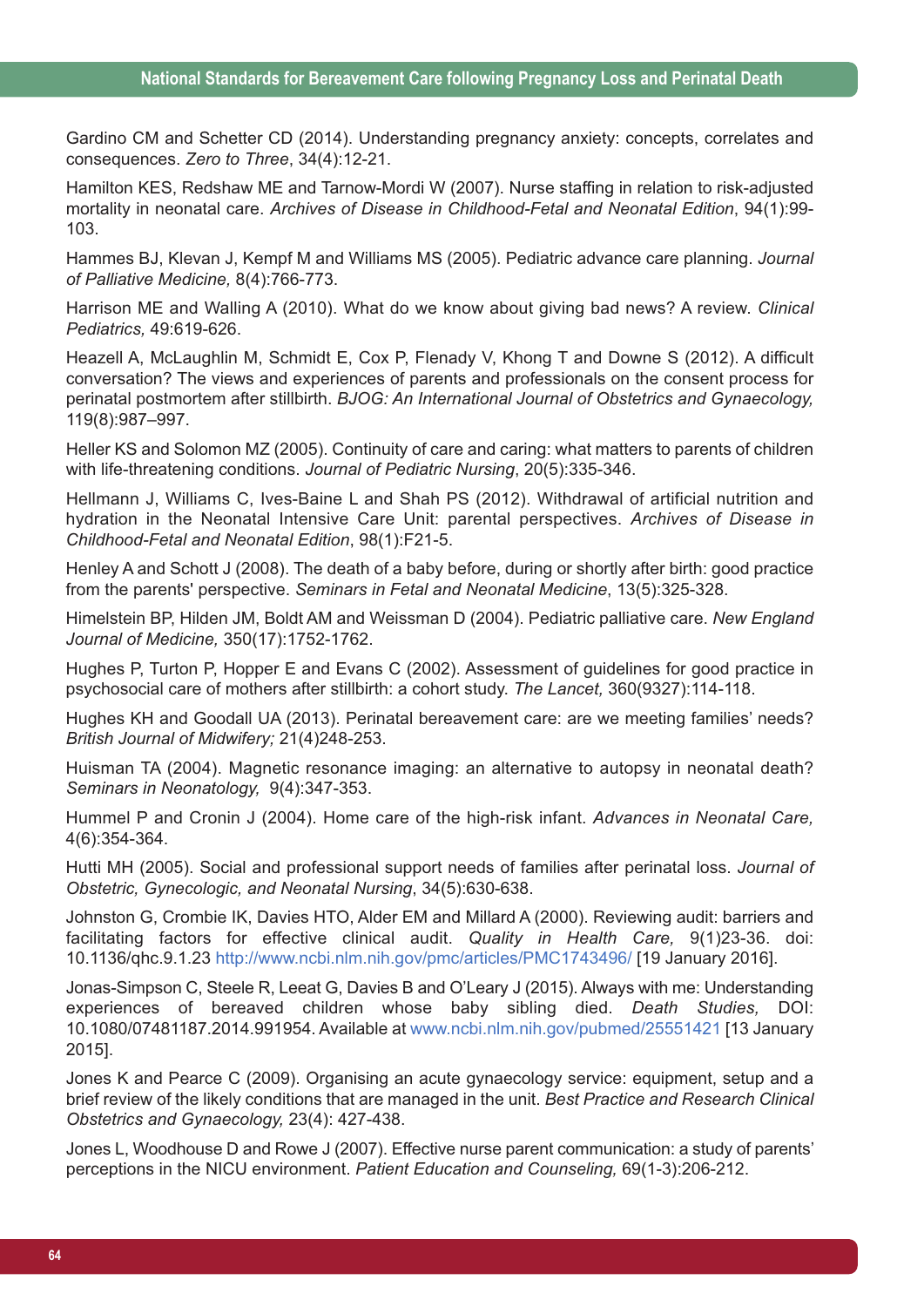Kavanaugh K and Moro T (2006). Supporting parents after stillbirth or newborn death: There is much that nurses can do. *The American Journal of Nursing,* 106(9):74-79.

Kavanaugh K and Paton JB (2001). Communicating with parents who experience a perinatal loss. *Illness, Crisis, and Loss,* 9:369-380.

Kain VJ (2006). Palliative care delivery in the NICU: What barriers do neonatal nurses face? *Neonatal Network: The Journal of Neonatal Nursing,* 25(6):387-392.

Kehl K (2005). Recognition and support in anticipatory mourning. *Journal of Hospice and Palliative Nursing*, 7(4):206-211.

Kean L (2006). Intrauterine fetal death. *Obstetrics and Gynaecology and Reproductive Medicine*, 16(4):199-205.

Kene EA, Hutton N, Hall B, Rushton C (2010). Bereavement debriefing sessions: an intervention to support health care professionals in managing their grief. *Paediatric Nursing,* 36(4):185-189.

Kersting A and Wagner B (2012). Complicated grief after perinatal loss. *Dialogues Clinical Neuroscience*, 14(2):187-194.

Kersting A, Kroker K, Steinhard J, Hoernig-Franz I et al. (2009). Psychological impact on women after second and third trimester termination of pregnancy due to fetal anomalies versus women after preterm birth: a 14 month follow-up study. *Archives of Women's Mental Health,* 12(4):193-201.

Kersting A, Kroker K, Steinhard J, Lüdorff K et al. (2007). Complicated grief after traumatic loss. *European Archives of Psychiatry and Clinical Neuroscience*, 257(8):437-443.

Khan RA, Drudy L, Sheehan J, Harrison RF and Geary M (2004). Early pregnancy loss: how do men feel? *Irish Medical Journal,* 97(7):217-8.

Kingdon C, Givens JL, O'Donnell E and Turner M (2015). Seeing and holding baby: systematic review of clinical management and parental outcomes after stillbirth. *Birth,* 42(3):206-18.

Kripalani S, LeFevre F, Phillips C, Williams M, Basaviah P and Baker D (2007). Deficits in communication and information transfer between hospital-based and primary care physicians: implications for patient safety and continuity of care. *Journal of Hospital Medicine,* 2(5):314-23.

Kobler K and Limbo R (2011). Making a case: creating a perinatal palliative care service using a perinatal bereavement program model. *The Journal of Perinatal and Neonatal Nursing,* 25(1):32-41.

Kobler K, Limbo R and Kavanaugh K (2007). Meaningful moments: The use of ritual in perinatal and pediatric death. *MCN: The American Journal of Maternal/Child Nursing*, 32(5):288-295.

Koopmans L, Wilson T, Cacciatore J, Flenady V (2013). Support for mothers, fathers and families after perinatal death (Review). *Cochrance Database System Review. The Cochrane Library,* Issue 6. Available at http://www.academia.edu/3779002/Support\_for\_mothers\_fathers\_and\_families\_after perinatal death Cochrane review. [10 September 2014].

Kripalani S, Lefevre F, Phillips CO, Williams MV, Basaviah P and Baker DW (2007). Deficits in communication and information transfer between hospital-based and primary care physicians: implications for patient safety and continuity of care. *Journal of American Medical Association*, 297(8):831-841.

Laing IA (2004). Clinical aspects of neonatal death and autopsy. *Seminars in Neonatology*, 9(4):247- 254.

Laing IA and Freer Y (2008). Reorientation of care in the NICU. *Seminars in Fetal and Neonatal Medicine*, 14(6):396-400.

Lalor J, Begley CM and Galavan E (2009). Recasting Hope: a process of adaptation following fetal anomaly diagnosis. *Social Science and Medicine,* 68(3):462-472.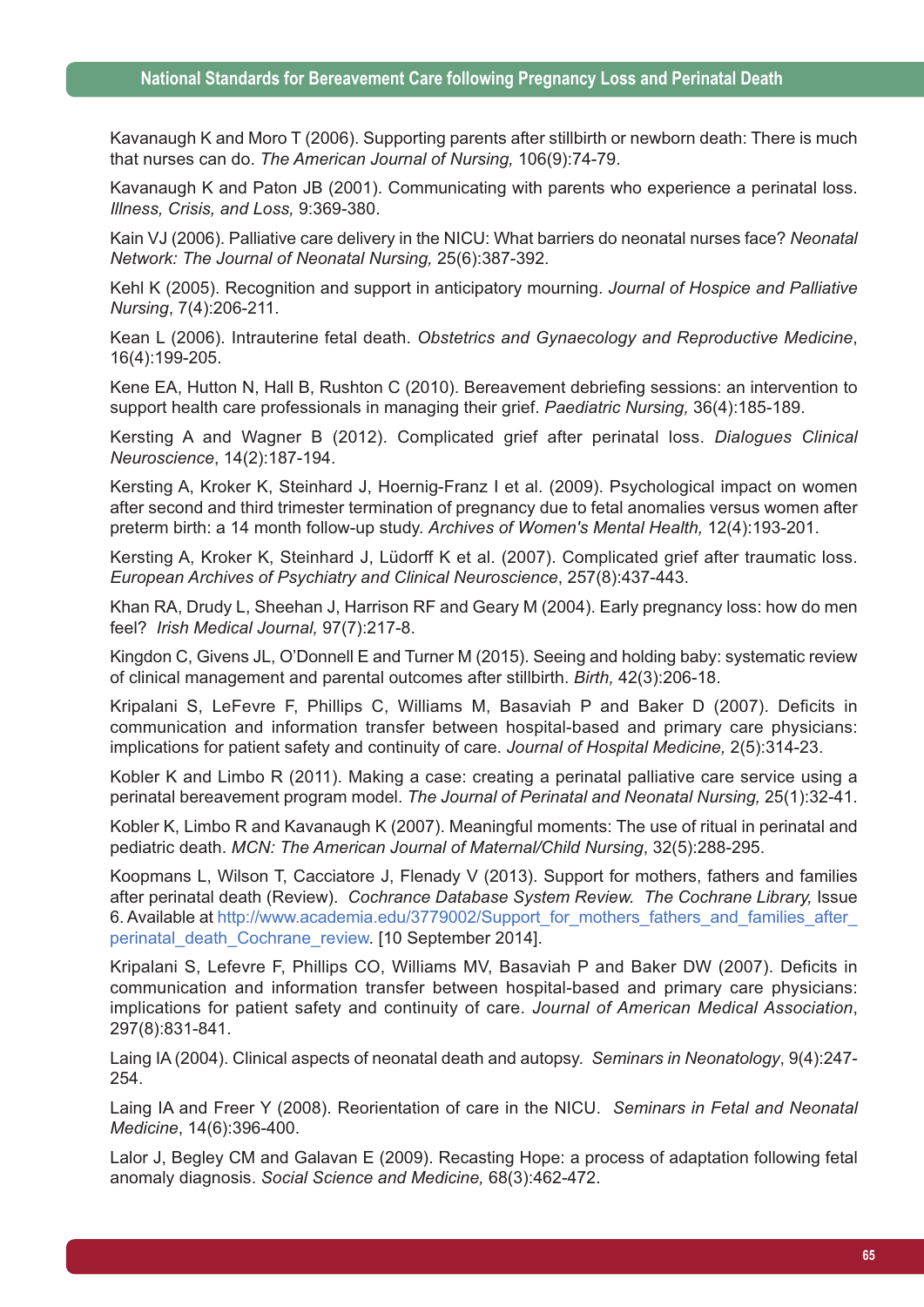Lalor J, Devane D and Begley CM (2007). Unexpected diagnosis of fetal abnormality: women's encounters with caregivers. *Birth*, 34(1):80-88.

Lang A, Fleiser AR, Duhamel F, Sword W, Gilbert KR and Corsini-Munt S (2011). Perinatal loss and parental grief: The challenge of ambiguity and disenfranchised grief. *Journal of Death and Dying,* 63(2):183-196.

Larcher V, Craig F, Bhogal K, Wilkinson D and Brierley J on behalf of the Royal College of Paediatrics and Childhealth (2015). Making decisions to limit treatment in life-limiting and life-threatening conditions in children: a framework for practice. *British Medical Journal,* 100(suppl 2):s1-s23. Doi:10.1136/archdischild-2014-306666.

Leuthner S and Jones EL (2007). Fetal concerns program: a model for perinatal palliative care. MCN: *The American Journal of Maternal/Child Nursing*, 32(5):272-278.

Levine SR, Cohen M, Blanchard N, Federico F, Magelli M, Lomax C, Greiner G, Poole R, Lee C and Lesko A (2001). Guidelines for preventing medication errors in pediatrics. *Journal of Pediatric Pharmacology and Therapeutics*, 6 (5):426-442.

Limbo R, Kobler K and Levang E (2010). Respectful disposition in early pregnancy loss. *MCN: The American Journal of Maternal/Child Nursing,* 35(5):271-277.

Limbo R and Kobler K (2010). The tie that binds: Relationships in perinatal bereavement. *MCN: The American Journal of Maternal/Child Nursing,* 35(6): 316.

Lisle-Porter MD, and Podruchny AM (2009). The dying neonate: family-centered end-of-life care. *Neonatal Network: The Journal of Neonatal Nursing,* 28:75-83.

Liu MF, Lin KC, Chou YH and LeeTY (2010). Using non-nutritive sucking and oral glucose solution with neonates to relieve pain: a randomised controlled trial. *Journal of Clinical Nursing*, 19(11- 12):1604-1611.

Lozeau AM and Potter B (2005). Diagnosis and management of ectopic pregnancy. *American Family Physician,* 72(9):1707–1714.

Lok, IH and Neugebauer R (2007). Psychological morbidity following miscarriage. *Best Practice and Research Clinical Obstetrics and Gynaecology,* 21(2):229-247.

Lynch CM and Malone FD (2007). Prenatal screening and diagnosis. *Irish Medical Journal,* 100(3):405-406.

Machajewski V and Kronk R (2013). Childhood grief related to the death of a sibling. *Journal for Nurse Practitioners,* 9(7):443-448.

Mancini A (2011). Developing a neonatal palliative care education programme within the North West London Perinatal Network. *Journal of Neonatal Nursing,* 17(4):146-149.

Mancini A, Kelly P and Bluebond-Langner M (2013). Training neonatal staff for the future in neonatal palliative care. *Seminars in Fetal and Neonatal Medicine*, 18(2):111-115.

Malm MC, Rådestad I, Erlandsson K and Lindgren H (2011). Waiting in no-man's-land: mothers' experiences before induction of labour after their baby has died in utero. *Sexual and Reproductive Healthcare*, 2(2):51-55.

Mansell A (2006). Early Pregnancy Loss. *Emergency Loss*, 14(8):26-28.

McCool W, Guidera M, Stenson M and Dauphinee L (2009). The pain that binds us: midwives' experiences of loss and adverse outcomes around the world. *Health Care for Women Internatonal,* 30:1003-1013.

McCoyd JLM (2009a). What do women want? Experiences and reflections of women after prenatal diagnosis and termination for anomaly. *Health Care for Women International,* 30(6):507-535.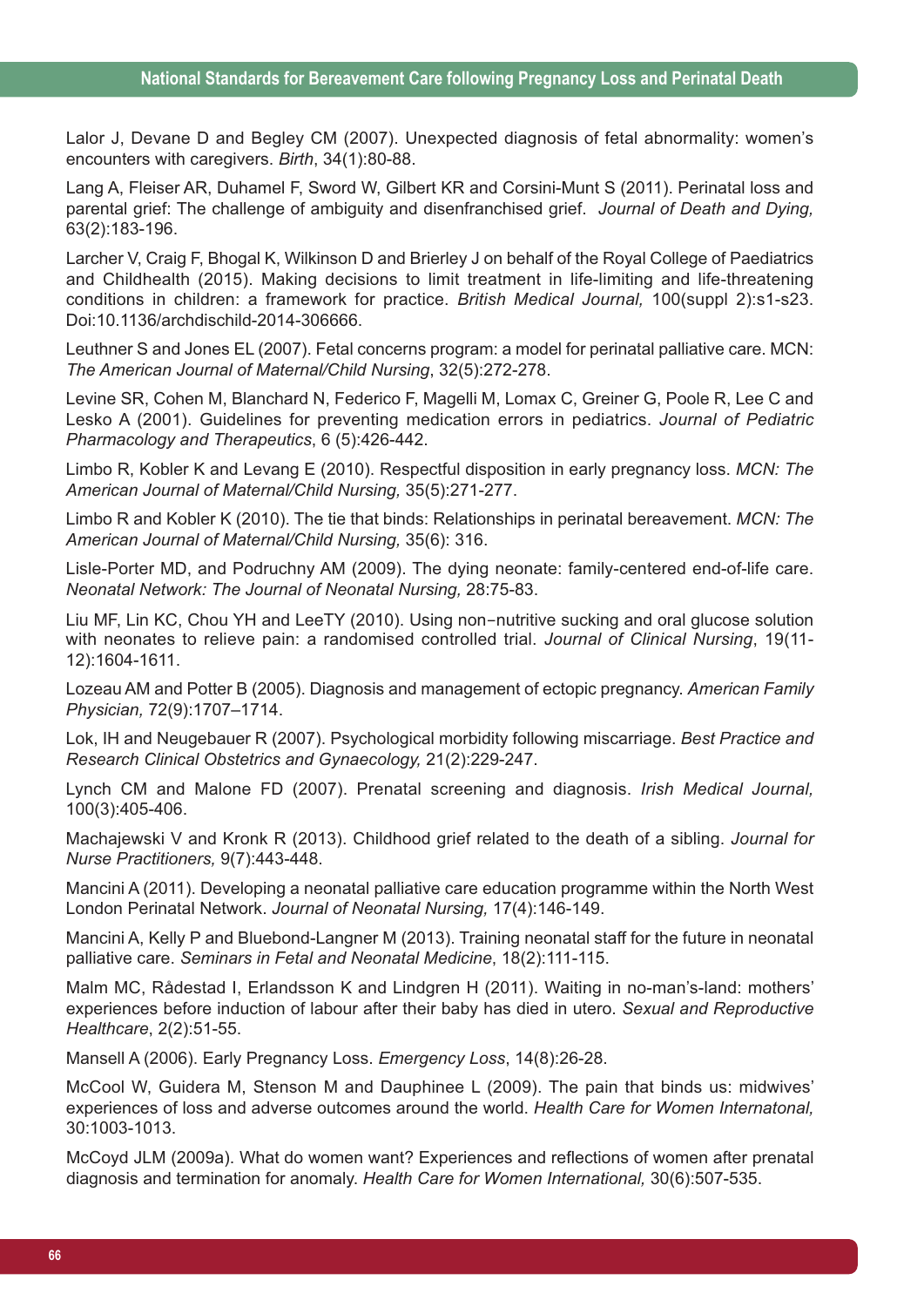McCoyd JLM (2009b). Discrepant feeling rules and unscripted emotion work: Women terminating desired pregnancies due to fetal anomaly. *American Journal of Orthopsychiatry,* 79(4):441-451. http://dx.doi.org/10.1037/a0010483.

McCready S and Russell R (2009). A national survey of support and counselling after maternal death. *Anaesthesia,* 64(11):1211-1217.

McCreight BS (2005). Perinatal grief and emotional labour: a study of nurses' experiences in gynae wards. *International Journal of Nursing Studies,* 42(2005):439-448.

McGee H and Turner M (1991). The experience and psychological impact of early miscarriage. *The Irish Journal of Psychology,* 12(2):108-120.

McGrath JM (2011). Neonatal nurses: what about their grief and loss? *The Journal of Perinatal and Neonatal Nursing*, 25(1):8-9.

McGuinness D, Coughlan B and Power S (2014). Empty Arms: Supporting bereaved mothers during the immediate postnatal period. *British Journal of Midwifery,* 22(4):246-252.

McNamara K, O'Donoghue K, O'Connell O and Greene RA (2013). Antenatal and intrapartum care of pregnancy complicated by lethal fetal anomaly. *Obstetrician and Gynaecologist,* 15(3):189-194.

McQueen A (2011). Ectopic pregnancy: risk factors, diagnostic procedures and treatment. *Nursing Standard,* 25(37):49-56.

Meaney S, Gallagher S, Lutomski JE and O'Donoghue K (2014). Parental decision making around perinatal autopsy: a qualitative investigation. *Health Expectations.* Available at http://www.ncbi.nlm. nih.gov/pubmed/25376775. [06 Jan 2015].

Meert K, Shear K, Newth C, et al. (2011). Follow-up study of complicated grief among parents eighteen months after a child's death in the paediatric intensive care unit. *Journal Palliative Medicine*, 14(2):207-214.

Meyer EC, Ritholz MD, Burns JP and Truog RD (2006). Improving the quality of end-of-life care in the pediatric intensive care unit: parents' priorities and recommendations. *Pediatrics*, 117(3):649-657.

Meyer EC, Sellers DE, Browning DM, McGuffie K, Solomon MZ and Trupg RD (2009). Difficult conversations: Improving communication skills and relational abilities in health care. *Pediatric Critical Care Medicine,* 10(3):352-359.

Mitchell LM (2004). Women's experiences of unexpected ultrasound findings. *Journal of Midwifery and Women's Health,* 49(3):228-234.

Moro T, Kavanaugh K, Okuno-Jones S and Vankleef JA (2006). Neonatal end-of-life care: a review of the research literature. *The Journal of Perinatal and Neonatal Nursing,* 20(3):262-273.

Moules NJ, Rhinsk LM and Bell JM (2008). A Christmas without memories: beliefs about grief and mothering – a clinical case analysis. *Journal of Family Nursing,* 12(4):426-41.

Moules NJ, Simonon K, Fleizer AR, Prins M and Glasgow Rev B (2007). The soul of sorrow: grief and therapeutic interventions with families. *Journal of Family Nursing*, 13(1):117-141.

Mulvihill A and Walsh T (2014). Pregnancy loss in rural Ireland: an experience of disenfranchised grief. *British Journal of Social Work*, 44 (8):2290-2306.

Munson D and Leuthner SR (2007). Palliative care for the family carrying a fetus with a life-limiting diagnosis. *Pediatric Clinics of North America*, 54(5):787-798.

Murphy S and Jones KS (2014). By the way knowledge: grandparents, stillbirth and neonatal death. *Human Fertility,* 17(3):210-213.

Murphy S, Shevlin M and Elklit A (2014). Psychological consequences of pregnancy loss and infant death in a sample of bereaved parents. *Journal of Loss and Trauma*, 19(1):56-69.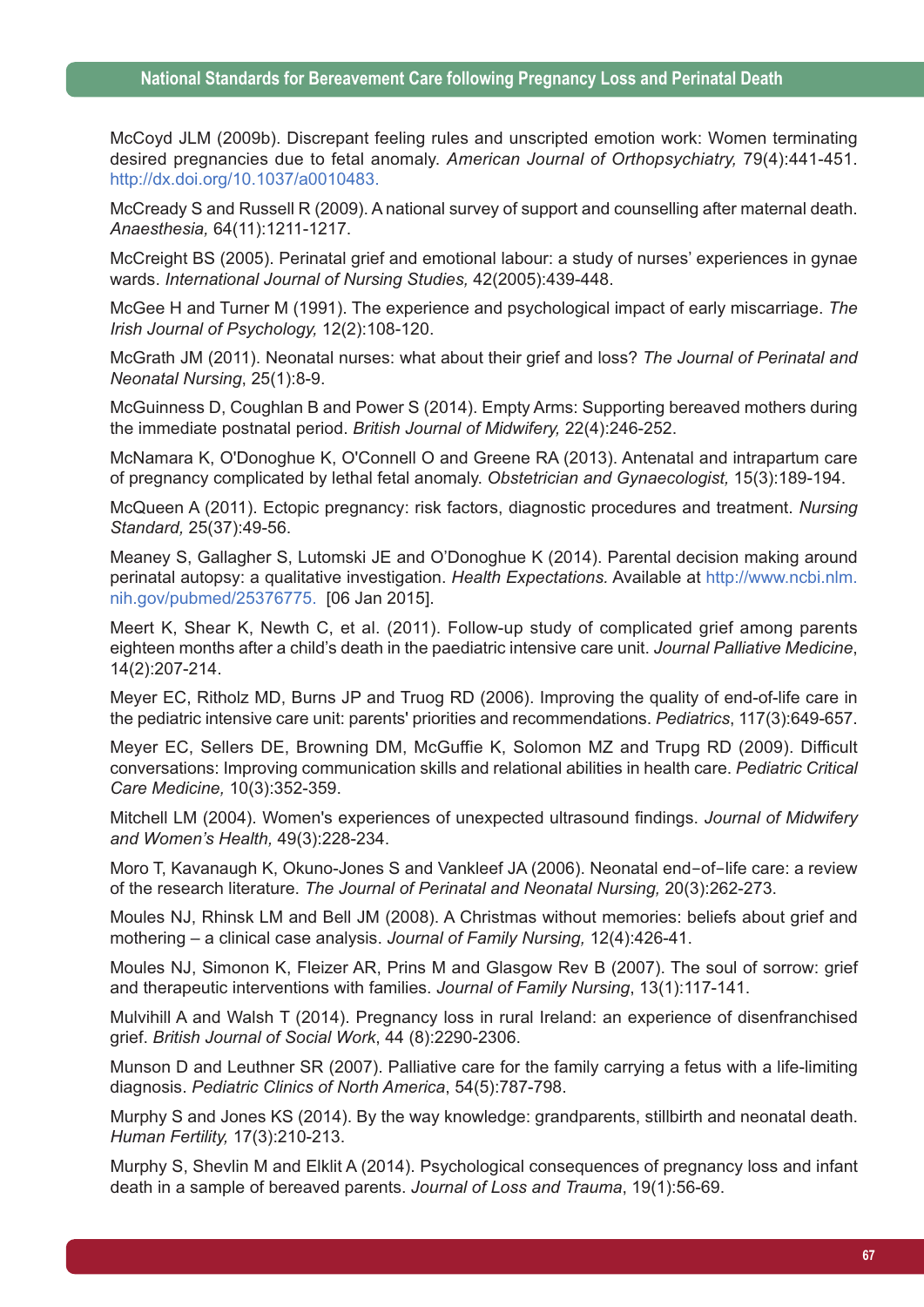Nuzum D, Meaney S and O'Donoghue K (2014a). The impact of stillbirth on consultant obstetrician gynaecologists: a qualitative study. *BJOG: An International Journal of Obstetrics & Gynaecology*, 121(8):1020-1028. Published online 3 March, 2014. DOI:10.1111/1471-0528.12695.

Nuzum D, Meaney S and O'Donoghue K (2014b). The provision of spiritual and pastoral care following stillbirth in Ireland: a mixed methods study. *BMJ Supportive and Palliative Care,* bmjspcare-2013- 000533.

O'Leary JM and Gaziano C (2011). Sibling grief after perinatal loss. *Journal of Prenatal and Perinatal Psychology and Health,* 25(3):173-193.

Parker H, Farrell M, Ryder A, Ferney K, Cox C, Farasat H and Hewitt-Taylor J (2014). Family-focused children's end-of-life care in hospital and at home. *Nursing Children and Young People*, 26(6):35-39.

Platt J (2004). The planning, organising and delivery of a memorial service in critical care. *Nursing in critical care,* 9(5):222-229.

Putman MA (2007). Perinatal perimortem and postmortem examination: obligations and considerations for perinatal, neonatal, and pediatric clinicians. *Advances in Neonatal Care*, 7(6):281- 288.

Purandare N, Ryan G, Ciprike V, Trevisan J, Sheehan J and Geary M (2012). Grieving after early pregnancy loss - a common reality. *Irish Medical Journal*, 105(10):326-8.

Prigerson HG, Horowitz MJ, Jacobs SC, Parkes CM, Aslan M and Goodkin K et al. (2009). Prolonged grief disorder: psychometric validation of criteria proposed for DSM-V and ICD-11. DOI: 10.1371/journal.pmed.1000121. http://www.plosmedicine.org/article/info%3Adoi%2F10.1371%2F journal.pmed.1000121#pmed-1000121-g004.

Rådestad I, Malm MC, Lindgren H, Pettersson K and Larsson LL (2014). Being alone in silence mothers' experiences upon confirmation of their baby's death in utero. *Midwifery*, 30(3): e91-5. doi: 10.1016/j.midw.2013.10.021. Epub 2013 Oct 30.

Rådestad I, Westerberg A, Ekholm A, Davidsson A and Erlandsson K (2011). Evaluation of care after stillbirth in Sweden based on mothers' gratitude. *British Journal of Midwifery,* 19(10):46-52.

Rådestad I, Surkan PJ, Steineck G, Cnattingius S, Onelöv E and Dickman PW (2009). Long-term outcomes for mothers who have or have not held their stillborn baby. *Midwifery,* 25(4):422-429.

Rådestad I and Christoffersen L (2008). Helping a woman meet her stillborn baby while it is soft and warm. *British Journal of Midwifery,* 16(9):588-591.

Rankin J, Wright C and Lind T (2002). Cross sectional survey of parents' experience and views of the post mortem examination. *British Medical Journal,* 324(7341):816-818.

Redshaw M and Hamilton KS (2010). Family centred care? Facilities, information and support for parents in UK neonatal units. *Archives of Disease in Childhood-Fetal and Neonatal Edition,* 95(5): F365-F368.

Reid S, Bredemeyer S, van den Berg C, Cresp T, Martin T and Miara N (2011). Palliative care in the neonatal nursery: Guidelines for neonatal nurses in Australia. *Neonatal, Paediatric & Child Health Nursing,* 14(2):2-8.

Resta R, Biesecker BB, Bennett RL, Blum S, Hahn SE, Strecker MN and Williams JL (2006). A new definition of genetic counselling: National Society of Genetic Counsellors' Task Force Report. *Journal of Genetic Counsellors,* 15(2):77-83.

Riley M (2003). Facilitating Children's Grief. *Journal of School Nursing*, 19(4):212-21.

Robertson MJ, Aldridge A and Curley AE (2011). Provision of bereavement care in neonatal units in the United Kingdom. *Pediatric Critical Care Medicine,* 12(3):e111-e115. doi: 10.1097/PCC. 0b013e3181e911e3.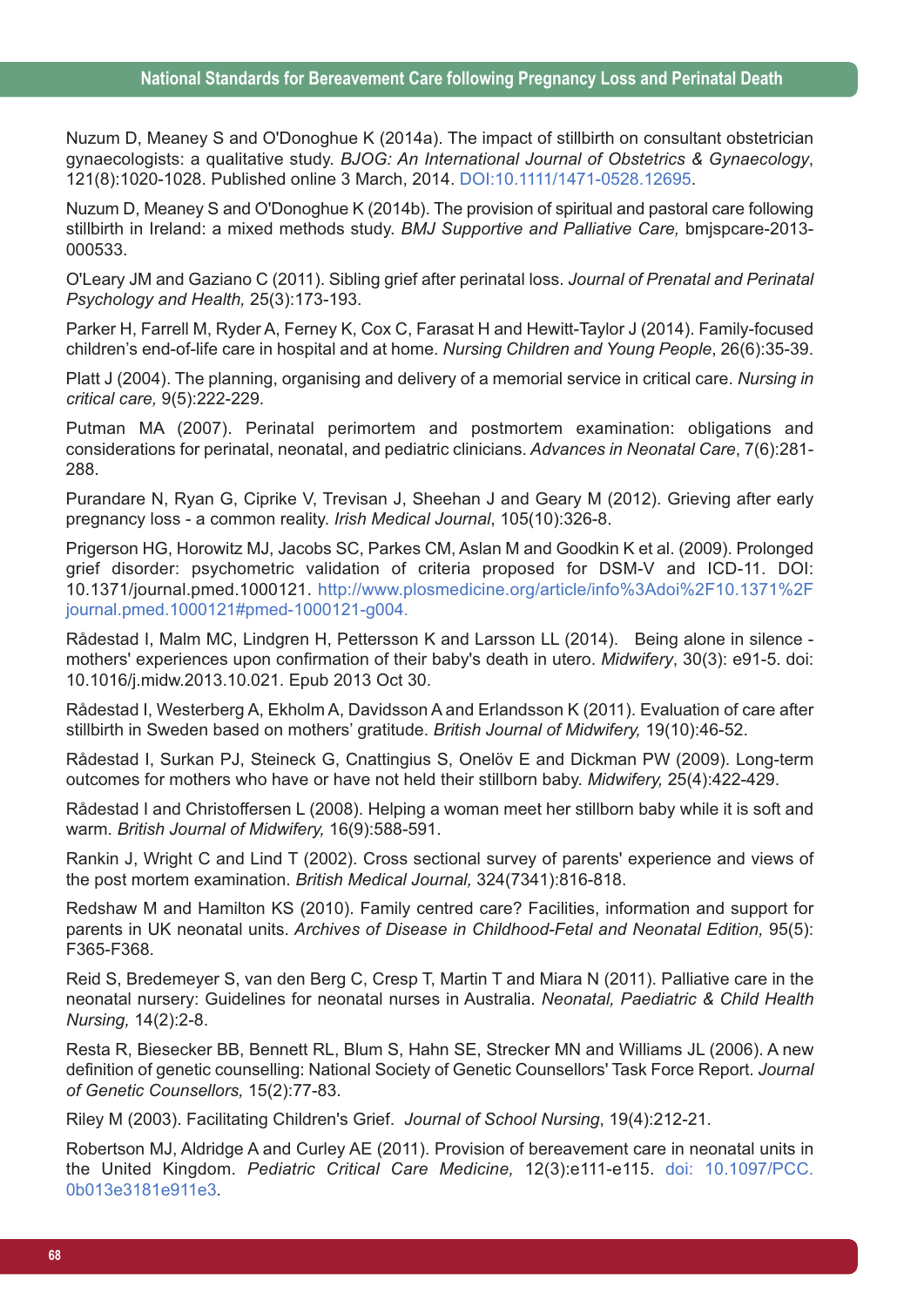Roehrs C, Masterson A, Alles R, Witt C and Rutt P (2008). Caring for families coping with perinatal loss. *Journal of Obstetric, Gynecologic and Neonatal Nursing,* 37(6):631-639.

Rogers S, Babgi A and Gomez C (2008). Educational interventions in end-of-life care: Part I: An educational intervention responding to the moral distress of NICU nurses provided by an ethics consultation team. *Advances in Neonatal Care*, 8(1):56-65.

Romesberg TL (2007). Building a case for neonatal palliative care. *Neonatal Network: The Journal of Neonatal Nursing,* 26(2):111-115.

Roose RE and Blanford CR (2011). Perinatal grief and support spans the generations: parents' and grandparents' evaluations of an intergenerational perinatal bereavement program. *Journal of Perinatal Neonatal Nursing,* 25(1):77–85.

Rosenbaum JL, Smith JR and Zollfrank R (2011). Neonatal end-of-life spiritual support care. *The Journal of Perinatal and Neonatal Nursing,* 25(1):61-69.

Roush A, Sullivan P, Cooper R and McBride JW (2007). Perinatal hospice. *Newborn and Infant Nursing Reviews*, 7(4):216-221.

Rowlands IJ and Lee C (2010). The silence was deafening: social and health service support after miscarriage. *Journal of Reproductive and Infant Psychology,* 28(3):274-286.

Rubertsson C and Cross M (2014). Anxiety in early pregnancy: prevalence and contributing factors. *Archives of Women's Mental Health*, 17(3):221-8.

Säflund K, Sjögren B and Wredling R (2004). The role of caregivers after a stillbirth: views and experiences of parents. *Birth: Issues in Perinatal Care,* 31(2):132-137.

Säflund K and Wredling R (2006). Differences within couples' experience of their hospital care and well-being three months after experiencing a stillbirth. *Acta Obstetricia et Gynecologica Scandinavica*, 85(10):1193-1199.

Sagili H and Divers M (2007). Modern management of miscarriage. *The Obstetrician and Gynaecologist,* 9(2):102-108.

Schut H and Stroebe M (2005). Interventions to enhance adaptation to bereavement. *Journal of Palliative Medicine*, 8 (suppl 1):S140–S147.

Shear K, Frank E, Houck PR and Reynolds C (2005). Treatment of complicated grief: a randomised controlled trial. *Journal of American Medical Association*, 293(21):2601-2608.

Shear MK, Simon N, Wall M et al. (2011). Complicated grief and related bereavement issues for DSM-5. Published online 28 February 2011. doi: 10.1002/da.20780. Available at http://www.ncbi. nlm.nih.gov/pmc/articles/PMC3075805/

Siddiqui F and Kean L (2009). Intrauterine fetal death. *Obstetrics, Gynaecology and Reproductive Medicine,* 19(1):1-6.

Simpson R and Bor R (2001). 'I'm not picking up a heart-beat': experiences of sonographers giving bad news to women during ultrasound scans. *British Journal of Medical Psychology,* 74(Part 2):255- 272.

Smuelsson M, Rådestad I and Segesten K (2001). A waste of life: fathers' experience of losing a child before birth. *Birth,* 28(2):124-130.

Stratham NH, Solomou H, Solomou W and Greene JM (2003). Communication of prenatal screening and diagnosis results to primary-care health professionals. *Public Health*, 117(5):348-357.

Stratton K and Lloyd L (2008). Hospital-based interventions at and following miscarriage: literature to inform a research-practice initiative. *Australian and New Zealand Journal of Obstetrics and Gynaecology,* 48(1):5-11.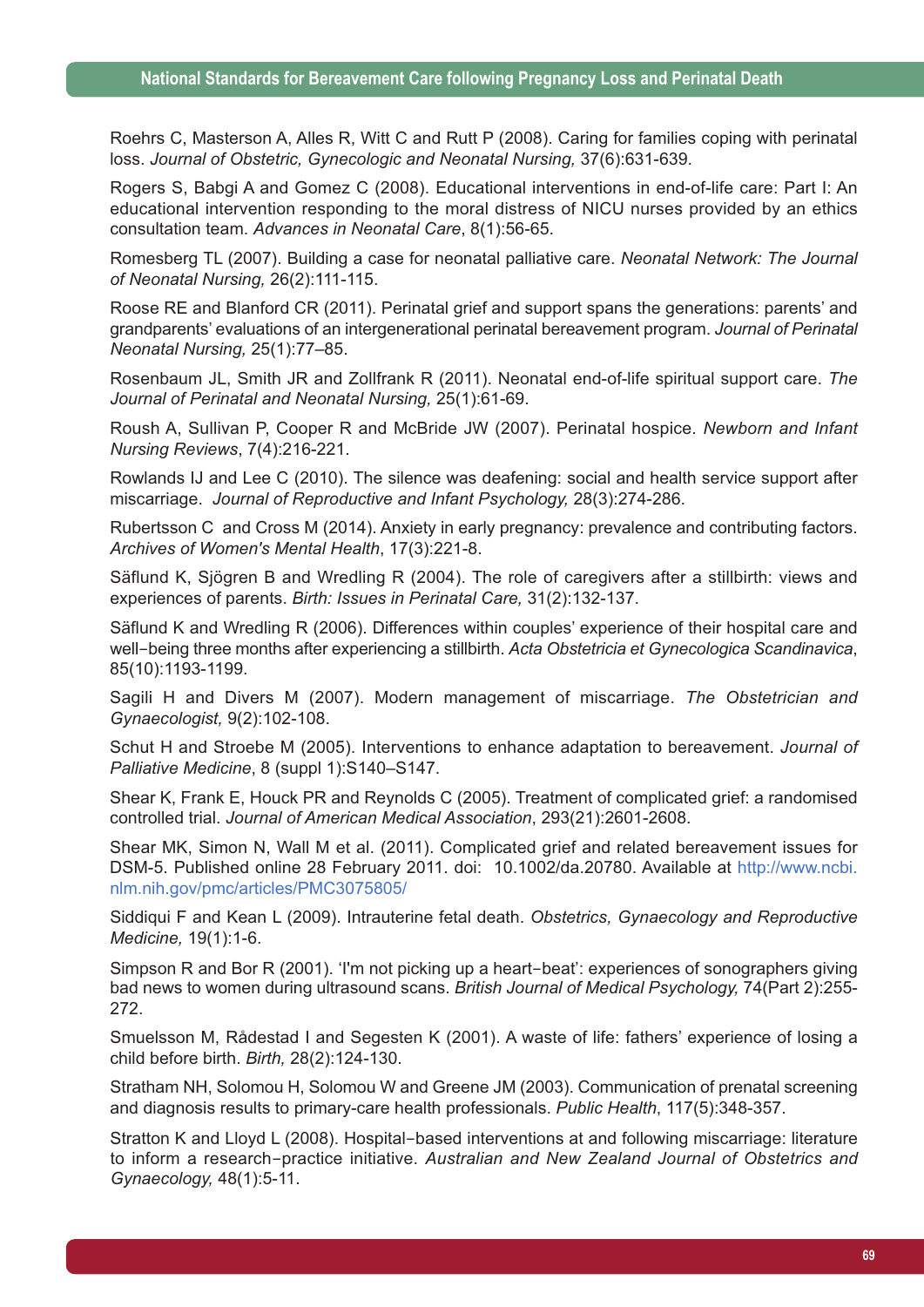#### **National Standards for Bereavement Care following Pregnancy Loss and Perinatal Death**

Stroebe MS, Folkman S, Hansson RO and Schut H (2006). The prediction of bereavement outcome: development of an integrative risk factor framework. *Social Science and Medicine* 63(9):2440-51.

Stroebe M, Schut, H and Stroebe W (2007). Health outcomes of bereavement. *The Lancet,* 370(9603):1960-1973.

Sudia-Robinson T (2011). Ethical implications of newborn screening, life-limiting conditions, and palliative care. *MCN: The American Journal of Maternal/Child Nursing,* 36(3):188-196.

Summer L, Kavanaugh K and Moro T (2006). Extending palliative care in to pregnancy and the immediate new born period: state of the practice of perinatal palliative care. *Journal of Perinatal and Neonatal Nursing*, 20(1):113-116.

Sweeting H and Gilhooly M (1990). Anticipatory Grief: a review. *Social Science and Medicine,* 30(10):1073-1080.

Thorstensen KA (2000). Midwifery management of first trimester bleeding and early pregnancy loss. *Journal of Midwifery and Women's Health,* 45(6):481-497.

Torbic H (2011). Children and grief: but what about the children? *Home HealthC Nurse*, 29(2):67-79.

Tucker EB, Fager C, Srinivas S and Lorch S (2011). Racial and ethnic differences in use of intubation for periviable neonates. *Pediatrics*, 127(5): e1120-e1127. doi:10.1542/peds.2010-2608. Epub 2011 Apr 18. e1120-e1127.

Trulsson O and Rådestad I (2004). The silent child - mothers' experiences before, during, and after stillbirth. *Birth,* 31(3):189-195.

van der Geest IM, Darlington AS, Streng IC, Michiels EM, Pieters R and van den Heuvel-Eibrink MM (2014). Parents' experiences of paediatric palliative care and the impact on long-term parental grief. *Journal of Pain Symptom Management,* 47(6):1043-53.

Wakefield JC and First MB (2012). Validity of the bereavement exclusion to major depression: does the empirical evidence support the proposal to eliminate the exclusion in DSM-5? *World Psychiatry,* 11(1):3-10.

Wakefield JC (2012). Should prolonged grief be reclassified as a mental disorder in DSM-5?: reconsidering the empirical and conceptual arguments for complicated grief disorder. *Journal of Nervous and Mental Disease.* 200(6):499-511.

Walsh T, Foreman M, Curry P, O'Driscoll S and McCormack M (2008). Bereavement support in an acute hospital: an Irish model. *Death Studies*, 32(8):768-86.

Walsh T, Breslin G, Curry P, Fireman M and McCormack M (2013). A whole-hospital approach? Some staff views of a hospital bereavement care service. *Death Studies,* 37(6):552-568.

Weissman DE and Meier DE (2008). Operational features for hospital palliative care programmes: consensus recommendations. *Journal of Palliative Medicine*, 11(9):1189-1194.

Welborn JM (2012). The experience of expressing and donating breast milk following a perinatal loss. *Journal of Human Lactation,* 28(4):506-510.

Wenzel J, Shaha M, Klimmek R and Krumm S (2011). Working through grief and loss: oncology nurses perspectives on professional bereavement. *Oncology Nursing Forum,* 38:4, E272-82. doi: 10.1188/11.ONF.E272-E282.

Widger KA and Wilkins K (2003). What are the key components of quality perinatal and pediatric endof-life care? A literature review. *Journal of Palliative Care*, 20(2):105-112.

Wilkinson DJC, Thiele P, Watkins A and De Crespignyb L (2012). Fatally flawed? A review and ethical analysis of lethal congenital malformations. *British Journal of Obstetrics and Gynaecology*, 119(11):1302–1308.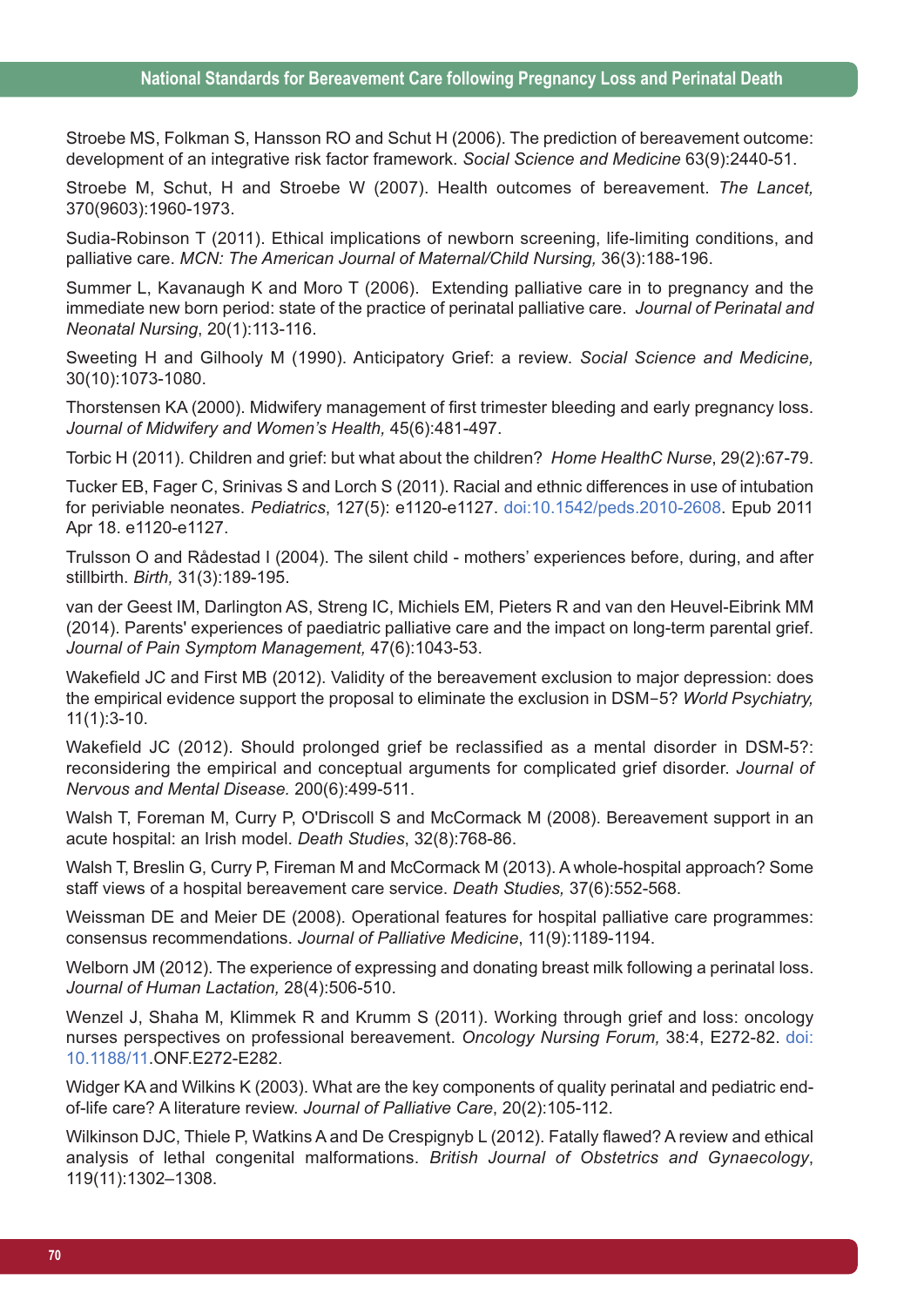Williams C, Munson D, Zupancic J and Kirpalani H (2008). Supporting bereaved parents: practical steps in providing compassionate perinatal and neonatal end-of-life-care: a North American perspective. *Seminars in Fetal and Neonatal Medicine*, 13(5):335-340. doi: 10.1016/ j.siny.2008. 03.005.

Woodroffe I (2013). Supporting bereaved families through neonatal death and beyond. *Seminars in Fetal and Neonatal Medicine,* 18(2):99-104.

Woods-Giscombé CL, Lobel M and Crandell JL (2010). The impact of miscarriage and parity on patterns of maternal distress in pregnancy. *Research in Nursing and Health,* 33(4):316-328.

Wool C (2013). State of the science on perinatal palliative care. *Journal of Obstetric, Gynecologic and Neonatal Nursing,* 42(3):372-382.

Yee W and Ross S (2006). Communicating with parents of high-risk infants in neonatal intensive care. *Paediatrics and Child Health,* 11(5):291-295.

#### **Books**

Christ GH, Bonnano G, Malkinson R and Rubin S (2003). 'Bereavement Experiences after the death of a child' in Field MJ and Berrman RE (eds.), *When Children Die: improving palliative and end of life care for children and their families.* Washington DC: National Academy Press.

Doka K (2002). *Disenfranchised Grief: new directions, challenges and strategies for practice*. US: Research Press.

Doka K (1989). *Disenfranchised Grief*. Lexington, M.A: Lexington Books.

Doka KJ (1995). *Children mourning, mourning children.* Washington, DC: Hospice Foundation of America.

Ferguson L, Fowler-Kerry S and Hain R (2012). 'Education' in Goldman A, Hain R and Liben S (eds.). *Oxford textbook of paediatric palliative care*. Oxford: OUP.

Forest G (1989). 'Care of the bereaved after perinatal death' in Chalmer I, Enkin MW and Keirse MJNC (eds.). *Effective care in pregnancy and childbirth,* Volume 2. Oxford Medical Publications.

Hooyman NR and Kramer BJ (2006). *Living through loss: Interventions across the lifespan.* Columbia University Press.

Mander R (2006). *Loss and bereavement in childbearing* (Routledge, 2nd ed.).

Marshall HK, Kennell JH and Farnhoff JM (2013). *Care of the high-risk neonate* (Elsevier, 6th ed.).

Stroebe MS, Hansson R, Schut H and Stroebe W (2008). *Handbook of bereavement research and practice: advances in theory and intervention.* Washington DC: National Academy Press.

Williams B and Datta S (2012). Previous fetal death in Karoshi M, Newbold S, B-Lynch C and Keith L (eds). *A textbook of preconceptional medicine*. Sapiens Publishing.

### **Reports**

Bates U, Jordan N, Malone K, Monahan E, O'Connor S, and Tiernan E (2008). *Review of general bereavement support and specific services available following suicide bereavement.* Petrus Consulting, Dublin: NOSP.

British Association of Perinatal Medicine Working Group Report (2010). *Palliative Care (supportive and end-of-life care): a framework for clinical practice in perinatal medicine.*

Browne M, O'Mahony A and MacEochaidh G (2005). *Dying and death in an acute hospital: exploring the views and experiences of hospital staff.* Irish Hospice Foundation/Health Service Executive.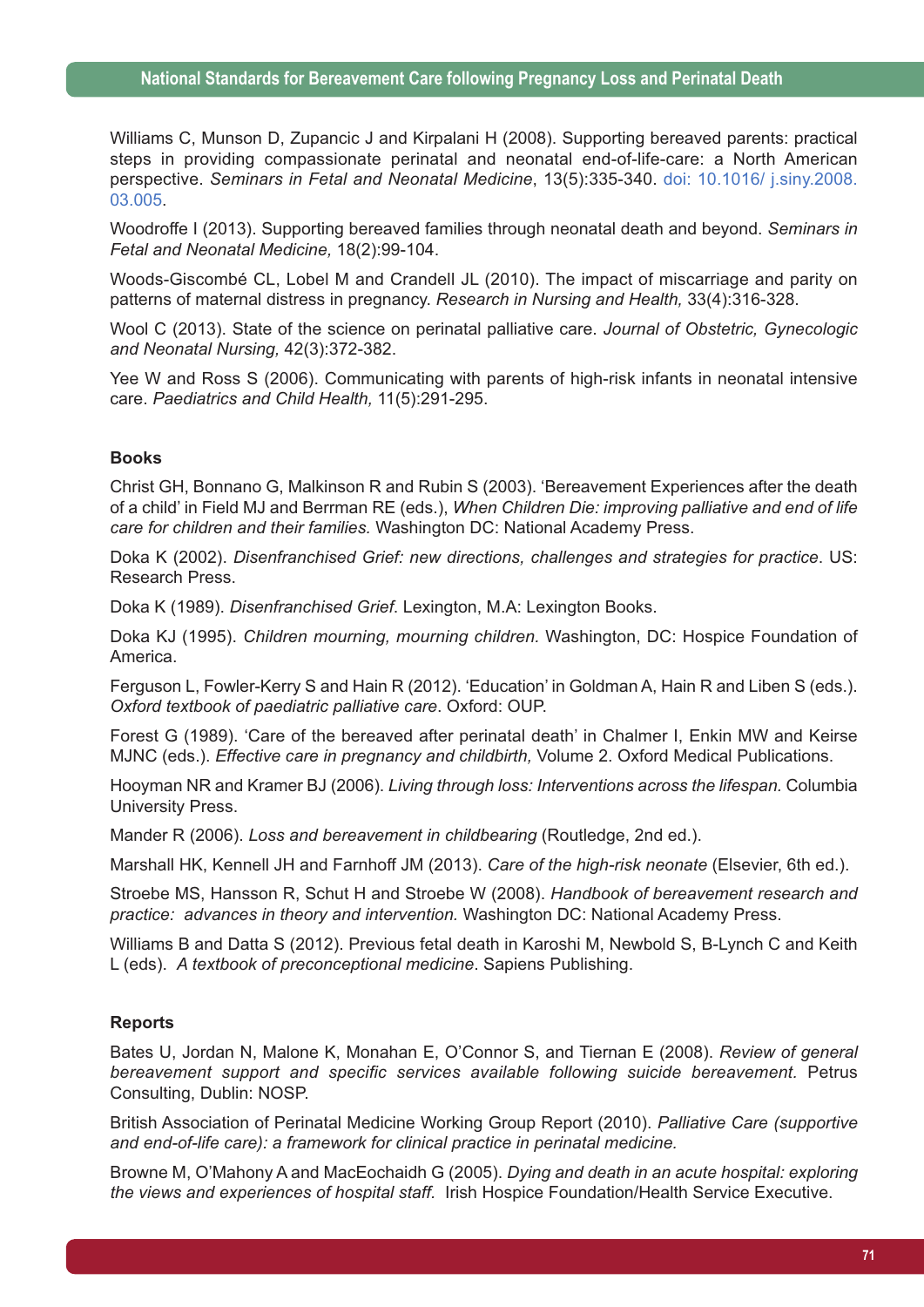Department of Health / Irish Hospice Foundation (2005). *A palliative care needs assessment for children.* Available at http://hospicefoundation.ie/wp-content/uploads/2012/04/Palliative-care-needsassessment-for-children-2005.pdf

Department of Health (UK) (2015). Abortion Statistics, England and Wales 2014. Available at https://www.gov.uk/government/statistical-data-sets/abortion-statistics-england-and-wales-2014

ESRI. (2013) *Perinatal statistics report 2012.* Dublin: ESRI Health Research and Information Division.

Health Information and Equality Authority (HIQA) (2013). *Investigation into the safety, quality and standards of services provided by the Health Service Executive to patients, including pregnant women, at risk of clinical deterioration, including those provided in University Hospital Galway, and as reflected in the care and treatment provided to Savita Halappanavar.*

Health Service Executive (HSE) (2013). *Investigation of Incident 50278 from time of patient's self*referral to hospital on the 21st of October 2012 to the patient's death on the 28th of October, 2012.

Institute of Obstetricians and Gynaecologists RCPI (2006). *The Future of Maternity & Gynaecology Services in Ireland 2006-2016*. Available at http://www.rcpi.ie/content/docs/000001/372\_5\_media.pdf

Irish Hospice Foundation (2012). *The Irish Childhood Bereavement Network: Supporting those working with grieving children and young people.* Available at http://hospicefoundation.ie/wpcontent/uploads/2012/04/Irish-Childhood-Bereavement-Network-supporting-those-working-with-grievi ng-children-and-young-people.pdf

Irish Hospice Foundation (IHF) (2014). *The Hospice Friendly Hospitals Programme: Overview 2007- 2013*. Available at http://hospicefoundation.ie/wp-content/uploads/2013/04/The-Hospice-Friendly-Hospitals-Programme.-Overview-2007-2013.pdf.

Irish Stillbirth and Neonatal Death Society (ISANDS) (2007). *Guidelines for professionals.*

Keegan, O (2013). *Submission to the Oireachtas Committee on health and children: Public hearing on end-of-life care.* Available at http://hospicefoundation.ie/wp-content/uploads/2013/12 /Bereavement-Oireachtas-submission-November-4thi-OKeegan.pdf.

Kristjanson L, Lobb E, Aoun S and Monterosso L for the Department of Health and Ageing, Australia (2006). *A systematic review of the literature on complicated grief.*

National Perinatal Epidemiology Centre (2015). *Perinatal Mortality in Ireland: Annual Report, 2013*.

Redshaw M, Rowe R and Henderson J (2014). *Listening to parents after stillbirth or the death of their baby after birth.* National Perinatal and Epidemiology Unit, Oxford.

Ryan K, Connolly M, Charnley K, Ainscough A, Crinion J, Hayden C, Keegan O, Larkin P, Lynch M, McEvoy D, McQuillan R, O'Donoghue L, O'Hanlon M, Reaper-Reynolds S, Regan J, Rowe D, Wynne M (2014). *Palliative Care Competence Framework*. Dublin: Health Service Executive.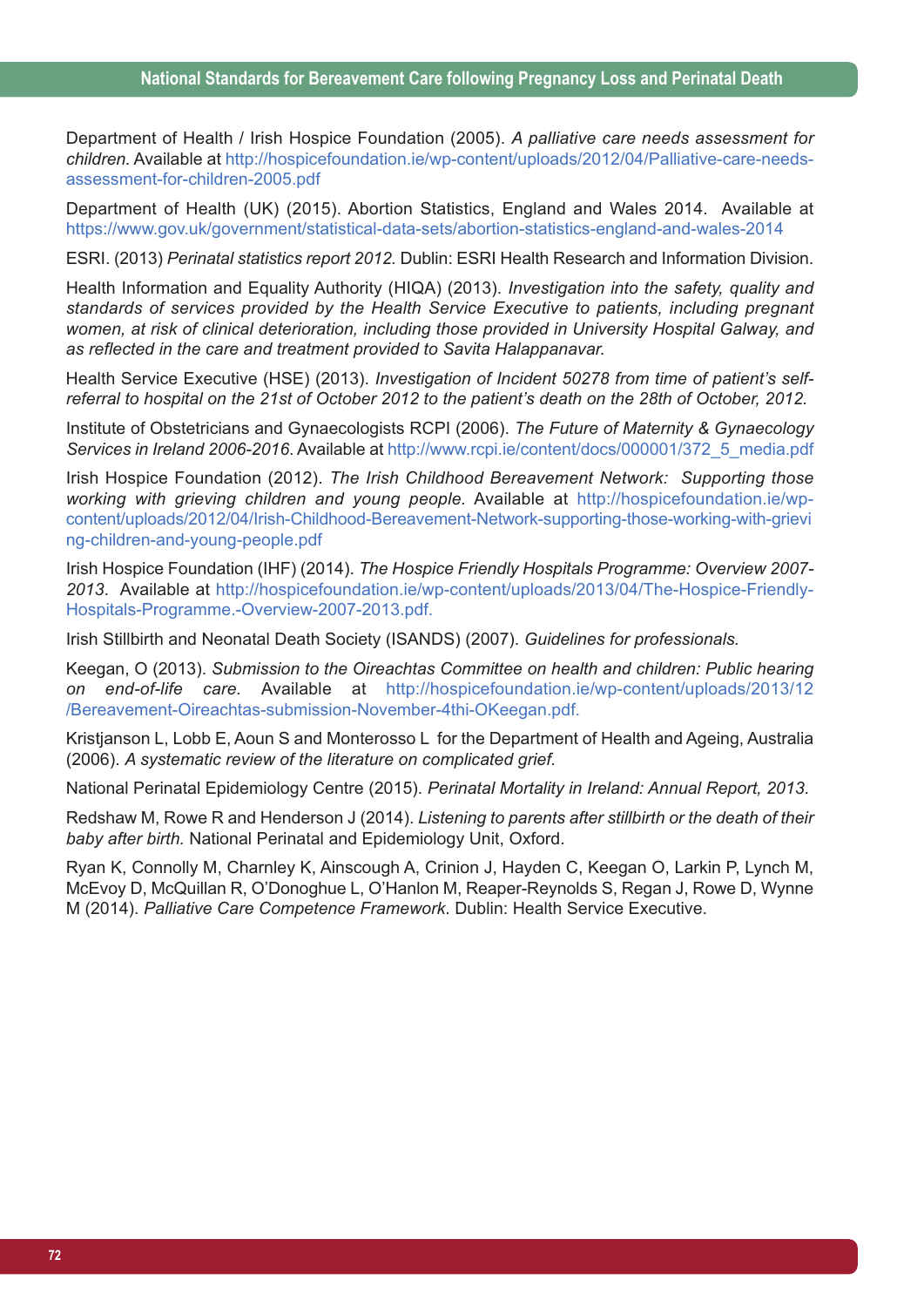#### **International Clinical Guidance and Diagnostic Criteria**

Association for Children's Palliative Care [ACT] (2009). *A neonatal pathway for babies with palliative care needs.* Available at www.londonneonatalnetwork.org.uk/.../ACTNeonatal\_Pathway\_for\_Bab.

American Psychiatric Association (2013). *Diagnostic and Statistical Manual of Mental Disorders:* Fifth edition.

American Psychiatric Association (2000). *Diagnostic and Statistical Manual of Mental Disorders*: Fourth edition (Text Revision).

American Psychiatric Association (1996). *Diagnostic and Statistical Manual of Mental Disorders:* Third edition.

British Association of Perinatal Medicine (2010). *Palliative Care (supportive and end-of-life care): A framework for clinical practice in Perinatal Medicine.* Available at http://bapm.org/publications/ documents/guidelines/Palliative\_Care\_Report\_final\_%20Aug10.pdf

Brown C (2009). Working with grieving children and families in Thompson, RA (Ed.). *The handbook of child life: a guide for Paediatric Psychosocial Care*. Springfield IL: Charles C. Thomas Publication Ltd.

Mancini A, Uthaya S, Beardsley C, Wood D and Modi N (2014). *Practical guidance for the management of palliative care on neonatal units.*

National Institute for Clinical Excellence (NICE) (2004). *Guidance on cancer services: Improving supportive and palliative care for adults with cancer (The Manual)*. London: National Institute for Clinical Excellence. http://www.nice.org.uk/guidance/csgsp.

National Institute for Care Excellence (NICE) (2005). Guideline Number 26. *The management of PTSD in adults and children in primary and secondary care.* Available at https://www.nice.org.uk/ guidance/cg26/evidence/full-guideline-including-appendices-113-193442221

National Institute for Care Excellence (NICE) (2013). Guideline Number 13. *Quality Standard for endof-life care for adults*. Available at https://www.nice.org.uk/guidance/qs13/resources/guidance-endof-life-care-for-adults-pdf.

National Institute for Care Excellence (NICE) (2014). Guideline Number 192. *Antenatal and postnatal mental health: clinical management and service guidance*. Available at https://www.nice.org.uk/ guidance/cg192/chapter/1-recommendations

Queensland Government (2015). *Queensland Maternity and Neonatal Clinical Guideline: Early Pregnancy Loss* MN11.29-V3-R16. Available at https://www.health.qld.gov.au/qcg/documents/gepl.pdf

Royal College of Obstetricians and Gynaecologists (2011). Green-top Guideline No. 17. *The investigation and treatment of couples with recurrent first-trimester and second-trimester miscarriage.* Available at https://www.rcog.org.uk/globalassets/documents/guidelines/gtg\_17.pdf

Royal College of Obstetricians and Gynaecologists (2010). *Termination of Pregnancy for Fetal Abnormality in England, Scotland and Wales.* Available at http://docplayer.net/9207863-Royal-collegeof-obstetricians-and-gynaecologists-termination-of-pregnancy-for-fetal-abnormality-in-england-scotla nd-and-wales.html

Stillbirth and Neonatal Death Charity (SANDS) (2007). *Pregnancy loss and the death of a baby: guidelines for professionals*.

Stillbirth and Neonatal Death Charity (SANDS) (2011). *The Sands Audit Tool for maternity services: Caring for parents whose baby has died*.

Stokes J (2004). *Then, now and always: Supporting children as they journey through grief: A guide for practitioners.* Gloucester: Winston's Wish.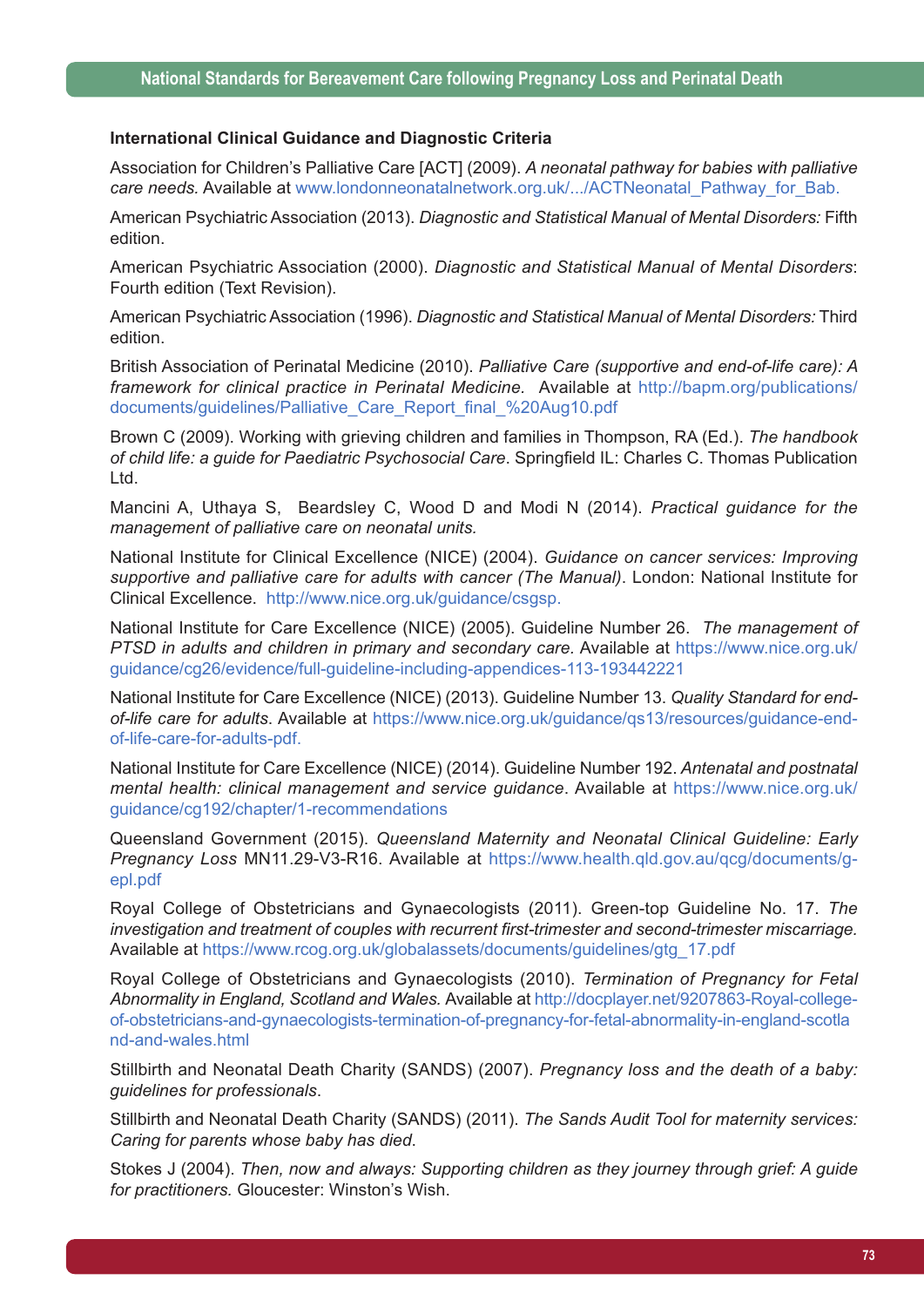#### **Theses**

Carroll, B (2010). Survey of Childhood Bereavement Services in Ireland. MSc Bereavement Studies. IHF/RCSI. Ireland.

Vanhaecht K, De Witte K and Sermeus W (2007). The impact of clinical pathways on the organisation of care processes. PhD dissertation, Belgium: KU Leuven.

#### **Editorials, Opinion and Journalistic Reports**

Irish Medical News (2014) 113 abortions on medical grounds carried out in UK. Retrieved from: http://www.imn.ie/index.php?option=com\_content&view=article&id=5654:113-abortions-on-medicalgrounds-carried-out-in-uk&catid=61:news&Itemid=28.

Editorial (2012). Lancet, 379(9816):589. DOI: http://dx.doi.org/10.1016/S0140-6736(12)60248-7.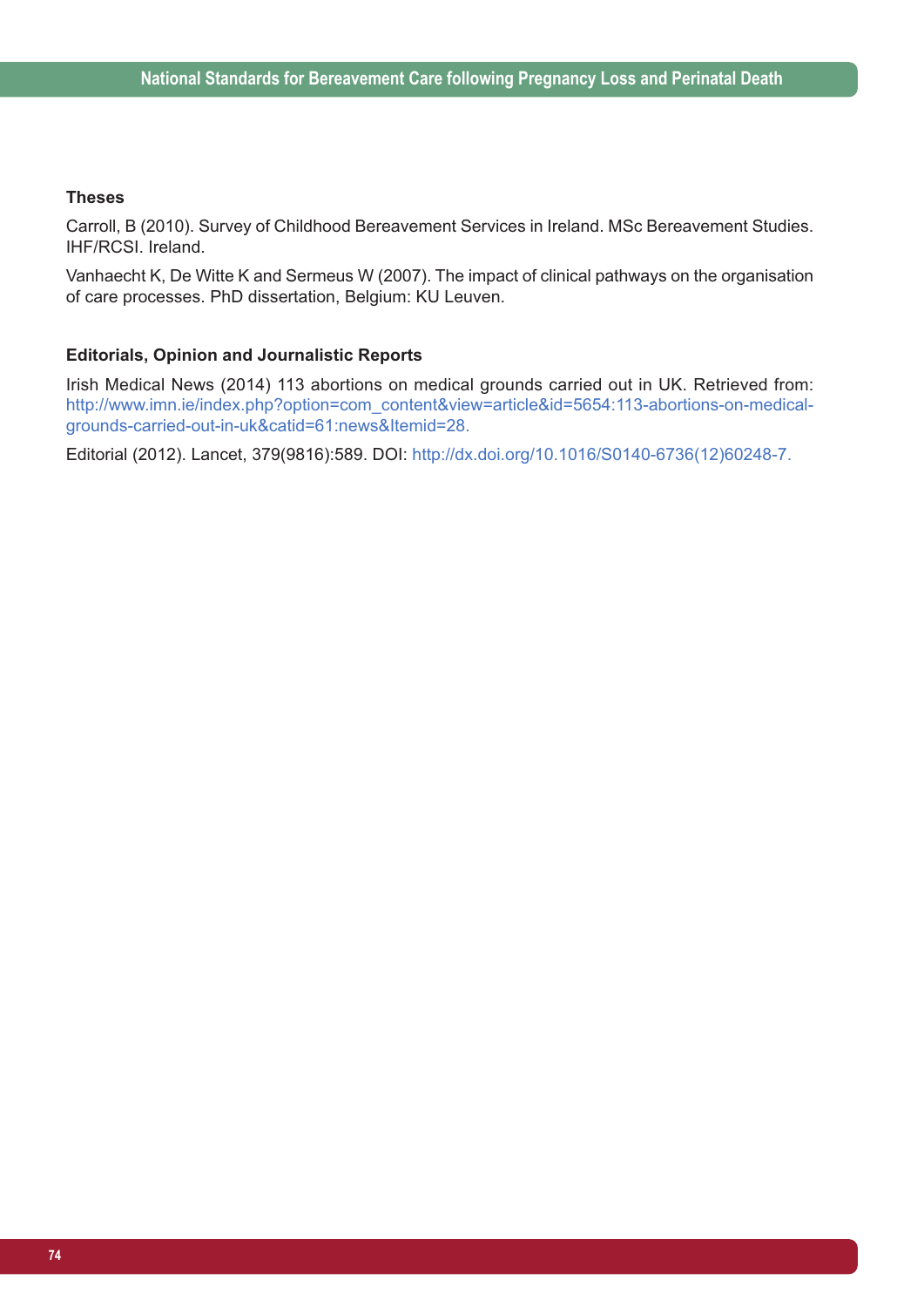### **Appendix 4: Implementation, Revision and Audit**

#### **Implementation of Guideline**

An Implementation Group has been set up to identify the resources required and the processes necessary for the successful implementation in all hospitals of the Standards for Bereavement Care following Pregnancy Loss and Perinatal Death. The group is tasked with;

- the dissemination of the guideline to all hospital and community health service providers
- the development of teaching methodologies and teaching aids
- train the trainer workshops
- the design and dissemination of national literature covering pregnancy loss, perinatal death, congenital fetal anomaly and maternal death
- the development of audit tools including a confidential service user feedback process
- the development of debriefing programmes for hospital employees
- site visits
- bereavement care summit

#### **Revision and Audit**

The Bereavement Service will be audited through the tools under development by the Implementation Group. The audits, in conjunction with documented findings from the Multidisciplinary Perinatal Morbidity and Mortality meetings and with the confidential service user feedback, will be used to measure the quality of the bereavement service. Multidisciplinary bereavement care pathways will be reviewed and revised as indicated through the audits and in keeping with national clinical guidelines and research based up-to-date best clinical practice.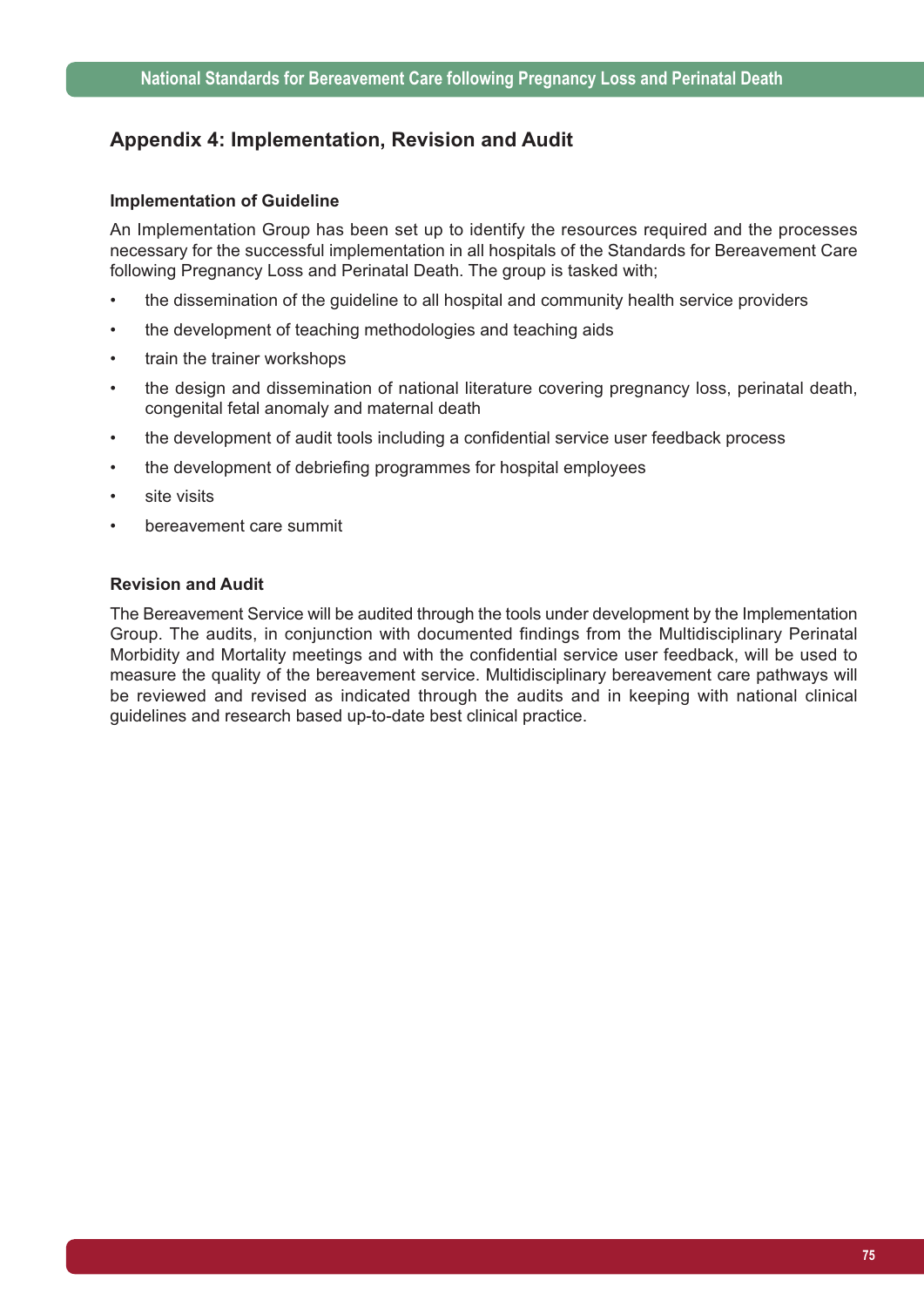## **Appendix 5: Support and Advocacy Groups**

| <b>Association</b>                                                                                         | <b>Services</b>                                                                                                                                                                                                                                                                                                                                                                                                                                                                                                                                                                                                                                                                                                                                                                                                                                                                                                                                                       | <b>Contact</b>                                                                                     |
|------------------------------------------------------------------------------------------------------------|-----------------------------------------------------------------------------------------------------------------------------------------------------------------------------------------------------------------------------------------------------------------------------------------------------------------------------------------------------------------------------------------------------------------------------------------------------------------------------------------------------------------------------------------------------------------------------------------------------------------------------------------------------------------------------------------------------------------------------------------------------------------------------------------------------------------------------------------------------------------------------------------------------------------------------------------------------------------------|----------------------------------------------------------------------------------------------------|
| A Little Lifetime<br>Foundation<br>(was Irish Stillbirth and<br><b>Neonatal Death Society</b><br>[ISANDS]) | $\bullet$<br>provides telephone, email, forum and<br>Facebook support for parents and families<br>whose baby has died or is expected to die<br>regular parent support meetings in Dublin,<br>$\bullet$<br>Cork, Limerick, Tralee, Athlone, Cavan,<br>Drogheda, Wexford, Waterford and Kilkenny<br>baby clothes to hospitals<br>$\bullet$<br>information leaflets<br>$\bullet$<br>a Little Lifetime Foundation Memories<br>$\bullet$<br>Collection<br>inter-denominational services of remembrance<br>$\bullet$<br>representation to groups of professionals such<br>$\bullet$<br>as doctors, nurses, midwives, clergy and other<br>interested groups<br>provide training for support team volunteers<br>$\bullet$<br>heighten awareness about perinatal death<br>$\bullet$<br>provide bereavement counselling by<br>$\bullet$<br>counsellor with special interest in<br>bereavement<br>creative workshops<br>$\bullet$<br>publishes bi-annual newsletter<br>$\bullet$ | www.alittlelifetime.ie<br>Telephone: 01 882 9030                                                   |
| <b>Ectopic Pregnancy</b><br>Ireland                                                                        | raise awareness on ectopic pregnancy<br>$\bullet$<br>amongst the general public and health<br>professionals<br>provide information and support to those who<br>$\bullet$<br>have been affected by an ectopic pregnancy<br>offer support rather than counselling.<br>$\bullet$<br>advocate for the long term needs of couples<br>$\bullet$<br>following ectopic pregnancy                                                                                                                                                                                                                                                                                                                                                                                                                                                                                                                                                                                              | Telephone: 089 436 5742 (8-<br>10pm)<br>http://ectopicireland.ie/<br>Email: info@ectopicireland.ie |
| Fèileacàin<br>(Stillbirth and Neonatal<br><b>Death Association of</b><br>Ireland)                          | offer regular support meetings<br>$\bullet$<br>provide a befriending service and support<br>$\bullet$<br>helpline<br>provide a safe and confidential setting, in<br>$\bullet$<br>which those bereaved through stillbirth or<br>neonatal death can share their experiences<br>promote research into the causes of stillbirth,<br>$\bullet$<br>neonatal death and the effects of grief on the<br>family<br>work in co-operation with support services and<br>$\bullet$<br>other support organisations<br>organise remembrance services and family<br>$\bullet$<br>events<br>provide hospitals with memory boxes for<br>$\bullet$<br>bereaved families                                                                                                                                                                                                                                                                                                                   | www.feileacain.je<br>Telephone: 085 249 6464                                                       |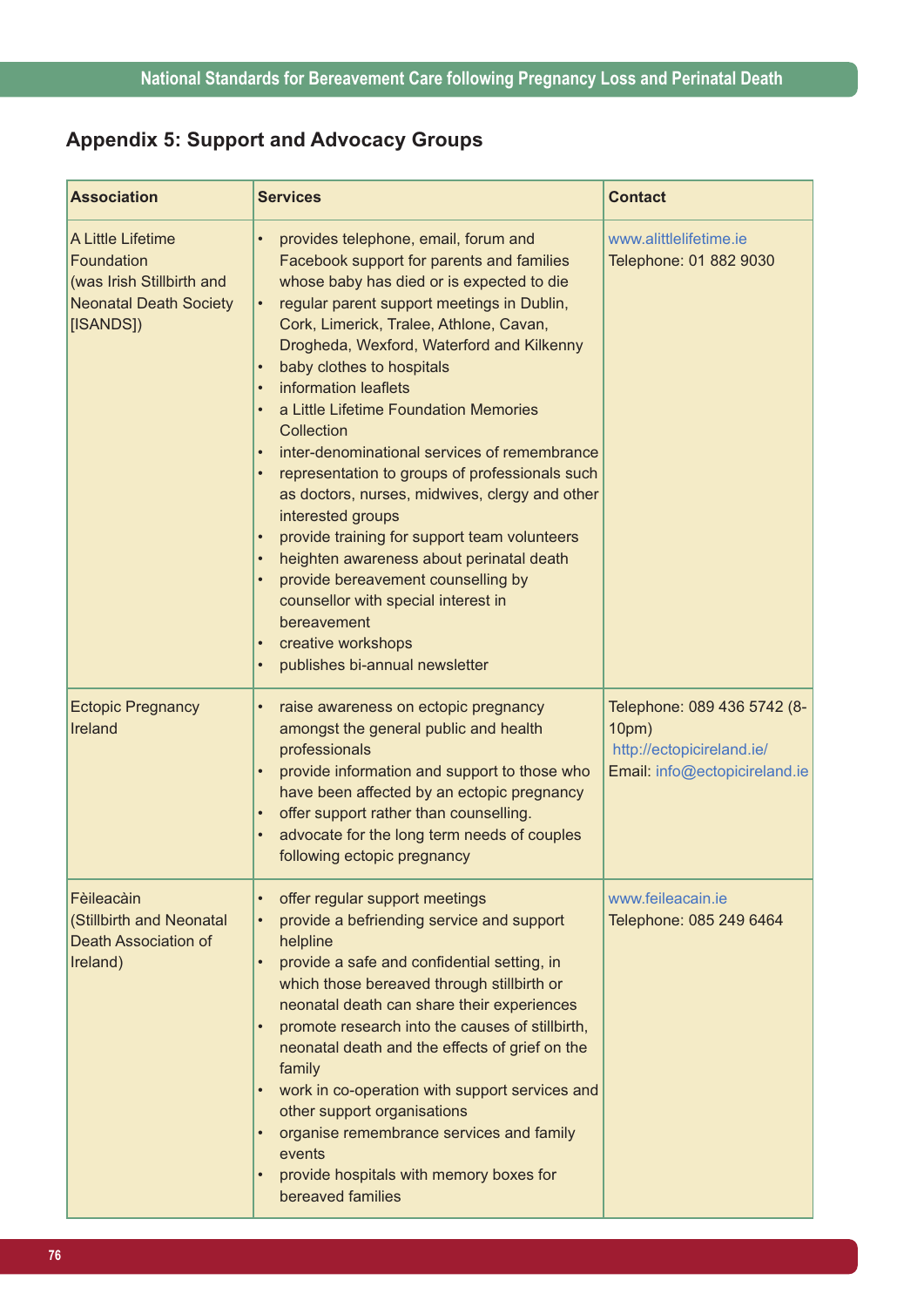## **National Standards for Bereavement Care following Pregnancy Loss and Perinatal Death**

| <b>Association</b>                                                                         | <b>Services</b>                                                                                                                                                                                                                                                                                                                                                                                                                                                                                                                                                                                                               | <b>Contact</b>                                                                                                                                                                                                                   |
|--------------------------------------------------------------------------------------------|-------------------------------------------------------------------------------------------------------------------------------------------------------------------------------------------------------------------------------------------------------------------------------------------------------------------------------------------------------------------------------------------------------------------------------------------------------------------------------------------------------------------------------------------------------------------------------------------------------------------------------|----------------------------------------------------------------------------------------------------------------------------------------------------------------------------------------------------------------------------------|
| <b>Every Life Counts</b>                                                                   | offers a support network for parents who have<br>$\bullet$<br>received a diagnosis that their child may not<br>live for very long after birth. Every Life Counts<br>provides an outreach for parents to share their<br>memories, their stories, their love and their<br>pain. Every Life Counts seeks to secure<br>support, information and services for families<br>through the establishment of perinatal hospice<br>care across Ireland.                                                                                                                                                                                   | Dominick Court, 41 Dominick<br><b>Street Lower, Dublin 1</b><br>http://www.everylifecounts.ie<br>Telephone: 01 879 2382<br>office@everylifecounts.ie                                                                             |
| <b>First Light</b><br>(previously Irish Sudden<br><b>Infant Death Association)</b>         | offers bereavement group therapy for newly<br>$\bullet$<br>bereaved parents and children<br>befriending service<br>$\bullet$<br>annual memorial service<br>book of remembrance<br>$\bullet$<br>SIDS Model of Care and information hotline<br>$\bullet$<br>for professionals<br>regional information meetings<br>$\bullet$<br>speakers for professionals and community<br>$\bullet$<br>groups<br>national Sudden Infant Death Register                                                                                                                                                                                         | First Light, Carmichael<br>House,<br>4 North Brunswick Street,<br>Dublin 7<br>Telephone: 01-8732711<br>24 Hour Helpline:<br>087 242 3777<br>Fax: 01-8726056<br>www://firstlight.ie                                               |
| <b>HSE Crisis Pregnancy</b><br>Programme<br>(previously Crisis<br><b>Pregnancy Agency)</b> | provides training, education, information,<br>$\bullet$<br>research, communications and support<br>funds 34 agencies to provide sexual health<br>$\bullet$<br>projects, crisis pregnancy counselling, medical<br>services, parenting support<br>provide post abortion counselling through 15<br>voluntary and statutory organisations                                                                                                                                                                                                                                                                                         | 89-94 Capel Street, Dublin 1.<br>Telephone: 01 8146292<br>www.crisispregnancy.ie                                                                                                                                                 |
| Leanbh mo Chroí                                                                            | provides telephone, text and group support to<br>$\bullet$<br>families after a diagnosis of a fatal fetal<br>anomaly                                                                                                                                                                                                                                                                                                                                                                                                                                                                                                          | http://Imcsupport.ie/                                                                                                                                                                                                            |
| <b>Miscarriage Association</b><br>of Ireland.                                              | organises and facilitates monthly support<br>$\bullet$<br>group meetings in Dublin<br>telephone support, email support, Internet<br>$\bullet$<br>forum<br>regional support groups<br>$\bullet$<br>newsletters<br>$\bullet$<br>leaflets for hospitals and elsewhere<br>$\bullet$<br>annual remembrance service<br>$\bullet$<br>book of remembrance<br>$\bullet$<br>memorial stone<br>$\bullet$<br>support not counselling<br>$\bullet$<br>make representation to groups of<br>professionals such as doctors, nurses, clergy,<br>midwifery students and other interested<br>groups<br>public awareness campaigning<br>$\bullet$ | www.miscarriage.ie<br>Telephone: 01 873 5702<br>(Carmichael House)<br>Tel: Volunteers available by<br>phone two hours morning<br>and evening (10am-12md<br>and 8pm-10pm) Monday to<br>Friday (see website for<br>mobile numbers) |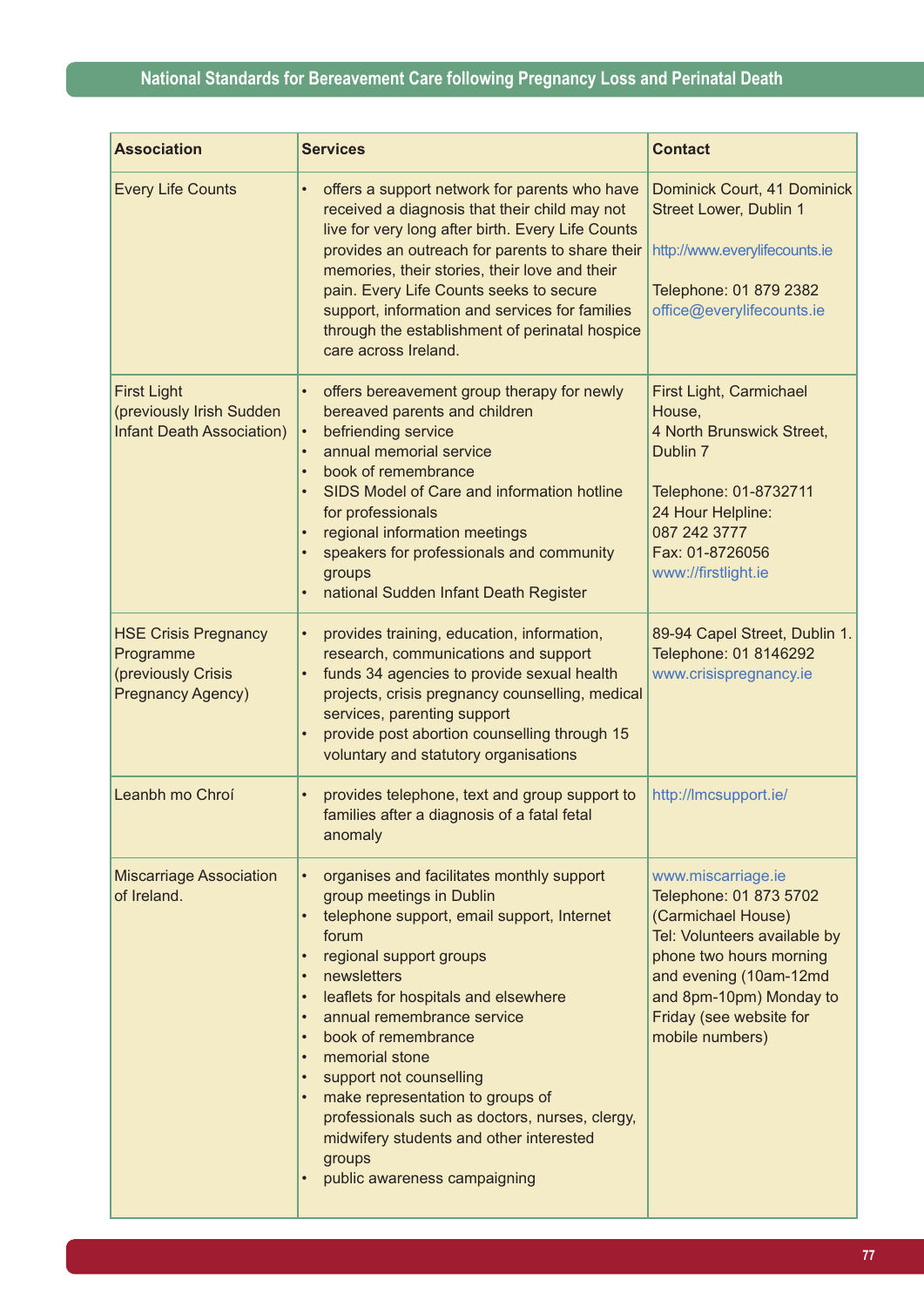## **National Standards for Bereavement Care following Pregnancy Loss and Perinatal Death**

| <b>Association</b>                                                                                              | <b>Services</b>                                                                                                                                                                                                                                                                                                                                                                                                                                                                                                                      | <b>Contact</b>                                                                                                                                                |
|-----------------------------------------------------------------------------------------------------------------|--------------------------------------------------------------------------------------------------------------------------------------------------------------------------------------------------------------------------------------------------------------------------------------------------------------------------------------------------------------------------------------------------------------------------------------------------------------------------------------------------------------------------------------|---------------------------------------------------------------------------------------------------------------------------------------------------------------|
| <b>NILMDTS</b><br>(Now I Lay Me Down To<br>Sleep)                                                               | trains, educates, and mobilizes professional<br>quality photographers to provide beautiful<br>heirloom portraits to families facing the<br>untimely death of an infant                                                                                                                                                                                                                                                                                                                                                               | www.nilmdts.org<br>Telephone: 083 377 4777<br>(open between 9 am - 9 pm)                                                                                      |
| <b>NISIG - National Infertility</b><br>and Support &<br><b>Information Group</b>                                | provides information about infertility<br>$\bullet$<br>offer support<br>$\bullet$<br>organise support meetings                                                                                                                                                                                                                                                                                                                                                                                                                       | Telephone: 1890 647 444<br>(Lo-call) Telephone line open<br>up to 9pm.<br>P.O. Box 131, Togher, Cork.<br>Email: nisig@eircom.net<br>www.infertilityireland.ie |
| One Day More                                                                                                    | provides a support group made up of parents<br>who received poor pre-natal prognoses for<br>their babies<br>offers support to any parent who has just<br>received a difficult pre-natal prognosis for their<br>baby                                                                                                                                                                                                                                                                                                                  | One Day More<br>6-9 Trinity St, Dublin 2<br>Telephone: 086 0220362<br>www.onedaymore.ie<br><b>SOFT Ireland Contact Co-</b><br>ordinator                       |
| <b>SOFT Ireland</b><br><b>Support Organisation for</b><br>Trisomy 13/18 (Patau's /<br><b>Edward's Syndrome)</b> | offers support for families with newly<br>diagnosed babies<br>support for families caring for babies and<br>children with these disorders<br>support for families experiencing bereavement<br>$\bullet$<br>information on Trisomy 13/18<br>$\bullet$<br>fund bereavement counselling<br>$\bullet$<br>fund respite assistance<br>$\bullet$<br>publish the SOFT booklet Why Our Baby and<br>$\bullet$<br>a newsletter<br>organise conferences<br>$\bullet$<br>fund raising<br>$\bullet$<br>links with S.O.F.T. organisations worldwide | Telephone: 1800 213 218<br>Email:<br>soft.contactme@gmail.com<br>https://www.facebook.com/p<br>ages/Soft-Ireland/1936036<br>40656322                          |
| <b>TFMRI</b> Ireland -<br><b>Termination for Medical</b><br><b>Reasons Ireland</b>                              | campaign group promoting the interests of<br>couples who receive a diagnosis of lethal fetal<br>anomaly                                                                                                                                                                                                                                                                                                                                                                                                                              | http://www.terminationforme<br>dicalreasons.com/                                                                                                              |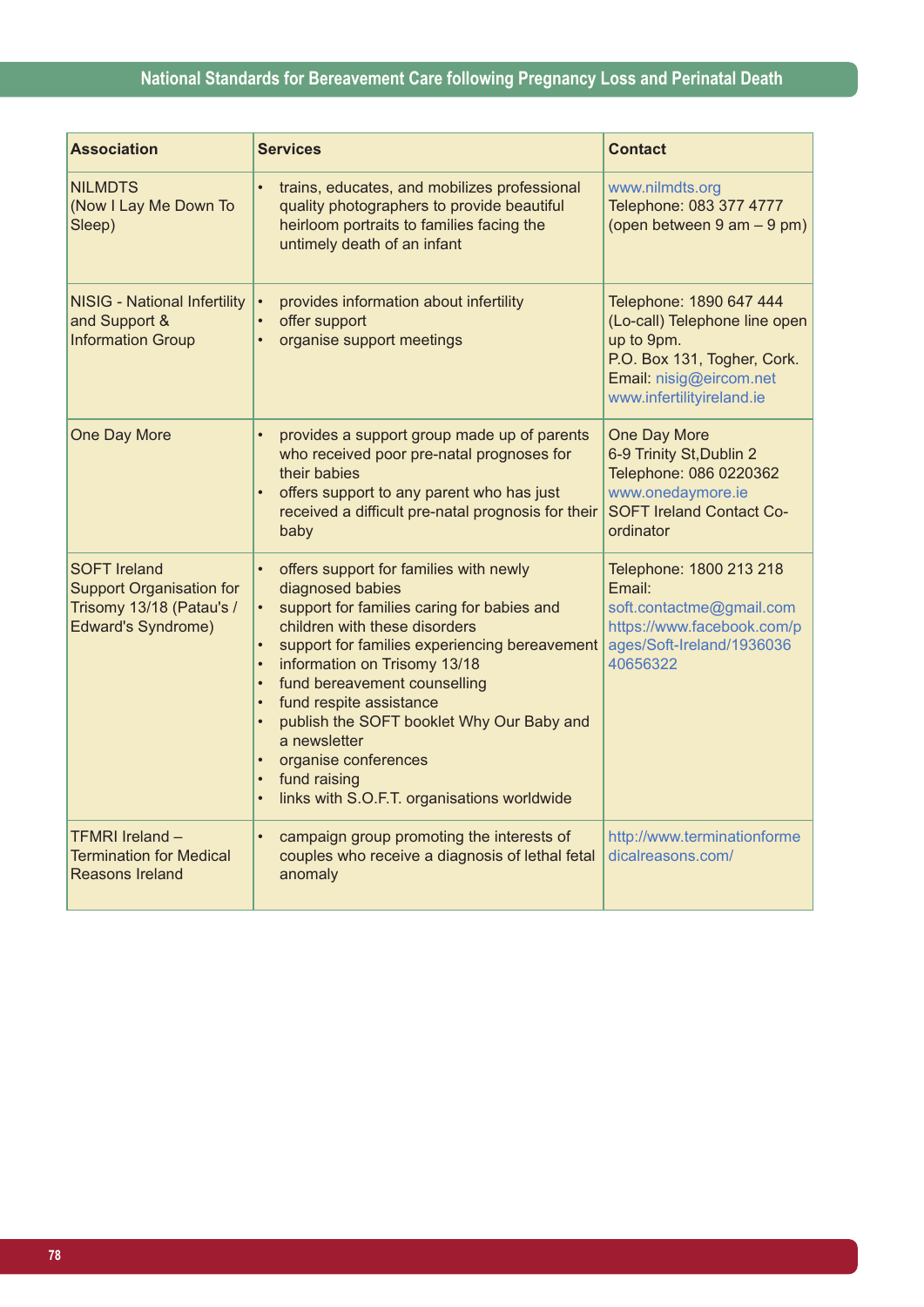# **Additional Support Groups**

| <b>Additional Support</b><br><b>Group</b> | <b>Services</b>                                                                                                                                                                                                                                                                                                                                 | <b>Contact</b>                                                                                                                                                                           |
|-------------------------------------------|-------------------------------------------------------------------------------------------------------------------------------------------------------------------------------------------------------------------------------------------------------------------------------------------------------------------------------------------------|------------------------------------------------------------------------------------------------------------------------------------------------------------------------------------------|
| <b>Anam Cara</b>                          | support for parents and siblings following the<br>$\bullet$<br>death of a child<br>information<br>$\bullet$<br>on-line forums for parents, siblings and<br>$\bullet$<br>volunteers<br>support group<br>$\bullet$<br>guest speakers<br>$\bullet$<br>counselling<br>$\bullet$                                                                     | <b>HCL House, Second</b><br>Avenue, Cookstown Industrial<br>Estate, Tallaght, Dublin 24<br>http://www.anamcara.ie/<br>Telephone: +353 (0)1 4045<br>378<br>Email: info@anamcara.ie        |
| <b>Bethany Bereavement</b><br>Support     | voluntary support groups located in most<br>$\bullet$<br>counties and organised within parishes.<br>many Bethany members have themselves<br>$\bullet$<br>been bereaved and are trained to listen with<br>understanding                                                                                                                          | www.bethany.ie<br>See website for local<br>contacts                                                                                                                                      |
| <b>Barnardos</b>                          | provides national bereavement counselling<br>$\bullet$<br>service specifically for children<br>provides information and advice through its<br>$\bullet$<br>helpline and counselling for bereaved children                                                                                                                                       | <b>Dublin Christchurch Square</b><br>Dublin 8 Tel: 01 453 0355<br>Email:<br>http://www.barnardos.ie/what<br>-we-do/our-services/special<br>ist-services/bereavement-<br>counselling.html |
| <b>Barretstown Camp</b>                   | offers bereavement weekends to support<br>$\bullet$<br>families when their child (aged infant to 17)<br>dies from a serious illness<br>provides a sensitive and caring environment in<br>$\bullet$<br>which families can meet others who have<br>suffered a similar loss, share their experiences<br>and find ways to look to the journey ahead | Barretstown Castle,<br><b>Ballymore Eustace Co.</b><br>Kildare<br>Telephone: 045 864 115<br>Web: www.barretstown.org                                                                     |
| <b>Compassionate Friends</b><br>Ireland   | non-profit charitable organisation established<br>$\bullet$<br>in 2008 to provide consolation and support<br>during the grieving process to families in<br>which a child dies.                                                                                                                                                                  | http://www.compassionatefri<br>endsireland.ie/<br>Email: compassionatefriends<br>ireland@gmail.com<br>Telephone: Mary 086 382<br>2624. Nick 087 254 0355                                 |
| <b>CrosscareTeen</b><br>Counselling       | provides counselling service for 12 - 18 year<br>$\bullet$<br>olds<br>offers bereavement counselling to young<br>$\bullet$<br>people and their families                                                                                                                                                                                         | Crosscare, The Red House,<br>Clonliffe Road, Dublin 3<br>Telephone: 01 836 0011<br>Web: www.crosscare.ie/<br>teencounselling<br>Email: info@crosscare.ie                                 |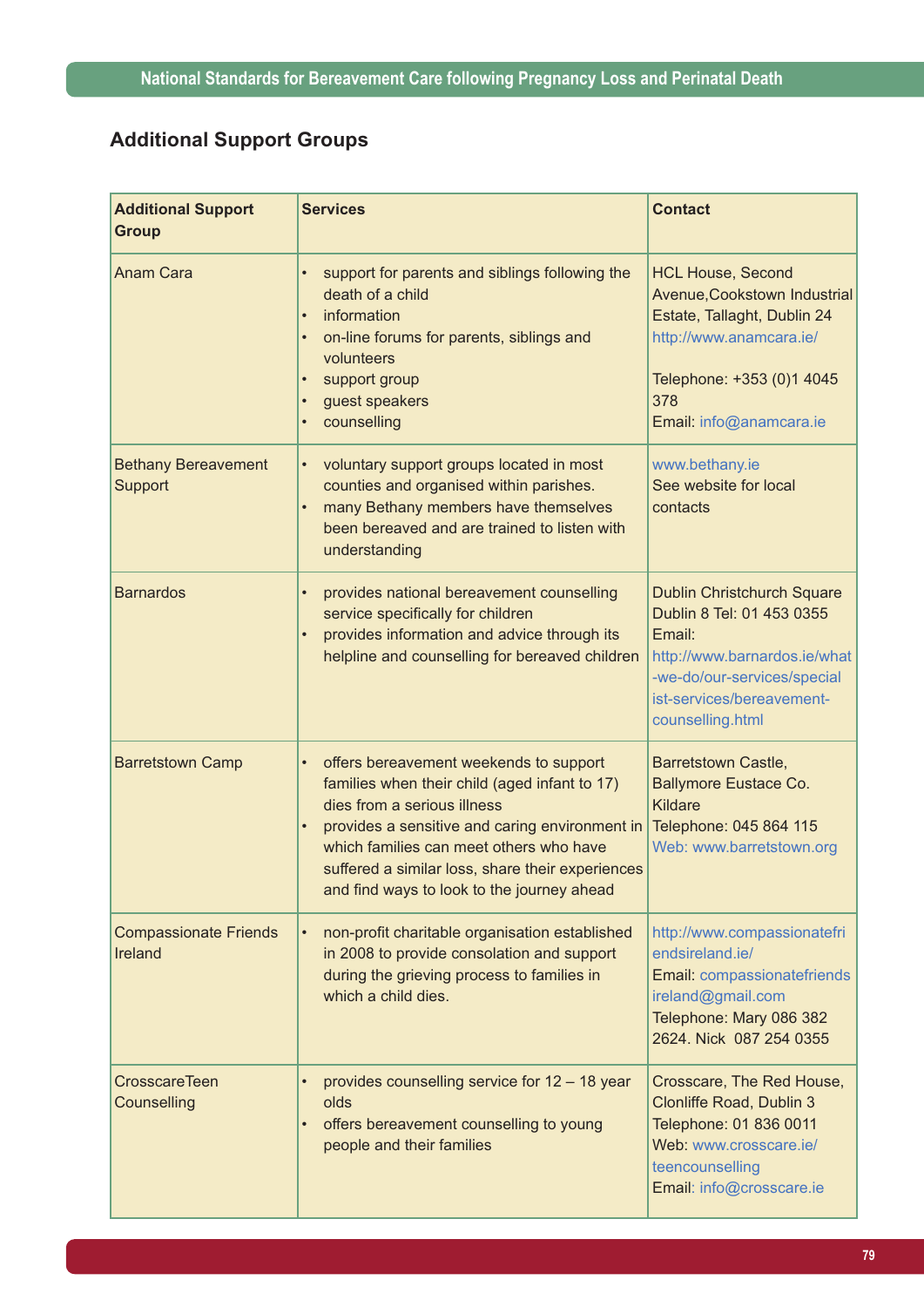### **National Standards for Bereavement Care following Pregnancy Loss and Perinatal Death**

| <b>Additional Support</b><br><b>Group</b>            | <b>Services</b>                                                                                                                                                                                                                                                                                                                                                                                                                                                                                                                                                                                                                                                                                                                                                                               | <b>Contact</b>                                                                                                |
|------------------------------------------------------|-----------------------------------------------------------------------------------------------------------------------------------------------------------------------------------------------------------------------------------------------------------------------------------------------------------------------------------------------------------------------------------------------------------------------------------------------------------------------------------------------------------------------------------------------------------------------------------------------------------------------------------------------------------------------------------------------------------------------------------------------------------------------------------------------|---------------------------------------------------------------------------------------------------------------|
| <b>Irish Childhood</b><br><b>Bereavement Network</b> | founded in 2012 to act as a hub for those<br>$\bullet$<br>working with bereaved children, young people<br>and their families.<br>provides information about age appropriate<br>$\bullet$<br>literature for children *                                                                                                                                                                                                                                                                                                                                                                                                                                                                                                                                                                         | Telephone: 01 679 3188<br>http://www.childhoodbereave<br>ment.ie/                                             |
| <b>Irish Hospice Foundation</b>                      | a national charity dedicated to all matters<br>$\bullet$<br>relating to dying, death and bereavement in<br>Ireland.                                                                                                                                                                                                                                                                                                                                                                                                                                                                                                                                                                                                                                                                           | Telephone: 01 679 3188<br>www.hospicefoundation.ie                                                            |
| <b>Irish Patients' Association</b>                   | Advocates for the needs of patients while working<br>in partnership with health care providers and<br>addresses various committees, working groups<br>and public bodies on behalf of patients                                                                                                                                                                                                                                                                                                                                                                                                                                                                                                                                                                                                 | Tel: 087 6594183<br>http://irishpatients.ie/                                                                  |
| <b>Patient Focus</b>                                 | point of contact and other supports to patients<br>$\bullet$<br>who have been damaged by the Healthcare<br>system<br>assists people to try and resolve difficulties as<br>$\bullet$<br>early as possible after they arise<br>seeks to ensure the preservation and<br>enhancement of patient rights in all healthcare<br>settings                                                                                                                                                                                                                                                                                                                                                                                                                                                              | Telephone: (01) 885 1611;<br>885 1617; 885 1633; 885<br>1658<br>http://www.patientfocus.ie/<br>site/index.php |
| <b>Patients for Patients'</b><br><b>Safety</b>       | Patients for Patients Safety Ireland (PFPSI) is a<br>World Health Organisation (WHO) initiative aimed<br>at improving safety in healthcare. PFPSI is<br>supported by the HSE Quality Improvement<br>Division. The WHO believes that safety will only<br>be improved if patients are placed at the centre of<br>care and included as full partners. This initiative<br>brings together patients, providers, policy-makers<br>and those affected by harm who are dedicated to<br>improving health-care safety through advocacy,<br>collaboration and partnership. Members regularly<br>speak at patient safety events, work with health<br>care teams to promote and encourage<br>improvements in patient safety and highlight<br>areas of unsafe practice focused by their own<br>experiences. | http://www.hse.ie/eng/about/<br>Who/qualityandpatientsafety/<br>nau/patientsafety/                            |

\*A list of age appropriate literature is available at http://www.childhoodbereavement.ie/top-10-childrensbooks-on-death-and-bereavement-the-guardian/#.VOxhIfmsV28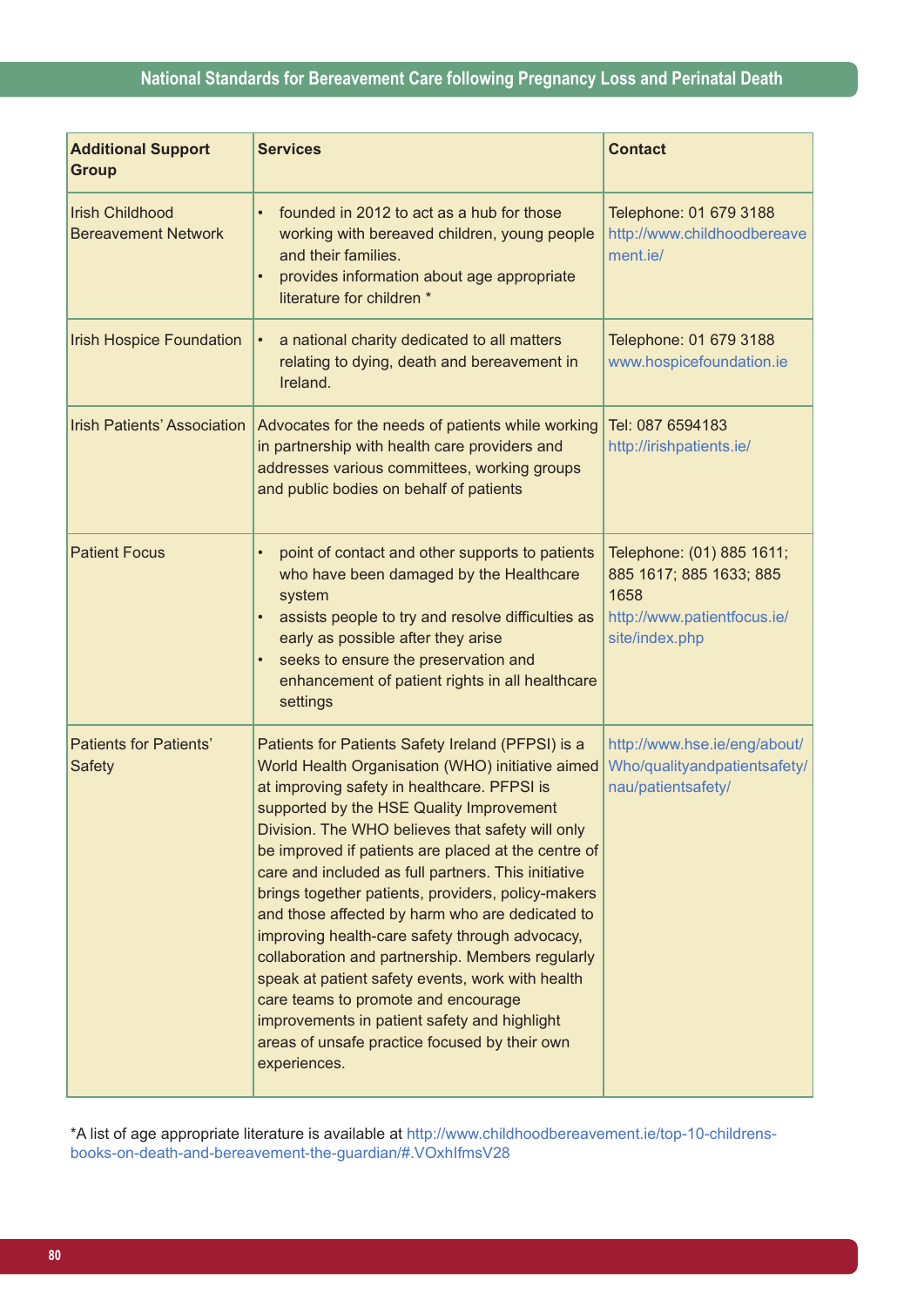| <b>Additional Support</b><br><b>Group</b>          | <b>Services</b>                                                                                                                                                                                                                                                                                                                               | <b>Contact</b>                                                                                                            |
|----------------------------------------------------|-----------------------------------------------------------------------------------------------------------------------------------------------------------------------------------------------------------------------------------------------------------------------------------------------------------------------------------------------|---------------------------------------------------------------------------------------------------------------------------|
| <b>TUSLA</b><br><b>Child and Family</b><br>Agency) | child protection and welfare services<br>$\bullet$<br>education welfare services<br>$\bullet$<br>psychological services<br>$\bullet$<br>alternative care<br>$\bullet$<br>family and locally-based community supports<br>$\bullet$<br>early years services<br>$\bullet$<br>domestic, sexual and gender-based violence<br>$\bullet$<br>services | St. Stephens Green House,<br>Earlsfort Terrace, Dublin 2.<br>Telephone: (01) 611 4100<br>Email: info@fsa.ie<br>www.fsa.je |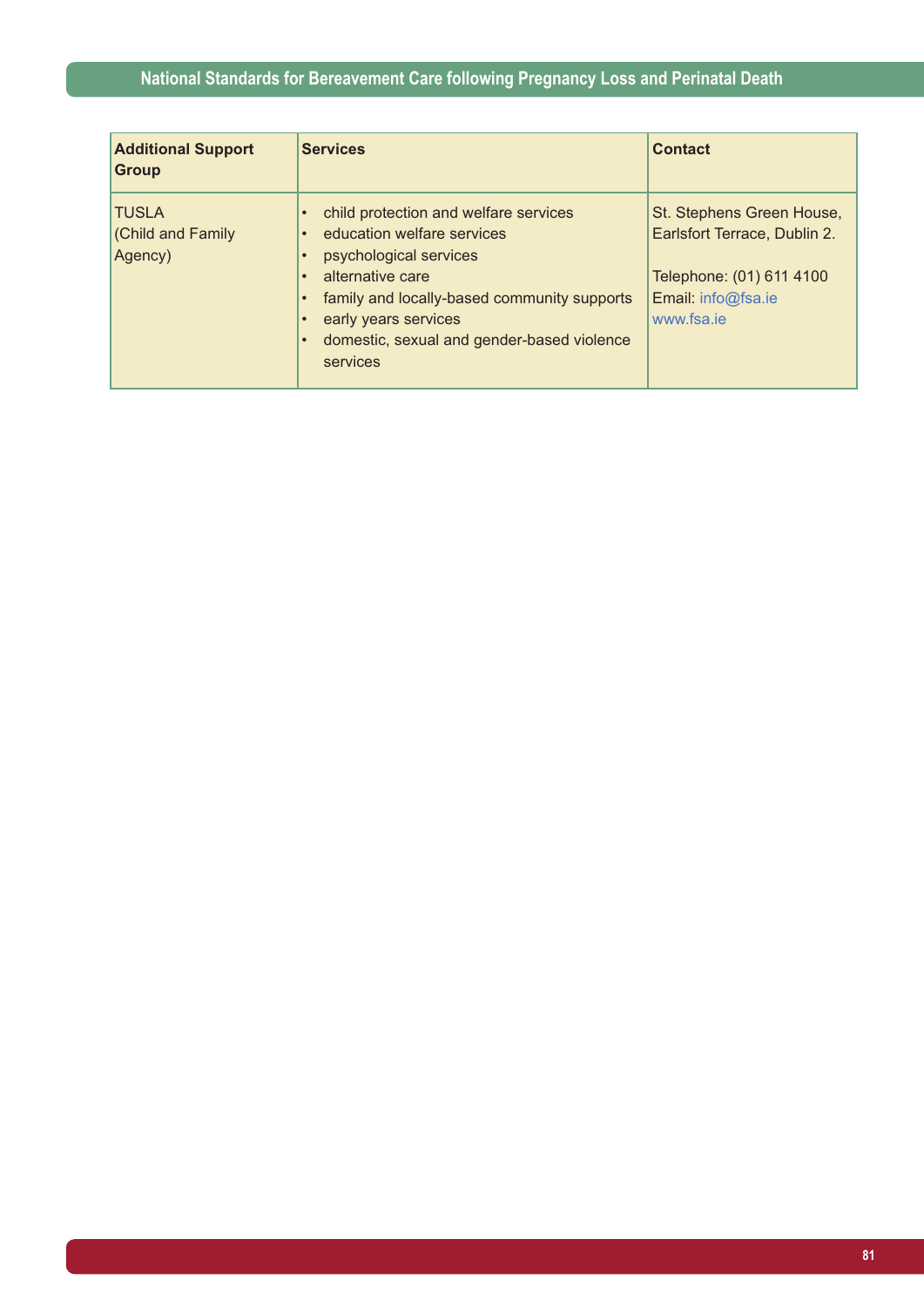# **Appendix 6: Abbreviations**

| <b>AIMS</b>          | Association for Improvements in the Maternity Services Ireland     |
|----------------------|--------------------------------------------------------------------|
| <b>BST</b>           | <b>Bereavement Specialist Team</b>                                 |
| <b>CMS</b>           | <b>Clinical Midwife Specialist</b>                                 |
| <b>DOH</b>           | Department of Health                                               |
| <b>HCR</b>           | <b>Healthcare Record</b>                                           |
| <b>HFH</b>           | <b>Hospice Friendly Hospitals</b>                                  |
| <b>HIQA</b>          | <b>Health Information and Quality Authority</b>                    |
| <b>HSE</b>           | <b>Health Service Executive</b>                                    |
| <b>IHF</b>           | Irish Hospice Foundation                                           |
| <b>IUFD</b>          | Intrauterine Fetal Death                                           |
| <b>MDT</b>           | Multidisciplinary Team                                             |
| <b>MHCT</b>          | <b>Mental Healthcare Team</b>                                      |
| <b>NCEC</b>          | <b>National Clinical Effectiveness Committee</b>                   |
| <b>NICE</b>          | National Institute for Health and Care Excellence                  |
| <b>NILMDTS</b>       | Now I Lay Me Down to Sleep                                         |
| <b>NISIG</b>         | National Infertility Support and Information Group                 |
| <b>NND</b>           | <b>Neonatal Death</b>                                              |
| <b>NPEC</b>          | National Perinatal Epidemiology Centre                             |
| <b>OPD</b>           | <b>Out Patients Department</b>                                     |
| <b>PHT</b>           | Palliative Healthcare Team                                         |
| <b>RCOG</b>          | Royal College of Obstetrics and Gynecology (UK)                    |
| <b>RCPI</b>          | Royal College of Physicians in Ireland                             |
| <b>SANDS</b>         | Stillbirth and Neonatal Death Society                              |
| <b>SB</b>            | Stillbirth                                                         |
| <b>SOFT Ireland</b>  | Support Organisation for Trisomy 13/18 (Patau's/Edward's Syndrome) |
| <b>TFMRI</b> Ireland | <b>Termination for Medical Reasons Ireland</b>                     |